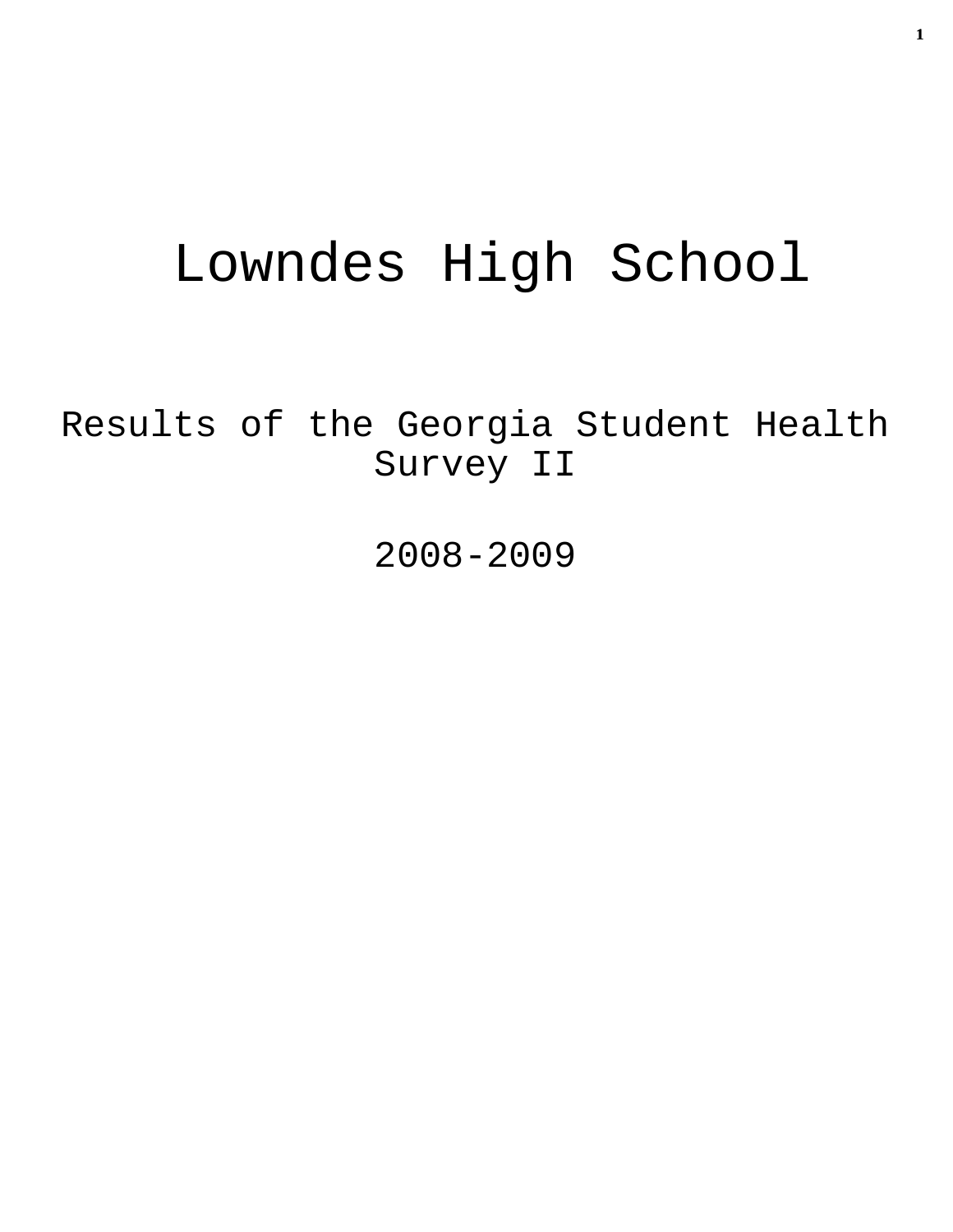# *Demographics* **2**

| Grade                    |     |  |  |
|--------------------------|-----|--|--|
| <b>Grade   Frequency</b> |     |  |  |
| 10                       | 487 |  |  |
| 12                       | 389 |  |  |

| Frequency      | <b>Table of Gender by Grade</b> |              |              |              |  |  |
|----------------|---------------------------------|--------------|--------------|--------------|--|--|
| <b>Col Pct</b> |                                 | Grade(Grade) |              |              |  |  |
|                | Gender(Gender)                  | 10           | 12           | <b>Total</b> |  |  |
|                | <b>Female</b>                   | 245<br>50.31 | 216<br>55.53 | 461          |  |  |
|                | <b>Male</b>                     | 242<br>49.69 | 173<br>44.47 | 415          |  |  |
|                | <b>Total</b>                    | 487          | 389          | 876          |  |  |

| <b>Frequency</b><br>Col Pct |
|-----------------------------|

| <b>Table of Ethnicity by Grade</b> |              |              |              |  |  |  |
|------------------------------------|--------------|--------------|--------------|--|--|--|
|                                    | Grade(Grade) |              |              |  |  |  |
| <b>Ethnicity</b> (Ethnicity)       | 10           | 12           | <b>Total</b> |  |  |  |
| <b>Black</b>                       | 86<br>17.66  | 87<br>22.37  | 173          |  |  |  |
| <b>Hispanic</b>                    | 26<br>5.34   | 17<br>4.37   | 43           |  |  |  |
| <b>White</b>                       | 341<br>70.02 | 253<br>65.04 | 594          |  |  |  |
| Asian                              | 6<br>1.23    | 10<br>2.57   | 16           |  |  |  |
| <b>Other</b>                       | 28<br>5.75   | 22<br>5.66   | 50           |  |  |  |
| <b>Total</b>                       | 487          | 389          | 876          |  |  |  |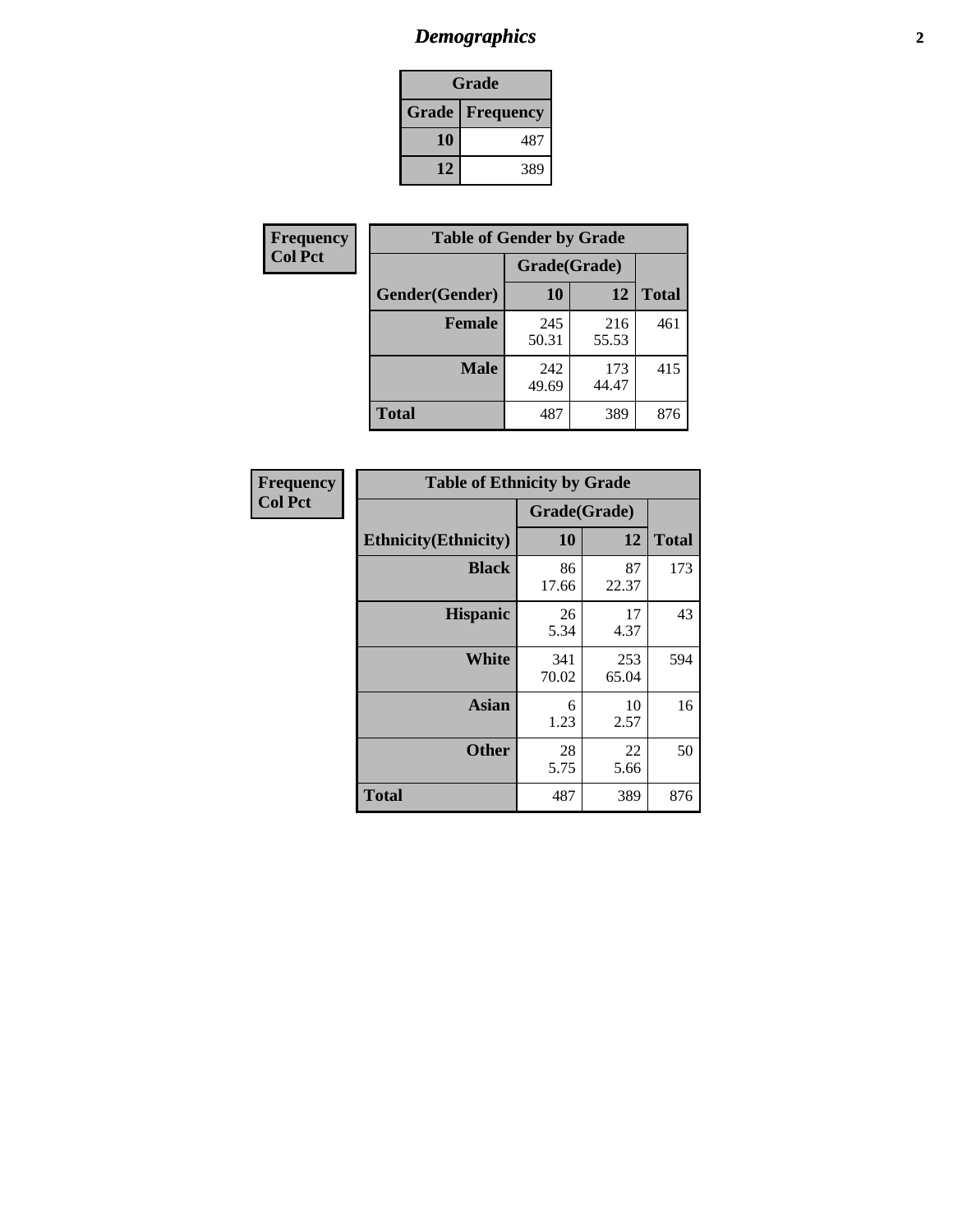#### *Title IV, Part A, Schedule A* **3** *Goal 1: Ensure that all schools are drug-free Baseline Data: Year 2008-2009 Prevalence of Drug Use*

| Frequency<br><b>Col Pct</b> | <b>Table of AlcoholAlt by Grade</b> |              |              |              |  |  |
|-----------------------------|-------------------------------------|--------------|--------------|--------------|--|--|
|                             | AlcoholAlt(Alcohol                  | Grade(Grade) |              |              |  |  |
|                             | use, past 30 days)                  | <b>10</b>    | 12           | <b>Total</b> |  |  |
|                             | Yes                                 | 114<br>23.41 | 106<br>27.25 | 220          |  |  |
|                             | N <sub>0</sub>                      | 373<br>76.59 | 283<br>72.75 | 656          |  |  |
|                             | Total                               | 487          | 389          | 876          |  |  |

| Frequency      | <b>Table of TobaccoAny by Grade</b> |              |              |              |  |
|----------------|-------------------------------------|--------------|--------------|--------------|--|
| <b>Col Pct</b> | TobaccoAny(Tobacco                  | Grade(Grade) |              |              |  |
|                | use, past 30 days)                  | 10           | 12           | <b>Total</b> |  |
|                | Yes                                 | 104<br>21.36 | 95<br>24.42  | 199          |  |
|                | N <sub>0</sub>                      | 383<br>78.64 | 294<br>75.58 | 677          |  |
|                | <b>Total</b>                        | 487          | 389          | 876          |  |

| Frequency<br><b>Col Pct</b> | <b>Table of MarijuanaAlt by Grade</b> |              |              |              |  |  |
|-----------------------------|---------------------------------------|--------------|--------------|--------------|--|--|
|                             | MarijuanaAlt(Marijuana                | Grade(Grade) |              |              |  |  |
|                             | use, past 30 days)                    | <b>10</b>    | 12           | <b>Total</b> |  |  |
|                             | <b>Yes</b>                            | 60<br>12.32  | 50<br>12.85  | 110          |  |  |
|                             | N <sub>0</sub>                        | 427<br>87.68 | 339<br>87.15 | 766          |  |  |
|                             | <b>Total</b>                          | 487          | 389          | 876          |  |  |

| <b>Frequency</b> | <b>Table of OtherDrugAny by Grade</b>                  |              |              |              |  |
|------------------|--------------------------------------------------------|--------------|--------------|--------------|--|
| <b>Col Pct</b>   | <b>OtherDrugAny(Other</b><br>Grade(Grade)<br>drug use, |              |              |              |  |
|                  | past 30 days)                                          | 10           | 12           | <b>Total</b> |  |
|                  | Yes                                                    | 48<br>9.86   | 36<br>9.25   | 84           |  |
|                  | N <sub>0</sub>                                         | 439<br>90.14 | 353<br>90.75 | 792          |  |
|                  | <b>Total</b>                                           | 487          | 389          | 876          |  |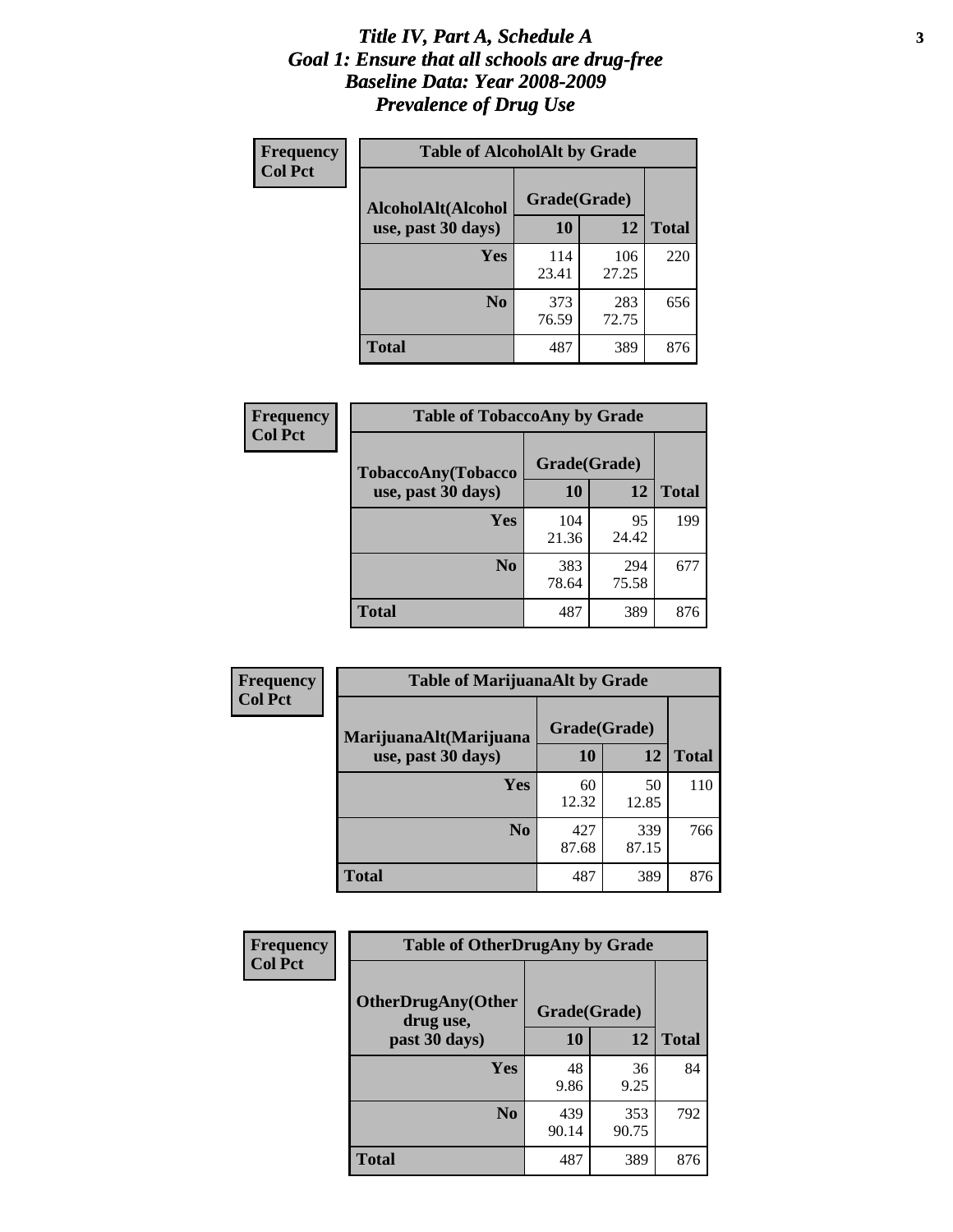### *Average Age of Onset of Use* **4** *Results for "Average Age of Onset of Use" questions exclude students who said they did not use that substance*

| <b>Variable</b>    | Label                                                              | <b>Mean</b> |
|--------------------|--------------------------------------------------------------------|-------------|
| Alcoholinit2       | I started using alcohol when I was                                 | 14.01       |
| Cigarettesinit2    | I started smoking tobacco when I was                               | 13.86       |
| Smokelessinit2     | I started chewing tobacco when I was                               | 13.51       |
| Marijuanainit2     | I started using marijuana when I was                               | 14.40       |
| Cocaineinit2       | I started using cocaine when I was                                 | 14.03       |
| Inhalantsinit2     | I started using inhalants when I was                               | 12.18       |
| Steroidsinit2      | I started using steroids when I was                                | 13.21       |
| Ecstasyinit2       | I started using ecstasy when I was                                 | 14.74       |
| Methinit2          | I started using methamphetamines when I was                        | 13.27       |
| Hallucinogensinit2 | I started using hallucinogens when I was                           | 14.17       |
| Prescriptioninit2  | I started using prescription drugs not prescribed to me when I was | 13.91       |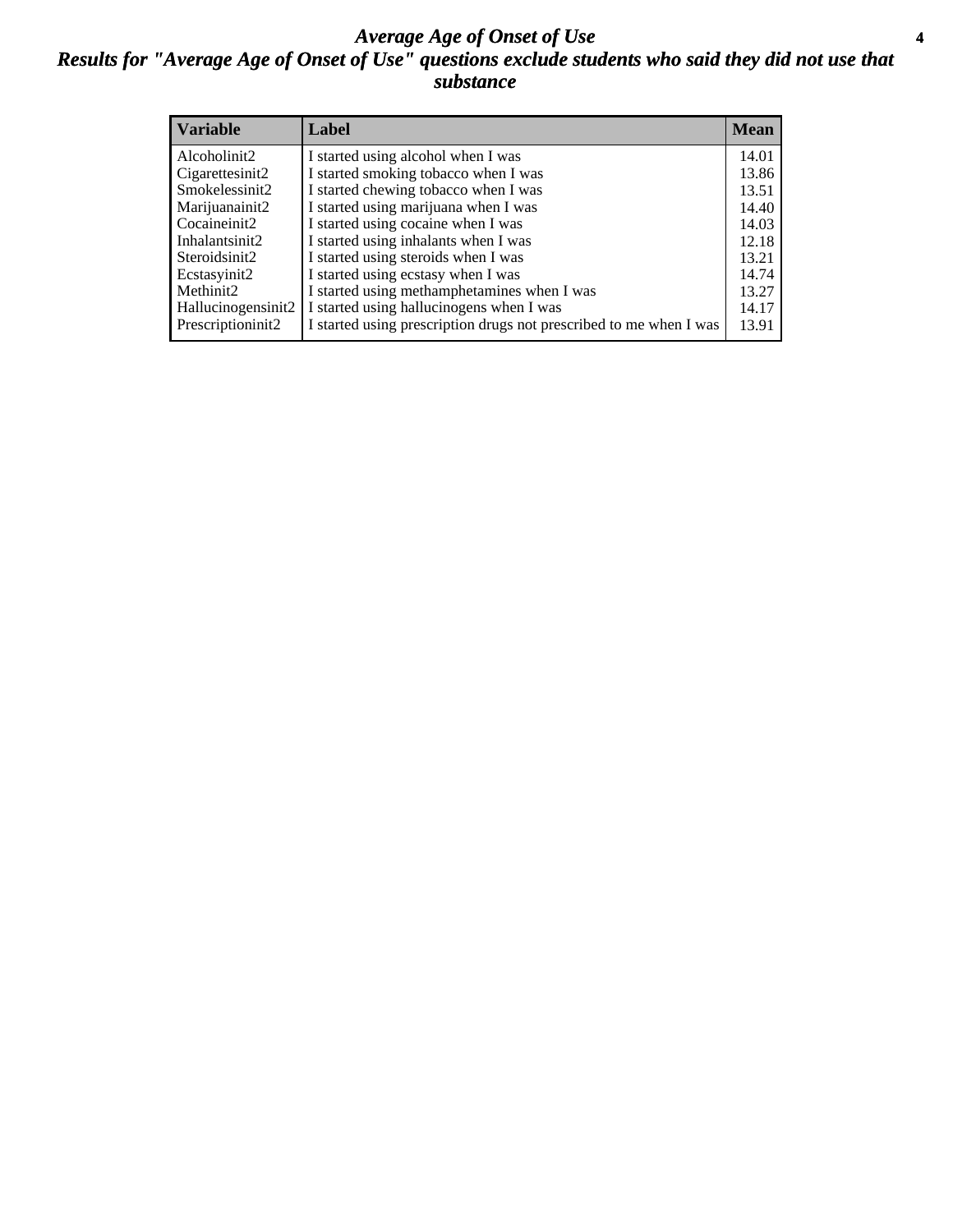# *Perception of Health Risk* **5**

| Frequency      | <b>Table of Alcoholharmdich by Grade</b> |              |              |              |  |
|----------------|------------------------------------------|--------------|--------------|--------------|--|
| <b>Col Pct</b> | Alcoholharmdich(I<br>think alcohol is    | Grade(Grade) |              |              |  |
|                | harmful)                                 | 10           | 12           | <b>Total</b> |  |
|                | Yes                                      | 382<br>78.44 | 302<br>77.63 | 684          |  |
|                | N <sub>0</sub>                           | 105<br>21.56 | 87<br>22.37  | 192          |  |
|                | <b>Total</b>                             | 487          | 389          | 876          |  |

| Frequency      | <b>Table of Tobaccoharmdich by Grade</b> |              |              |              |
|----------------|------------------------------------------|--------------|--------------|--------------|
| <b>Col Pct</b> | Tobaccoharmdich(I<br>think tobacco is    | Grade(Grade) |              |              |
|                | harmful)                                 | 10           | 12           | <b>Total</b> |
|                | Yes                                      | 455<br>93.43 | 366<br>94.09 | 821          |
|                | N <sub>0</sub>                           | 32<br>6.57   | 23<br>5.91   | 55           |
|                | <b>Total</b>                             | 487          | 389          | 876          |

| <b>Frequency</b> | <b>Table of Marijuanaharmdich by Grade</b> |              |              |              |  |  |
|------------------|--------------------------------------------|--------------|--------------|--------------|--|--|
| <b>Col Pct</b>   | Marijuanaharmdich(I<br>think marijuana is  | Grade(Grade) |              |              |  |  |
|                  | harmful)                                   | 10           | 12           | <b>Total</b> |  |  |
|                  | Yes                                        | 376<br>77.21 | 301<br>77.38 | 677          |  |  |
|                  | N <sub>0</sub>                             | 111<br>22.79 | 88<br>22.62  | 199          |  |  |
|                  | <b>Total</b>                               | 487          | 389          | 876          |  |  |

| Frequency      | <b>Table of Otherdrugharmdich by Grade</b>   |              |              |              |  |  |  |  |
|----------------|----------------------------------------------|--------------|--------------|--------------|--|--|--|--|
| <b>Col Pct</b> | Otherdrugharmdich(I<br>think other drugs are | Grade(Grade) |              |              |  |  |  |  |
|                | harmful)                                     | <b>10</b>    | 12           | <b>Total</b> |  |  |  |  |
|                | <b>Yes</b>                                   | 461<br>94.66 | 373<br>95.89 | 834          |  |  |  |  |
|                | N <sub>0</sub>                               | 26<br>5.34   | 16<br>4.11   | 42           |  |  |  |  |
|                | <b>Total</b>                                 | 487          | 389          | 876          |  |  |  |  |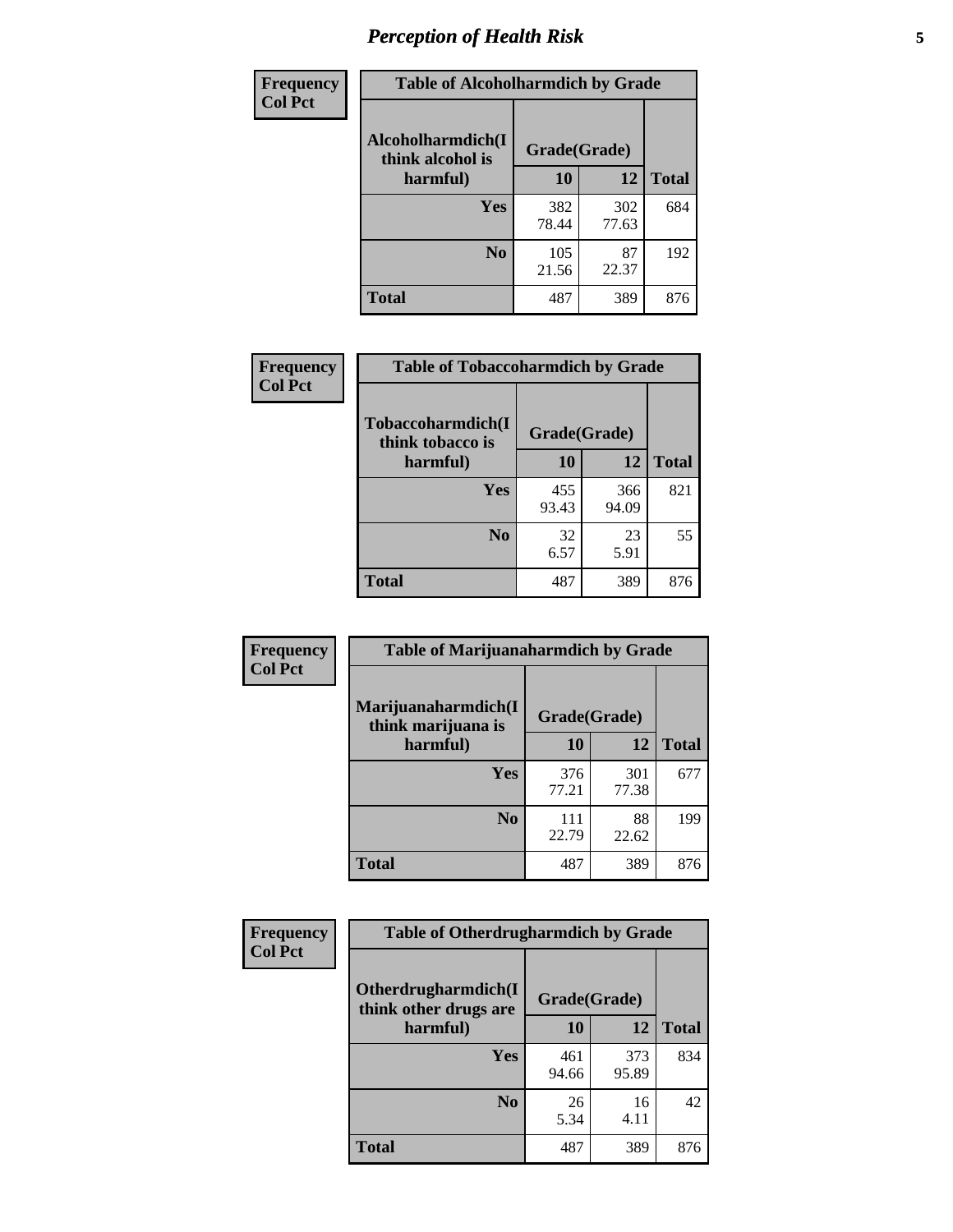# *Social Disapproval* **6**

| Frequency      | <b>Table of Alcoholpeerdich by Grade</b>                    |              |              |              |  |  |  |
|----------------|-------------------------------------------------------------|--------------|--------------|--------------|--|--|--|
| <b>Col Pct</b> | Alcoholpeerdich(My<br>friends would<br>disapprove if I used | Grade(Grade) |              |              |  |  |  |
|                | alcohol)                                                    | 10           | 12           | <b>Total</b> |  |  |  |
|                | <b>Yes</b>                                                  | 234<br>48.05 | 168<br>43.19 | 402          |  |  |  |
|                | N <sub>0</sub>                                              | 253<br>51.95 | 221<br>56.81 | 474          |  |  |  |
|                | <b>Total</b>                                                | 487          | 389          | 876          |  |  |  |

| <b>Frequency</b> |
|------------------|
| <b>Col Pct</b>   |

| <b>Table of Tobaccopeerdich by Grade</b>                            |              |              |              |  |  |  |  |
|---------------------------------------------------------------------|--------------|--------------|--------------|--|--|--|--|
| <b>Tobaccopeerdich</b> (My<br>friends would<br>disapprove if I used | Grade(Grade) |              |              |  |  |  |  |
| tobacco)                                                            | 10           | 12           | <b>Total</b> |  |  |  |  |
| Yes                                                                 | 291<br>59.75 | 219<br>56.30 | 510          |  |  |  |  |
| N <sub>0</sub>                                                      | 196<br>40.25 | 170<br>43.70 | 366          |  |  |  |  |
| <b>Total</b>                                                        | 487          | 389          | 876          |  |  |  |  |

| Frequency      | <b>Table of Marijuanapeerdich by Grade</b>                    |              |              |              |  |  |  |  |
|----------------|---------------------------------------------------------------|--------------|--------------|--------------|--|--|--|--|
| <b>Col Pct</b> | Marijuanapeerdich(My<br>friends would<br>disapprove if I used |              | Grade(Grade) |              |  |  |  |  |
|                | marijuana)                                                    | 10           | 12           | <b>Total</b> |  |  |  |  |
|                | <b>Yes</b>                                                    | 315<br>64.68 | 256<br>65.81 | 571          |  |  |  |  |
|                | N <sub>0</sub>                                                | 172<br>35.32 | 133<br>34.19 | 305          |  |  |  |  |
|                | <b>Total</b>                                                  | 487          | 389          | 876          |  |  |  |  |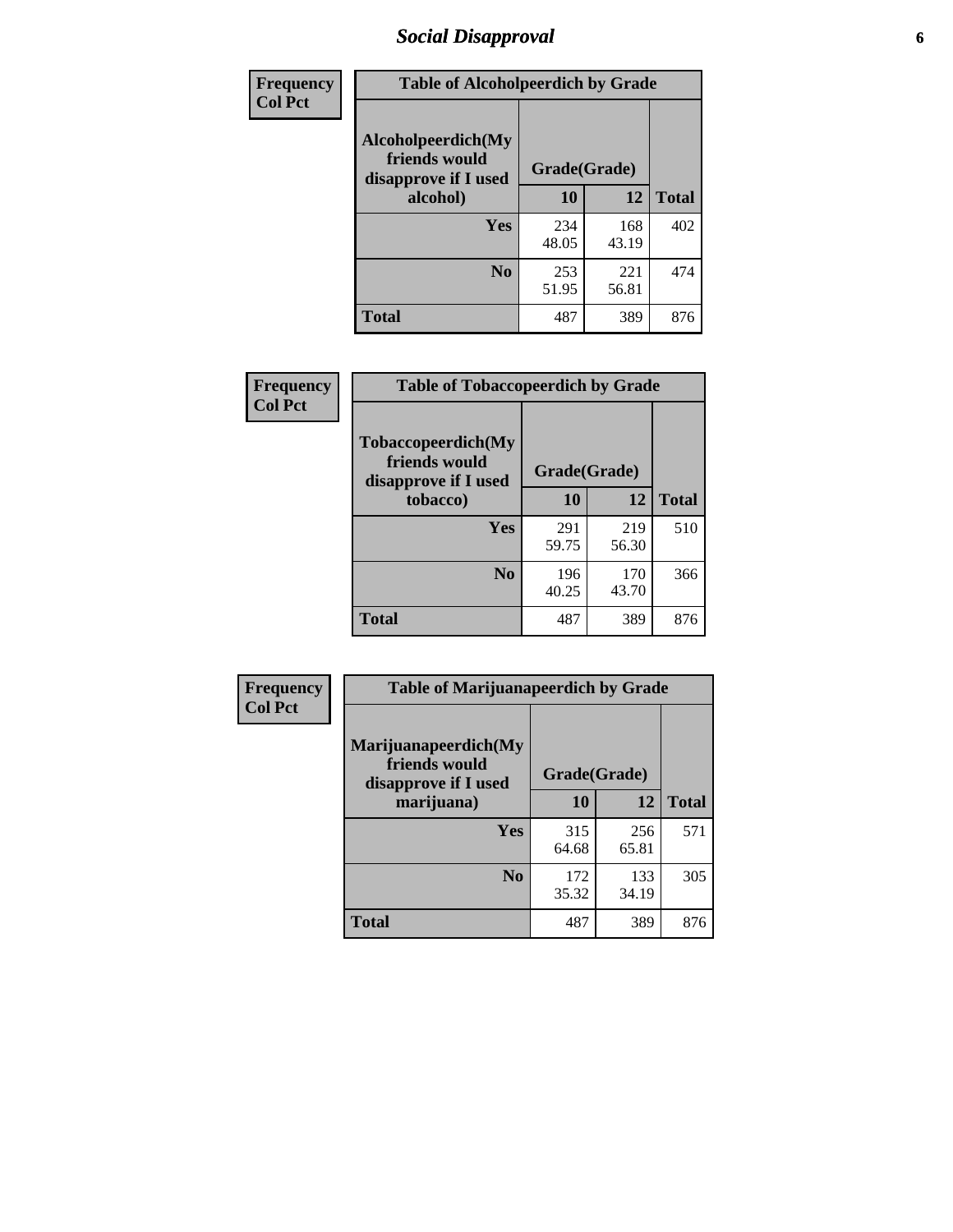# *Social Disapproval* **7**

| Frequency      | <b>Table of Otherdrugpeerdich by Grade</b>                    |              |              |              |  |  |  |  |
|----------------|---------------------------------------------------------------|--------------|--------------|--------------|--|--|--|--|
| <b>Col Pct</b> | Otherdrugpeerdich(My<br>friends would<br>disapprove if I used | Grade(Grade) |              |              |  |  |  |  |
|                | other drugs)                                                  | 10           | 12           | <b>Total</b> |  |  |  |  |
|                | <b>Yes</b>                                                    | 369<br>75.77 | 297<br>76.35 | 666          |  |  |  |  |
|                | N <sub>0</sub>                                                | 118<br>24.23 | 92<br>23.65  | 210          |  |  |  |  |
|                | <b>Total</b>                                                  | 487          | 389          | 876          |  |  |  |  |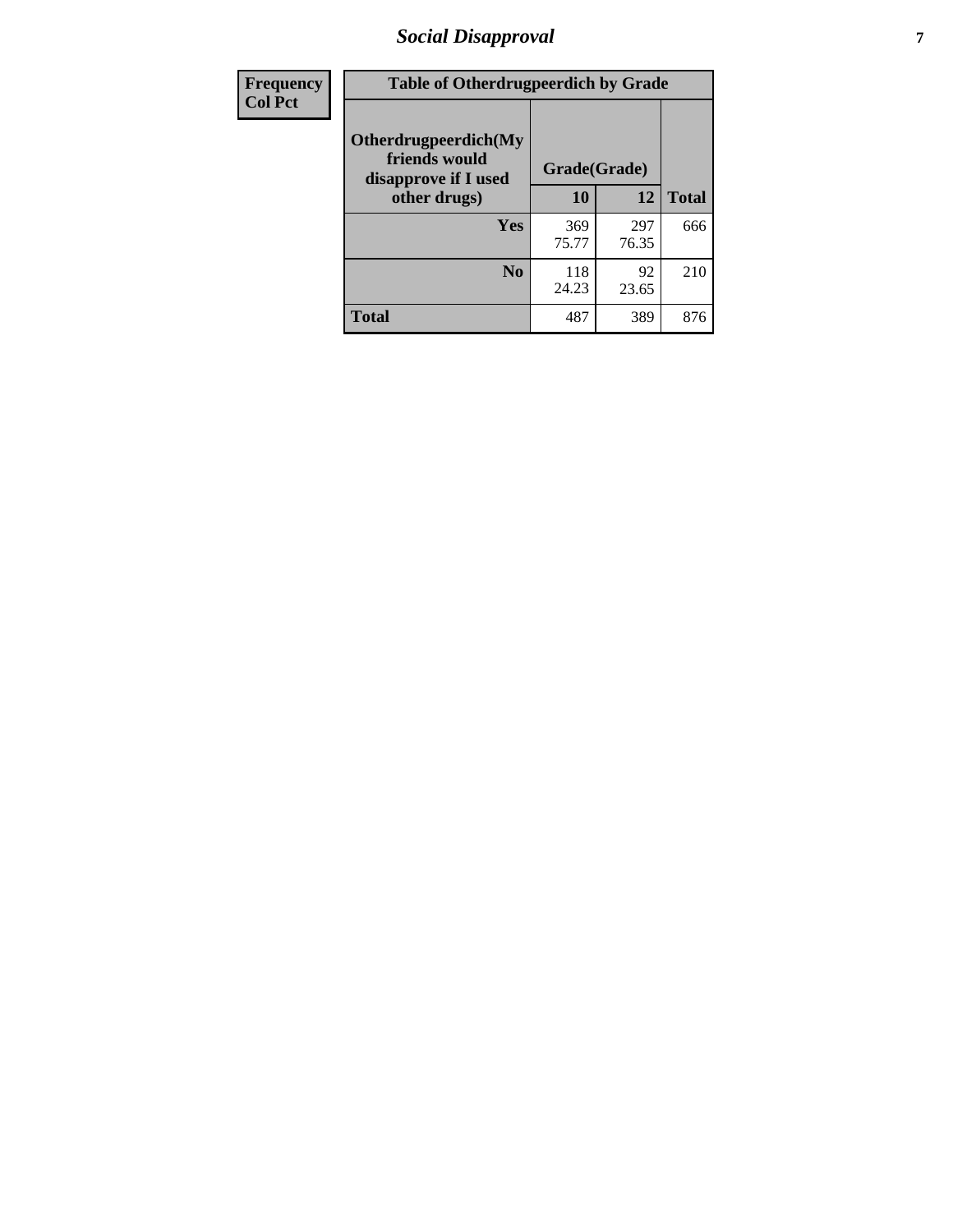### Title IV, Part A, Schedule A **8** *Goal 2: To help ensure that all schools are safe and disciplined Baseline Data: Year 2008-2009 Student Involvement in Gang Activity*

| Frequency      | <b>Table of Gangself by Grade</b>                                                                         |                    |              |              |
|----------------|-----------------------------------------------------------------------------------------------------------|--------------------|--------------|--------------|
| <b>Col Pct</b> | <b>Gangself</b> (I<br>have<br>participated<br>in illegal<br>gang<br>activities in<br>the past 30<br>days) | Grade(Grade)<br>10 | 12           | <b>Total</b> |
|                | Yes                                                                                                       | 20<br>4.11         | 10<br>2.57   | 30           |
|                | N <sub>0</sub>                                                                                            | 467<br>95.89       | 379<br>97.43 | 846          |
|                | <b>Total</b>                                                                                              | 487                | 389          | 876          |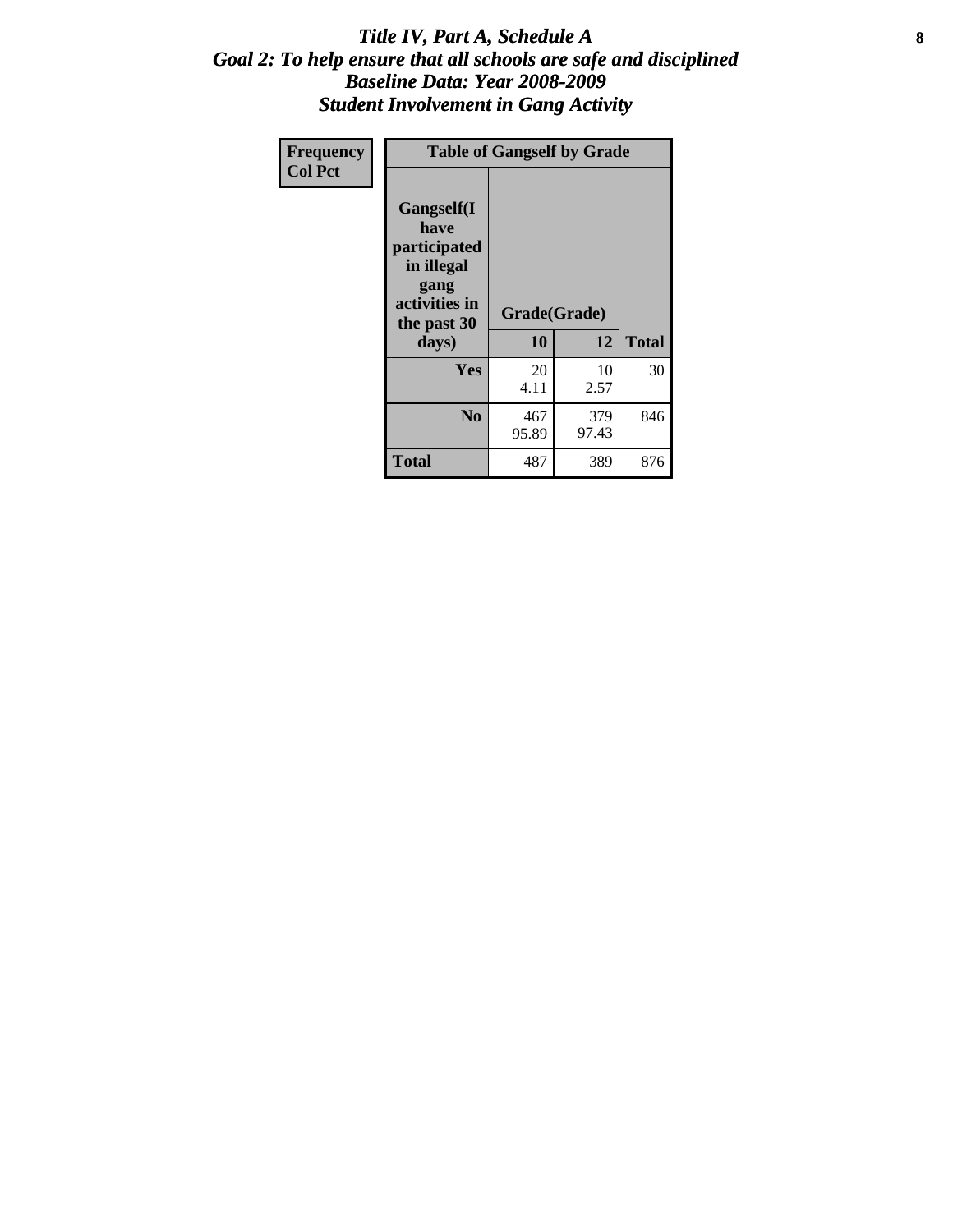# *Student Perception of School Safety* **9**

| <b>Frequency</b><br>Row Pct |
|-----------------------------|
|                             |

| <b>Table of Grade by Safeschool</b> |                                                                                                                                  |                                                        |             |            |     |  |  |
|-------------------------------------|----------------------------------------------------------------------------------------------------------------------------------|--------------------------------------------------------|-------------|------------|-----|--|--|
|                                     |                                                                                                                                  | Safeschool (School is a place at which I feel<br>safe) |             |            |     |  |  |
| Grade(Grade)                        | <b>Somewhat</b><br><b>Somewhat</b><br><b>Strongly</b><br><b>Strongly</b><br><b>Disagree</b><br>Agree<br><b>Disagree</b><br>Agree |                                                        |             |            |     |  |  |
| 10                                  | 76<br>15.61                                                                                                                      | 295<br>60.57                                           | 82<br>16.84 | 34<br>6.98 | 487 |  |  |
| 12                                  | 102<br>26.22                                                                                                                     | 205<br>52.70                                           | 55<br>14.14 | 27<br>6.94 | 389 |  |  |
| <b>Total</b>                        | 178                                                                                                                              | 500                                                    | 137         | 61         | 876 |  |  |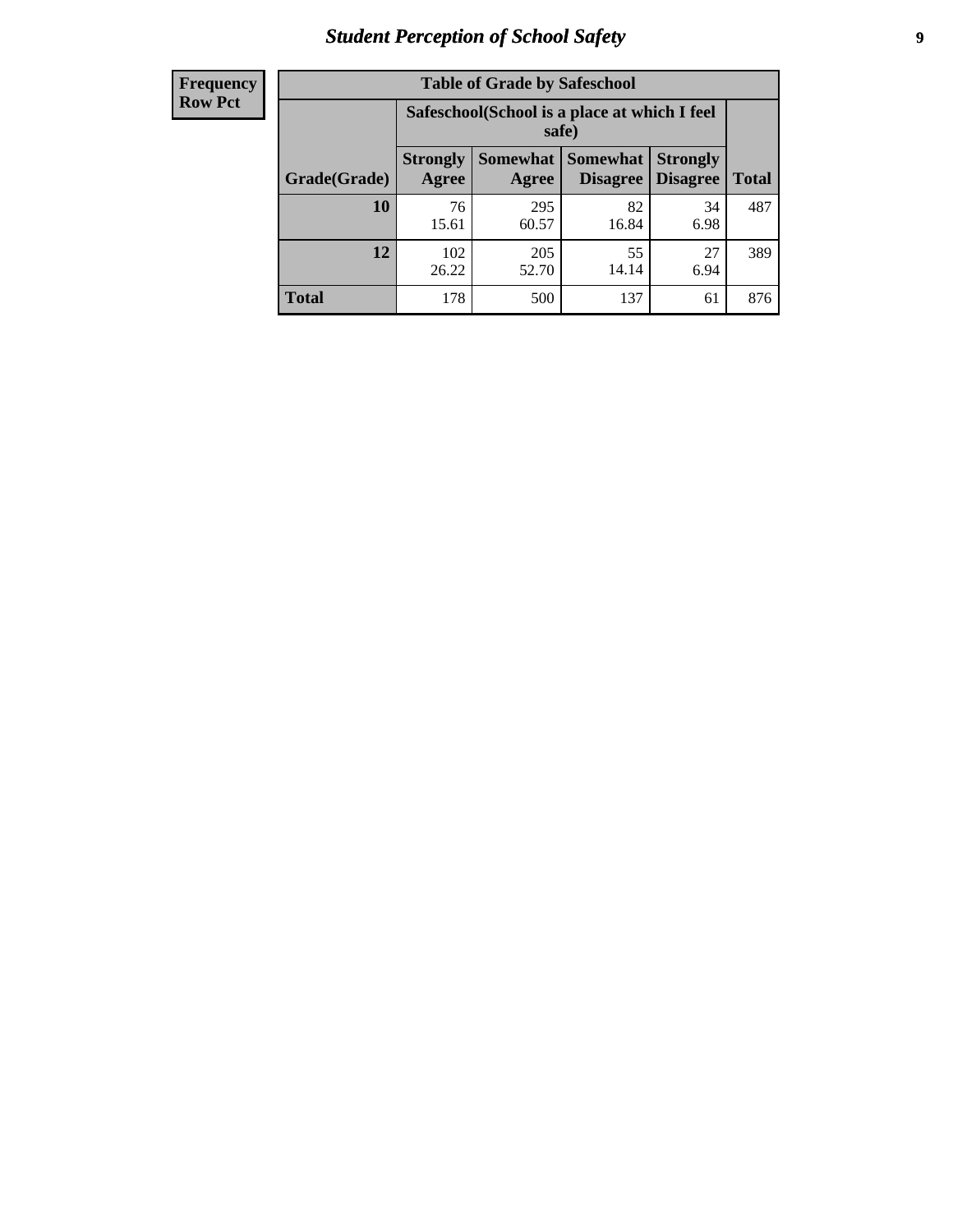### *Students Who Have Been Bullied* **10**

| <b>Frequency</b> |
|------------------|
| Row Pct          |

| <b>Table of Grade by Bullied</b> |                             |                                                                               |                              |                   |                        |                        |                                 |              |
|----------------------------------|-----------------------------|-------------------------------------------------------------------------------|------------------------------|-------------------|------------------------|------------------------|---------------------------------|--------------|
|                                  |                             | <b>Bullied</b> (I have been bullied by other<br>students in the past 30 days) |                              |                   |                        |                        |                                 |              |
| Grade(Grade)                     | $\mathbf{0}$<br><b>Days</b> | 1 or<br>2<br>days                                                             | 3 <sub>to</sub><br>5<br>days | 6 to<br>9<br>days | 10<br>to<br>19<br>days | 20<br>to<br>29<br>days | <b>All</b><br><b>30</b><br>days | <b>Total</b> |
| 10                               | 442<br>90.76                | 23<br>4.72                                                                    | 6<br>1.23                    | 4<br>0.82         | 0.21                   | 5<br>1.03              | 6<br>1.23                       | 487          |
| 12                               | 352<br>90.49                | 12<br>3.08                                                                    | 8<br>2.06                    | 6<br>1.54         | $\theta$<br>0.00       | 3<br>0.77              | 8<br>2.06                       | 389          |
| <b>Total</b>                     | 794                         | 35                                                                            | 14                           | 10                |                        | 8                      | 14                              | 876          |

 $\blacksquare$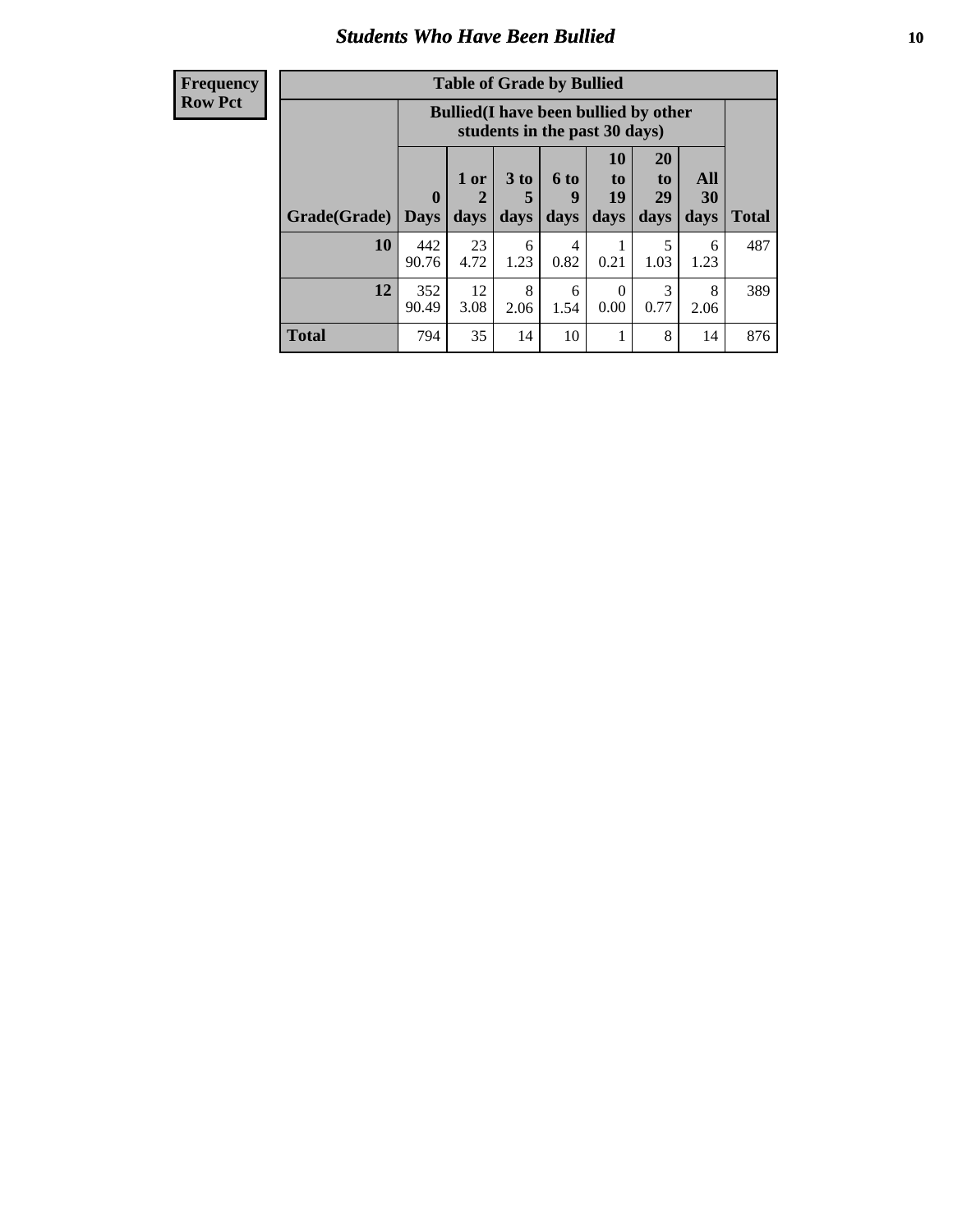### *School Climate* **11**

| Frequency      | <b>Table of SchoolClimate1 by Grade</b> |                    |              |              |  |  |  |
|----------------|-----------------------------------------|--------------------|--------------|--------------|--|--|--|
| <b>Col Pct</b> | SchoolClimate1(I<br>like school)        | Grade(Grade)<br>10 | 12           | <b>Total</b> |  |  |  |
|                | <b>Strongly Agree</b>                   | 67<br>13.76        | 76<br>19.54  | 143          |  |  |  |
|                | <b>Somewhat Agree</b>                   | 319<br>65.50       | 251<br>64.52 | 570          |  |  |  |
|                | <b>Somewhat Disagree</b>                | 64<br>13.14        | 30<br>7.71   | 94           |  |  |  |
|                | <b>Strongly Disagree</b>                | 37<br>7.60         | 32<br>8.23   | 69           |  |  |  |
|                | Total                                   | 487                | 389          | 876          |  |  |  |

| Frequency<br>Col Pct |
|----------------------|

| <b>Table of SchoolClimate2 by Grade</b>           |                    |              |              |  |  |
|---------------------------------------------------|--------------------|--------------|--------------|--|--|
| SchoolClimate2(I<br>feel successful at<br>school) | Grade(Grade)<br>10 | 12           | <b>Total</b> |  |  |
| <b>Strongly Agree</b>                             | 104<br>21.36       | 119<br>30.59 | 223          |  |  |
| <b>Somewhat Agree</b>                             | 323<br>66.32       | 221<br>56.81 | 544          |  |  |
| <b>Somewhat Disagree</b>                          | 45<br>9.24         | 38<br>9.77   | 83           |  |  |
| <b>Strongly Disagree</b>                          | 15<br>3.08         | 11<br>2.83   | 26           |  |  |
| <b>Total</b>                                      | 487                | 389          | 876          |  |  |

| Frequency      | <b>Table of SchoolClimate3 by Grade</b>               |              |              |              |  |  |
|----------------|-------------------------------------------------------|--------------|--------------|--------------|--|--|
| <b>Col Pct</b> | SchoolClimate3(My<br>school has high<br>standards for |              | Grade(Grade) |              |  |  |
|                | achievement)                                          | 10           | 12           | <b>Total</b> |  |  |
|                | <b>Strongly Agree</b>                                 | 220<br>45.17 | 163<br>41.90 | 383          |  |  |
|                | <b>Somewhat Agree</b>                                 | 207<br>42.51 | 184<br>47.30 | 391          |  |  |
|                | <b>Somewhat Disagree</b>                              | 50<br>10.27  | 32<br>8.23   | 82           |  |  |
|                | <b>Strongly Disagree</b>                              | 10<br>2.05   | 10<br>2.57   | 20           |  |  |
|                | <b>Total</b>                                          | 487          | 389          | 876          |  |  |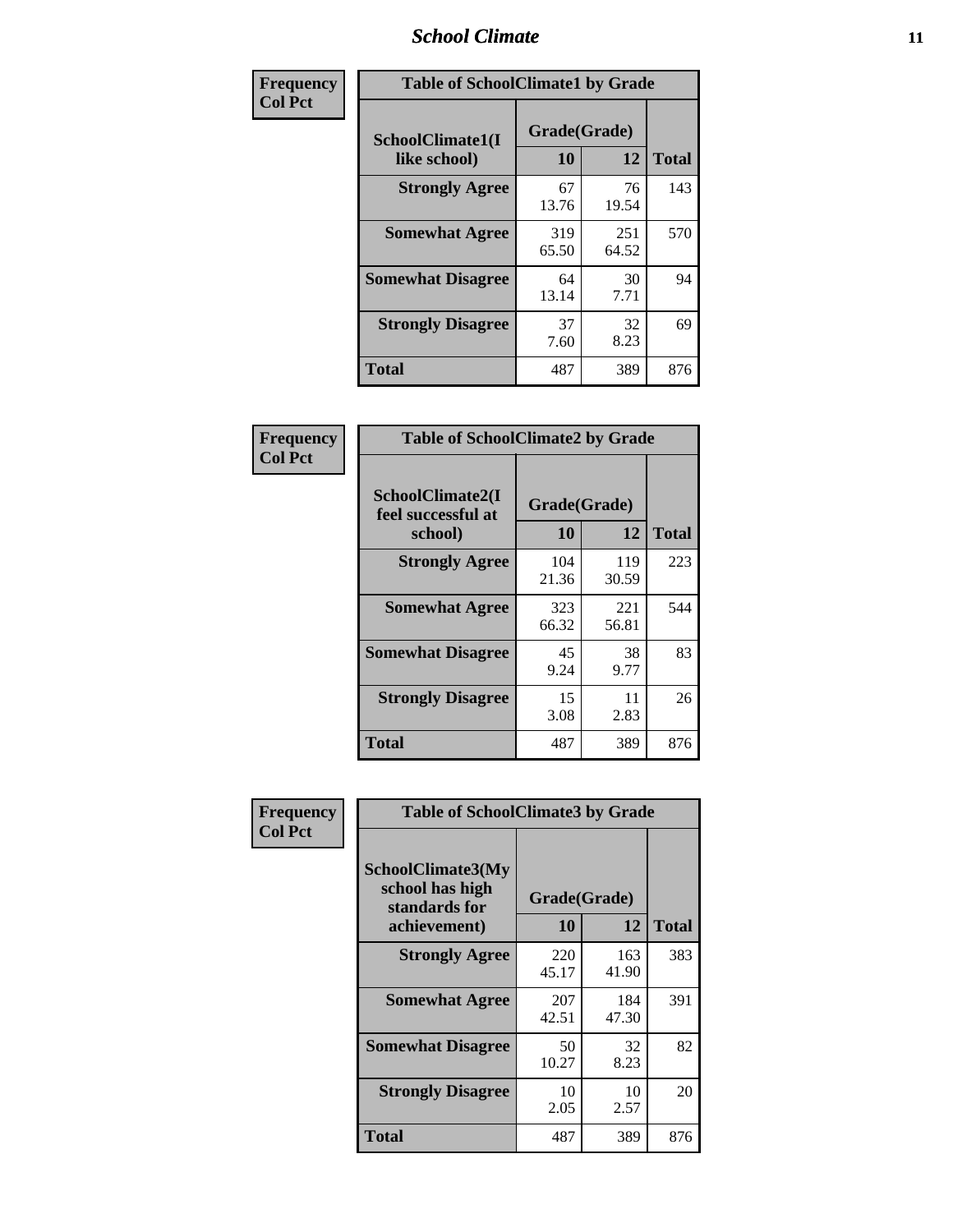### *School Climate* **12**

| Frequency      | <b>Table of SchoolClimate4 by Grade</b>                              |                    |              |              |
|----------------|----------------------------------------------------------------------|--------------------|--------------|--------------|
| <b>Col Pct</b> | <b>SchoolClimate4(My</b><br>school sets clear<br>rules for behavior) | Grade(Grade)<br>10 | 12           | <b>Total</b> |
|                | <b>Strongly Agree</b>                                                | 211<br>43.33       | 162<br>41.65 | 373          |
|                | <b>Somewhat Agree</b>                                                | 219<br>44.97       | 177<br>45.50 | 396          |
|                | <b>Somewhat Disagree</b>                                             | 43<br>8.83         | 38<br>9.77   | 81           |
|                | <b>Strongly Disagree</b>                                             | 14<br>2.87         | 12<br>3.08   | 26           |
|                | <b>Total</b>                                                         | 487                | 389          | 876          |

| <b>Table of SchoolClimate5 by Grade</b>                   |              |              |              |  |  |
|-----------------------------------------------------------|--------------|--------------|--------------|--|--|
| SchoolClimate5(I<br>know what to do in<br>an emergency at | Grade(Grade) |              |              |  |  |
| school)                                                   | 10           | 12           | <b>Total</b> |  |  |
| <b>Strongly Agree</b>                                     | 223<br>45.79 | 163<br>41.90 | 386          |  |  |
| <b>Somewhat Agree</b>                                     | 193<br>39.63 | 177<br>45.50 | 370          |  |  |
| <b>Somewhat Disagree</b>                                  | 50<br>10.27  | 39<br>10.03  | 89           |  |  |
| <b>Strongly Disagree</b>                                  | 21<br>4.31   | 10<br>2.57   | 31           |  |  |
| <b>Total</b>                                              | 487          | 389          | 876          |  |  |

| Frequency      | <b>Table of SchoolClimate6 by Grade</b>                  |                    |              |              |  |  |
|----------------|----------------------------------------------------------|--------------------|--------------|--------------|--|--|
| <b>Col Pct</b> | <b>SchoolClimate6(Teachers</b><br>treat me with respect) | Grade(Grade)<br>10 | 12           | <b>Total</b> |  |  |
|                | <b>Strongly Agree</b>                                    | 151<br>31.01       | 133<br>34.19 | 284          |  |  |
|                | <b>Somewhat Agree</b>                                    | 238<br>48.87       | 185<br>47.56 | 423          |  |  |
|                | <b>Somewhat Disagree</b>                                 | 71<br>14.58        | 54<br>13.88  | 125          |  |  |
|                | <b>Strongly Disagree</b>                                 | 27<br>5.54         | 17<br>4.37   | 44           |  |  |
|                | <b>Total</b>                                             | 487                | 389          | 876          |  |  |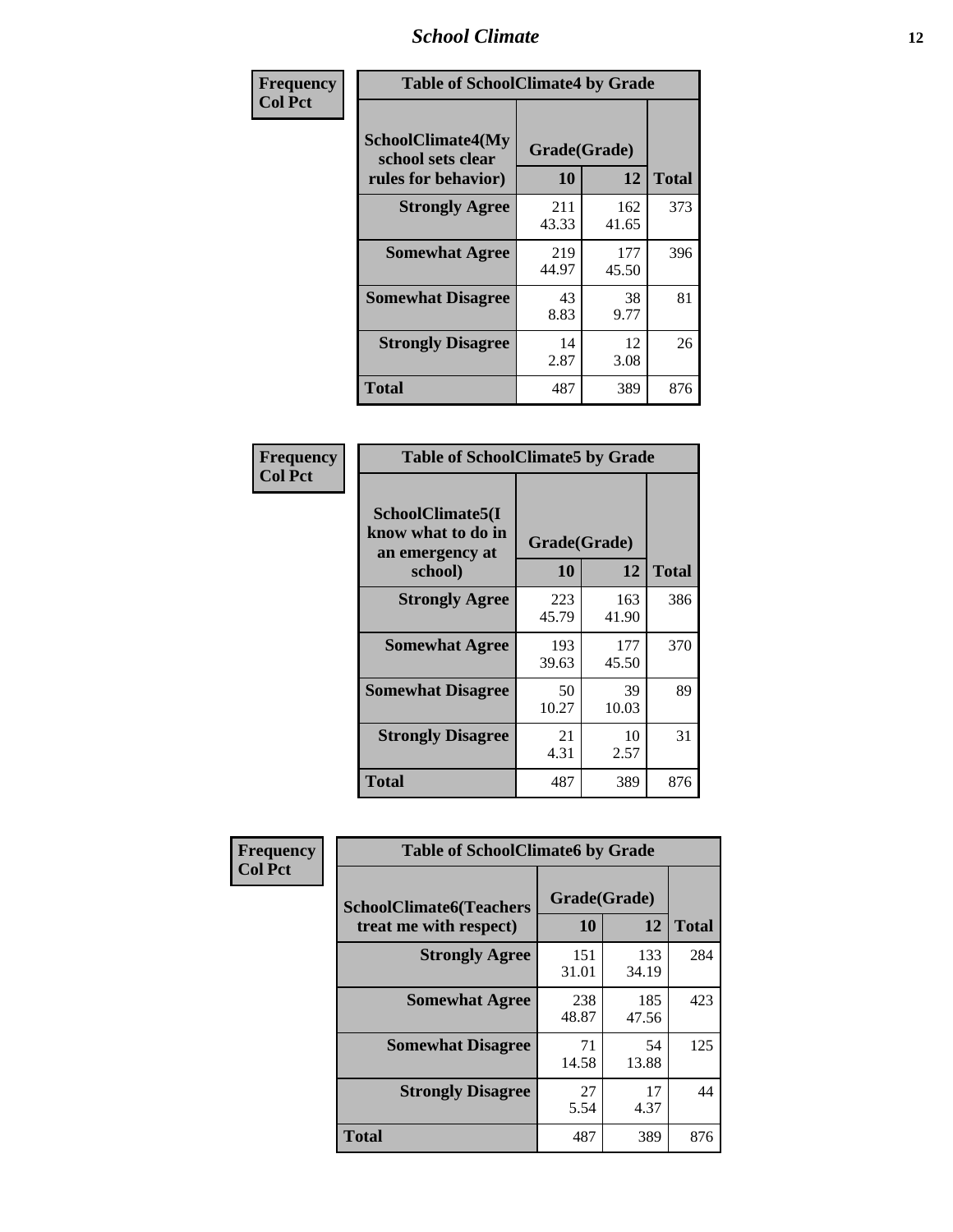### *School Climate* **13**

| Frequency      | <b>Table of SchoolClimate7 by Grade</b>                                       |                           |              |              |  |
|----------------|-------------------------------------------------------------------------------|---------------------------|--------------|--------------|--|
| <b>Col Pct</b> | <b>SchoolClimate7(Behaviors</b><br>in my class allow the<br>teacher to teach) | Grade(Grade)<br><b>10</b> | 12           | <b>Total</b> |  |
|                | <b>Strongly Agree</b>                                                         | 130<br>26.69              | 97<br>24.94  | 227          |  |
|                | <b>Somewhat Agree</b>                                                         | 277<br>56.88              | 236<br>60.67 | 513          |  |
|                | <b>Somewhat Disagree</b>                                                      | 71<br>14.58               | 43<br>11.05  | 114          |  |
|                | <b>Strongly Disagree</b>                                                      | $\mathbf Q$<br>1.85       | 13<br>3.34   | 22           |  |
|                | <b>Total</b>                                                                  | 487                       | 389          | 876          |  |

| Frequency      | <b>Table of SchoolClimate8 by Grade</b>                                              |                    |              |              |  |
|----------------|--------------------------------------------------------------------------------------|--------------------|--------------|--------------|--|
| <b>Col Pct</b> | <b>SchoolClimate8(Students</b><br>are frequently<br>recognized for good<br>behavior) | Grade(Grade)<br>10 | 12           | <b>Total</b> |  |
|                | <b>Strongly Agree</b>                                                                | 77<br>15.81        | 58<br>14.91  | 135          |  |
|                | <b>Somewhat Agree</b>                                                                | 212<br>43.53       | 190<br>48.84 | 402          |  |
|                | <b>Somewhat Disagree</b>                                                             | 142<br>29.16       | 101<br>25.96 | 243          |  |
|                | <b>Strongly Disagree</b>                                                             | 56<br>11.50        | 40<br>10.28  | 96           |  |
|                | <b>Total</b>                                                                         | 487                | 389          | 876          |  |

| Frequency      | <b>Table of SchoolClimate9 by Grade</b>                                           |                    |              |              |  |
|----------------|-----------------------------------------------------------------------------------|--------------------|--------------|--------------|--|
| <b>Col Pct</b> | SchoolClimate9(School<br>counselor would be<br>helpful if I needed<br>assistance) | Grade(Grade)<br>10 | 12           | <b>Total</b> |  |
|                | <b>Strongly Agree</b>                                                             | 198<br>40.66       | 203<br>52.19 | 401          |  |
|                | <b>Somewhat Agree</b>                                                             | 189<br>38.81       | 127<br>32.65 | 316          |  |
|                | <b>Somewhat Disagree</b>                                                          | 54<br>11.09        | 39<br>10.03  | 93           |  |
|                | <b>Strongly Disagree</b>                                                          | 46<br>9.45         | 20<br>5.14   | 66           |  |
|                | Total                                                                             | 487                | 389          | 876          |  |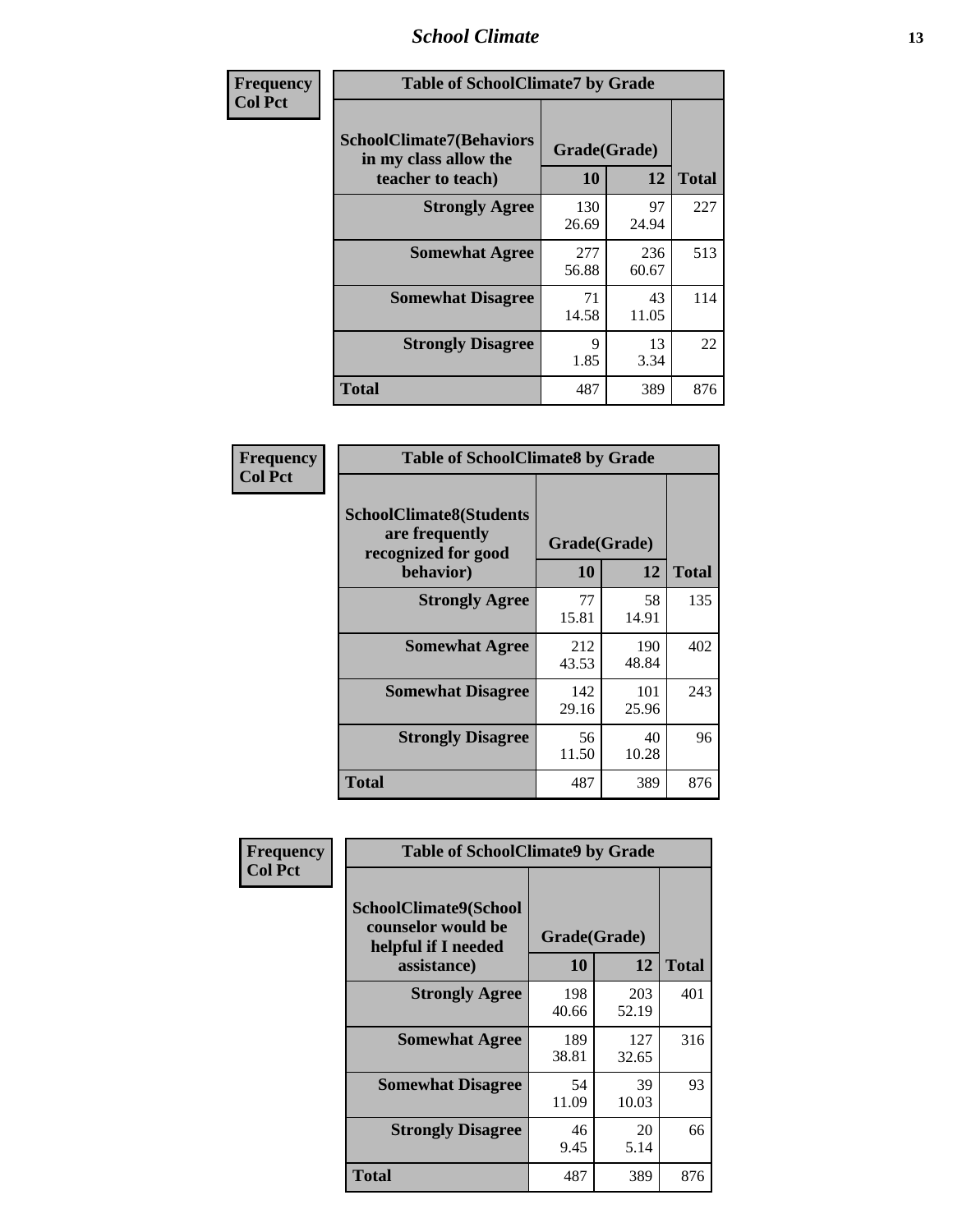### *Reasons for Dropping Out* **14**

| Frequency      | <b>Table of Dropoutreason by Grade</b>                                   |                    |              |              |  |
|----------------|--------------------------------------------------------------------------|--------------------|--------------|--------------|--|
| <b>Col Pct</b> | Dropoutreason(If<br>I dropped out the<br>reason would<br>most likely be) | Grade(Grade)<br>10 | 12           | <b>Total</b> |  |
|                | Won't Drop out                                                           | 291<br>59.75       | 241<br>61.95 | 532          |  |
|                | <b>Bored</b>                                                             | 78<br>16.02        | 41<br>10.54  | 119          |  |
|                | <b>Family Reasons</b>                                                    | 34<br>6.98         | 30<br>7.71   | 64           |  |
|                | <b>Being Bullied</b>                                                     | 6<br>1.23          | 4<br>1.03    | 10           |  |
|                | <b>Other</b>                                                             | 78<br>16.02        | 73<br>18.77  | 151          |  |
|                | Total                                                                    | 487                | 389          | 876          |  |

| Frequency<br><b>Col Pct</b> | <b>Table of Dropout by Grade</b>                                       |                    |              |              |  |
|-----------------------------|------------------------------------------------------------------------|--------------------|--------------|--------------|--|
|                             | Dropout(I<br>have<br>thought<br>about<br>dropping<br>out of<br>school) | Grade(Grade)<br>10 | 12           | <b>Total</b> |  |
|                             |                                                                        |                    |              |              |  |
|                             | Yes                                                                    | 133<br>27.31       | 100<br>25.71 | 233          |  |
|                             | N <sub>0</sub>                                                         | 354<br>72.69       | 289<br>74.29 | 643          |  |
|                             | <b>Total</b>                                                           | 487                | 389          | 876          |  |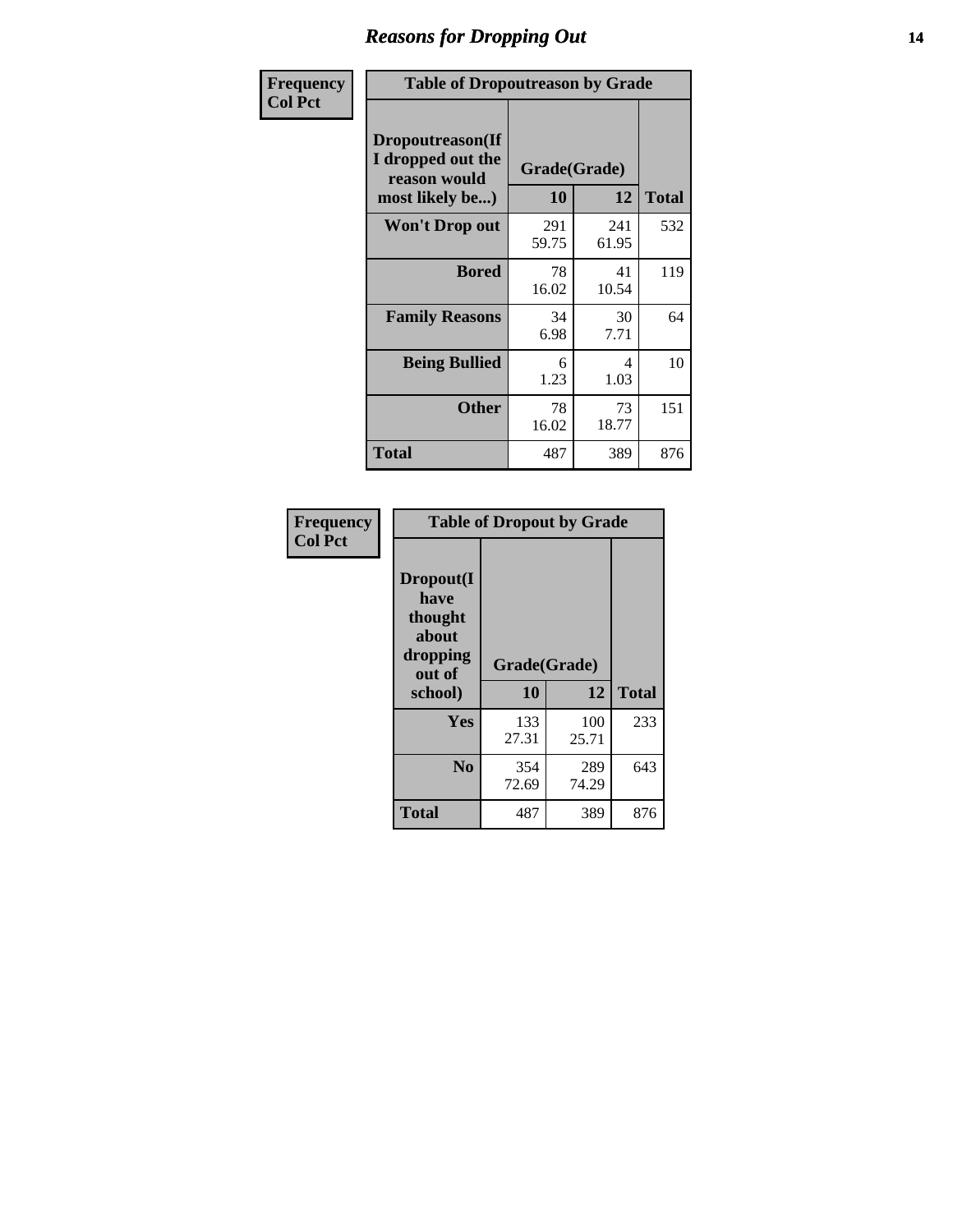*School Safety* **15**

| Frequency      | <b>Table of Gangself by Grade</b>                                                                 |                    |              |              |
|----------------|---------------------------------------------------------------------------------------------------|--------------------|--------------|--------------|
| <b>Col Pct</b> | Gangself(I<br>have<br>participated<br>in illegal<br>gang<br>activities in<br>the past 30<br>days) | Grade(Grade)<br>10 | 12           | <b>Total</b> |
|                | Yes                                                                                               | 20<br>4.11         | 10<br>2.57   | 30           |
|                | N <sub>o</sub>                                                                                    | 467<br>95.89       | 379<br>97.43 | 846          |
|                | Total                                                                                             | 487                | 389          | 876          |

| Frequency<br><b>Col Pct</b> | <b>Table of Gangpeers by Grade</b>                                                                                             |                    |              |              |  |  |  |  |  |
|-----------------------------|--------------------------------------------------------------------------------------------------------------------------------|--------------------|--------------|--------------|--|--|--|--|--|
|                             | <b>Gangpeers</b> (I<br>have friends<br>who have<br>participated<br>in illegal<br>gang<br>activities in<br>the past 30<br>days) | Grade(Grade)<br>10 | 12           | <b>Total</b> |  |  |  |  |  |
|                             | <b>Yes</b>                                                                                                                     | 126<br>25.87       | 58<br>14.91  | 184          |  |  |  |  |  |
|                             | N <sub>0</sub>                                                                                                                 | 361<br>74.13       | 331<br>85.09 | 692          |  |  |  |  |  |
|                             | <b>Total</b>                                                                                                                   | 487                | 389          | 876          |  |  |  |  |  |

| Frequency      |                                                                    | <b>Table of Pickedon by Grade</b> |             |              |  |  |  |  |  |  |
|----------------|--------------------------------------------------------------------|-----------------------------------|-------------|--------------|--|--|--|--|--|--|
| <b>Col Pct</b> | <b>Pickedon(I have</b><br>been picked on or<br>teased at school in | Grade(Grade)                      |             |              |  |  |  |  |  |  |
|                | the past 30 days)                                                  | 10                                | 12          | <b>Total</b> |  |  |  |  |  |  |
|                | <b>Strongly Agree</b>                                              | 36<br>7.39                        | 35<br>9.00  | 71           |  |  |  |  |  |  |
|                | <b>Somewhat Agree</b>                                              | 82<br>16.84                       | 47<br>12.08 | 129          |  |  |  |  |  |  |
|                | <b>Somewhat Disagree</b>                                           | 93<br>19.10                       | 61<br>15.68 | 154          |  |  |  |  |  |  |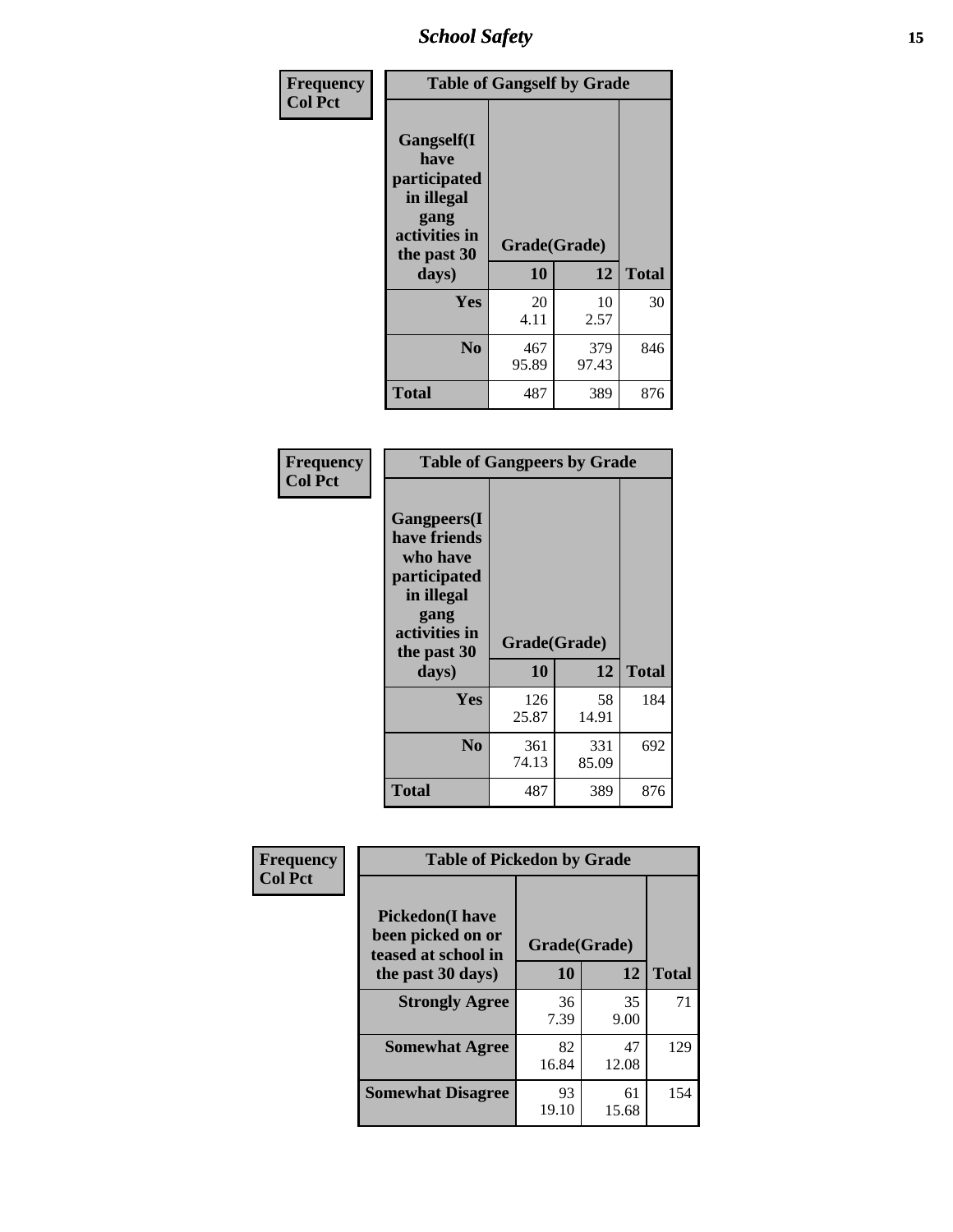# *School Safety* **16**

| <b>Frequency</b> | <b>Table of Pickedon by Grade</b>                                                        |                    |              |              |
|------------------|------------------------------------------------------------------------------------------|--------------------|--------------|--------------|
| <b>Col Pct</b>   | <b>Pickedon</b> (I have<br>been picked on or<br>teased at school in<br>the past 30 days) | Grade(Grade)<br>10 | 12           | <b>Total</b> |
|                  | <b>Strongly Disagree</b>                                                                 | 276<br>56.67       | 246<br>63.24 | 522          |
|                  | Total                                                                                    | 487                | 389          | 876          |

| <b>Frequency</b> | <b>Table of Safeschool by Grade</b>        |              |              |              |  |  |  |  |  |  |
|------------------|--------------------------------------------|--------------|--------------|--------------|--|--|--|--|--|--|
| <b>Col Pct</b>   | Safeschool(School<br>is a place at which I | Grade(Grade) |              |              |  |  |  |  |  |  |
|                  | feel safe)                                 | 10           | 12           | <b>Total</b> |  |  |  |  |  |  |
|                  | <b>Strongly Agree</b>                      | 76<br>15.61  | 102<br>26.22 | 178          |  |  |  |  |  |  |
|                  | <b>Somewhat Agree</b>                      | 295<br>60.57 | 205<br>52.70 | 500          |  |  |  |  |  |  |
|                  | <b>Somewhat Disagree</b>                   | 82<br>16.84  | 55<br>14.14  | 137          |  |  |  |  |  |  |
|                  | <b>Strongly Disagree</b>                   | 34<br>6.98   | 27<br>6.94   | 61           |  |  |  |  |  |  |
|                  | <b>Total</b>                               | 487          | 389          | 876          |  |  |  |  |  |  |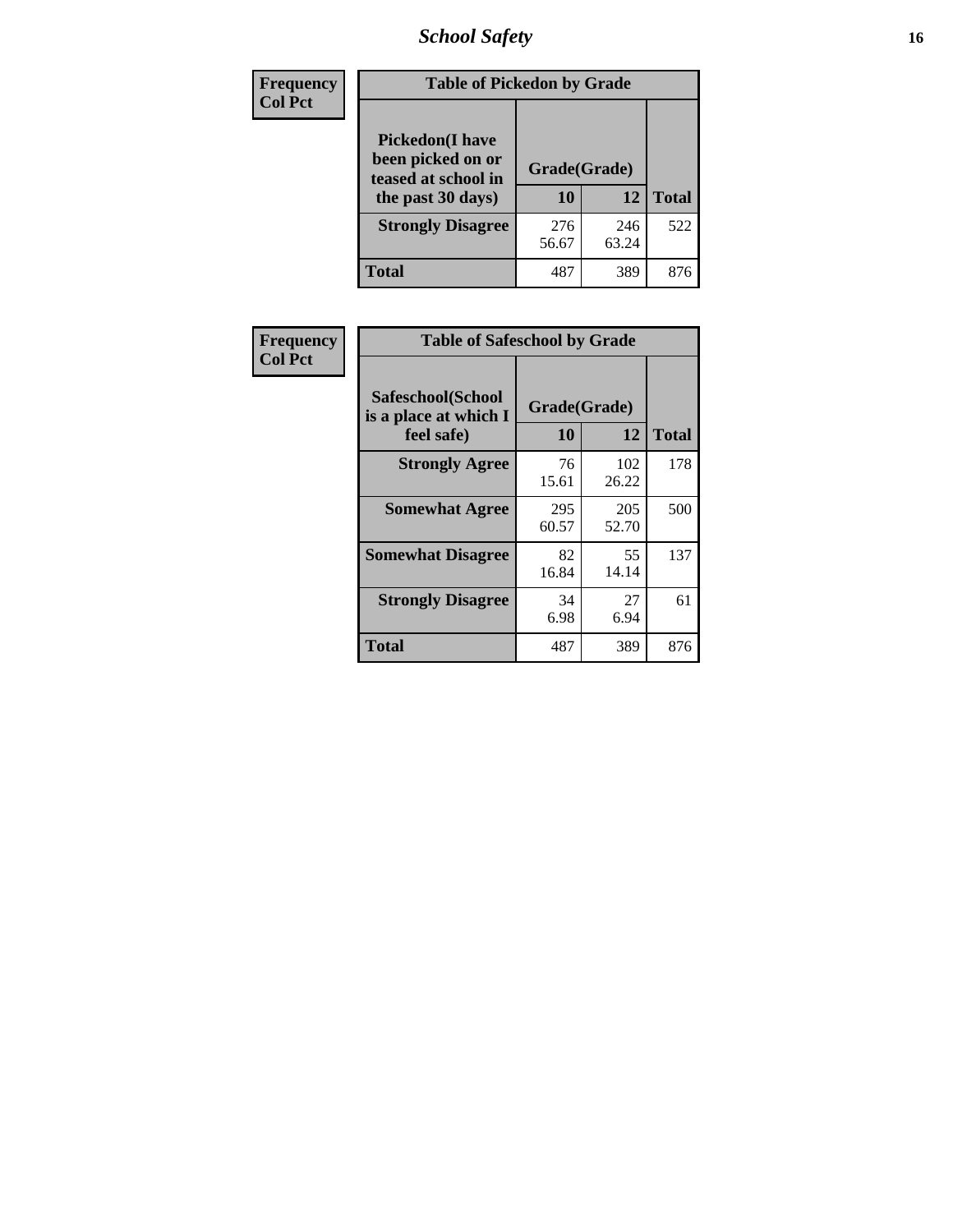*School Safety* **17**

| <b>Frequency</b> |  |
|------------------|--|
| Row Pct          |  |

| <b>Table of Grade by Bullied</b> |              |                                                                               |                              |                   |                        |                        |                          |              |  |  |  |  |
|----------------------------------|--------------|-------------------------------------------------------------------------------|------------------------------|-------------------|------------------------|------------------------|--------------------------|--------------|--|--|--|--|
|                                  |              | <b>Bullied</b> (I have been bullied by other<br>students in the past 30 days) |                              |                   |                        |                        |                          |              |  |  |  |  |
| <b>Grade</b> (Grade)   Days      | $\mathbf{0}$ | $1$ or<br>days                                                                | 3 <sub>to</sub><br>5<br>days | 6 to<br>9<br>days | 10<br>to<br>19<br>days | 20<br>to<br>29<br>days | <b>All</b><br>30<br>days | <b>Total</b> |  |  |  |  |
| 10                               | 442<br>90.76 | 23<br>4.72                                                                    | 6<br>1.23                    | 4<br>0.82         | 0.21                   | 5<br>1.03              | 6<br>1.23                | 487          |  |  |  |  |
| 12                               | 352<br>90.49 | 12<br>3.08                                                                    | 8<br>2.06                    | 6<br>1.54         | 0<br>0.00              | 3<br>0.77              | 8<br>2.06                | 389          |  |  |  |  |
| <b>Total</b>                     | 794          | 35                                                                            | 14                           | 10                |                        | 8                      | 14                       | 876          |  |  |  |  |

| Frequency      |                     |                                                                |              | <b>Table of Grade by Bulliedothers</b> |                   |                        |                               |                   |              |  |
|----------------|---------------------|----------------------------------------------------------------|--------------|----------------------------------------|-------------------|------------------------|-------------------------------|-------------------|--------------|--|
| <b>Row Pct</b> |                     | <b>Bulliedothers</b> (I bullied others in the past<br>30 days) |              |                                        |                   |                        |                               |                   |              |  |
|                | Grade(Grade)   Days | $\mathbf{0}$                                                   | 1 or<br>days | 3 to<br>5<br>days                      | 6 to<br>9<br>days | 10<br>to<br>19<br>days | <b>20</b><br>to<br>29<br>days | All<br>30<br>days | <b>Total</b> |  |
|                | 10                  | 448<br>91.99                                                   | 20<br>4.11   | 1.44                                   | 3<br>0.62         | $\overline{2}$<br>0.41 | 3<br>0.62                     | 4<br>0.82         | 487          |  |
|                | 12                  | 362<br>93.06                                                   | 16<br>4.11   | 3<br>0.77                              | 0.26              | 0.26                   | $\mathfrak{D}$<br>0.51        | 4<br>1.03         | 389          |  |
|                | <b>Total</b>        | 810                                                            | 36           | 10                                     | $\overline{4}$    | 3                      | 5                             | 8                 | 876          |  |

| Frequency      |                     |                                                                   |                                     | <b>Table of Grade by Weaponschool</b> |                                     |                       |                        |                  |              |
|----------------|---------------------|-------------------------------------------------------------------|-------------------------------------|---------------------------------------|-------------------------------------|-----------------------|------------------------|------------------|--------------|
| <b>Row Pct</b> |                     | Weaponschool(I brought a weapon to<br>school in the past 30 days) |                                     |                                       |                                     |                       |                        |                  |              |
|                |                     | $\mathbf{0}$                                                      | $1$ or                              | 3 <sub>to</sub>                       | 6 to<br>9                           | <b>10</b><br>to<br>19 | <b>20</b><br>to<br>29  | <b>All</b><br>30 |              |
|                | Grade(Grade)   Days |                                                                   | days                                | days                                  | days                                | days                  | days                   | days             | <b>Total</b> |
|                | 10                  | 474<br>97.33                                                      | 6<br>1.23                           | 0<br>0.00                             | 0.21                                | $\mathcal{R}$<br>0.62 | $\mathfrak{D}$<br>0.41 | 0.21             | 487          |
|                | 12                  | 382<br>98.20                                                      | $\mathcal{D}_{\mathcal{L}}$<br>0.51 | 0.26                                  | $\mathcal{D}_{\mathcal{L}}$<br>0.51 | $\Omega$<br>0.00      | 0.26                   | 0.26             | 389          |
|                | <b>Total</b>        | 856                                                               | 8                                   |                                       | 3                                   | 3                     | 3                      | $\mathfrak{D}$   | 876          |

H.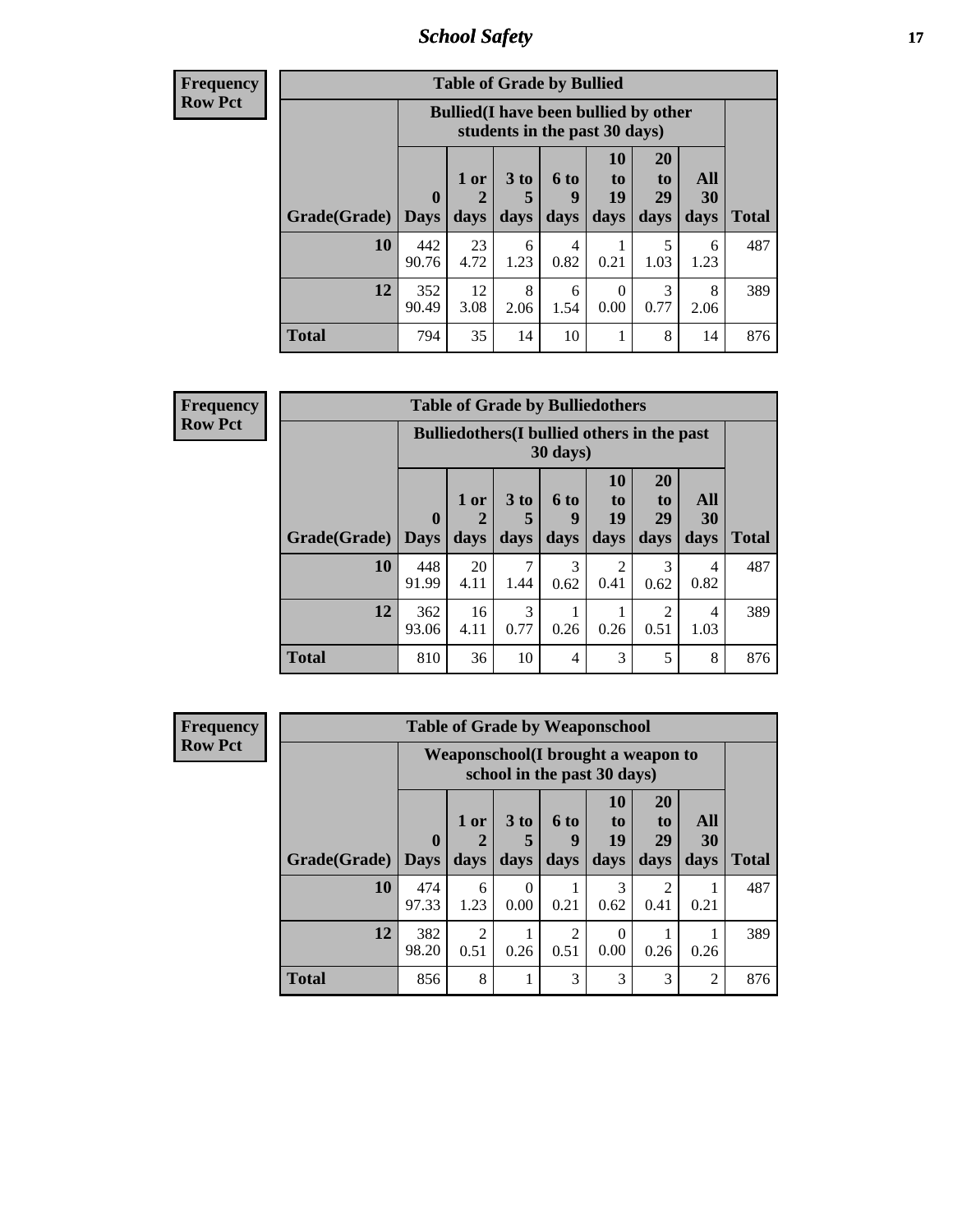*School Safety* **18**

| <b>Frequency</b> | <b>Table of Grade by Absentunsafe</b> |                                                                           |                             |                              |                        |                               |                   |              |  |  |
|------------------|---------------------------------------|---------------------------------------------------------------------------|-----------------------------|------------------------------|------------------------|-------------------------------|-------------------|--------------|--|--|
| <b>Row Pct</b>   |                                       | Absentunsafe(I have missed school<br>because I felt unsafe in the past 30 |                             |                              |                        |                               |                   |              |  |  |
|                  | Grade(Grade)                          | $\mathbf 0$<br><b>Days</b>                                                | 1 or<br>$\mathbf 2$<br>days | 3 <sub>to</sub><br>5<br>days | 6 to<br>9<br>days      | <b>20</b><br>to<br>29<br>days | All<br>30<br>days | <b>Total</b> |  |  |
|                  | 10                                    | 470<br>96.51                                                              | 10<br>2.05                  | $\mathfrak{D}$<br>0.41       | $\mathfrak{D}$<br>0.41 | 3<br>0.62                     | 0<br>0.00         | 487          |  |  |
|                  | 12                                    | 381<br>97.94                                                              | $\mathcal{R}$<br>0.77       | $\Omega$<br>0.00             | 0<br>0.00              | 3<br>0.77                     | 2<br>0.51         | 389          |  |  |
|                  | <b>Total</b>                          | 851                                                                       | 13                          | $\overline{2}$               | $\overline{2}$         | 6                             | 2                 | 876          |  |  |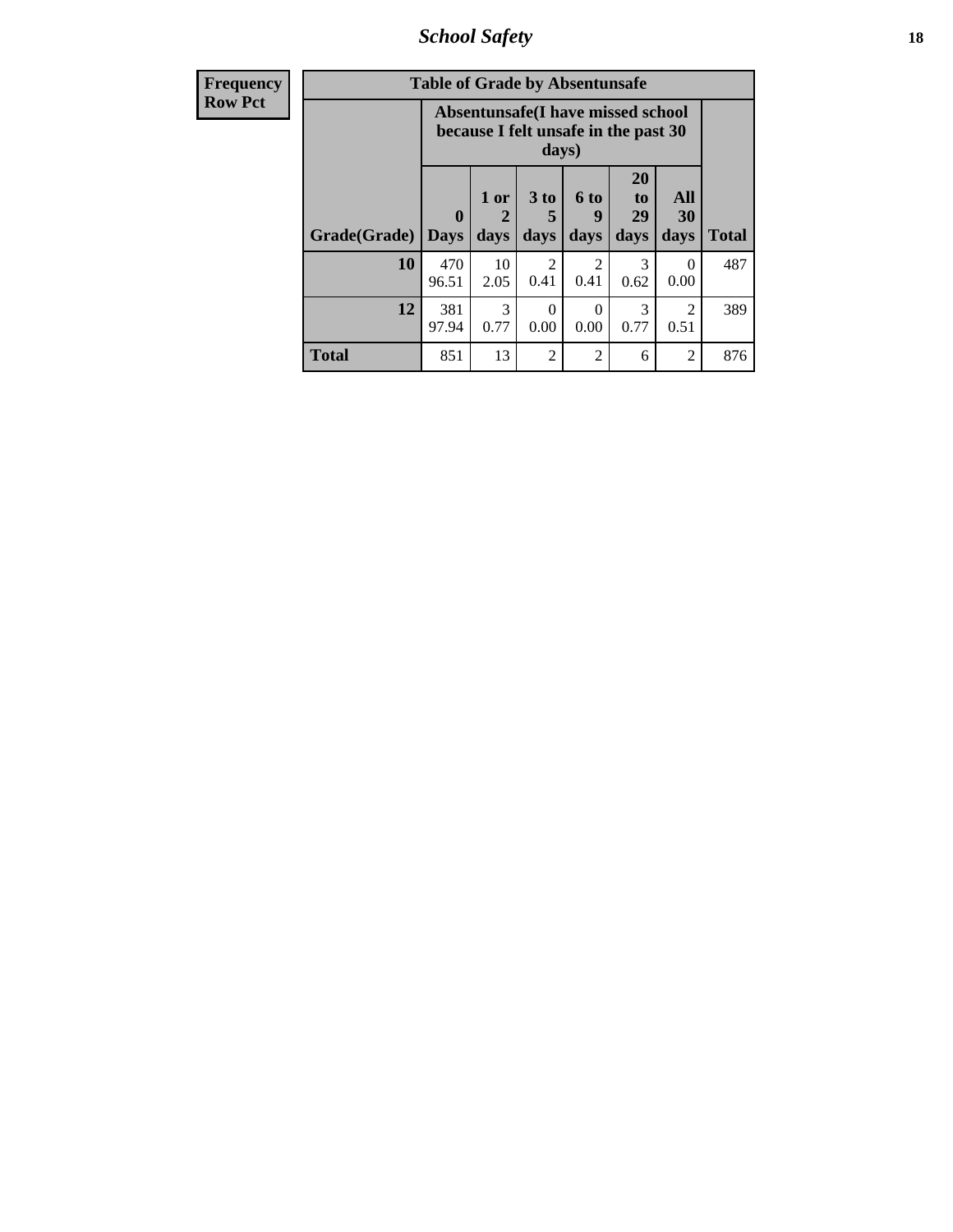# *Drug Use During Last 30 Days* **19**

#### **Frequency Row Pct**

| <b>Table of Grade by Alcohol</b> |                                 |                                     |                 |                 |                 |                   |                     |       |  |  |  |  |
|----------------------------------|---------------------------------|-------------------------------------|-----------------|-----------------|-----------------|-------------------|---------------------|-------|--|--|--|--|
|                                  |                                 | Alcohol (Alcohol use, past 30 days) |                 |                 |                 |                   |                     |       |  |  |  |  |
| Grade(Grade)                     | <b>Did</b><br>not<br><b>use</b> | $1 - 2$<br>days                     | $3 - 5$<br>days | $6 - 9$<br>days | $10-19$<br>days | $20 - 29$<br>days | <b>Every</b><br>day | Total |  |  |  |  |
| 10                               | 373<br>76.59                    | 23<br>4.72                          | 31<br>6.37      | 23<br>4.72      | 18<br>3.70      | 9<br>1.85         | 10<br>2.05          | 487   |  |  |  |  |
| 12                               | 283<br>72.75                    | 27<br>6.94                          | 24<br>6.17      | 16<br>4.11      | 18<br>4.63      | 8<br>2.06         | 13<br>3.34          | 389   |  |  |  |  |
| <b>Total</b>                     | 656                             | 50                                  | 55              | 39              | 36              | 17                | 23                  | 876   |  |  |  |  |

#### **Frequency Row Pct**

| <b>Table of Grade by Cigarettes</b> |                                 |                                                   |                 |               |                 |                   |                     |              |  |  |  |
|-------------------------------------|---------------------------------|---------------------------------------------------|-----------------|---------------|-----------------|-------------------|---------------------|--------------|--|--|--|
|                                     |                                 | Cigarettes (Smoking tobacco use,<br>past 30 days) |                 |               |                 |                   |                     |              |  |  |  |
| Grade(Grade)                        | <b>Did</b><br>not<br><b>use</b> | $1 - 2$<br>days                                   | $3 - 5$<br>days | $6-9$<br>days | $10-19$<br>days | $20 - 29$<br>days | <b>Every</b><br>day | <b>Total</b> |  |  |  |
| 10                                  | 396<br>81.31                    | 44<br>9.03                                        | 6<br>1.23       | 8<br>1.64     | 14<br>2.87      | 9<br>1.85         | 10<br>2.05          | 487          |  |  |  |
| 12                                  | 299<br>76.86                    | 34<br>8.74                                        | 12<br>3.08      | 5<br>1.29     | 5<br>1.29       | 13<br>3.34        | 21<br>5.40          | 389          |  |  |  |
| <b>Total</b>                        | 695                             | 78                                                | 18              | 13            | 19              | 22                | 31                  | 876          |  |  |  |

| <b>Table of Grade by Smokeless</b> |                                 |                                                         |                 |                 |                 |                   |                     |              |  |  |  |
|------------------------------------|---------------------------------|---------------------------------------------------------|-----------------|-----------------|-----------------|-------------------|---------------------|--------------|--|--|--|
|                                    |                                 | <b>Smokeless</b> (Chewing tobacco use,<br>past 30 days) |                 |                 |                 |                   |                     |              |  |  |  |
| Grade(Grade)                       | <b>Did</b><br>not<br><b>use</b> | $1 - 2$<br>days                                         | $3 - 5$<br>days | $6 - 9$<br>days | $10-19$<br>days | $20 - 29$<br>days | <b>Every</b><br>day | <b>Total</b> |  |  |  |
| 10                                 | 452<br>92.81                    | 14<br>2.87                                              | 5<br>1.03       | 0.21            | 3<br>0.62       | 1.03              | 1.44                | 487          |  |  |  |
| 12                                 | 361<br>92.80                    | 7<br>1.80                                               | 3<br>0.77       | 3<br>0.77       | 0<br>0.00       | 5<br>1.29         | 10<br>2.57          | 389          |  |  |  |
| <b>Total</b>                       | 813                             | 21                                                      | 8               | $\overline{4}$  | 3               | 10                | 17                  | 876          |  |  |  |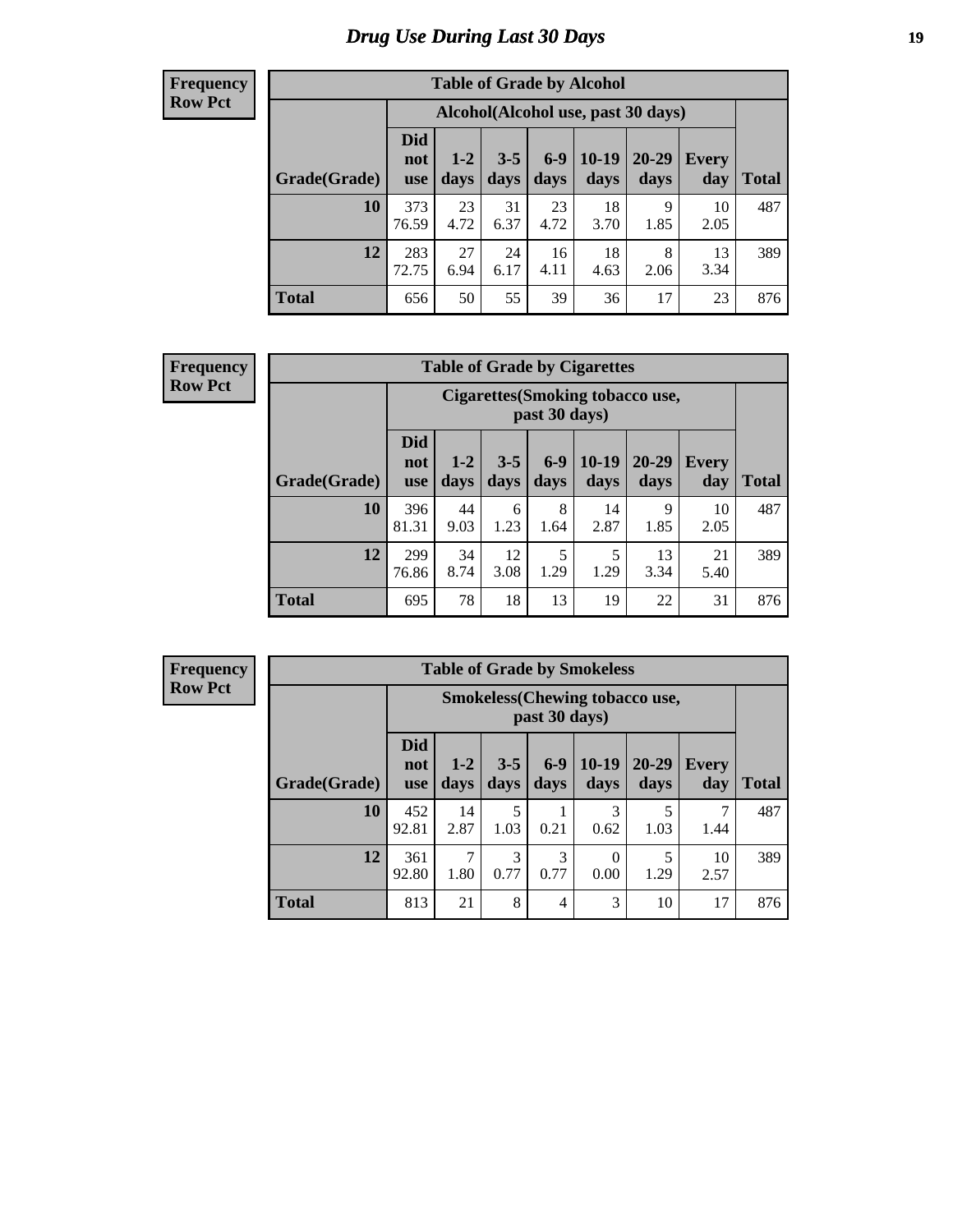| <b>Table of Grade by Marijuana</b> |                                 |                 |                 |               |                                         |                   |              |              |  |
|------------------------------------|---------------------------------|-----------------|-----------------|---------------|-----------------------------------------|-------------------|--------------|--------------|--|
|                                    |                                 |                 |                 |               | Marijuana (Marijuana use, past 30 days) |                   |              |              |  |
| Grade(Grade)                       | <b>Did</b><br>not<br><b>use</b> | $1 - 2$<br>days | $3 - 5$<br>days | $6-9$<br>days | $10 - 19$<br>days                       | $20 - 29$<br>days | Every<br>day | <b>Total</b> |  |
| 10                                 | 427<br>87.68                    | 24<br>4.93      | 10<br>2.05      | 8<br>1.64     | 5<br>1.03                               | 5<br>1.03         | 8<br>1.64    | 487          |  |
| 12                                 | 339<br>87.15                    | 17<br>4.37      | 7<br>1.80       | 3<br>0.77     | 5<br>1.29                               | 11<br>2.83        | 7<br>1.80    | 389          |  |
| <b>Total</b>                       | 766                             | 41              | 17              | 11            | 10                                      | 16                | 15           | 876          |  |

#### **Frequency Row Pct**

| <b>Table of Grade by Cocaine</b> |                                 |                                     |                 |                        |                 |               |                  |       |  |  |
|----------------------------------|---------------------------------|-------------------------------------|-----------------|------------------------|-----------------|---------------|------------------|-------|--|--|
|                                  |                                 | Cocaine (Cocaine use, past 30 days) |                 |                        |                 |               |                  |       |  |  |
| Grade(Grade)                     | <b>Did</b><br>not<br><b>use</b> | $1-2$<br>days                       | $3 - 5$<br>days | $6 - 9$<br>days        | $10-19$<br>days | 20-29<br>days | Every<br>day     | Total |  |  |
| 10                               | 475<br>97.54                    | 4<br>0.82                           | 0.21            | 0<br>0.00              | 2<br>0.41       | 0.62          | 2<br>0.41        | 487   |  |  |
| 12                               | 377<br>96.92                    | 0.26                                | 0<br>0.00       | $\overline{2}$<br>0.51 | 4<br>1.03       | 5<br>1.29     | $\theta$<br>0.00 | 389   |  |  |
| <b>Total</b>                     | 852                             | 5                                   |                 | $\overline{2}$         | 6               | 8             | $\overline{2}$   | 876   |  |  |

| <b>Table of Grade by Inhalants</b> |                                        |                  |                 |                |                        |                   |                     |              |  |  |
|------------------------------------|----------------------------------------|------------------|-----------------|----------------|------------------------|-------------------|---------------------|--------------|--|--|
|                                    | Inhalants (Inhalant use, past 30 days) |                  |                 |                |                        |                   |                     |              |  |  |
| Grade(Grade)                       | <b>Did</b><br>not<br><b>use</b>        | $1 - 2$<br>days  | $3 - 5$<br>days | $6-9$<br>days  | $10-19$<br>days        | $20 - 29$<br>days | <b>Every</b><br>day | <b>Total</b> |  |  |
| 10                                 | 472<br>96.92                           | 3<br>0.62        | 4<br>0.82       | 0.41           | $\mathfrak{D}$<br>0.41 | 0.62              | 0.21                | 487          |  |  |
| 12                                 | 381<br>97.94                           | $\Omega$<br>0.00 | 0<br>0.00       | 0<br>0.00      | $\overline{c}$<br>0.51 | 5<br>1.29         | 0.26                | 389          |  |  |
| Total                              | 853                                    | 3                | 4               | $\overline{2}$ | 4                      | 8                 | $\overline{2}$      | 876          |  |  |

| Frequency      |                     | <b>Table of Grade by Steroids</b> |                  |                 |                |                                      |                     |              |
|----------------|---------------------|-----------------------------------|------------------|-----------------|----------------|--------------------------------------|---------------------|--------------|
| <b>Row Pct</b> |                     |                                   |                  |                 |                | Steroids (Steroid use, past 30 days) |                     |              |
|                | <b>Grade(Grade)</b> | <b>Did</b><br>not<br><b>use</b>   | $1 - 2$<br>days  | $3 - 5$<br>days | $6-9$<br>days  | $20 - 29$<br>days                    | <b>Every</b><br>day | <b>Total</b> |
|                | 10                  | 479<br>98.36                      | 4<br>0.82        | 0.21            | 0.00           | 2<br>0.41                            | 0.21                | 487          |
|                | 12                  | 380<br>97.69                      | $\Omega$<br>0.00 | 0.26            | റ<br>0.51      | 5<br>1.29                            | 0.26                | 389          |
|                | Total               | 859                               | 4                | $\overline{2}$  | $\overline{2}$ | 7                                    | 2                   | 876          |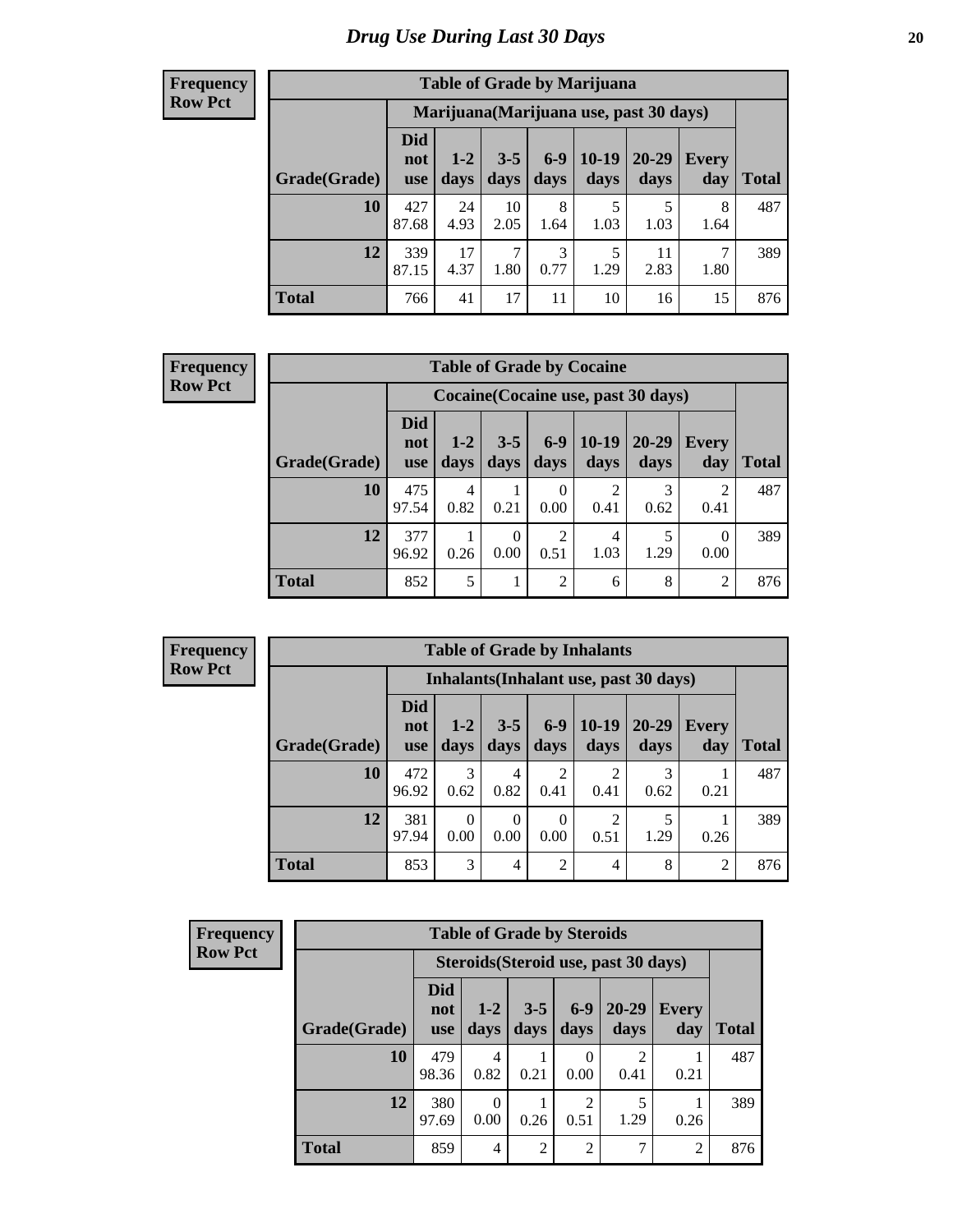| <b>Table of Grade by Ecstasy</b> |                          |                                     |                 |                        |                 |               |              |              |  |  |
|----------------------------------|--------------------------|-------------------------------------|-----------------|------------------------|-----------------|---------------|--------------|--------------|--|--|
|                                  |                          | Ecstasy (Ecstasy use, past 30 days) |                 |                        |                 |               |              |              |  |  |
| Grade(Grade)                     | Did<br>not<br><b>use</b> | $1 - 2$<br>days                     | $3 - 5$<br>days | $6 - 9$<br>days        | $10-19$<br>days | 20-29<br>days | Every<br>day | <b>Total</b> |  |  |
| 10                               | 471<br>96.71             | $\overline{7}$<br>1.44              | 2<br>0.41       | 0.21                   | 0.21            | 0<br>0.00     | 5<br>1.03    | 487          |  |  |
| 12                               | 378<br>97.17             | $\overline{2}$<br>0.51              | 0.26            | $\overline{0}$<br>0.00 | 0.26            | 6<br>1.54     | 0.26         | 389          |  |  |
| <b>Total</b>                     | 849                      | 9                                   | 3               | 1                      | 2               | 6             | 6            | 876          |  |  |

| <b>Frequency</b> |              | <b>Table of Grade by Meth</b>   |                           |                 |                        |                       |                  |              |
|------------------|--------------|---------------------------------|---------------------------|-----------------|------------------------|-----------------------|------------------|--------------|
| <b>Row Pct</b>   |              |                                 | Meth(Methamphetamine use, |                 |                        |                       |                  |              |
|                  | Grade(Grade) | <b>Did</b><br>not<br><b>use</b> | $1 - 2$<br>days           | $6 - 9$<br>days | $10-19$<br>days        | $20 - 29$<br>days     | Every<br>day     | <b>Total</b> |
|                  | 10           | 480<br>98.56                    | $\mathfrak{D}$<br>0.41    | 0.21            | 0.21                   | $\mathcal{R}$<br>0.62 | $\Omega$<br>0.00 | 487          |
|                  | 12           | 381<br>97.94                    | 0.26                      | 0.26            | $\overline{2}$<br>0.51 | 3<br>0.77             | 0.26             | 389          |
|                  | <b>Total</b> | 861                             | 3                         | $\overline{2}$  | 3                      | 6                     | 1                | 876          |

| <b>Table of Grade by Hallucinogens</b> |                                 |                                                   |                        |                |                        |                   |                     |              |  |  |
|----------------------------------------|---------------------------------|---------------------------------------------------|------------------------|----------------|------------------------|-------------------|---------------------|--------------|--|--|
|                                        |                                 | Hallucinogens (Hallucinogen use,<br>past 30 days) |                        |                |                        |                   |                     |              |  |  |
| Grade(Grade)                           | <b>Did</b><br>not<br><b>use</b> | $1 - 2$<br>days                                   | $3 - 5$<br>days        | $6-9$<br>days  | $10-19$<br>days        | $20 - 29$<br>days | <b>Every</b><br>day | <b>Total</b> |  |  |
| 10                                     | 475<br>97.54                    | $\mathcal{F}$<br>0.62                             | $\overline{c}$<br>0.41 | 0.21           | $\mathfrak{D}$<br>0.41 | 0.62              | 0.21                | 487          |  |  |
| 12                                     | 379<br>97.43                    | 2<br>0.51                                         | 0<br>0.00              | 0.26           | 0.26                   | 6<br>1.54         | 0<br>0.00           | 389          |  |  |
| <b>Total</b>                           | 854                             | 5                                                 | $\overline{2}$         | $\overline{2}$ | 3                      | 9                 |                     | 876          |  |  |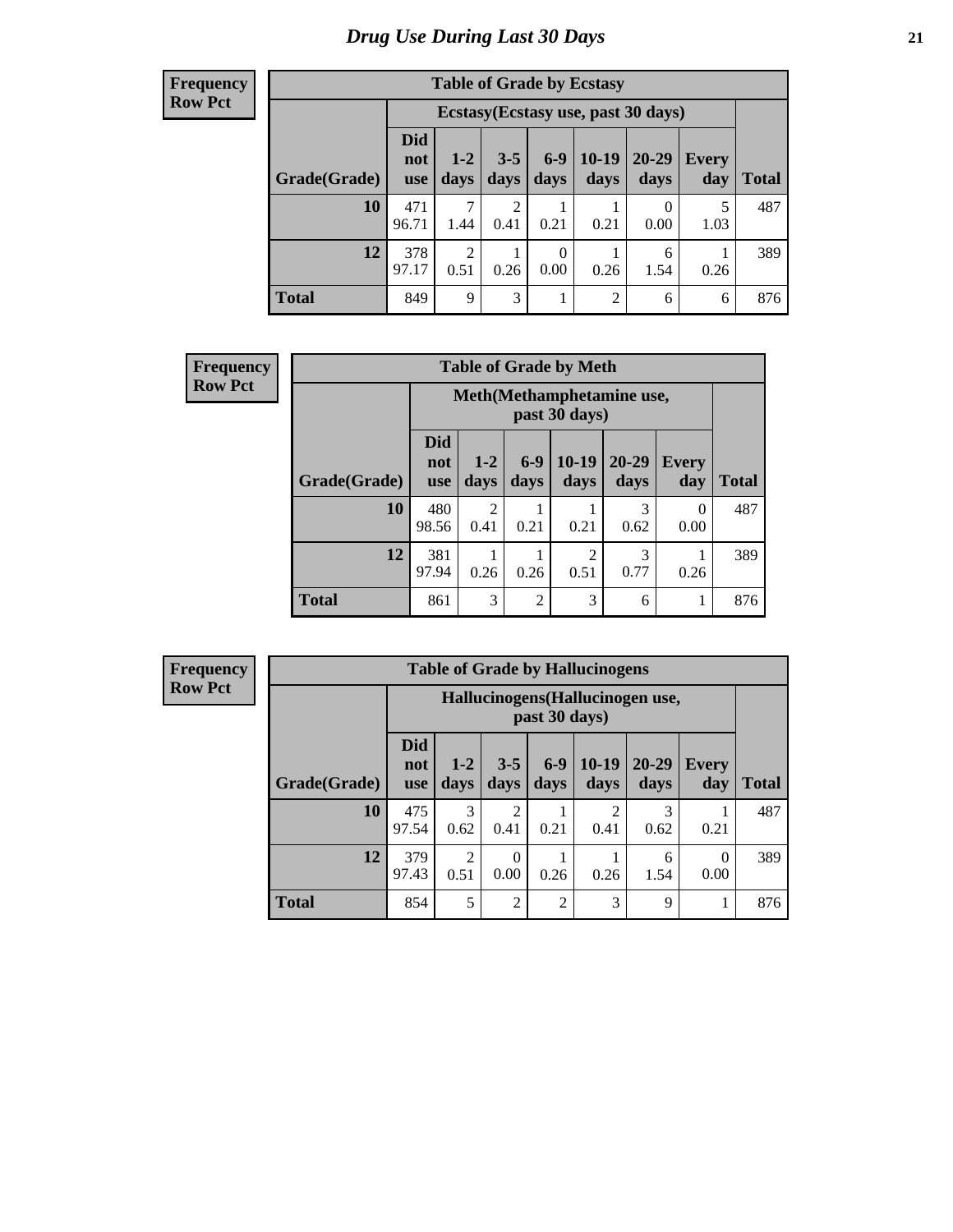| <b>Table of Grade by Prescription</b> |                                 |                                                                                |                 |                        |                 |               |                     |              |  |  |
|---------------------------------------|---------------------------------|--------------------------------------------------------------------------------|-----------------|------------------------|-----------------|---------------|---------------------|--------------|--|--|
|                                       |                                 | <b>Prescription</b> (Prescription drugs not<br>prescribed to me, past 30 days) |                 |                        |                 |               |                     |              |  |  |
| Grade(Grade)                          | <b>Did</b><br>not<br><b>use</b> | $1 - 2$<br>days                                                                | $3 - 5$<br>days | $6-9$<br>days          | $10-19$<br>days | 20-29<br>days | <b>Every</b><br>day | <b>Total</b> |  |  |
| 10                                    | 446<br>91.58                    | 10<br>2.05                                                                     | 12<br>2.46      | 5<br>1.03              | 8<br>1.64       | 5<br>1.03     | 0.21                | 487          |  |  |
| 12                                    | 358<br>92.03                    | 11<br>2.83                                                                     | 4<br>1.03       | $\overline{c}$<br>0.51 | 4<br>1.03       | 1.80          | 3<br>0.77           | 389          |  |  |
| <b>Total</b>                          | 804                             | 21                                                                             | 16              | 7                      | 12              | 12            | 4                   | 876          |  |  |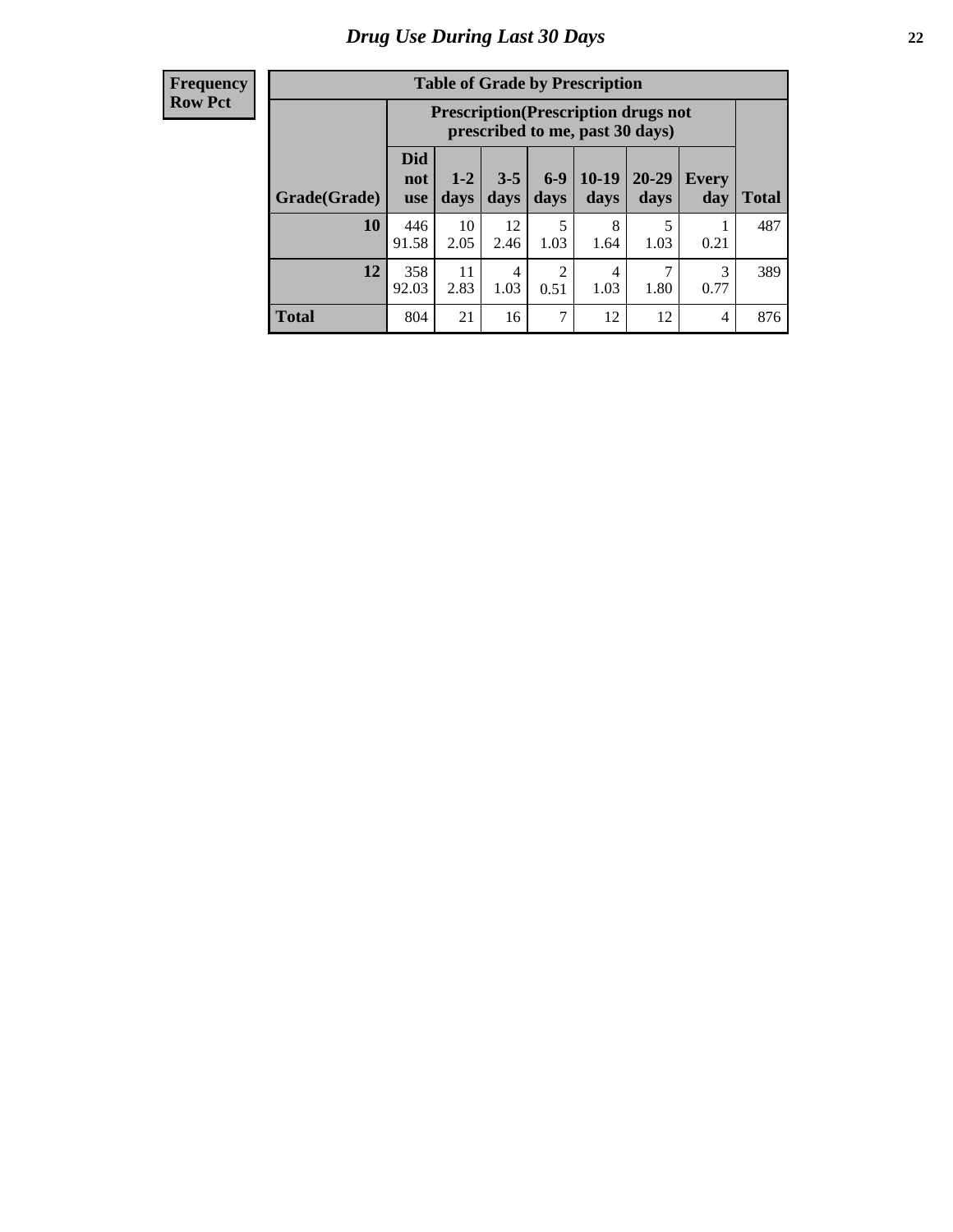| Frequency      | <b>Table of Alcoholease by Grade</b>       |                    |              |              |  |  |  |  |
|----------------|--------------------------------------------|--------------------|--------------|--------------|--|--|--|--|
| <b>Col Pct</b> | Alcoholease (It is<br>easy to get alcohol) | Grade(Grade)<br>10 | 12           | <b>Total</b> |  |  |  |  |
|                | <b>Strongly Agree</b>                      | 155<br>31.83       | 159<br>40.87 | 314          |  |  |  |  |
|                | <b>Somewhat Agree</b>                      | 183<br>37.58       | 123<br>31.62 | 306          |  |  |  |  |
|                | <b>Somewhat Disagree</b>                   | 67<br>13.76        | 43<br>11.05  | 110          |  |  |  |  |
|                | <b>Strongly Disagree</b>                   | 82<br>16.84        | 64<br>16.45  | 146          |  |  |  |  |
|                | <b>Total</b>                               | 487                | 389          | 876          |  |  |  |  |

| Frequency      |                                                         | <b>Table of Cigarettesease by Grade</b> |              |              |  |  |  |
|----------------|---------------------------------------------------------|-----------------------------------------|--------------|--------------|--|--|--|
| <b>Col Pct</b> | Cigarettesease(It is<br>easy to get smoking<br>tobacco) | Grade(Grade)<br>10                      | 12           | <b>Total</b> |  |  |  |
|                | <b>Strongly Agree</b>                                   | 199<br>40.86                            | 202<br>51.93 | 401          |  |  |  |
|                | <b>Somewhat Agree</b>                                   | 139<br>28.54                            | 96<br>24.68  | 235          |  |  |  |
|                | <b>Somewhat Disagree</b>                                | 56<br>11.50                             | 25<br>6.43   | 81           |  |  |  |
|                | <b>Strongly Disagree</b>                                | 93<br>19.10                             | 66<br>16.97  | 159          |  |  |  |
|                | <b>Total</b>                                            | 487                                     | 389          | 876          |  |  |  |

| Frequency      |                                                    | <b>Table of Smokelessease by Grade</b> |              |              |  |  |  |  |  |  |
|----------------|----------------------------------------------------|----------------------------------------|--------------|--------------|--|--|--|--|--|--|
| <b>Col Pct</b> | <b>Smokelessease</b> (It is<br>easy to get chewing | Grade(Grade)                           |              |              |  |  |  |  |  |  |
|                | tobacco)                                           | 10                                     | 12           | <b>Total</b> |  |  |  |  |  |  |
|                | <b>Strongly Agree</b>                              | 183<br>37.58                           | 185<br>47.56 | 368          |  |  |  |  |  |  |
|                | <b>Somewhat Agree</b>                              | 136<br>27.93                           | 99<br>25.45  | 235          |  |  |  |  |  |  |
|                | <b>Somewhat Disagree</b>                           | 52<br>10.68                            | 28<br>7.20   | 80           |  |  |  |  |  |  |
|                | <b>Strongly Disagree</b>                           | 116<br>23.82                           | 77<br>19.79  | 193          |  |  |  |  |  |  |
|                | Total                                              | 487                                    | 389          | 876          |  |  |  |  |  |  |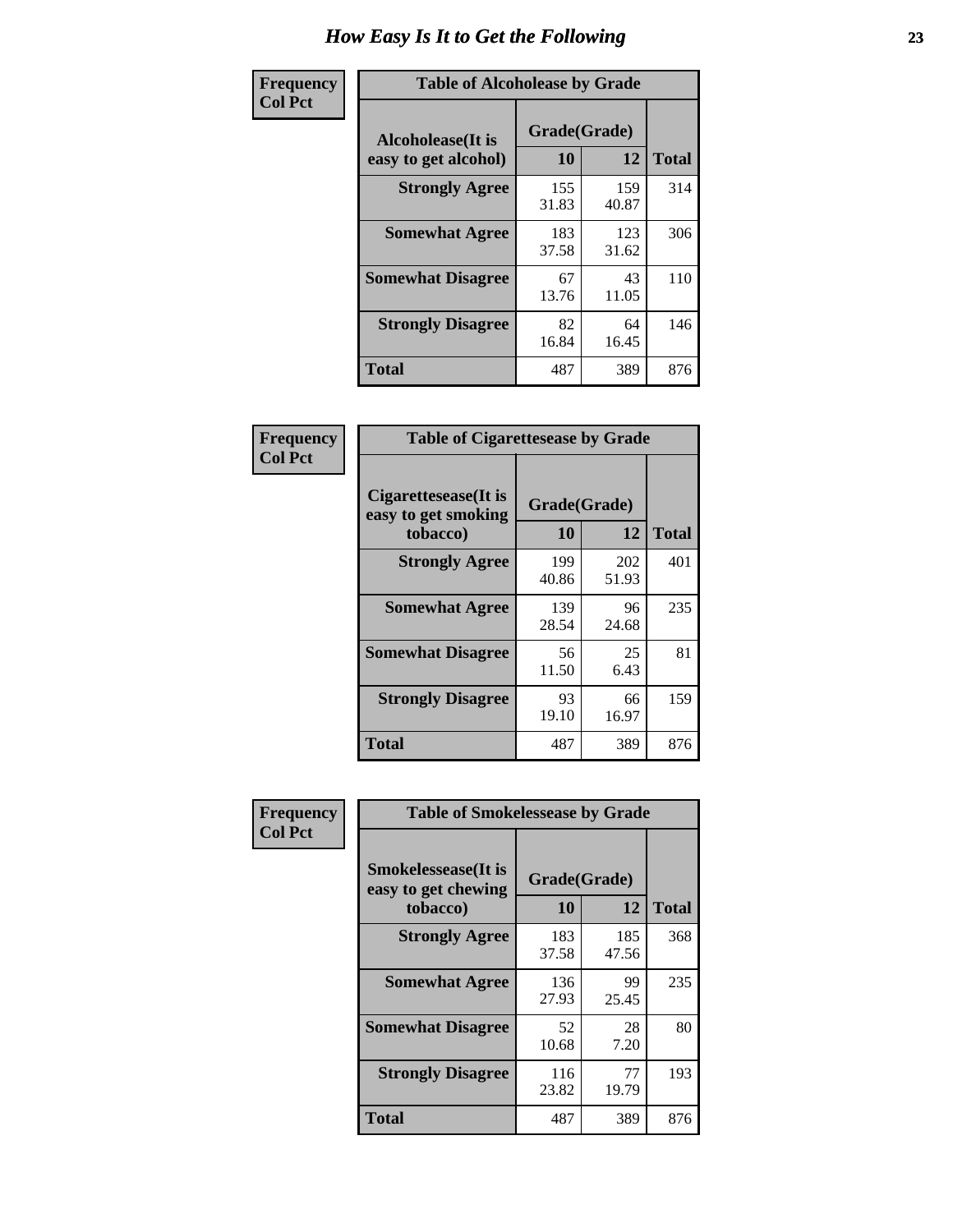| Frequency      | <b>Table of Marijuanaease by Grade</b>           |                    |              |              |
|----------------|--------------------------------------------------|--------------------|--------------|--------------|
| <b>Col Pct</b> | Marijuanaease(It is<br>easy to get<br>marijuana) | Grade(Grade)<br>10 | 12           | <b>Total</b> |
|                | <b>Strongly Agree</b>                            | 140<br>28.75       | 134<br>34.45 | 274          |
|                | <b>Somewhat Agree</b>                            | 160<br>32.85       | 120<br>30.85 | 280          |
|                | <b>Somewhat Disagree</b>                         | 69<br>14.17        | 49<br>12.60  | 118          |
|                | <b>Strongly Disagree</b>                         | 118<br>24.23       | 86<br>22.11  | 204          |
|                | <b>Total</b>                                     | 487                | 389          | 876          |

| <b>Table of Cocaineease by Grade</b>              |                    |              |     |  |  |  |  |  |  |  |  |
|---------------------------------------------------|--------------------|--------------|-----|--|--|--|--|--|--|--|--|
| <b>Cocaineease</b> (It is<br>easy to get cocaine) | Grade(Grade)<br>10 | <b>Total</b> |     |  |  |  |  |  |  |  |  |
| <b>Strongly Agree</b>                             | 56<br>11.50        | 44<br>11.31  | 100 |  |  |  |  |  |  |  |  |
| <b>Somewhat Agree</b>                             | 122<br>25.05       | 89<br>22.88  | 211 |  |  |  |  |  |  |  |  |
| <b>Somewhat Disagree</b>                          | 129<br>26.49       | 106<br>27.25 | 235 |  |  |  |  |  |  |  |  |
| <b>Strongly Disagree</b>                          | 180<br>36.96       | 150<br>38.56 | 330 |  |  |  |  |  |  |  |  |
| <b>Total</b>                                      | 487                | 389          | 876 |  |  |  |  |  |  |  |  |

| Frequency      | <b>Table of Inhalantsease by Grade</b>                   |                           |              |              |  |
|----------------|----------------------------------------------------------|---------------------------|--------------|--------------|--|
| <b>Col Pct</b> | <b>Inhalantsease</b> (It is<br>easy to get<br>inhalants) | Grade(Grade)<br><b>10</b> | 12           | <b>Total</b> |  |
|                | <b>Strongly Agree</b>                                    | 170<br>34.91              | 125<br>32.13 | 295          |  |
|                | <b>Somewhat Agree</b>                                    | 120<br>24.64              | 90<br>23.14  | 210          |  |
|                | <b>Somewhat Disagree</b>                                 | 64<br>13.14               | 57<br>14.65  | 121          |  |
|                | <b>Strongly Disagree</b>                                 | 133<br>27.31              | 117<br>30.08 | 250          |  |
|                | <b>Total</b>                                             | 487                       | 389          | 876          |  |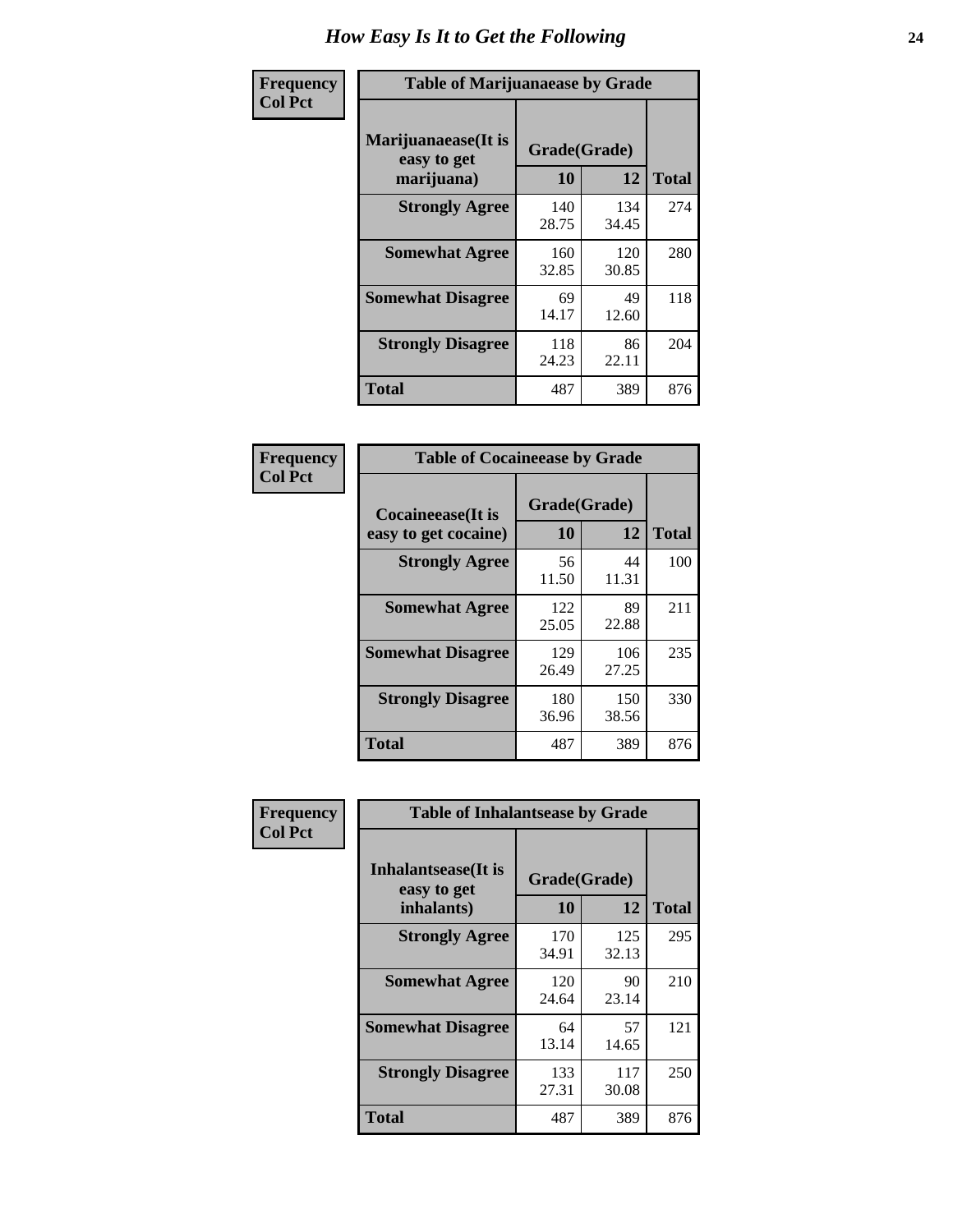| Frequency      | <b>Table of Steroidsease by Grade</b>               |                    |              |     |  |  |  |  |  |  |  |  |
|----------------|-----------------------------------------------------|--------------------|--------------|-----|--|--|--|--|--|--|--|--|
| <b>Col Pct</b> | <b>Steroidsease</b> (It is<br>easy to get steroids) | Grade(Grade)<br>10 | <b>Total</b> |     |  |  |  |  |  |  |  |  |
|                | <b>Strongly Agree</b>                               | 49<br>10.06        | 40<br>10.28  | 89  |  |  |  |  |  |  |  |  |
|                | <b>Somewhat Agree</b>                               | 95<br>19.51        | 89<br>22.88  | 184 |  |  |  |  |  |  |  |  |
|                | <b>Somewhat Disagree</b>                            | 137<br>28.13       | 103<br>26.48 | 240 |  |  |  |  |  |  |  |  |
|                | <b>Strongly Disagree</b>                            | 206<br>42.30       | 157<br>40.36 | 363 |  |  |  |  |  |  |  |  |
|                | Total                                               | 487                | 389          | 876 |  |  |  |  |  |  |  |  |

| Frequency      | <b>Table of Ecstasyease by Grade</b>              |                           |              |              |
|----------------|---------------------------------------------------|---------------------------|--------------|--------------|
| <b>Col Pct</b> | <b>Ecstasyease</b> (It is<br>easy to get ecstasy) | Grade(Grade)<br><b>10</b> | 12           | <b>Total</b> |
|                | <b>Strongly Agree</b>                             | 58<br>11.91               | 50<br>12.85  | 108          |
|                | <b>Somewhat Agree</b>                             | 110<br>22.59              | 80<br>20.57  | 190          |
|                | <b>Somewhat Disagree</b>                          | 112<br>23.00              | 96<br>24.68  | 208          |
|                | <b>Strongly Disagree</b>                          | 207<br>42.51              | 163<br>41.90 | 370          |
|                | <b>Total</b>                                      | 487                       | 389          | 876          |

| Frequency      | <b>Table of Methease by Grade</b>                          |                    |              |     |
|----------------|------------------------------------------------------------|--------------------|--------------|-----|
| <b>Col Pct</b> | <b>Methease</b> (It is easy<br>to get<br>methamphetamines) | Grade(Grade)<br>10 | <b>Total</b> |     |
|                | <b>Strongly Agree</b>                                      | 42<br>8.62         | 45<br>11.57  | 87  |
|                | <b>Somewhat Agree</b>                                      | 97<br>19.92        | 72<br>18.51  | 169 |
|                | <b>Somewhat Disagree</b>                                   | 120<br>24.64       | 98<br>25.19  | 218 |
|                | <b>Strongly Disagree</b>                                   | 228<br>46.82       | 174<br>44.73 | 402 |
|                | Total                                                      | 487                | 389          | 876 |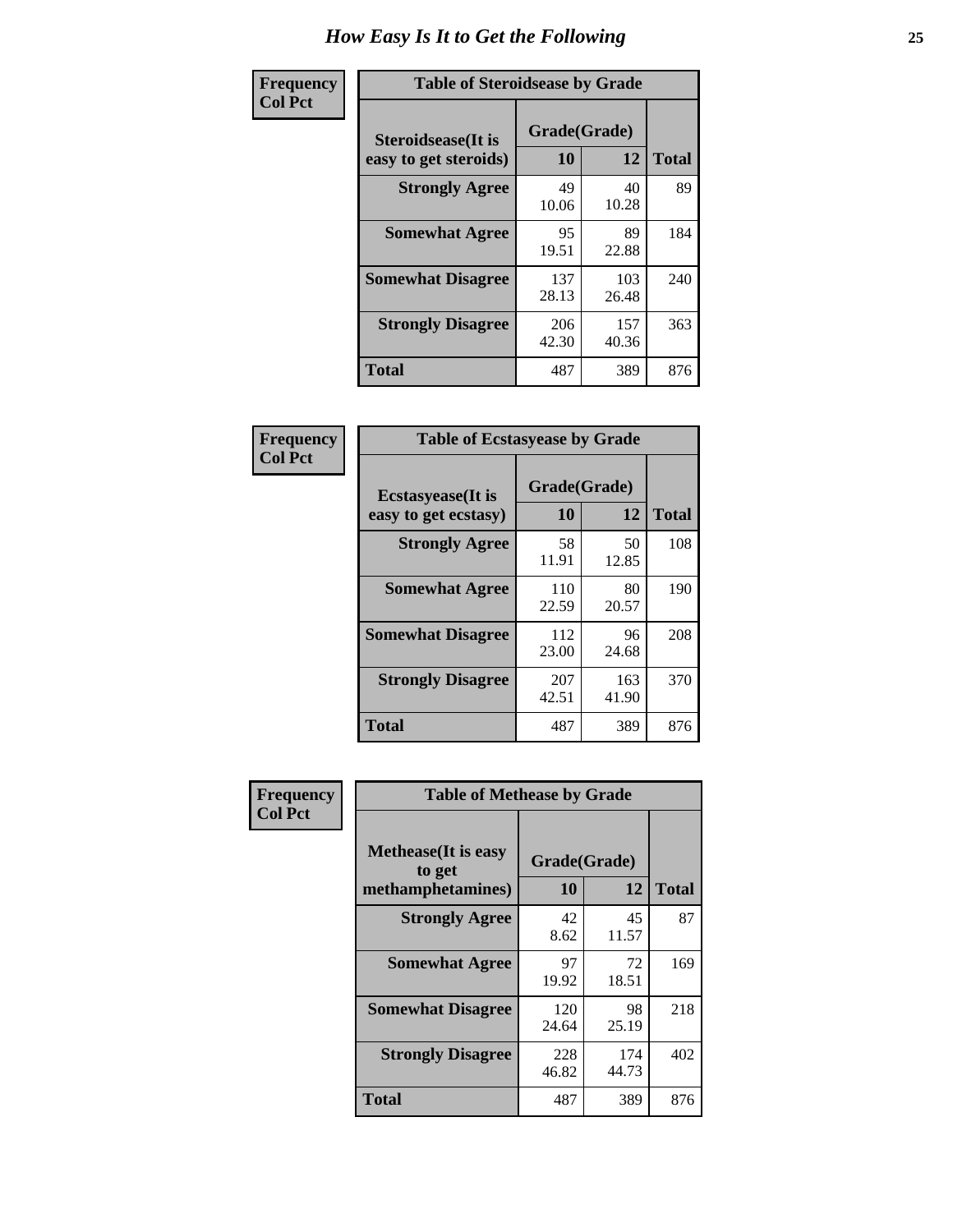| <b>Frequency</b> | <b>Table of Hallucinogensease by Grade</b>               |                    |              |              |  |  |  |  |  |  |  |  |  |
|------------------|----------------------------------------------------------|--------------------|--------------|--------------|--|--|--|--|--|--|--|--|--|
| <b>Col Pct</b>   | Hallucinogensease(It<br>is easy to get<br>hallucinogens) | Grade(Grade)<br>10 | 12           | <b>Total</b> |  |  |  |  |  |  |  |  |  |
|                  | <b>Strongly Agree</b>                                    | 53<br>10.88        | 51<br>13.11  | 104          |  |  |  |  |  |  |  |  |  |
|                  | <b>Somewhat Agree</b>                                    | 104<br>21.36       | 69<br>17.74  | 173          |  |  |  |  |  |  |  |  |  |
|                  | <b>Somewhat Disagree</b>                                 | 113<br>23.20       | 98<br>25.19  | 211          |  |  |  |  |  |  |  |  |  |
|                  | <b>Strongly Disagree</b>                                 | 217<br>44.56       | 171<br>43.96 | 388          |  |  |  |  |  |  |  |  |  |
|                  | <b>Total</b>                                             | 487                | 389          | 876          |  |  |  |  |  |  |  |  |  |

| Frequency<br>Col Pct |
|----------------------|
|                      |

| <b>Table of Prescriptionease by Grade</b>                                                |              |              |              |
|------------------------------------------------------------------------------------------|--------------|--------------|--------------|
| <b>Prescriptionease</b> (It<br>is easy to get<br>prescription drugs<br>not prescribed to | Grade(Grade) |              |              |
| me)                                                                                      | 10           | 12           | <b>Total</b> |
| <b>Strongly Agree</b>                                                                    | 202<br>41.48 | 140<br>35.99 | 342          |
| <b>Somewhat Agree</b>                                                                    | 111<br>22.79 | 88<br>22.62  | 199          |
| <b>Somewhat Disagree</b>                                                                 | 50<br>10.27  | 52<br>13.37  | 102          |
| <b>Strongly Disagree</b>                                                                 | 124<br>25.46 | 109<br>28.02 | 233          |
| <b>Total</b>                                                                             | 487          | 389          | 876          |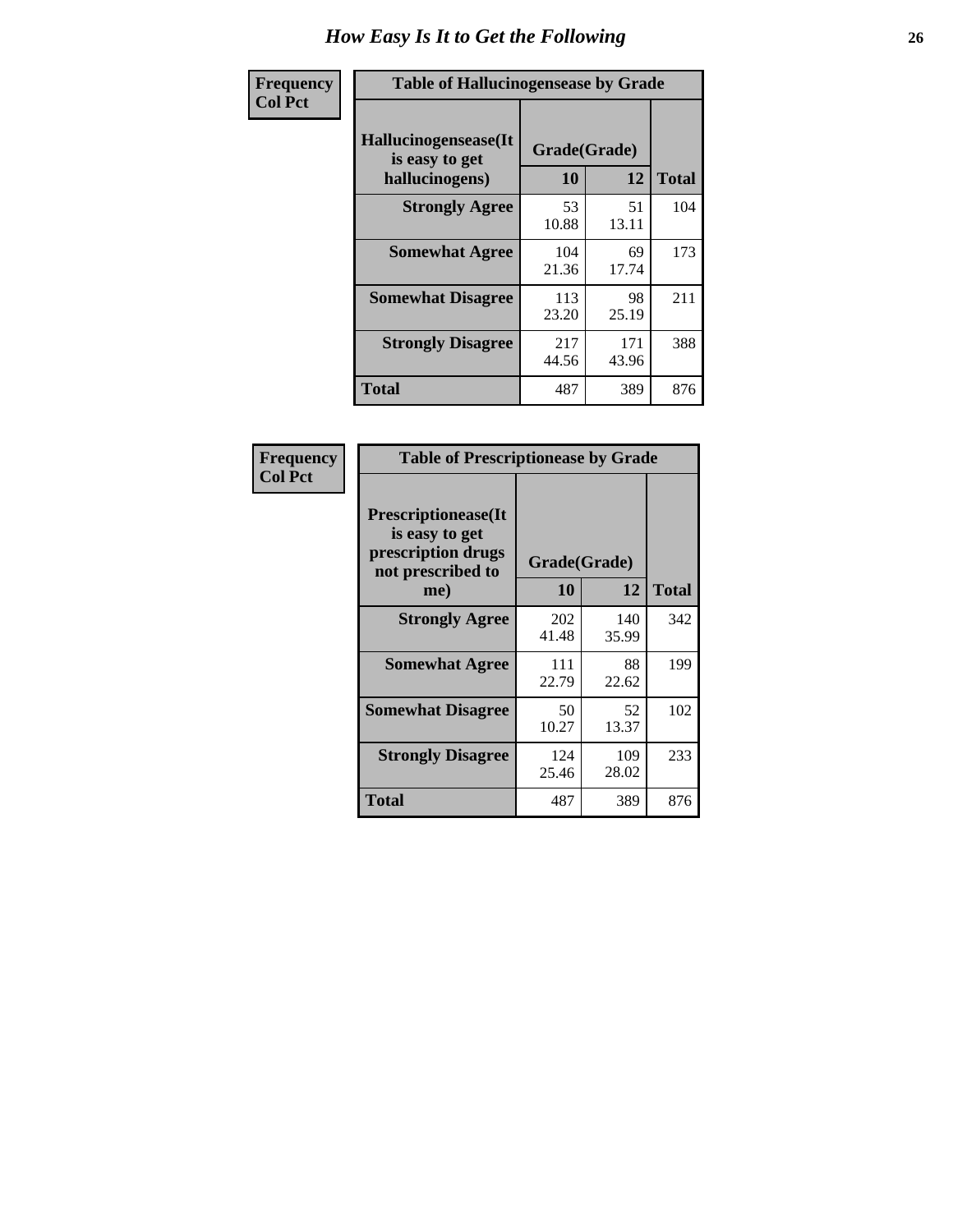*Age at Onset of Use* **27** *Results for "Age at Onset of Use" questions exclude students who said they did not use that substance*

| <b>Frequency</b> |              |                        |           |           |            |            |                           | <b>Table of Grade by Alcoholinit</b>             |             |             |             |                       |              |
|------------------|--------------|------------------------|-----------|-----------|------------|------------|---------------------------|--------------------------------------------------|-------------|-------------|-------------|-----------------------|--------------|
| <b>Row Pct</b>   |              |                        |           |           |            |            |                           | Alcoholinit (I started using alcohol when I was) |             |             |             |                       |              |
|                  | Grade(Grade) | <b>8</b> or<br>vounger | 9         | 10        | 11         | 12         | 13                        | 14                                               | 15          | 16          | 17          | <b>18 or</b><br>older | <b>Total</b> |
|                  | 10           | 8<br>4.06              | 3<br>1.52 | 9<br>4.57 | 13<br>6.60 | 16<br>8.12 | 35<br>17.77               | 57<br>28.93                                      | 35<br>17.77 | 13<br>6.60  | 6<br>3.05   | 1.02                  | 197          |
|                  | 12           | 5<br>2.81              | 2<br>1.12 | 2.81      | 4<br>2.25  | 11<br>6.18 | 15<br>8.43                | 21<br>11.80                                      | 42<br>23.60 | 43<br>24.16 | 18<br>10.11 | 12<br>6.74            | 178          |
|                  | <b>Total</b> | 13                     | 5         | 14        | 17         | 27         | 50                        | 78                                               | 77          | 56          | 24          | 14                    | 375          |
|                  |              |                        |           |           |            |            | Frequency Missing $= 501$ |                                                  |             |             |             |                       |              |

| <b>Table of Grade by Cigarettesinit</b> |                        |                                                      |           |                        |                           |             |             |             |             |             |                       |              |  |
|-----------------------------------------|------------------------|------------------------------------------------------|-----------|------------------------|---------------------------|-------------|-------------|-------------|-------------|-------------|-----------------------|--------------|--|
|                                         |                        | Cigarettesinit(I started smoking tobacco when I was) |           |                        |                           |             |             |             |             |             |                       |              |  |
| Grade(Grade)                            | <b>8</b> or<br>younger | 9                                                    | 10        | 11                     | 12                        | 13          | 14          | 15          | 16          | 17          | <b>18 or</b><br>older | <b>Total</b> |  |
| 10                                      | 6<br>4.88              | 3<br>2.44                                            | ⇁<br>5.69 | 7<br>5.69              | 16<br>13.01               | 21<br>17.07 | 25<br>20.33 | 27<br>21.95 | 5.69        | 4<br>3.25   | $\theta$<br>0.00      | 123          |  |
| 12                                      | ∍<br>1.72              | 2.59                                                 | 3.45      | $\overline{2}$<br>1.72 | 7<br>6.03                 | 10<br>8.62  | 17<br>14.66 | 25<br>21.55 | 28<br>24.14 | 14<br>12.07 | 4<br>3.45             | 116          |  |
| <b>Total</b>                            | 8                      | 6                                                    | 11        | 9                      | 23                        | 31          | 42          | 52          | 35          | 18          | $\overline{4}$        | 239          |  |
|                                         |                        |                                                      |           |                        | Frequency Missing $= 637$ |             |             |             |             |             |                       |              |  |

| <b>Table of Grade by Smokelessinit</b> |                        |                      |                         |                        |                                                      |                      |             |             |                        |           |                       |              |
|----------------------------------------|------------------------|----------------------|-------------------------|------------------------|------------------------------------------------------|----------------------|-------------|-------------|------------------------|-----------|-----------------------|--------------|
|                                        |                        |                      |                         |                        | Smokelessinit (I started chewing tobacco when I was) |                      |             |             |                        |           |                       |              |
| $ $ Grade(Grade) $ $                   | 8 or<br>younger        | 9                    | <b>10</b>               | 11                     | 12                                                   | 13                   | 14          | 15          | <b>16</b>              | 17        | <b>18 or</b><br>older | <b>Total</b> |
| 10                                     | 3<br>5.88              | 3.92                 | 1.96                    | $\mathfrak{D}$<br>3.92 | 7                                                    | 8<br>$13.73$   15.69 | 10<br>19.61 | 12<br>23.53 | $\overline{4}$<br>7.84 | 2<br>3.92 | $\theta$<br>0.00      | 51           |
| 12                                     | $\overline{2}$<br>5.56 | $\Omega$<br>$0.00\,$ | $\overline{4}$<br>11.11 | $\Omega$<br>0.00       | 4<br>11.11                                           | 3<br>8.33            | 7<br>19.44  | 9<br>25.00  | 3<br>8.33              | 2.78      | 3<br>8.33             | 36           |
| Total                                  |                        | 2                    | 5                       | 2                      | 11                                                   | 11                   | 17          | 21          | 7                      | 3         | 3                     | 87           |
|                                        |                        |                      |                         |                        | <b>Frequency Missing = 789</b>                       |                      |             |             |                        |           |                       |              |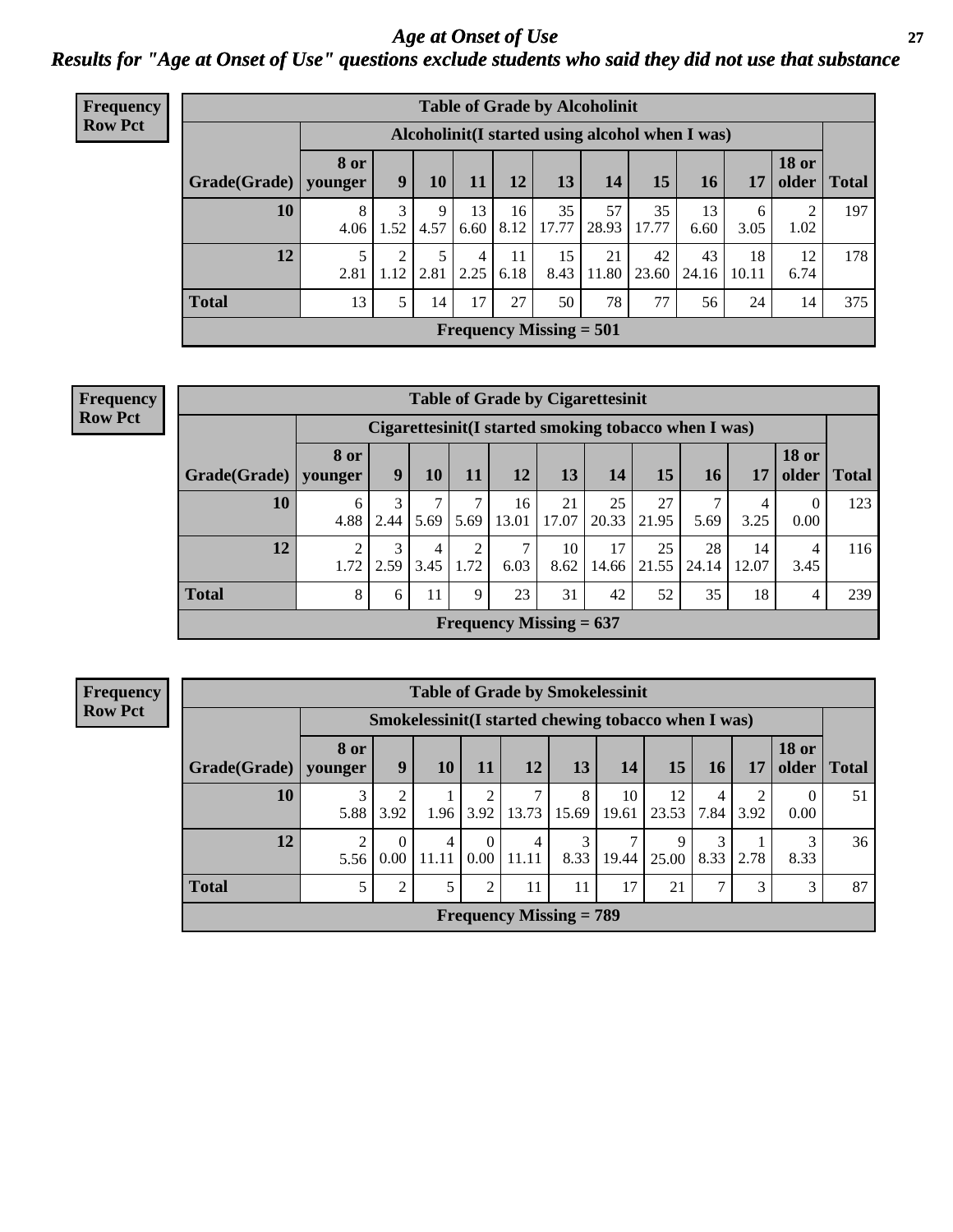#### *Age at Onset of Use* **28**

*Results for "Age at Onset of Use" questions exclude students who said they did not use that substance*

| <b>Frequency</b> | <b>Table of Grade by Marijuanainit</b> |                        |      |           |           |           |                           |                                                      |             |             |             |                                |              |
|------------------|----------------------------------------|------------------------|------|-----------|-----------|-----------|---------------------------|------------------------------------------------------|-------------|-------------|-------------|--------------------------------|--------------|
| <b>Row Pct</b>   |                                        |                        |      |           |           |           |                           | Marijuanainit (I started using marijuana when I was) |             |             |             |                                |              |
|                  | Grade(Grade)                           | <b>8 or</b><br>younger | 9    | 10        | 11        | 12        | 13                        | 14                                                   | 15          | 16          | 17          | <b>18 or</b><br>$\Omega$ older | <b>Total</b> |
|                  | 10                                     | 0.98                   | 0.98 | 0.98      | 6<br>5.88 | 8<br>7.84 | 15<br>14.71               | 28<br>27.45                                          | 32<br>31.37 | 6<br>5.88   | 4<br>3.92   | $\overline{0}$<br>0.00         | 102          |
|                  | 12                                     | 1.14                   | 1.14 | 3<br>3.41 | 2.27      | 6<br>6.82 | 3<br>3.41                 | 8<br>9.09                                            | 21<br>23.86 | 27<br>30.68 | 11<br>12.50 | 5.68                           | 88           |
|                  | <b>Total</b>                           | $\overline{2}$         | 2    | 4         | 8         | 14        | 18                        | 36                                                   | 53          | 33          | 15          | 5                              | 190          |
|                  |                                        |                        |      |           |           |           | Frequency Missing $= 686$ |                                                      |             |             |             |                                |              |

**Frequency Row Pct**

| <b>Table of Grade by Cocaineinit</b>                                                                                                                        |                                                 |                                                                                             |                  |           |      |      |            |            |           |           |    |  |
|-------------------------------------------------------------------------------------------------------------------------------------------------------------|-------------------------------------------------|---------------------------------------------------------------------------------------------|------------------|-----------|------|------|------------|------------|-----------|-----------|----|--|
|                                                                                                                                                             | Cocaineinit(I started using cocaine when I was) |                                                                                             |                  |           |      |      |            |            |           |           |    |  |
| <b>Grade</b> (Grade)                                                                                                                                        | 8 or<br>vounger                                 | <b>18 or</b><br>13<br>15<br>older<br>9<br>10<br>12<br>14<br><b>Total</b><br><b>16</b><br>17 |                  |           |      |      |            |            |           |           |    |  |
| 10                                                                                                                                                          | 2<br>8.70                                       | 8.70                                                                                        | $\Omega$<br>0.00 | ↑<br>8.70 | 4.35 | 4.35 | 7<br>30.43 | 6<br>26.09 | ↑<br>8.70 | 0<br>0.00 | 23 |  |
| 12<br>$\overline{2}$<br>3<br>$\theta$<br>$\theta$<br>っ<br>$\theta$<br>2<br>0.00<br>8.33<br>8.33<br>0.00<br>0.00<br>8.33<br>16.67<br>16.67<br>25.00<br>16.67 |                                                 |                                                                                             |                  |           |      |      |            |            |           |           | 12 |  |
| <b>Total</b>                                                                                                                                                | 3                                               | 3                                                                                           |                  | 4         | 1    |      | 7          | 8          | 4         | 3         | 35 |  |
| Frequency Missing $= 841$                                                                                                                                   |                                                 |                                                                                             |                  |           |      |      |            |            |           |           |    |  |

|              | <b>Table of Grade by Inhalantsinit</b> |                                                                           |                  |                  |            |            |            |            |                  |    |  |  |
|--------------|----------------------------------------|---------------------------------------------------------------------------|------------------|------------------|------------|------------|------------|------------|------------------|----|--|--|
|              |                                        | Inhalantsinit (I started using inhalants when I was)                      |                  |                  |            |            |            |            |                  |    |  |  |
| Grade(Grade) | 8 or<br>younger                        | 9<br>15<br>12<br>13<br><b>10</b><br>14<br><b>16</b><br>17<br><b>Total</b> |                  |                  |            |            |            |            |                  |    |  |  |
| 10           | 5<br>23.81                             | $\Omega$<br>0.00                                                          | $\Omega$<br>0.00 | 2<br>9.52        | 4<br>19.05 | 5<br>23.81 | 3<br>14.29 | 4.76       | 4.76             | 21 |  |  |
| 12           | $\overline{2}$<br>16.67                | $\overline{2}$<br>16.67                                                   | 3<br>25.00       | $\theta$<br>0.00 | 8.33       | 8.33       | 8.33       | 2<br>16.67 | $\Omega$<br>0.00 | 12 |  |  |
| <b>Total</b> | 7                                      | $\overline{2}$                                                            | 3                | 2                | 5          | 6          | 4          | 3          |                  | 33 |  |  |
|              | Frequency Missing $= 843$              |                                                                           |                  |                  |            |            |            |            |                  |    |  |  |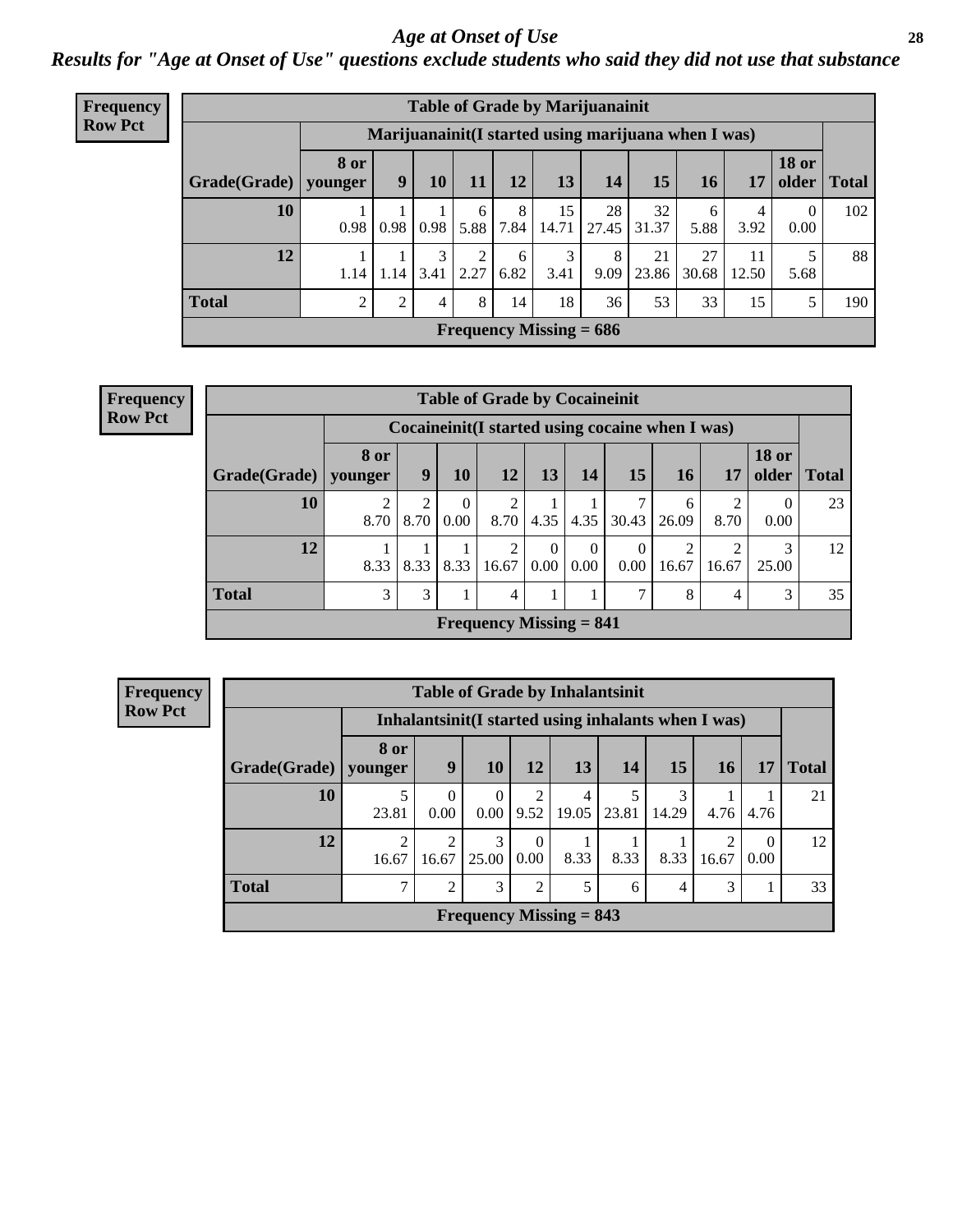#### *Age at Onset of Use* **29**

*Results for "Age at Onset of Use" questions exclude students who said they did not use that substance*

| <b>Frequency</b> | <b>Table of Grade by Steroidsinit</b> |                |                                                    |                    |                             |                         |           |                |                       |              |  |
|------------------|---------------------------------------|----------------|----------------------------------------------------|--------------------|-----------------------------|-------------------------|-----------|----------------|-----------------------|--------------|--|
| <b>Row Pct</b>   |                                       |                | Steroidsinit (I started using steroids when I was) |                    |                             |                         |           |                |                       |              |  |
|                  | Grade(Grade)                          | 9              | <b>10</b>                                          | <b>12</b>          | 13 <sup>1</sup>             | 14                      | <b>15</b> | 17             | <b>18 or</b><br>older | <b>Total</b> |  |
|                  | 10                                    | 12.50          | 12.50                                              | $12.50 \mid 25.00$ | $\mathcal{D}_{\mathcal{L}}$ | $\mathfrak{D}$<br>25.00 | 0<br>0.00 | 12.50          | 0.00                  | 8            |  |
|                  | 12                                    | 16.67          | 16.67                                              | $\theta$<br>0.00   | 0.00                        | 16.67                   | 16.67     | 16.67          | 16.67                 | 6            |  |
|                  | <b>Total</b>                          | $\mathfrak{D}$ | 2                                                  | 1                  | $\overline{2}$              | 3                       |           | $\overline{2}$ | 1                     | 14           |  |
|                  | <b>Frequency Missing = 862</b>        |                |                                                    |                    |                             |                         |           |                |                       |              |  |

**Frequency Row Pct**

| <b>Table of Grade by Ecstasyinit</b> |                                                                                                                                                         |                                                                             |                  |                  |                        |                        |            |            |            |           |    |  |
|--------------------------------------|---------------------------------------------------------------------------------------------------------------------------------------------------------|-----------------------------------------------------------------------------|------------------|------------------|------------------------|------------------------|------------|------------|------------|-----------|----|--|
|                                      |                                                                                                                                                         | Ecstasyinit (I started using ecstasy when I was)                            |                  |                  |                        |                        |            |            |            |           |    |  |
| Grade(Grade)   younger               | 8 or                                                                                                                                                    | <b>18 or</b><br>13<br>15<br>older<br>9<br>10<br><b>14</b><br>11<br>16<br>17 |                  |                  |                        |                        |            |            |            |           |    |  |
| 10                                   | 4.00                                                                                                                                                    | 2<br>8.00                                                                   | $\Omega$<br>0.00 | $\theta$<br>0.00 | $\overline{2}$<br>8.00 | $\overline{c}$<br>8.00 | 9<br>36.00 | 6<br>24.00 | 3<br>12.00 | 0<br>0.00 | 25 |  |
| 12                                   | 2<br>$\overline{2}$<br>3<br>3<br>$\boldsymbol{0}$<br>$\theta$<br>4<br>0.00<br>0.00<br>5.88<br>5.88<br>11.76<br>5.88<br>11.76<br>23.53<br>17.65<br>17.65 |                                                                             |                  |                  |                        |                        |            |            |            |           |    |  |
| <b>Total</b>                         |                                                                                                                                                         | 3                                                                           |                  | 1                | $\overline{2}$         | 4                      | 11         | 10         | 6          | 3         | 42 |  |
| Frequency Missing $= 834$            |                                                                                                                                                         |                                                                             |                  |                  |                        |                        |            |            |            |           |    |  |

|                           | <b>Table of Grade by Methinit</b> |                                                                                             |                         |                  |           |                |                  |                  |           |           |    |  |
|---------------------------|-----------------------------------|---------------------------------------------------------------------------------------------|-------------------------|------------------|-----------|----------------|------------------|------------------|-----------|-----------|----|--|
|                           |                                   | Methinit (I started using methamphetamines when I was)                                      |                         |                  |           |                |                  |                  |           |           |    |  |
| <b>Grade</b> (Grade)      | 8 or<br>younger                   | <b>18 or</b><br>9<br>13<br>older<br>12<br>15<br><b>16</b><br>14<br><b>Total</b><br>11<br>17 |                         |                  |           |                |                  |                  |           |           |    |  |
| 10                        | $\Omega$<br>0.00                  | 2<br>20.00                                                                                  | $\Omega$<br>0.00        | 10.00            | 10.00     | 10.00          | 10.00            | 3<br>30.00       | 10.00     | 0<br>0.00 | 10 |  |
| 12                        | 20.00                             | 0<br>0.00                                                                                   | $\overline{2}$<br>40.00 | $\Omega$<br>0.00 | 0<br>0.00 | 20.00          | $\Omega$<br>0.00 | $\Omega$<br>0.00 | 0<br>0.00 | 20.00     |    |  |
| <b>Total</b>              |                                   | $\overline{2}$                                                                              | $\overline{2}$          |                  |           | $\overline{2}$ |                  | 3                | 1         |           | 15 |  |
| Frequency Missing $= 861$ |                                   |                                                                                             |                         |                  |           |                |                  |                  |           |           |    |  |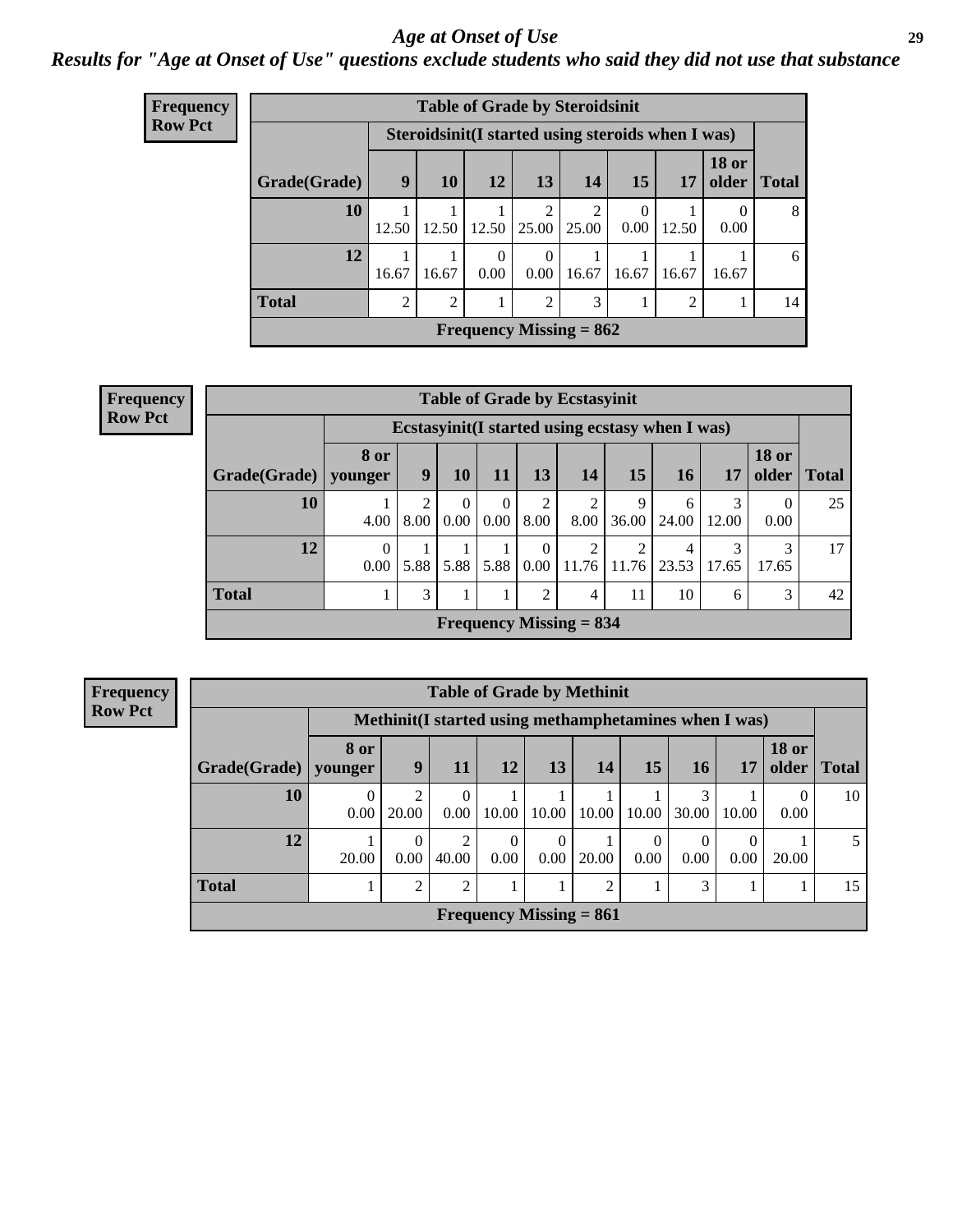#### Age at Onset of Use **30**

### *Results for "Age at Onset of Use" questions exclude students who said they did not use that substance*

| <b>Frequency</b> |              |                                                  | <b>Table of Grade by Hallucinogensinit</b> |                  |                         |            |            |            |                         |              |
|------------------|--------------|--------------------------------------------------|--------------------------------------------|------------------|-------------------------|------------|------------|------------|-------------------------|--------------|
| <b>Row Pct</b>   |              | Hallucinogensinit (I started using hallucinogens |                                            |                  | when I was)             |            |            |            |                         |              |
|                  | Grade(Grade) | 8 or<br>younger                                  | 9                                          | 10               | 13                      | 14         | 15         | <b>16</b>  | 17                      | <b>Total</b> |
|                  | 10           | $\Omega$<br>0.00                                 | $\Omega$<br>0.00                           | 6.67             | $\overline{2}$<br>13.33 | 3<br>20.00 | 3<br>20.00 | 3<br>20.00 | 3<br>20.00              | 15           |
|                  | 12           | 11.11                                            | $\overline{2}$<br>22.22                    | $\Omega$<br>0.00 | 11.11                   | 11.11      | 11.11      | 11.11      | $\mathfrak{D}$<br>22.22 | 9            |
|                  | <b>Total</b> |                                                  | $\overline{2}$                             |                  | 3                       | 4          | 4          | 4          | 5                       | 24           |
|                  |              |                                                  | Frequency Missing $= 852$                  |                  |                         |            |            |            |                         |              |

| <b>Frequency</b> |  |
|------------------|--|
| <b>Row Pct</b>   |  |

| <b>Table of Grade by Prescriptioninit</b> |                 |                                                                                          |                            |                  |            |             |             |             |                        |           |                  |              |
|-------------------------------------------|-----------------|------------------------------------------------------------------------------------------|----------------------------|------------------|------------|-------------|-------------|-------------|------------------------|-----------|------------------|--------------|
|                                           |                 | Prescriptioninit (I started using prescription drugs not prescribed to<br>me when I was) |                            |                  |            |             |             |             |                        |           |                  |              |
| Grade(Grade)                              | 8 or<br>younger | <b>18 or</b><br>15<br>13<br>9<br>10<br>11<br>12<br>14<br>older<br><b>16</b><br>17        |                            |                  |            |             |             |             |                        |           |                  | <b>Total</b> |
| 10                                        | 1.85            | $\Omega$<br>0.00                                                                         | 3<br>5.56                  | $\theta$<br>0.00 | 6<br>11.11 | 10<br>18.52 | 12<br>22.22 | 12<br>22.22 | 7<br>$12.96 \mid 5.56$ | 3         | $\Omega$<br>0.00 | 54           |
| 12                                        | 3<br>8.33       | 2.78                                                                                     | $\overline{0}$<br>$0.00\,$ | 2.78             | 6<br>16.67 | 2<br>5.56   | 3<br>8.33   | 9<br>25.00  | ┑<br>19.44             | 2<br>5.56 | 5.56             | 36           |
| <b>Total</b>                              | 4               | 1                                                                                        | $\mathcal{F}$              |                  | 12         | 12          | 15          | 21          | 14                     | 5         | $\overline{2}$   | 90           |
| Frequency Missing $= 786$                 |                 |                                                                                          |                            |                  |            |             |             |             |                        |           |                  |              |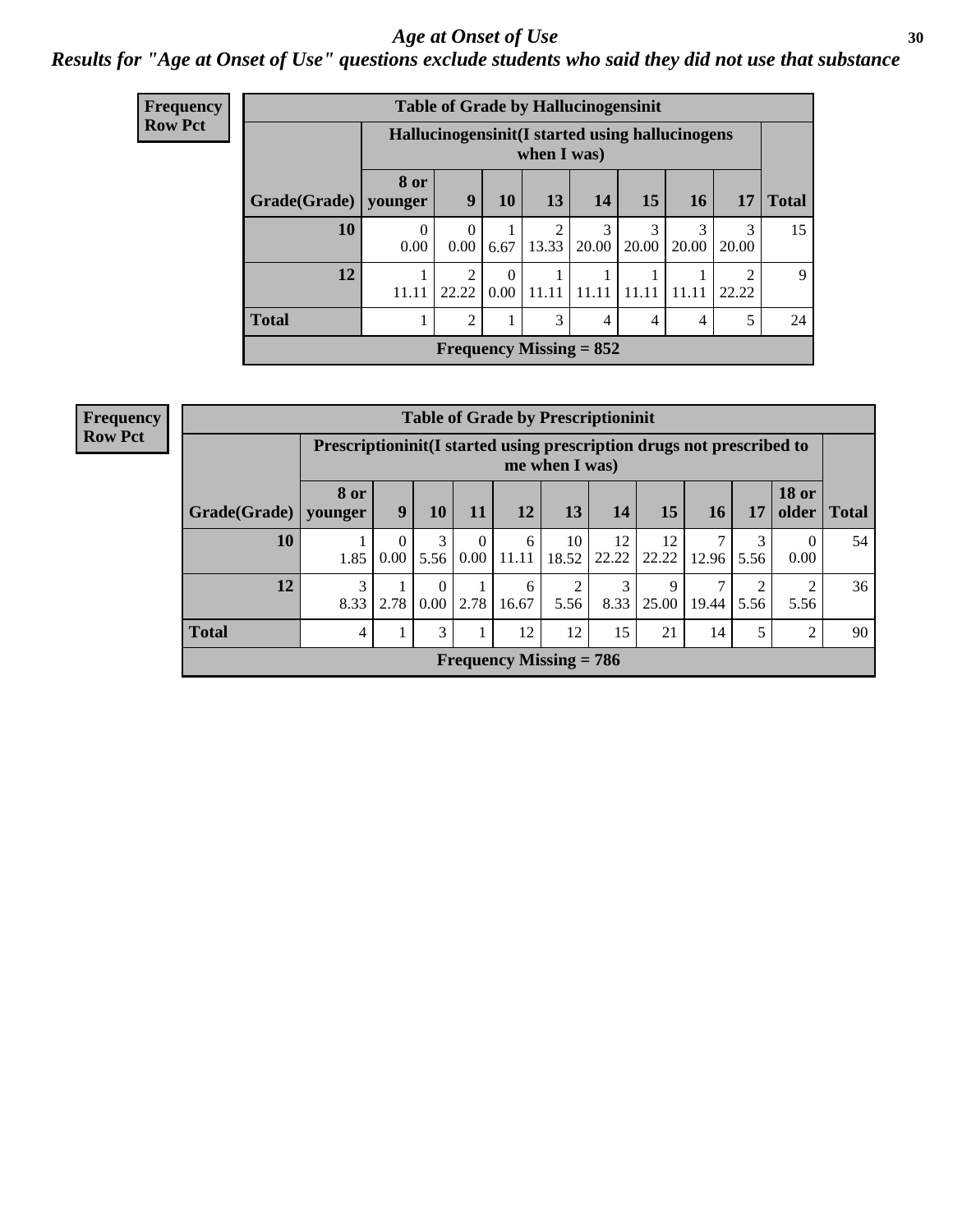| Frequency      |                                               | <b>Table of Alcoholharm by Grade</b> |              |              |  |  |  |  |  |
|----------------|-----------------------------------------------|--------------------------------------|--------------|--------------|--|--|--|--|--|
| <b>Col Pct</b> | Alcoholharm(I<br>think alcohol is<br>harmful) | Grade(Grade)<br>10                   | 12           | <b>Total</b> |  |  |  |  |  |
|                | <b>Strongly Agree</b>                         | 243<br>49.90                         | 184<br>47.30 | 427          |  |  |  |  |  |
|                | <b>Somewhat Agree</b>                         | 139<br>28.54                         | 118<br>30.33 | 257          |  |  |  |  |  |
|                | <b>Somewhat Disagree</b>                      | 73<br>14.99                          | 54<br>13.88  | 127          |  |  |  |  |  |
|                | <b>Strongly Disagree</b>                      | 32<br>6.57                           | 33<br>8.48   | 65           |  |  |  |  |  |
|                | <b>Total</b>                                  | 487                                  | 389          | 876          |  |  |  |  |  |

| <b>Table of Cigarettesharm by Grade</b>                  |                    |              |              |  |  |  |  |  |
|----------------------------------------------------------|--------------------|--------------|--------------|--|--|--|--|--|
| Cigarettesharm(I<br>think smoking<br>tobacco is harmful) | Grade(Grade)<br>10 | 12           | <b>Total</b> |  |  |  |  |  |
| <b>Strongly Agree</b>                                    | 381<br>78.23       | 288<br>74.04 | 669          |  |  |  |  |  |
| <b>Somewhat Agree</b>                                    | 69<br>14.17        | 67<br>17.22  | 136          |  |  |  |  |  |
| <b>Somewhat Disagree</b>                                 | 18<br>3.70         | 15<br>3.86   | 33           |  |  |  |  |  |
| <b>Strongly Disagree</b>                                 | 19<br>3.90         | 19<br>4.88   | 38           |  |  |  |  |  |
| Total                                                    | 487                | 389          | 876          |  |  |  |  |  |

| Frequency      | <b>Table of Smokelessharm by Grade</b>                  |                    |              |              |
|----------------|---------------------------------------------------------|--------------------|--------------|--------------|
| <b>Col Pct</b> | Smokelessharm(I<br>think chewing<br>tobacco is harmful) | Grade(Grade)<br>10 | 12           | <b>Total</b> |
|                | <b>Strongly Agree</b>                                   | 365<br>74.95       | 291<br>74.81 | 656          |
|                | <b>Somewhat Agree</b>                                   | 76<br>15.61        | 64<br>16.45  | 140          |
|                | <b>Somewhat Disagree</b>                                | 24<br>4.93         | 13<br>3.34   | 37           |
|                | <b>Strongly Disagree</b>                                | 22<br>4.52         | 21<br>5.40   | 43           |
|                | <b>Total</b>                                            | 487                | 389          | 876          |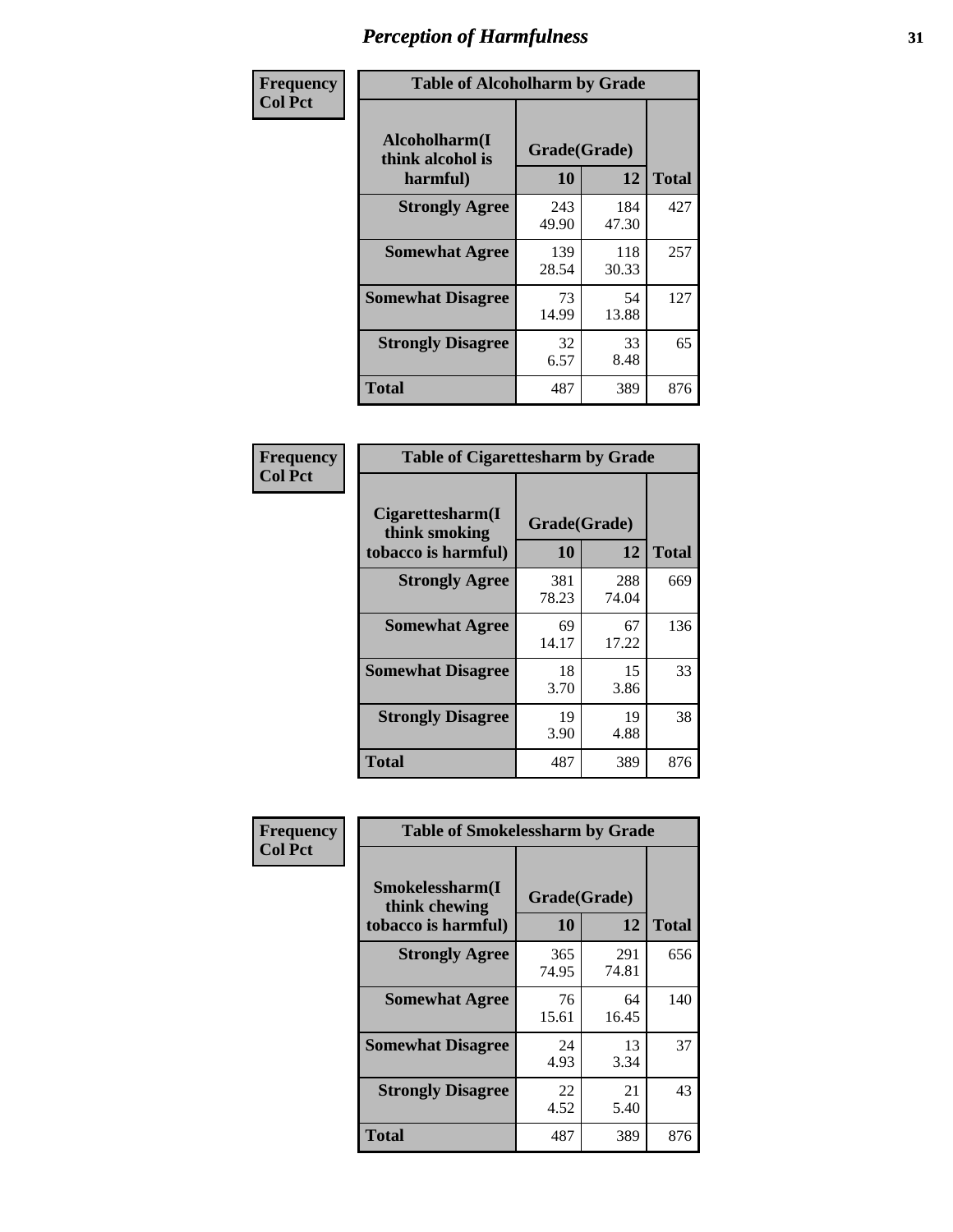| Frequency      | <b>Table of Marijuanaharm by Grade</b>            |                    |              |              |
|----------------|---------------------------------------------------|--------------------|--------------|--------------|
| <b>Col Pct</b> | Marijuanaharm(I<br>think marijuana is<br>harmful) | Grade(Grade)<br>10 | 12           | <b>Total</b> |
|                | <b>Strongly Agree</b>                             | 319<br>65.50       | 255<br>65.55 | 574          |
|                | <b>Somewhat Agree</b>                             | 57<br>11.70        | 46<br>11.83  | 103          |
|                | <b>Somewhat Disagree</b>                          | 48<br>9.86         | 36<br>9.25   | 84           |
|                | <b>Strongly Disagree</b>                          | 63<br>12.94        | 52<br>13.37  | 115          |
|                | <b>Total</b>                                      | 487                | 389          | 876          |

| <b>Table of Cocaineharm by Grade</b>          |                    |              |              |  |  |
|-----------------------------------------------|--------------------|--------------|--------------|--|--|
| Cocaineharm(I<br>think cocaine is<br>harmful) | Grade(Grade)<br>10 | 12           | <b>Total</b> |  |  |
| <b>Strongly Agree</b>                         | 438<br>89.94       | 342<br>87.92 | 780          |  |  |
| <b>Somewhat Agree</b>                         | 21<br>4.31         | 25<br>6.43   | 46           |  |  |
| <b>Somewhat Disagree</b>                      | 7<br>1.44          | 3<br>0.77    | 10           |  |  |
| <b>Strongly Disagree</b>                      | 21<br>4.31         | 19<br>4.88   | 40           |  |  |
| <b>Total</b>                                  | 487                | 389          | 876          |  |  |

| Frequency      | <b>Table of Inhalantsharm by Grade</b>  |              |              |              |  |
|----------------|-----------------------------------------|--------------|--------------|--------------|--|
| <b>Col Pct</b> | Inhalantsharm(I)<br>think inhalants are | Grade(Grade) |              |              |  |
|                | harmful)                                | 10           | 12           | <b>Total</b> |  |
|                | <b>Strongly Agree</b>                   | 419<br>86.04 | 333<br>85.60 | 752          |  |
|                | <b>Somewhat Agree</b>                   | 33<br>6.78   | 31<br>7.97   | 64           |  |
|                | <b>Somewhat Disagree</b>                | 16<br>3.29   | 5<br>1.29    | 21           |  |
|                | <b>Strongly Disagree</b>                | 19<br>3.90   | 20<br>5.14   | 39           |  |
|                | <b>Total</b>                            | 487          | 389          | 876          |  |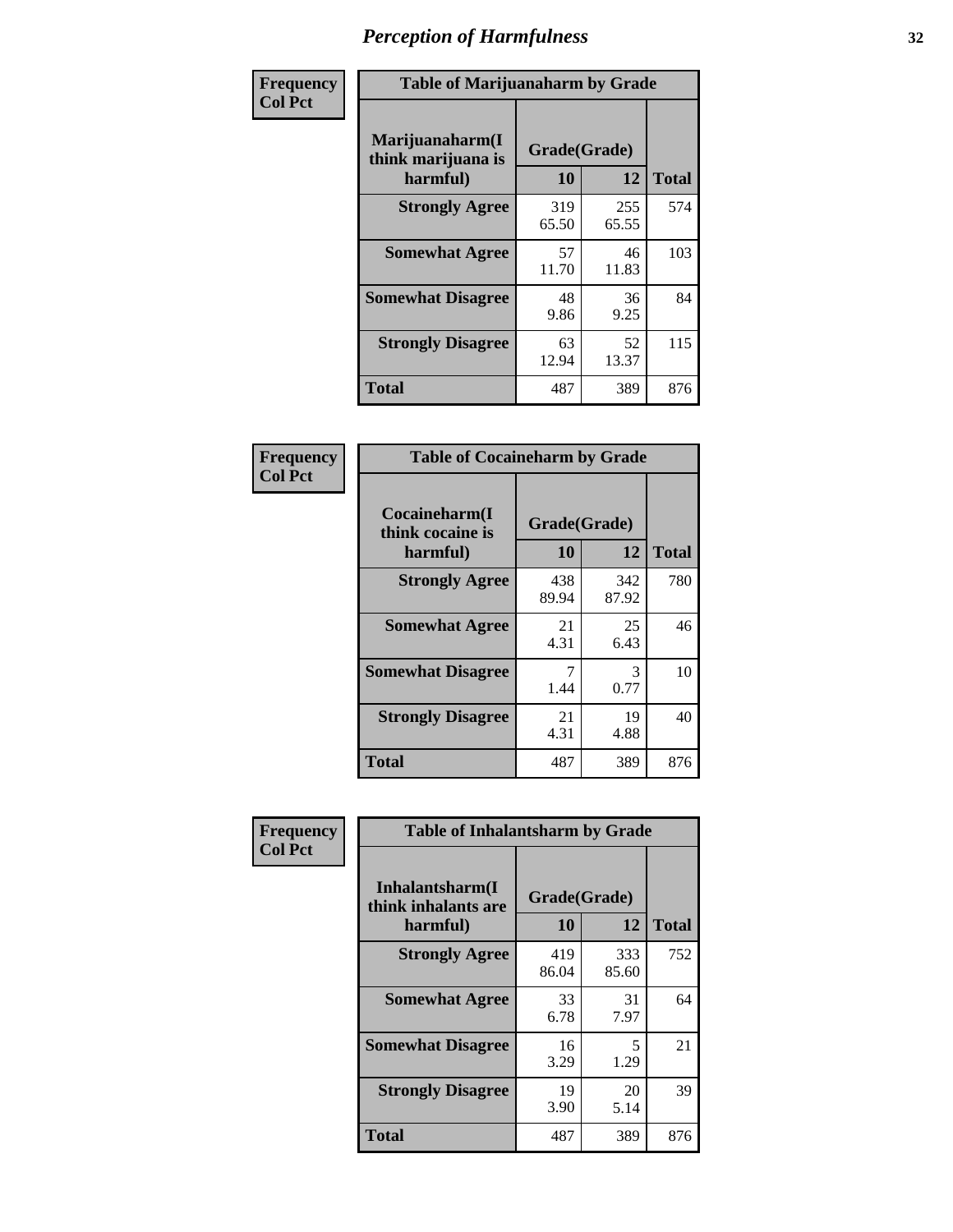| Frequency      | <b>Table of Steroidsharm by Grade</b>            |                    |              |              |
|----------------|--------------------------------------------------|--------------------|--------------|--------------|
| <b>Col Pct</b> | Steroidsharm(I<br>think steroids are<br>harmful) | Grade(Grade)<br>10 | 12           | <b>Total</b> |
|                | <b>Strongly Agree</b>                            | 398<br>81.72       | 318<br>81.75 | 716          |
|                | <b>Somewhat Agree</b>                            | 49<br>10.06        | 44<br>11.31  | 93           |
|                | <b>Somewhat Disagree</b>                         | 17<br>3.49         | 8<br>2.06    | 25           |
|                | <b>Strongly Disagree</b>                         | 23<br>4.72         | 19<br>4.88   | 42           |
|                | <b>Total</b>                                     | 487                | 389          | 876          |

| <b>Table of Ecstasyharm by Grade</b>          |                    |              |              |  |  |
|-----------------------------------------------|--------------------|--------------|--------------|--|--|
| Ecstasyharm(I<br>think ecstasy is<br>harmful) | Grade(Grade)<br>10 | 12           | <b>Total</b> |  |  |
| <b>Strongly Agree</b>                         | 417<br>85.63       | 329<br>84.58 | 746          |  |  |
| <b>Somewhat Agree</b>                         | 34<br>6.98         | 34<br>8.74   | 68           |  |  |
| <b>Somewhat Disagree</b>                      | 14<br>2.87         | 7<br>1.80    | 21           |  |  |
| <b>Strongly Disagree</b>                      | 22<br>4.52         | 19<br>4.88   | 41           |  |  |
| Total                                         | 487                | 389          | 876          |  |  |

| Frequency      | <b>Table of Methharm by Grade</b>                            |                    |              |              |
|----------------|--------------------------------------------------------------|--------------------|--------------|--------------|
| <b>Col Pct</b> | <b>Methharm</b> (I think<br>methamphetamines<br>are harmful) | Grade(Grade)<br>10 | 12           | <b>Total</b> |
|                | <b>Strongly Agree</b>                                        | 444<br>91.17       | 345<br>88.69 | 789          |
|                | <b>Somewhat Agree</b>                                        | 13<br>2.67         | 21<br>5.40   | 34           |
|                | <b>Somewhat Disagree</b>                                     | 8<br>1.64          | 5<br>1.29    | 13           |
|                | <b>Strongly Disagree</b>                                     | 22<br>4.52         | 18<br>4.63   | 40           |
|                | <b>Total</b>                                                 | 487                | 389          | 876          |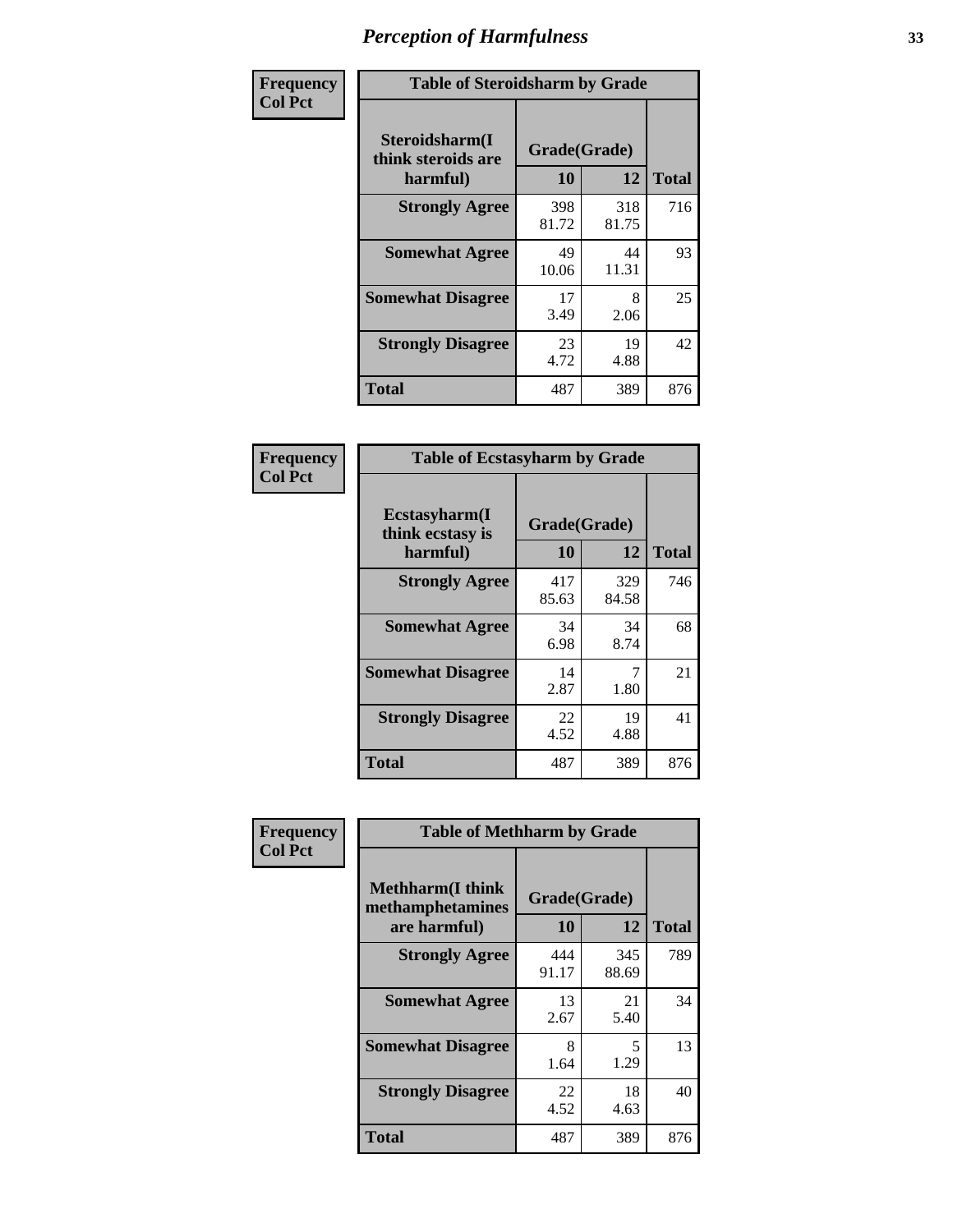| Frequency      | <b>Table of Hallucinogensharm by Grade</b>                 |                    |              |              |
|----------------|------------------------------------------------------------|--------------------|--------------|--------------|
| <b>Col Pct</b> | Hallucinogensharm(I<br>think hallucinogens<br>are harmful) | Grade(Grade)<br>10 | 12           | <b>Total</b> |
|                | <b>Strongly Agree</b>                                      | 423<br>86.86       | 334<br>85.86 | 757          |
|                | <b>Somewhat Agree</b>                                      | 24<br>4.93         | 25<br>6.43   | 49           |
|                | <b>Somewhat Disagree</b>                                   | 12<br>2.46         | 11<br>2.83   | 23           |
|                | <b>Strongly Disagree</b>                                   | 28<br>5.75         | 19<br>4.88   | 47           |
|                | <b>Total</b>                                               | 487                | 389          | 876          |

| <b>Table of Prescriptionharm by Grade</b>                                         |              |              |              |  |  |
|-----------------------------------------------------------------------------------|--------------|--------------|--------------|--|--|
| <b>Prescriptionharm</b> (I<br>think prescription<br>drugs not<br>prescribed to me | Grade(Grade) |              |              |  |  |
| are harmful)                                                                      | 10           | 12           | <b>Total</b> |  |  |
| <b>Strongly Agree</b>                                                             | 361<br>74.13 | 290<br>74.55 | 651          |  |  |
| <b>Somewhat Agree</b>                                                             | 66<br>13.55  | 58<br>14.91  | 124          |  |  |
| <b>Somewhat Disagree</b>                                                          | 33<br>6.78   | 22<br>5.66   | 55           |  |  |
| <b>Strongly Disagree</b>                                                          | 27<br>5.54   | 19<br>4.88   | 46           |  |  |
| <b>Total</b>                                                                      | 487          | 389          | 876          |  |  |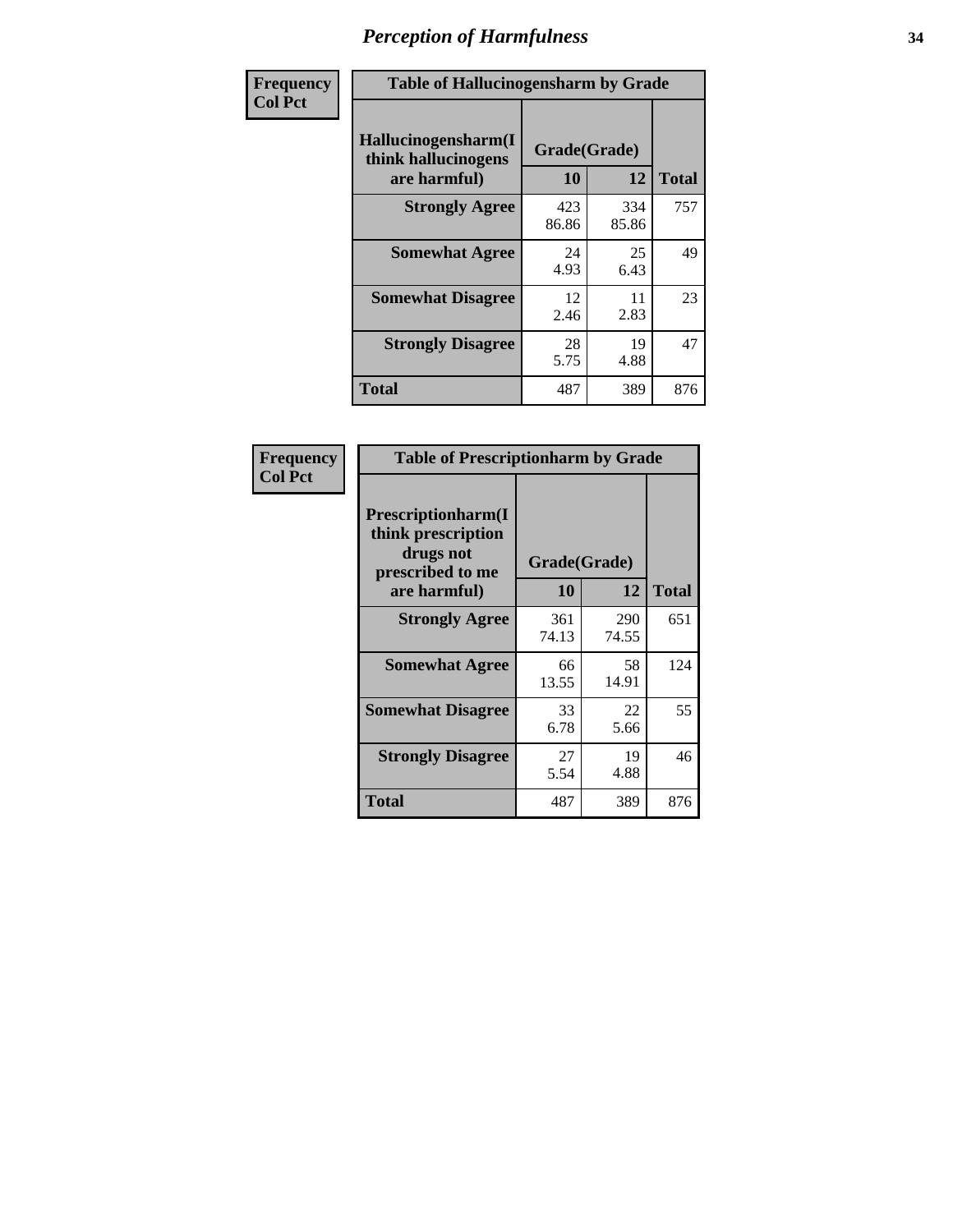# *Disapproval by Adults* **35**

| Frequency      | <b>Table of Alcoholadult by Grade</b>                                 |                    |              |              |
|----------------|-----------------------------------------------------------------------|--------------------|--------------|--------------|
| <b>Col Pct</b> | <b>Alcoholadult</b> (Adults<br>would disapprove if<br>I used alcohol) | Grade(Grade)<br>10 | 12           | <b>Total</b> |
|                | <b>Strongly Agree</b>                                                 | 300<br>61.60       | 222<br>57.07 | 522          |
|                | <b>Somewhat Agree</b>                                                 | 93<br>19.10        | 82<br>21.08  | 175          |
|                | <b>Somewhat Disagree</b>                                              | 64<br>13.14        | 62<br>15.94  | 126          |
|                | <b>Strongly Disagree</b>                                              | 30<br>6.16         | 23<br>5.91   | 53           |
|                | <b>Total</b>                                                          | 487                | 389          | 876          |

| <b>Table of Tobaccoadult by Grade</b>                                |                    |              |              |  |  |
|----------------------------------------------------------------------|--------------------|--------------|--------------|--|--|
| <b>Tobaccoadult(Adults</b><br>would disapprove if<br>I used tobacco) | Grade(Grade)<br>10 | 12           | <b>Total</b> |  |  |
| <b>Strongly Agree</b>                                                | 371<br>76.18       | 272<br>69.92 | 643          |  |  |
| <b>Somewhat Agree</b>                                                | 49<br>10.06        | 61<br>15.68  | 110          |  |  |
| <b>Somewhat Disagree</b>                                             | 40<br>8.21         | 24<br>6.17   | 64           |  |  |
| <b>Strongly Disagree</b>                                             | 27<br>5.54         | 32<br>8.23   | 59           |  |  |
| <b>Total</b>                                                         | 487                | 389          | 876          |  |  |

| Frequency      | <b>Table of Marijuanaadult by Grade</b>                           |                    |              |              |  |
|----------------|-------------------------------------------------------------------|--------------------|--------------|--------------|--|
| <b>Col Pct</b> | Marijuanaadult(Adults<br>would disapprove if I<br>used marijuana) | Grade(Grade)<br>10 | 12           | <b>Total</b> |  |
|                | <b>Strongly Agree</b>                                             | 414<br>85.01       | 312<br>80.21 | 726          |  |
|                | <b>Somewhat Agree</b>                                             | 35<br>7.19         | 33<br>8.48   | 68           |  |
|                | <b>Somewhat Disagree</b>                                          | 14<br>2.87         | 17<br>4.37   | 31           |  |
|                | <b>Strongly Disagree</b>                                          | 24<br>4.93         | 27<br>6.94   | 51           |  |
|                | <b>Total</b>                                                      | 487                | 389          | 876          |  |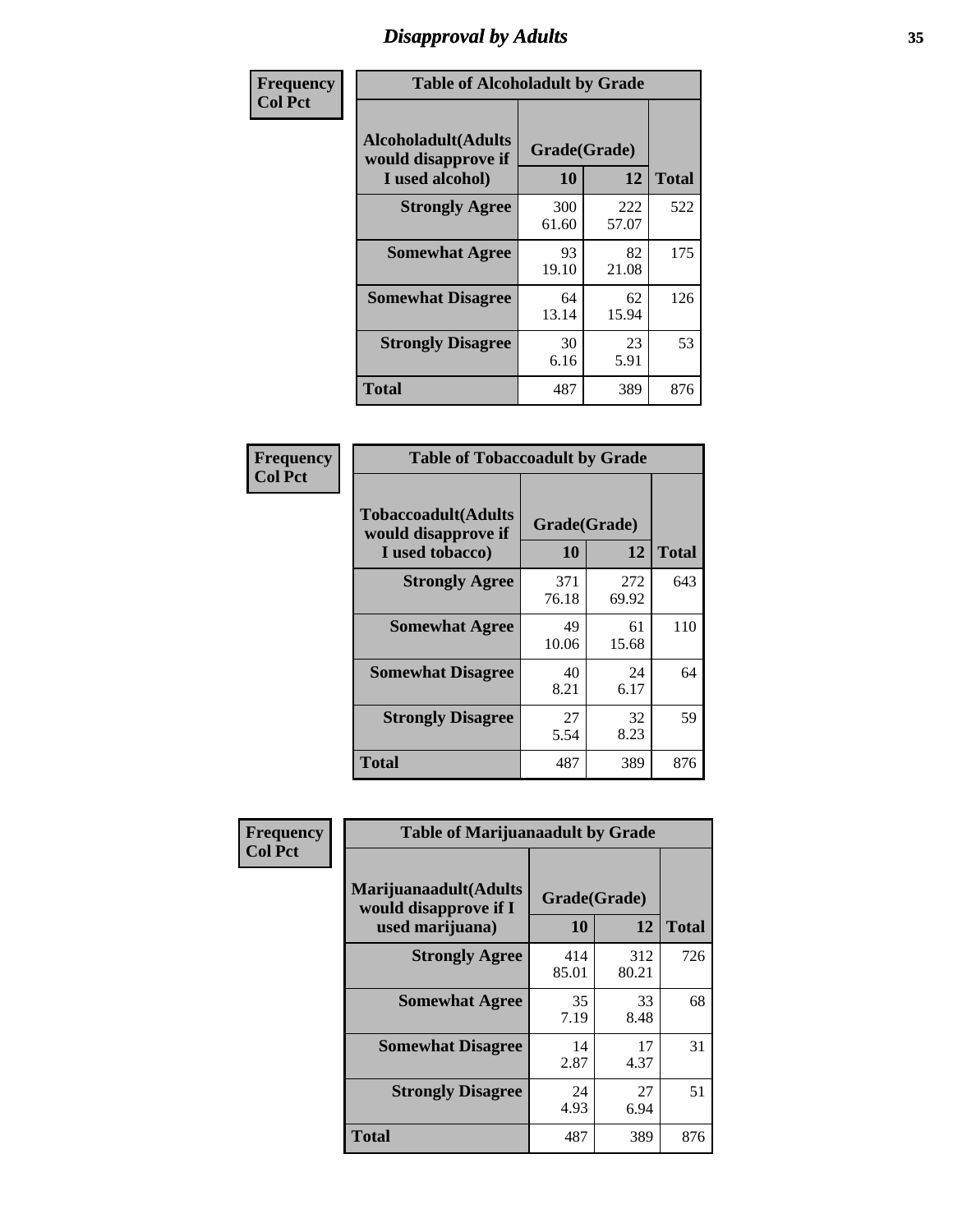# *Disapproval by Adults* **36**

| Frequency      | <b>Table of Otherdrugadult by Grade</b>                                     |                    |              |              |  |
|----------------|-----------------------------------------------------------------------------|--------------------|--------------|--------------|--|
| <b>Col Pct</b> | <b>Otherdrugadult</b> (Adults<br>would disapprove if I<br>used other drugs) | Grade(Grade)<br>10 | 12           | <b>Total</b> |  |
|                | <b>Strongly Agree</b>                                                       | 447<br>91.79       | 341<br>87.66 | 788          |  |
|                | <b>Somewhat Agree</b>                                                       | 12<br>2.46         | 23<br>5.91   | 35           |  |
|                | <b>Somewhat Disagree</b>                                                    | 6<br>1.23          | 5<br>1.29    | 11           |  |
|                | <b>Strongly Disagree</b>                                                    | 22<br>4.52         | 20<br>5.14   | 42           |  |
|                | <b>Total</b>                                                                | 487                | 389          | 876          |  |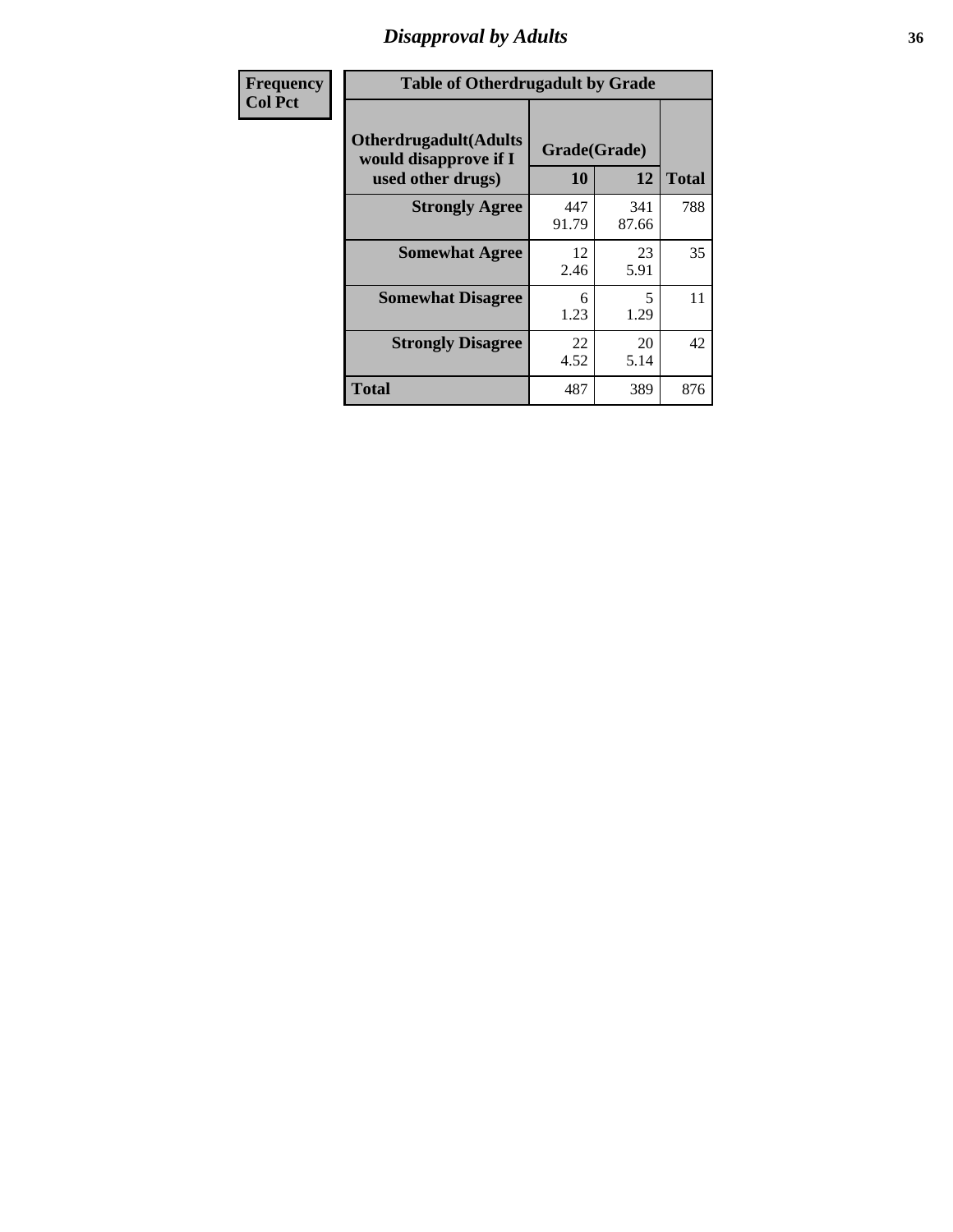# *Disapproval by Peers* **37**

| Frequency      | <b>Table of Alcoholpeer by Grade</b>                    |              |              |              |
|----------------|---------------------------------------------------------|--------------|--------------|--------------|
| <b>Col Pct</b> | Alcoholpeer(My<br>friends would<br>disapprove if I used | Grade(Grade) |              |              |
|                | alcohol)                                                | 10           | 12           | <b>Total</b> |
|                | <b>Strongly Agree</b>                                   | 118<br>24.23 | 96<br>24.68  | 214          |
|                | <b>Somewhat Agree</b>                                   | 116<br>23.82 | 72<br>18.51  | 188          |
|                | <b>Somewhat Disagree</b>                                | 119<br>24.44 | 112<br>28.79 | 231          |
|                | <b>Strongly Disagree</b>                                | 134<br>27.52 | 109<br>28.02 | 243          |
|                | Total                                                   | 487          | 389          | 876          |

| Frequency      | <b>Table of Tobaccopeer by Grade</b>                                |                    |             |              |
|----------------|---------------------------------------------------------------------|--------------------|-------------|--------------|
| <b>Col Pct</b> | Tobaccopeer(My<br>friends would<br>disapprove if I used<br>tobacco) | Grade(Grade)<br>10 | 12          | <b>Total</b> |
|                | <b>Strongly Agree</b>                                               | 193                | 139         | 332          |
|                |                                                                     | 39.63              | 35.73       |              |
|                | <b>Somewhat Agree</b>                                               | 98<br>20.12        | 80<br>20.57 | 178          |
|                | <b>Somewhat Disagree</b>                                            | 92<br>18.89        | 81<br>20.82 | 173          |
|                | <b>Strongly Disagree</b>                                            | 104<br>21.36       | 89<br>22.88 | 193          |
|                | Total                                                               | 487                | 389         | 876          |

| Frequency      | <b>Table of Marijuanapeer by Grade</b>                    |              |              |              |
|----------------|-----------------------------------------------------------|--------------|--------------|--------------|
| <b>Col Pct</b> | Marijuanapeer(My<br>friends would<br>disapprove if I used | Grade(Grade) |              |              |
|                | marijuana)                                                | 10           | 12           | <b>Total</b> |
|                | <b>Strongly Agree</b>                                     | 222<br>45.59 | 172<br>44.22 | 394          |
|                | <b>Somewhat Agree</b>                                     | 93<br>19.10  | 84<br>21.59  | 177          |
|                | <b>Somewhat Disagree</b>                                  | 79<br>16.22  | 69<br>17.74  | 148          |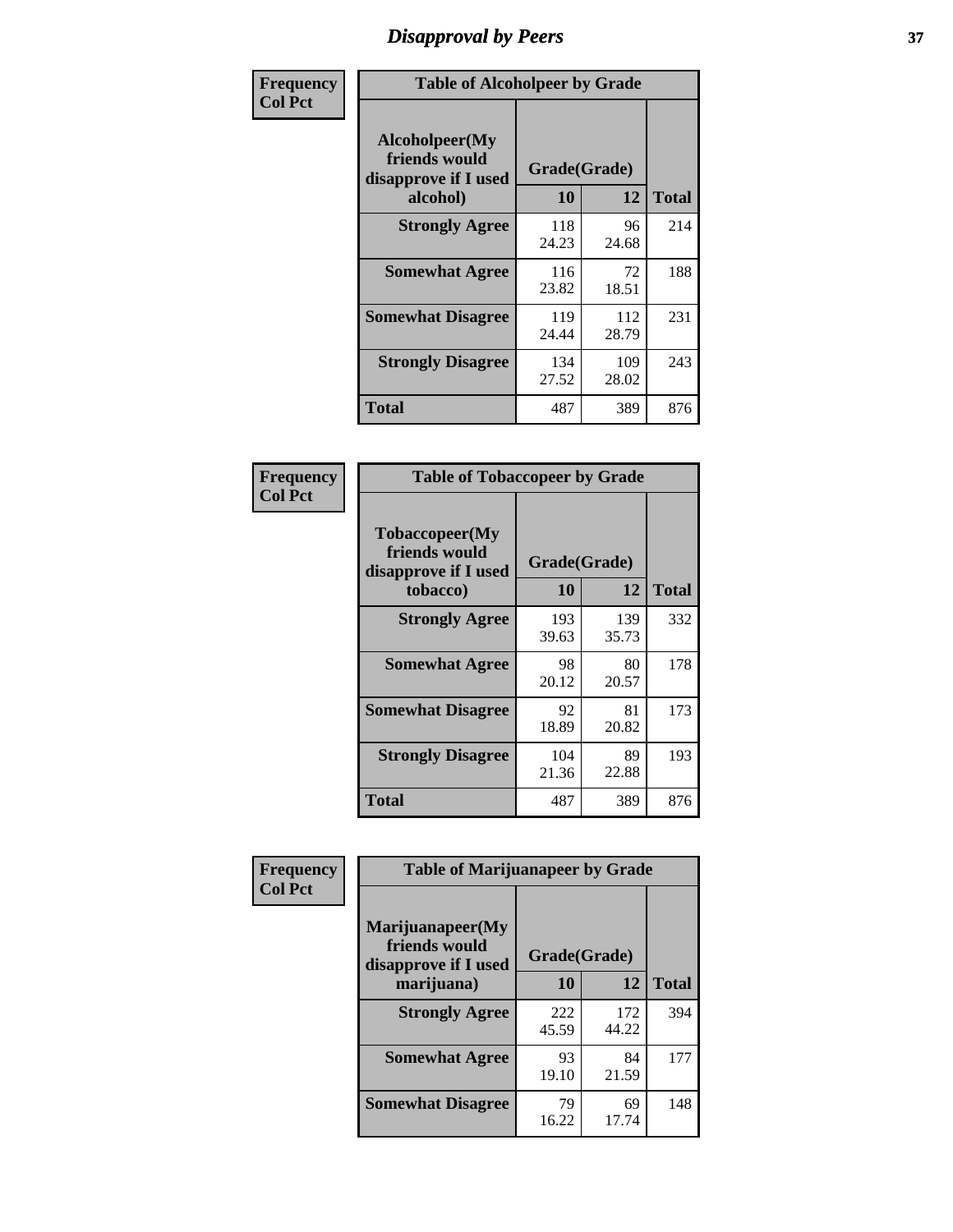# *Disapproval by Peers* **38**

| Frequency<br><b>Col Pct</b> | <b>Table of Marijuanapeer by Grade</b>                                  |                    |             |              |
|-----------------------------|-------------------------------------------------------------------------|--------------------|-------------|--------------|
|                             | Marijuanapeer(My<br>friends would<br>disapprove if I used<br>marijuana) | Grade(Grade)<br>10 | 12          | <b>Total</b> |
|                             | <b>Strongly Disagree</b>                                                | 93<br>19.10        | 64<br>16.45 | 157          |
|                             | Total                                                                   | 487                | 389         | 876          |

| <b>Frequency</b> | <b>Table of Otherdrugpeer by Grade</b>                                    |                           |              |              |
|------------------|---------------------------------------------------------------------------|---------------------------|--------------|--------------|
| <b>Col Pct</b>   | Otherdrugpeer(My<br>friends would<br>disapprove if I used<br>other drugs) | Grade(Grade)<br><b>10</b> | 12           | <b>Total</b> |
|                  | <b>Strongly Agree</b>                                                     | 273<br>56.06              | 230<br>59.13 | 503          |
|                  | <b>Somewhat Agree</b>                                                     | 96<br>19.71               | 67<br>17.22  | 163          |
|                  | <b>Somewhat Disagree</b>                                                  | 51<br>10.47               | 48<br>12.34  | 99           |
|                  | <b>Strongly Disagree</b>                                                  | 67<br>13.76               | 44<br>11.31  | 111          |
|                  | Total                                                                     | 487                       | 389          | 876          |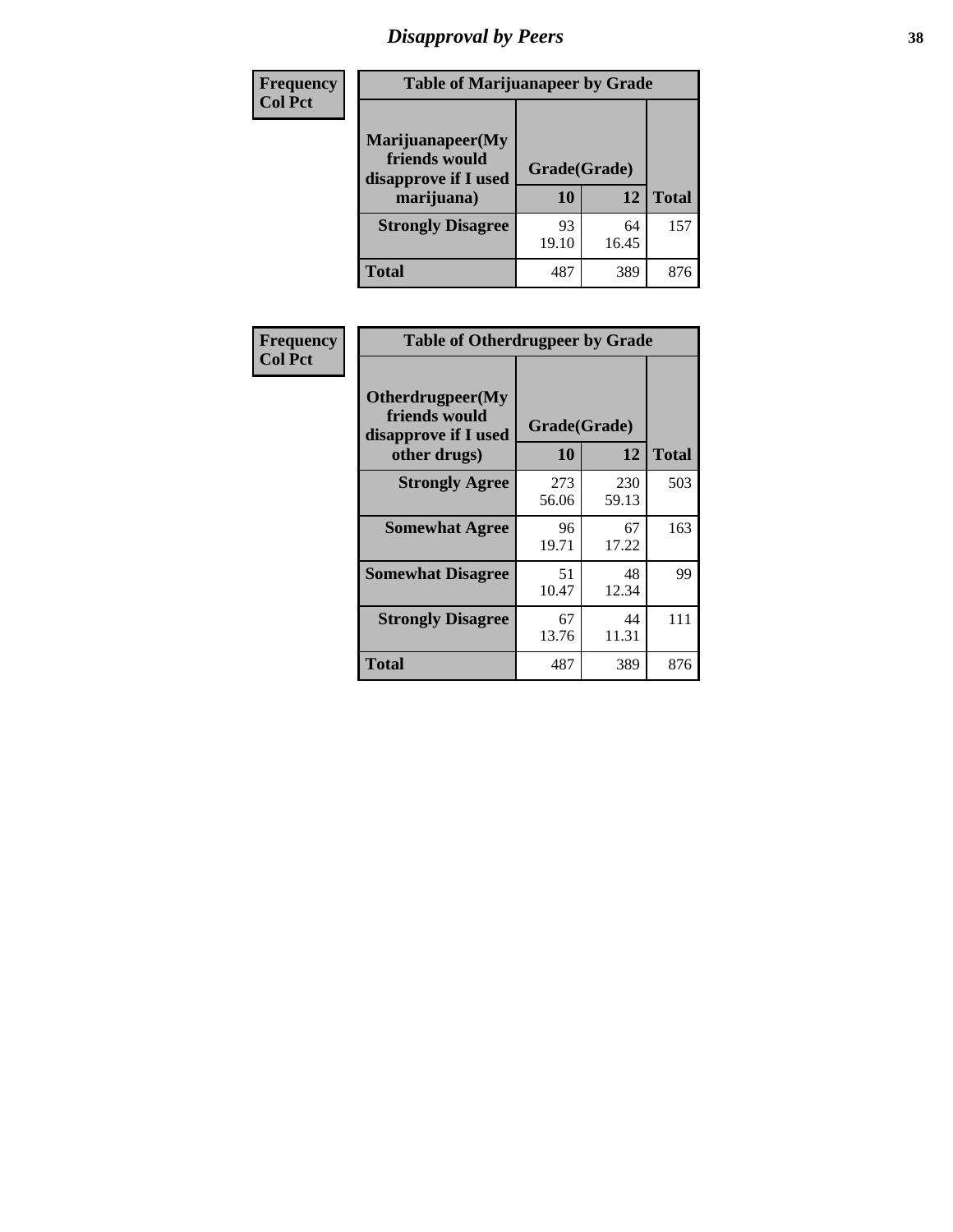| Frequency | <b>Table of Alcohollocation1 by Grade</b><br><b>Col Pct</b><br>Grade(Grade)<br><b>Alcohollocation1(Places</b> |              |              |              |
|-----------|---------------------------------------------------------------------------------------------------------------|--------------|--------------|--------------|
|           |                                                                                                               |              |              |              |
|           | <b>Friends Use Alcohol)</b>                                                                                   | 10           | 12           | <b>Total</b> |
|           |                                                                                                               | 295<br>60.57 | 266<br>68.38 | 561          |
|           | Do Not Use                                                                                                    | 192<br>39.43 | 123<br>31.62 | 315          |
|           | <b>Total</b>                                                                                                  | 487          | 389          | 876          |

| Frequency      | <b>Table of Alcohollocation2 by Grade</b>                     |                    |              |              |
|----------------|---------------------------------------------------------------|--------------------|--------------|--------------|
| <b>Col Pct</b> | <b>Alcohollocation2(Places</b><br><b>Friends Use Alcohol)</b> | Grade(Grade)<br>10 | 12           | <b>Total</b> |
|                |                                                               |                    |              |              |
|                |                                                               | 305<br>62.63       | 226<br>58.10 | 531          |
|                | Home                                                          | 182<br>37.37       | 163<br>41.90 | 345          |
|                | Total                                                         | 487                | 389          | 876          |

| Frequency      | <b>Table of Alcohollocation3 by Grade</b>                     |                    |              |              |
|----------------|---------------------------------------------------------------|--------------------|--------------|--------------|
| <b>Col Pct</b> | <b>Alcohollocation3(Places</b><br><b>Friends Use Alcohol)</b> | Grade(Grade)<br>10 | 12           | <b>Total</b> |
|                |                                                               |                    |              |              |
|                |                                                               | 453<br>93.02       | 368<br>94.60 | 821          |
|                | <b>School</b>                                                 | 34<br>6.98         | 21<br>5.40   | 55           |
|                | Total                                                         | 487                | 389          | 876          |

| <b>Frequency</b> | <b>Table of Alcohollocation4 by Grade</b> |              |              |              |  |
|------------------|-------------------------------------------|--------------|--------------|--------------|--|
| <b>Col Pct</b>   | <b>Alcohollocation4(Places</b>            | Grade(Grade) |              |              |  |
|                  | <b>Friends Use Alcohol)</b>               | 10           | 12           | <b>Total</b> |  |
|                  |                                           | 424<br>87.06 | 340<br>87.40 | 764          |  |
|                  | Car                                       | 63<br>12.94  | 49<br>12.60  | 112          |  |
|                  | <b>Total</b>                              | 487          | 389          | 876          |  |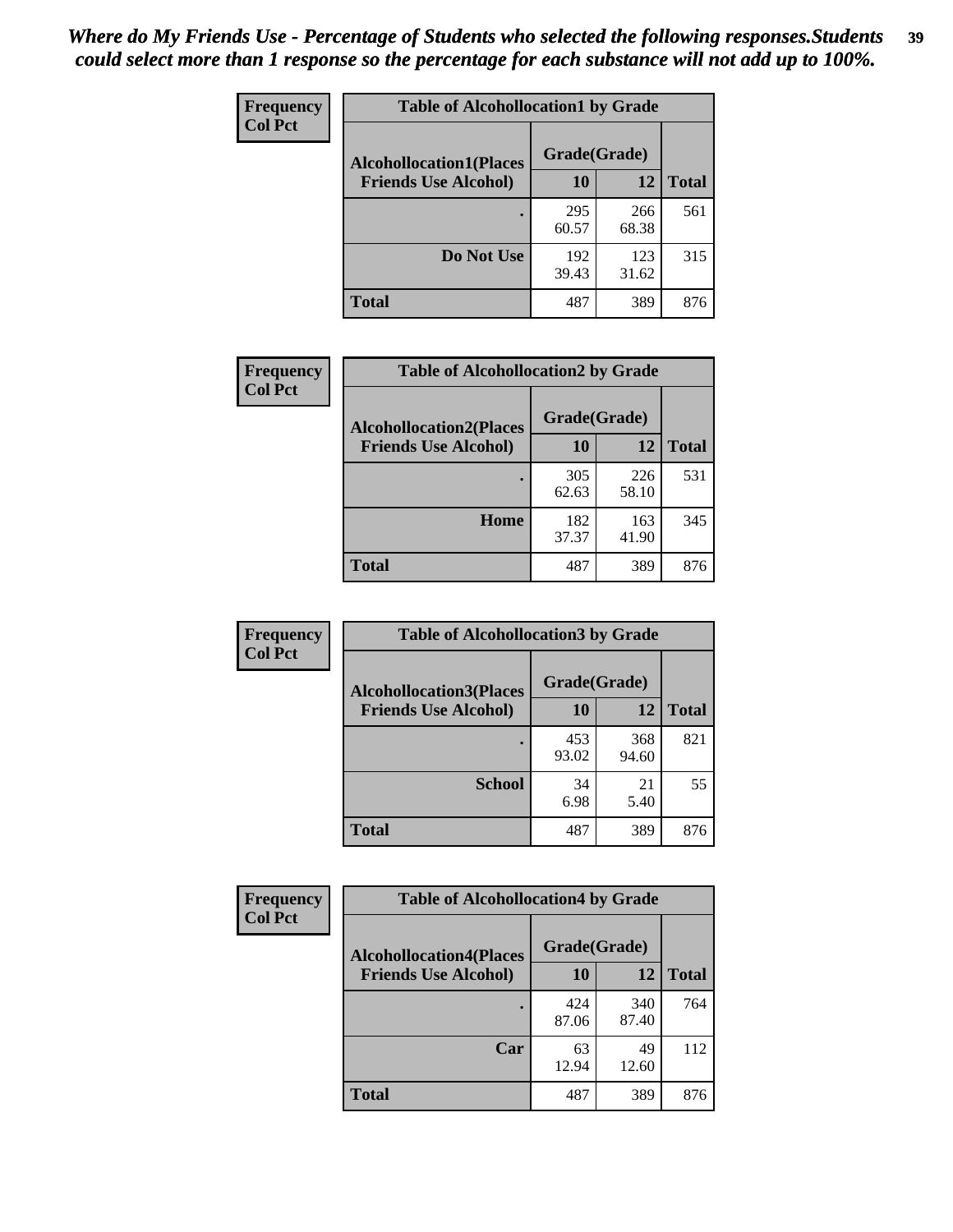| Frequency<br><b>Col Pct</b> | <b>Table of Alcohollocation5 by Grade</b><br>Grade(Grade)<br><b>Alcohollocation5(Places</b> |              |              |              |
|-----------------------------|---------------------------------------------------------------------------------------------|--------------|--------------|--------------|
|                             |                                                                                             |              |              |              |
|                             | <b>Friends Use Alcohol)</b>                                                                 | 10           | 12           | <b>Total</b> |
|                             |                                                                                             | 252<br>51.75 | 176<br>45.24 | 428          |
|                             | <b>Friend's House</b>                                                                       | 235<br>48.25 | 213<br>54.76 | 448          |
|                             | <b>Total</b>                                                                                | 487          | 389          | 876          |

| <b>Frequency</b> | <b>Table of Alcohollocation6 by Grade</b> |              |              |              |  |  |
|------------------|-------------------------------------------|--------------|--------------|--------------|--|--|
| <b>Col Pct</b>   | <b>Alcohollocation6(Places</b>            | Grade(Grade) |              |              |  |  |
|                  | <b>Friends Use Alcohol)</b>               | 10           | 12           | <b>Total</b> |  |  |
|                  |                                           | 354<br>72.69 | 265<br>68.12 | 619          |  |  |
|                  | <b>Other</b>                              | 133<br>27.31 | 124<br>31.88 | 257          |  |  |
|                  | <b>Total</b>                              | 487          | 389          | 876          |  |  |

| Frequency      | <b>Table of Tobaccolocation1 by Grade</b> |              |              |              |
|----------------|-------------------------------------------|--------------|--------------|--------------|
| <b>Col Pct</b> | <b>Tobaccolocation1(Places</b>            | Grade(Grade) |              |              |
|                | <b>Friends Use Tobacco)</b>               | 10           | <b>12</b>    | <b>Total</b> |
|                |                                           | 238<br>48.87 | 221<br>56.81 | 459          |
|                | Do Not Use                                | 249<br>51.13 | 168<br>43.19 | 417          |
|                | <b>Total</b>                              | 487          | 389          | 876          |

| Frequency      | <b>Table of Tobaccolocation2 by Grade</b> |              |              |              |
|----------------|-------------------------------------------|--------------|--------------|--------------|
| <b>Col Pct</b> | <b>Tobaccolocation2(Places</b>            | Grade(Grade) |              |              |
|                | <b>Friends Use Tobacco)</b>               | 10           | 12           | <b>Total</b> |
|                |                                           | 329<br>67.56 | 224<br>57.58 | 553          |
|                | Home                                      | 158<br>32.44 | 165<br>42.42 | 323          |
|                | <b>Total</b>                              | 487          | 389          | 876          |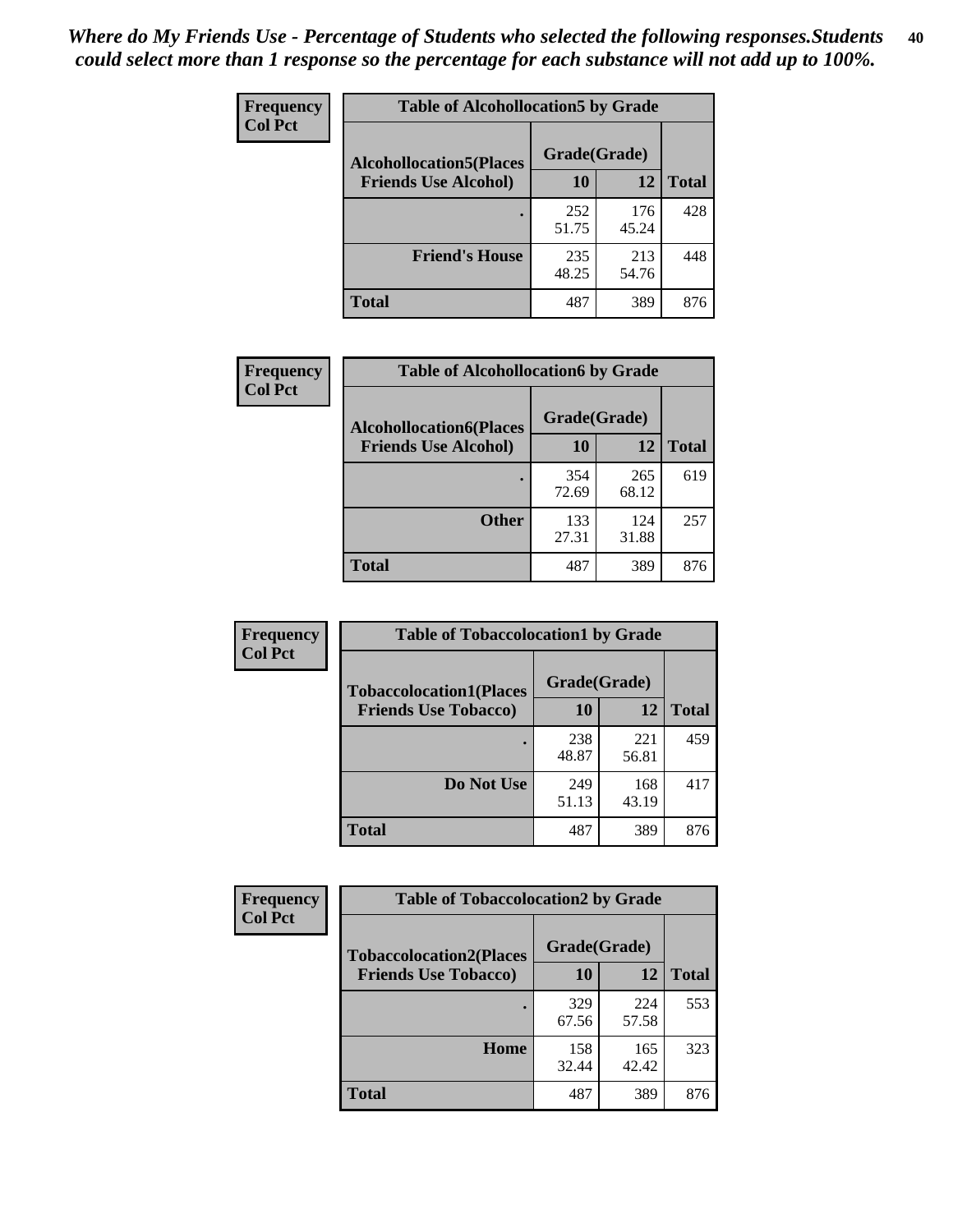| Frequency      | <b>Table of Tobaccolocation 3 by Grade</b> |              |              |              |  |
|----------------|--------------------------------------------|--------------|--------------|--------------|--|
| <b>Col Pct</b> | <b>Tobaccolocation3(Places</b>             | Grade(Grade) |              |              |  |
|                | <b>Friends Use Tobacco)</b>                | 10           | 12           | <b>Total</b> |  |
|                |                                            | 389<br>79.88 | 302<br>77.63 | 691          |  |
|                | <b>School</b>                              | 98<br>20.12  | 87<br>22.37  | 185          |  |
|                | <b>Total</b>                               | 487          | 389          | 876          |  |

| Frequency      | <b>Table of Tobaccolocation4 by Grade</b> |              |              |              |
|----------------|-------------------------------------------|--------------|--------------|--------------|
| <b>Col Pct</b> | <b>Tobaccolocation4(Places</b>            | Grade(Grade) |              |              |
|                | <b>Friends Use Tobacco)</b>               | 10           | 12           | <b>Total</b> |
|                |                                           | 354<br>72.69 | 228<br>58.61 | 582          |
|                | Car                                       | 133<br>27.31 | 161<br>41.39 | 294          |
|                | <b>Total</b>                              | 487          | 389          | 876          |

 $\overline{\phantom{a}}$ 

| <b>Frequency</b> | <b>Table of Tobaccolocation5 by Grade</b> |              |              |              |
|------------------|-------------------------------------------|--------------|--------------|--------------|
| <b>Col Pct</b>   | <b>Tobaccolocation5(Places</b>            | Grade(Grade) |              |              |
|                  | <b>Friends Use Tobacco)</b>               | 10           | 12           | <b>Total</b> |
|                  |                                           | 319<br>65.50 | 227<br>58.35 | 546          |
|                  | <b>Friend's House</b>                     | 168<br>34.50 | 162<br>41.65 | 330          |
|                  | <b>Total</b>                              | 487          | 389          | 876          |

| <b>Frequency</b> | <b>Table of Tobaccolocation6 by Grade</b> |              |              |              |  |  |
|------------------|-------------------------------------------|--------------|--------------|--------------|--|--|
| <b>Col Pct</b>   | <b>Tobaccolocation6(Places</b>            | Grade(Grade) |              |              |  |  |
|                  | <b>Friends Use Tobacco)</b>               | 10           | 12           | <b>Total</b> |  |  |
|                  |                                           | 354<br>72.69 | 258<br>66.32 | 612          |  |  |
|                  | <b>Other</b>                              | 133<br>27.31 | 131<br>33.68 | 264          |  |  |
|                  | <b>Total</b>                              | 487          | 389          | 876          |  |  |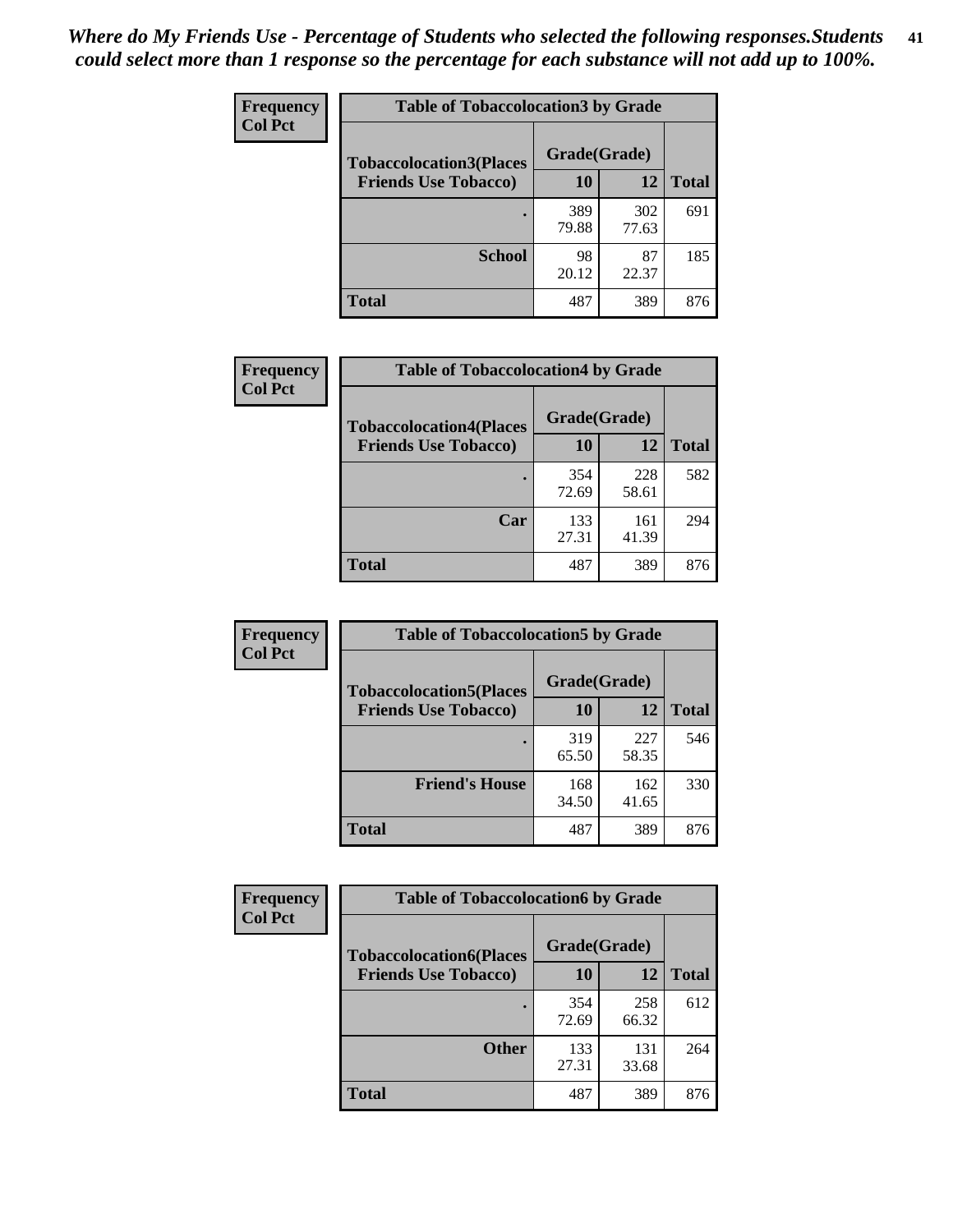| <b>Frequency</b> | <b>Table of Marijuanalocation1 by Grade</b> |              |              |              |
|------------------|---------------------------------------------|--------------|--------------|--------------|
| <b>Col Pct</b>   | <b>Marijuanalocation1(Places</b>            | Grade(Grade) |              |              |
|                  | <b>Friends Use Marijuana</b> )              | 10           | 12           | <b>Total</b> |
|                  |                                             | 201<br>41.27 | 186<br>47.81 | 387          |
|                  | Do Not Use                                  | 286<br>58.73 | 203<br>52.19 | 489          |
|                  | <b>Total</b>                                | 487          | 389          | 876          |

| <b>Frequency</b> | <b>Table of Marijuanalocation2 by Grade</b>                        |                    |              |              |
|------------------|--------------------------------------------------------------------|--------------------|--------------|--------------|
| <b>Col Pct</b>   | <b>Marijuanalocation2(Places</b><br><b>Friends Use Marijuana</b> ) | Grade(Grade)<br>10 | 12           | <b>Total</b> |
|                  |                                                                    | 371<br>76.18       | 266<br>68.38 | 637          |
|                  | Home                                                               | 116<br>23.82       | 123<br>31.62 | 239          |
|                  | <b>Total</b>                                                       | 487                | 389          | 876          |

| Frequency<br><b>Col Pct</b> | <b>Table of Marijuanalocation3 by Grade</b> |              |              |              |
|-----------------------------|---------------------------------------------|--------------|--------------|--------------|
|                             | <b>Marijuanalocation3(Places</b>            | Grade(Grade) |              |              |
|                             | <b>Friends Use Marijuana</b> )              | 10           | 12           | <b>Total</b> |
|                             |                                             | 446<br>91.58 | 351<br>90.23 | 797          |
|                             | <b>School</b>                               | 41<br>8.42   | 38<br>9.77   | 79           |
|                             | <b>Total</b>                                | 487          | 389          | 876          |

| <b>Frequency</b> | <b>Table of Marijuanalocation4 by Grade</b> |              |              |              |
|------------------|---------------------------------------------|--------------|--------------|--------------|
| <b>Col Pct</b>   | <b>Marijuanalocation4(Places</b>            | Grade(Grade) |              |              |
|                  | <b>Friends Use Marijuana</b> )              | <b>10</b>    | 12           | <b>Total</b> |
|                  |                                             | 399<br>81.93 | 286<br>73.52 | 685          |
|                  | Car                                         | 88<br>18.07  | 103<br>26.48 | 191          |
|                  | <b>Total</b>                                | 487          | 389          | 876          |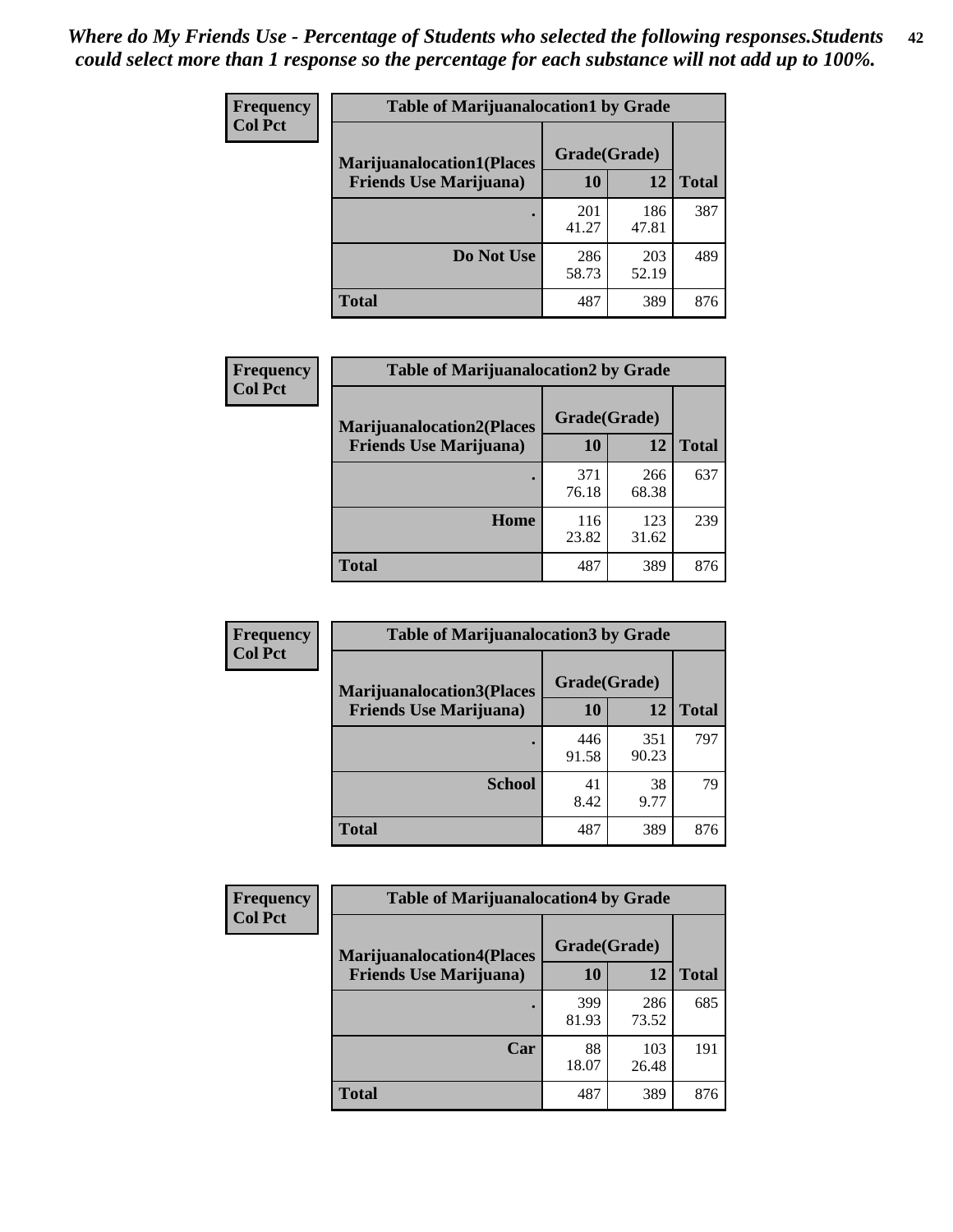| <b>Frequency</b> | <b>Table of Marijuanalocation5 by Grade</b> |              |              |              |
|------------------|---------------------------------------------|--------------|--------------|--------------|
| <b>Col Pct</b>   | <b>Marijuanalocation5</b> (Places           | Grade(Grade) |              |              |
|                  | <b>Friends Use Marijuana</b> )              | 10           | 12           | <b>Total</b> |
|                  |                                             | 338<br>69.40 | 264<br>67.87 | 602          |
|                  | <b>Friend's House</b>                       | 149<br>30.60 | 125<br>32.13 | 274          |
|                  | <b>Total</b>                                | 487          | 389          | 876          |

| <b>Frequency</b> | <b>Table of Marijuanalocation6 by Grade</b>                        |                    |              |              |
|------------------|--------------------------------------------------------------------|--------------------|--------------|--------------|
| <b>Col Pct</b>   | <b>Marijuanalocation6(Places</b><br><b>Friends Use Marijuana</b> ) | Grade(Grade)<br>10 | 12           | <b>Total</b> |
|                  |                                                                    | 375<br>77.00       | 281<br>72.24 | 656          |
|                  | <b>Other</b>                                                       | 112<br>23.00       | 108<br>27.76 | 220          |
|                  | <b>Total</b>                                                       | 487                | 389          | 876          |

| <b>Frequency</b> | <b>Table of Otherdruglocation1 by Grade</b>                          |              |              |              |
|------------------|----------------------------------------------------------------------|--------------|--------------|--------------|
| <b>Col Pct</b>   | <b>Otherdruglocation1(Places</b><br><b>Friends Use Other Illegal</b> | Grade(Grade) |              |              |
|                  | Drugs)                                                               | 10           | 12           | <b>Total</b> |
|                  |                                                                      | 136<br>27.93 | 109<br>28.02 | 245          |
|                  | Do Not Use                                                           | 351<br>72.07 | 280<br>71.98 | 631          |
|                  | <b>Total</b>                                                         | 487          | 389          | 876          |

| <b>Frequency</b> | <b>Table of Otherdruglocation2 by Grade</b>                          |              |              |              |
|------------------|----------------------------------------------------------------------|--------------|--------------|--------------|
| <b>Col Pct</b>   | <b>Otherdruglocation2(Places</b><br><b>Friends Use Other Illegal</b> | Grade(Grade) |              |              |
|                  | Drugs)                                                               | 10           | 12           | <b>Total</b> |
|                  |                                                                      | 413<br>84.80 | 323<br>83.03 | 736          |
|                  | Home                                                                 | 74<br>15.20  | 66<br>16.97  | 140          |
|                  | <b>Total</b>                                                         | 487          | 389          | 876          |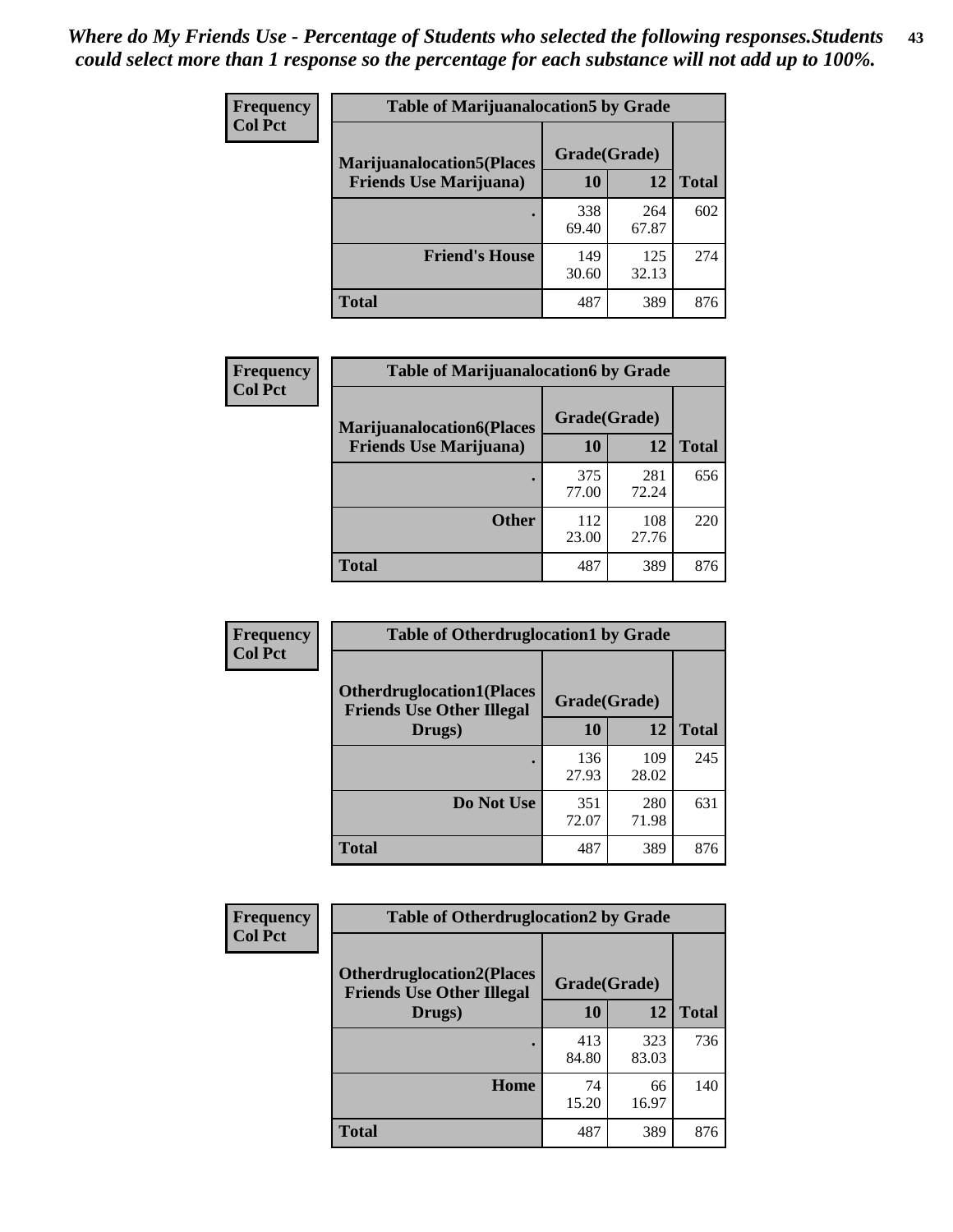| <b>Frequency</b> | <b>Table of Otherdruglocation3 by Grade</b>                                          |              |              |              |
|------------------|--------------------------------------------------------------------------------------|--------------|--------------|--------------|
| <b>Col Pct</b>   | <b>Otherdruglocation3(Places</b><br>Grade(Grade)<br><b>Friends Use Other Illegal</b> |              |              |              |
|                  | Drugs)                                                                               | 10           | 12           | <b>Total</b> |
|                  |                                                                                      | 448<br>91.99 | 363<br>93.32 | 811          |
|                  | <b>School</b>                                                                        | 39<br>8.01   | 26<br>6.68   | 65           |
|                  | <b>Total</b>                                                                         | 487          | 389          | 876          |

| <b>Frequency</b><br><b>Col Pct</b> | <b>Table of Otherdruglocation4 by Grade</b>                          |              |              |              |
|------------------------------------|----------------------------------------------------------------------|--------------|--------------|--------------|
|                                    | <b>Otherdruglocation4(Places</b><br><b>Friends Use Other Illegal</b> | Grade(Grade) |              |              |
|                                    | Drugs)                                                               | 10           | 12           | <b>Total</b> |
|                                    |                                                                      | 437<br>89.73 | 341<br>87.66 | 778          |
|                                    | Car                                                                  | 50<br>10.27  | 48<br>12.34  | 98           |
|                                    | <b>Total</b>                                                         | 487          | 389          | 876          |

| Frequency      | <b>Table of Otherdruglocation5 by Grade</b>                          |              |              |              |
|----------------|----------------------------------------------------------------------|--------------|--------------|--------------|
| <b>Col Pct</b> | <b>Otherdruglocation5(Places</b><br><b>Friends Use Other Illegal</b> | Grade(Grade) |              |              |
|                | Drugs)                                                               | 10           | 12           | <b>Total</b> |
|                |                                                                      | 395<br>81.11 | 321<br>82.52 | 716          |
|                | <b>Friend's House</b>                                                | 92<br>18.89  | 68<br>17.48  | 160          |
|                | <b>Total</b>                                                         | 487          | 389          | 876          |

| <b>Frequency</b> | <b>Table of Otherdruglocation6 by Grade</b>                           |              |              |              |
|------------------|-----------------------------------------------------------------------|--------------|--------------|--------------|
| <b>Col Pct</b>   | <b>Otherdruglocation6(Places)</b><br><b>Friends Use Other Illegal</b> | Grade(Grade) |              |              |
|                  | Drugs)                                                                | 10           | 12           | <b>Total</b> |
|                  |                                                                       | 398<br>81.72 | 321<br>82.52 | 719          |
|                  | <b>Other</b>                                                          | 89<br>18.28  | 68<br>17.48  | 157          |
|                  | <b>Total</b>                                                          | 487          | 389          | 876          |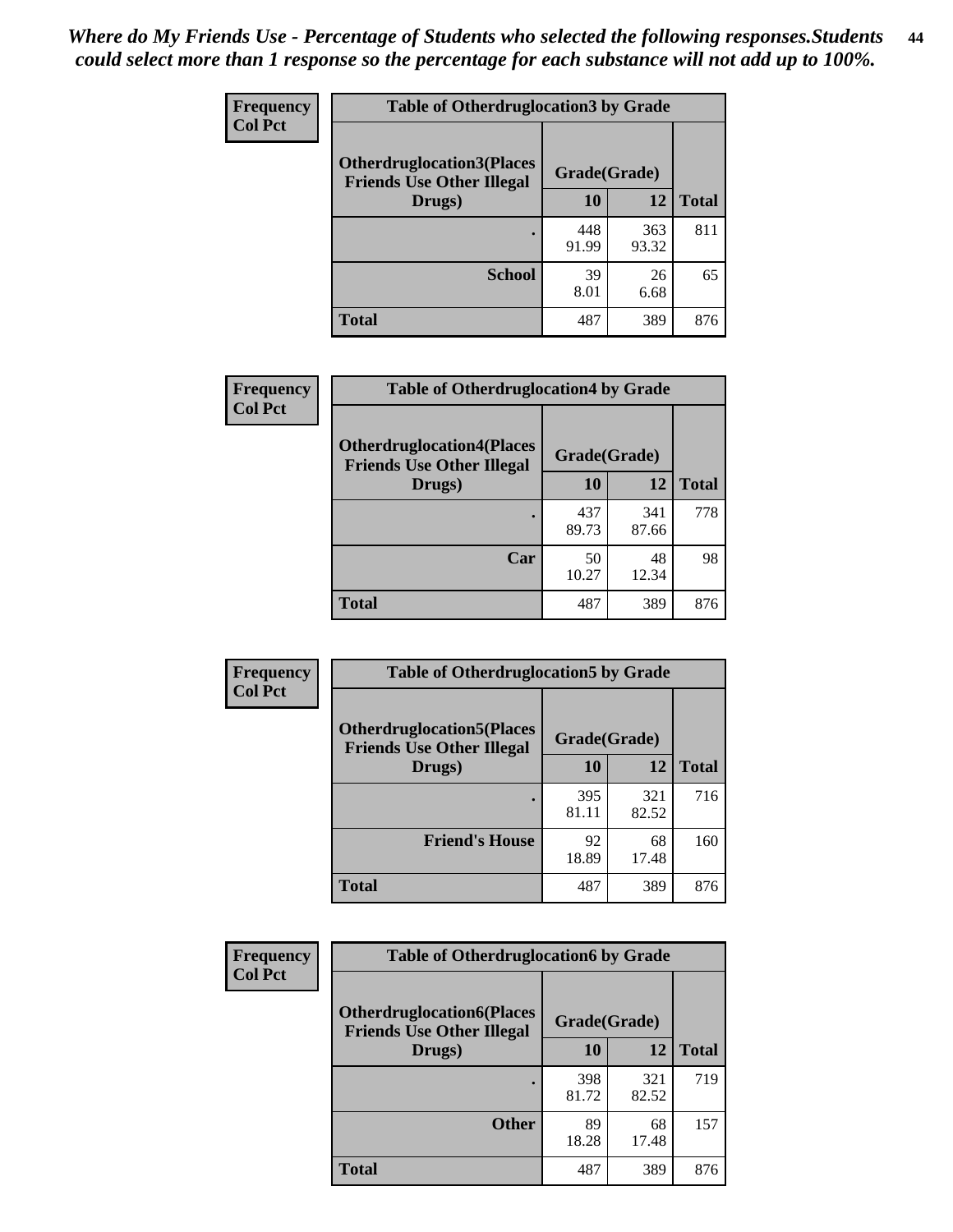| Frequency      | <b>Table of Alcoholtime1 by Grade</b>           |              |              |              |
|----------------|-------------------------------------------------|--------------|--------------|--------------|
| <b>Col Pct</b> | <b>Alcoholtime1(Times</b><br><b>Friends Use</b> | Grade(Grade) |              |              |
|                | Alcohol)                                        | 10           | 12           | <b>Total</b> |
|                |                                                 | 294<br>60.37 | 264<br>67.87 | 558          |
|                | Do Not Use                                      | 193<br>39.63 | 125<br>32.13 | 318          |
|                | <b>Total</b>                                    | 487          | 389          | 876          |

| Frequency      | <b>Table of Alcoholtime2 by Grade</b>           |              |              |              |
|----------------|-------------------------------------------------|--------------|--------------|--------------|
| <b>Col Pct</b> | <b>Alcoholtime2(Times</b><br><b>Friends Use</b> | Grade(Grade) |              |              |
|                | Alcohol)                                        | 10           | 12           | <b>Total</b> |
|                |                                                 | 460<br>94.46 | 364<br>93.57 | 824          |
|                | <b>On Way to School</b>                         | 27<br>5.54   | 25<br>6.43   | 52           |
|                | <b>Total</b>                                    | 487          | 389          | 876          |

| Frequency<br><b>Col Pct</b> | <b>Table of Alcoholtime3 by Grade</b>                           |              |              |              |
|-----------------------------|-----------------------------------------------------------------|--------------|--------------|--------------|
|                             | <b>Alcoholtime3(Times</b><br>Grade(Grade)<br><b>Friends Use</b> |              |              |              |
|                             | <b>Alcohol</b> )                                                | 10           | 12           | <b>Total</b> |
|                             |                                                                 | 466<br>95.69 | 370<br>95.12 | 836          |
|                             | <b>During School</b>                                            | 21<br>4.31   | 19<br>4.88   | 40           |
|                             | Total                                                           | 487          | 389          | 876          |

| <b>Frequency</b><br><b>Col Pct</b> | <b>Table of Alcoholtime4 by Grade</b> |              |              |              |
|------------------------------------|---------------------------------------|--------------|--------------|--------------|
|                                    | <b>Alcoholtime4(Times</b>             | Grade(Grade) |              |              |
|                                    | <b>Friends Use Alcohol)</b>           | 10           | 12           | <b>Total</b> |
|                                    |                                       | 449<br>92.20 | 355<br>91.26 | 804          |
|                                    | <b>On Way Home From School</b>        | 38<br>7.80   | 34<br>8.74   | 72           |
|                                    | <b>Total</b>                          | 487          | 389          | 876          |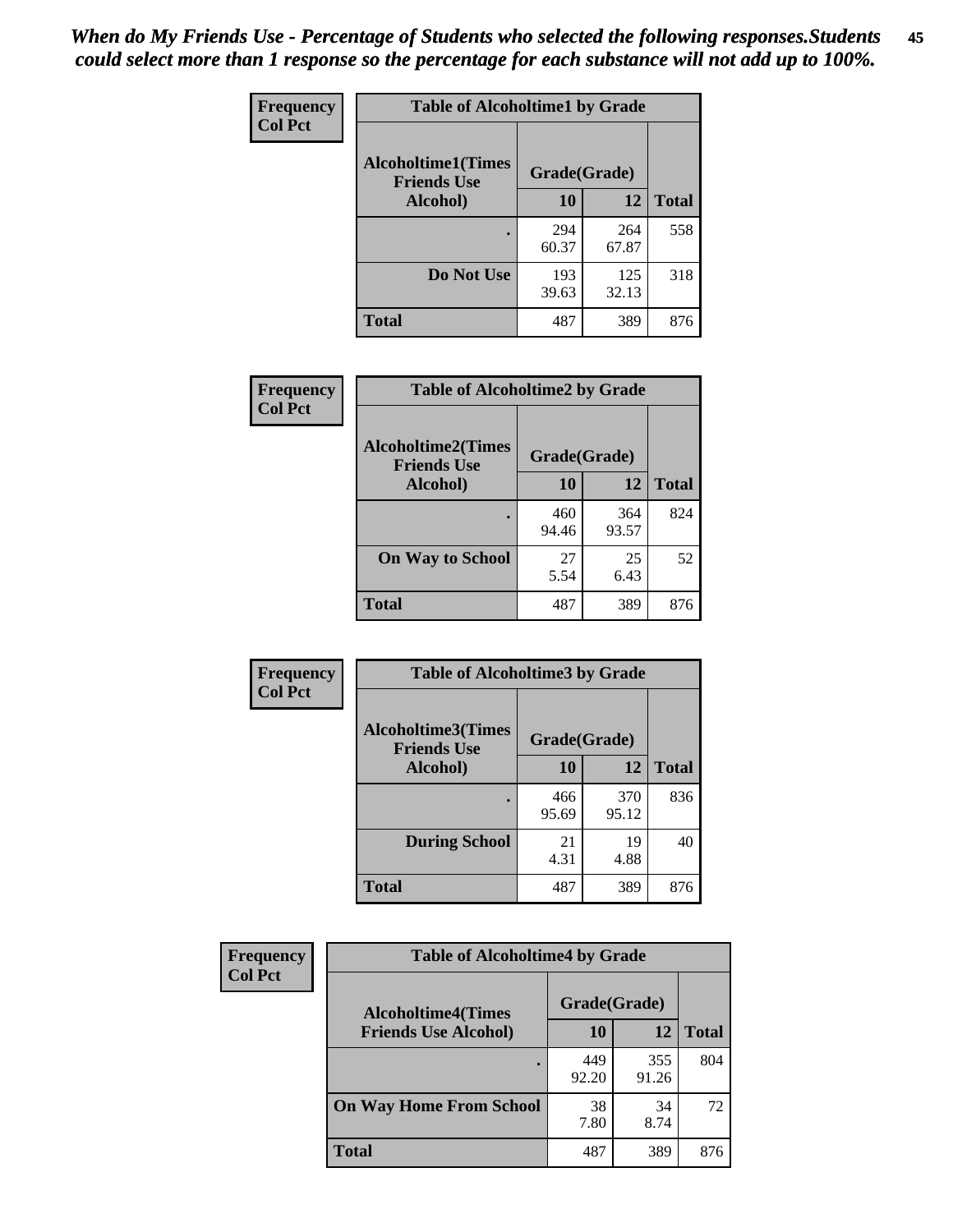*When do My Friends Use - Percentage of Students who selected the following responses.Students could select more than 1 response so the percentage for each substance will not add up to 100%.* **46**

| Frequency      | <b>Table of Alcoholtime5 by Grade</b>           |              |              |              |
|----------------|-------------------------------------------------|--------------|--------------|--------------|
| <b>Col Pct</b> | <b>Alcoholtime5(Times</b><br><b>Friends Use</b> | Grade(Grade) |              |              |
|                | Alcohol)                                        | 10           | 12           | <b>Total</b> |
|                |                                                 | 389<br>79.88 | 289<br>74.29 | 678          |
|                | Weeknights                                      | 98<br>20.12  | 100<br>25.71 | 198          |
|                | <b>Total</b>                                    | 487          | 389          | 876          |

| Frequency      | <b>Table of Alcoholtime6 by Grade</b>           |              |              |              |
|----------------|-------------------------------------------------|--------------|--------------|--------------|
| <b>Col Pct</b> | <b>Alcoholtime6(Times</b><br><b>Friends Use</b> | Grade(Grade) |              |              |
|                | Alcohol)                                        | 10           | 12           | <b>Total</b> |
|                |                                                 | 185<br>37.99 | 122<br>31.36 | 307          |
|                | Weekends                                        | 302<br>62.01 | 267<br>68.64 | 569          |
|                | <b>Total</b>                                    | 487          | 389          | 876          |

| Frequency<br><b>Col Pct</b> | <b>Table of Tobaccotime1 by Grade</b>           |              |              |              |
|-----------------------------|-------------------------------------------------|--------------|--------------|--------------|
|                             | <b>Tobaccotime1(Times</b><br><b>Friends Use</b> | Grade(Grade) |              |              |
|                             | <b>Tobacco</b> )                                | 10           | 12           | <b>Total</b> |
|                             |                                                 | 242<br>49.69 | 216<br>55.53 | 458          |
|                             | Do Not Use                                      | 245<br>50.31 | 173<br>44.47 | 418          |
|                             | <b>Total</b>                                    | 487          | 389          | 876          |

| <b>Frequency</b> | <b>Table of Tobaccotime2 by Grade</b>           |              |              |              |
|------------------|-------------------------------------------------|--------------|--------------|--------------|
| <b>Col Pct</b>   | <b>Tobaccotime2(Times</b><br><b>Friends Use</b> | Grade(Grade) |              |              |
|                  | <b>Tobacco</b> )                                | 10           | 12           | <b>Total</b> |
|                  |                                                 | 358<br>73.51 | 248<br>63.75 | 606          |
|                  | <b>On Way to School</b>                         | 129<br>26.49 | 141<br>36.25 | 270          |
|                  | <b>Total</b>                                    | 487          | 389          | 876          |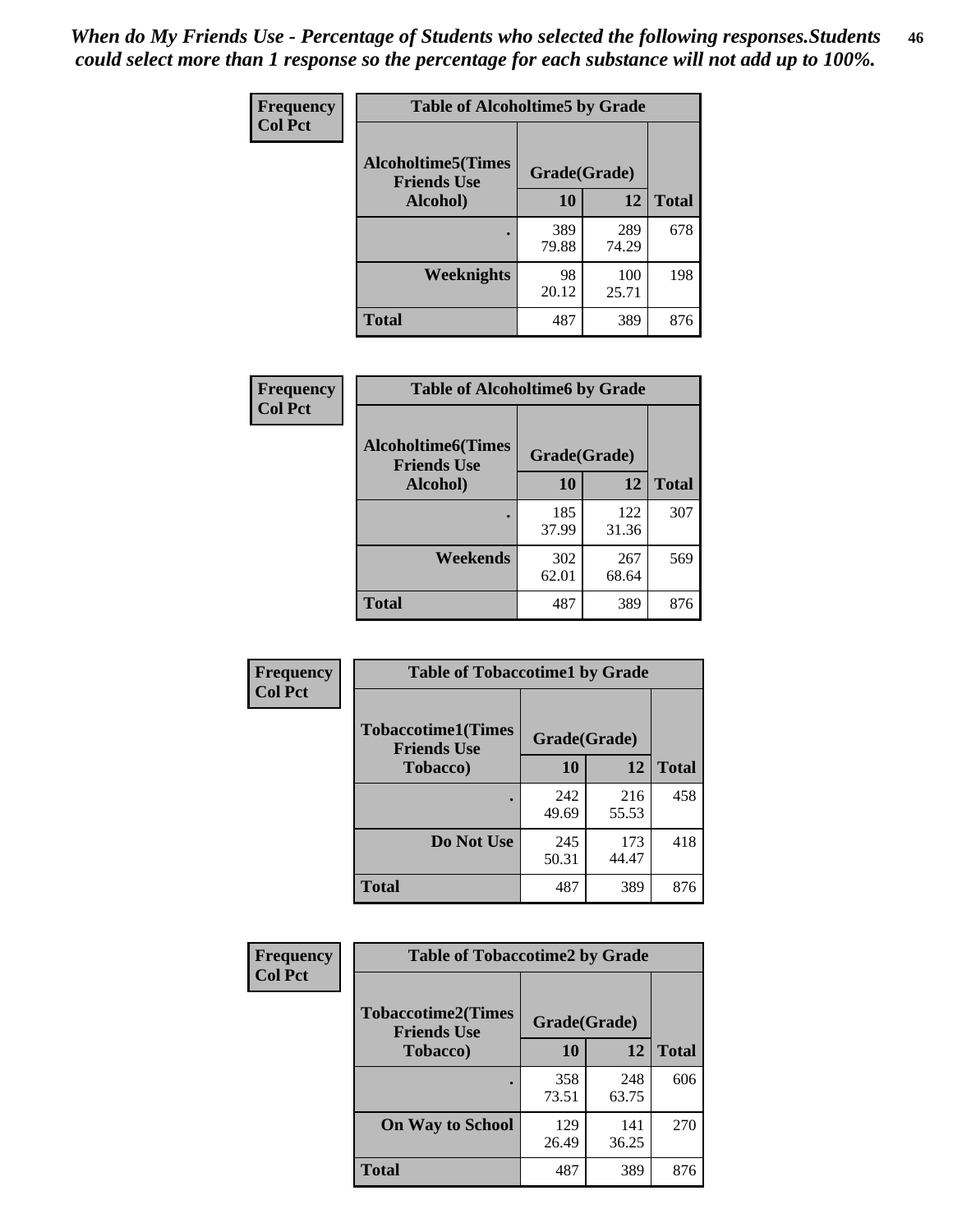*When do My Friends Use - Percentage of Students who selected the following responses.Students could select more than 1 response so the percentage for each substance will not add up to 100%.* **47**

| <b>Frequency</b> | <b>Table of Tobaccotime3 by Grade</b>           |              |              |              |  |
|------------------|-------------------------------------------------|--------------|--------------|--------------|--|
| <b>Col Pct</b>   | <b>Tobaccotime3(Times</b><br><b>Friends Use</b> |              | Grade(Grade) |              |  |
|                  | <b>Tobacco</b> )                                | 10           | 12           | <b>Total</b> |  |
|                  |                                                 | 390<br>80.08 | 310<br>79.69 | 700          |  |
|                  | <b>During School</b>                            | 97<br>19.92  | 79<br>20.31  | 176          |  |
|                  | <b>Total</b>                                    | 487          | 389          | 876          |  |

| Frequency<br><b>Col Pct</b> | <b>Table of Tobaccotime4 by Grade</b> |              |              |              |
|-----------------------------|---------------------------------------|--------------|--------------|--------------|
|                             | <b>Tobaccotime4(Times</b>             | Grade(Grade) |              |              |
|                             | <b>Friends Use Tobacco)</b>           | 10           | 12           | <b>Total</b> |
|                             |                                       | 449<br>92.20 | 355<br>91.26 | 804          |
|                             | <b>On Way Home From School</b>        | 38<br>7.80   | 34<br>8.74   | 72           |
|                             | <b>Total</b>                          | 487          | 389          | 876          |

| Frequency      | <b>Table of Tobaccotime5 by Grade</b>           |              |              |              |
|----------------|-------------------------------------------------|--------------|--------------|--------------|
| <b>Col Pct</b> | <b>Tobaccotime5(Times</b><br><b>Friends Use</b> | Grade(Grade) |              |              |
|                | <b>Tobacco</b> )                                | 10           | 12           | <b>Total</b> |
|                |                                                 | 326<br>66.94 | 212<br>54.50 | 538          |
|                | Weeknights                                      | 161<br>33.06 | 177<br>45.50 | 338          |
|                | <b>Total</b>                                    | 487          | 389          | 876          |

| Frequency      | <b>Table of Tobaccotime6 by Grade</b>           |              |              |              |
|----------------|-------------------------------------------------|--------------|--------------|--------------|
| <b>Col Pct</b> | <b>Tobaccotime6(Times</b><br><b>Friends Use</b> | Grade(Grade) |              |              |
|                | <b>Tobacco</b> )                                | 10           | 12           | <b>Total</b> |
|                |                                                 | 288<br>59.14 | 187<br>48.07 | 475          |
|                | Weekends                                        | 199<br>40.86 | 202<br>51.93 | 401          |
|                | Total                                           | 487          | 389          | 876          |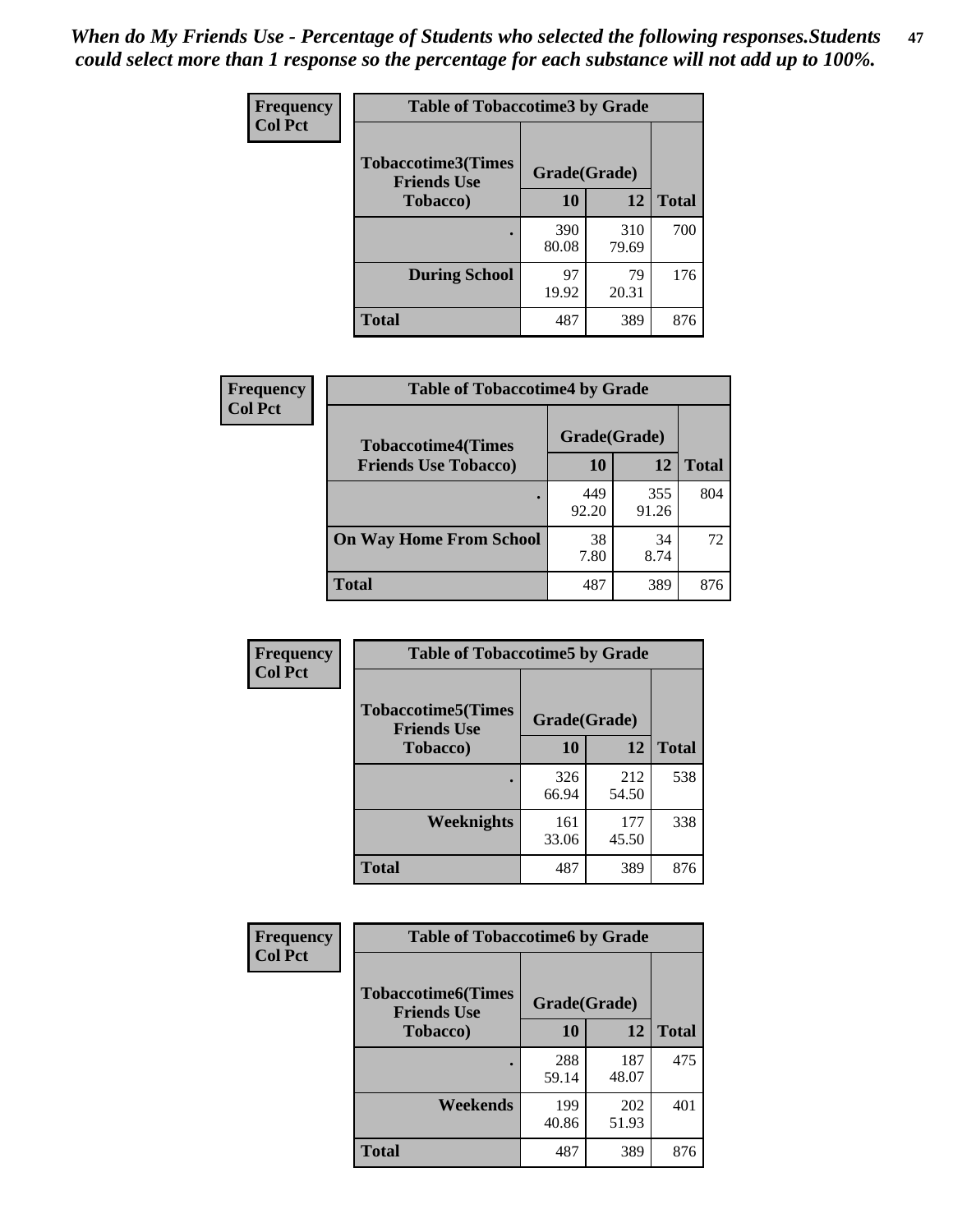| Frequency      | <b>Table of Marijuanatime1 by Grade</b>           |              |              |              |
|----------------|---------------------------------------------------|--------------|--------------|--------------|
| <b>Col Pct</b> | <b>Marijuanatime1(Times</b><br><b>Friends Use</b> | Grade(Grade) |              |              |
|                | Marijuana)                                        | 10           | 12           | <b>Total</b> |
|                |                                                   | 197<br>40.45 | 179<br>46.02 | 376          |
|                | Do Not Use                                        | 290<br>59.55 | 210<br>53.98 | 500          |
|                | <b>Total</b>                                      | 487          | 389          | 876          |

| Frequency      | <b>Table of Marijuanatime2 by Grade</b>    |              |              |              |
|----------------|--------------------------------------------|--------------|--------------|--------------|
| <b>Col Pct</b> | Marijuanatime2(Times<br><b>Friends Use</b> | Grade(Grade) |              |              |
|                | Marijuana)                                 | 10           | 12           | <b>Total</b> |
|                | ٠                                          | 434<br>89.12 | 331<br>85.09 | 765          |
|                | <b>On Way to School</b>                    | 53<br>10.88  | 58<br>14.91  | 111          |
|                | <b>Total</b>                               | 487          | 389          | 876          |

| <b>Frequency</b> | <b>Table of Marijuanatime3 by Grade</b>    |              |              |              |
|------------------|--------------------------------------------|--------------|--------------|--------------|
| <b>Col Pct</b>   | Marijuanatime3(Times<br><b>Friends Use</b> | Grade(Grade) |              |              |
|                  | Marijuana)                                 | 10           | 12           | <b>Total</b> |
|                  |                                            | 452<br>92.81 | 357<br>91.77 | 809          |
|                  | <b>During School</b>                       | 35<br>7.19   | 32<br>8.23   | 67           |
|                  | <b>Total</b>                               | 487          | 389          | 876          |

| <b>Frequency</b><br><b>Col Pct</b> | <b>Table of Marijuanatime4 by Grade</b> |              |              |              |
|------------------------------------|-----------------------------------------|--------------|--------------|--------------|
|                                    | <b>Marijuanatime4(Times</b>             | Grade(Grade) |              |              |
|                                    | <b>Friends Use Marijuana</b> )          | 10           | 12           | <b>Total</b> |
|                                    |                                         | 434<br>89.12 | 325<br>83.55 | 759          |
|                                    | <b>On Way Home From School</b>          | 53<br>10.88  | 64<br>16.45  | 117          |
|                                    | <b>Total</b>                            | 487          | 389          | 876          |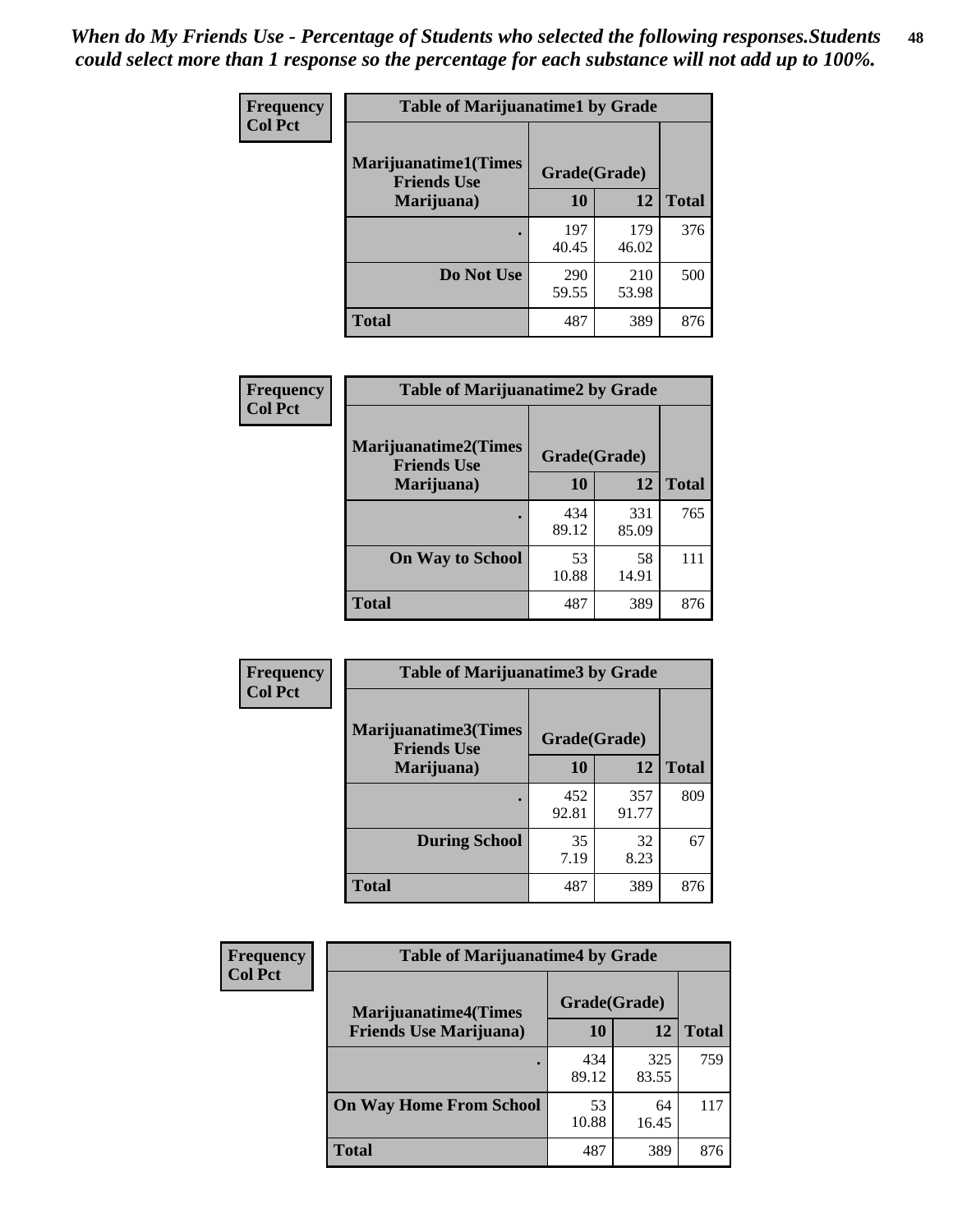| Frequency      | <b>Table of Marijuanatime5 by Grade</b>            |              |              |              |
|----------------|----------------------------------------------------|--------------|--------------|--------------|
| <b>Col Pct</b> | <b>Marijuanatime5</b> (Times<br><b>Friends Use</b> | Grade(Grade) |              |              |
|                | Marijuana)                                         | 10           | 12           | <b>Total</b> |
|                |                                                    | 388<br>79.67 | 280<br>71.98 | 668          |
|                | <b>Weeknights</b>                                  | 99<br>20.33  | 109<br>28.02 | 208          |
|                | <b>Total</b>                                       | 487          | 389          | 876          |

| Frequency      | <b>Table of Marijuanatime6 by Grade</b>    |              |              |              |
|----------------|--------------------------------------------|--------------|--------------|--------------|
| <b>Col Pct</b> | Marijuanatime6(Times<br><b>Friends Use</b> | Grade(Grade) |              |              |
|                | Marijuana)                                 | 10           | 12           | <b>Total</b> |
|                |                                            | 288<br>59.14 | 215<br>55.27 | 503          |
|                | Weekends                                   | 199<br>40.86 | 174<br>44.73 | 373          |
|                | <b>Total</b>                               | 487          | 389          | 876          |

| Frequency<br><b>Col Pct</b> | <b>Table of Otherdrugtime1 by Grade</b>                 |              |              |              |
|-----------------------------|---------------------------------------------------------|--------------|--------------|--------------|
|                             | <b>Otherdrugtime1(Times</b><br><b>Friends Use Other</b> | Grade(Grade) |              |              |
|                             | <b>Illegal Drugs)</b>                                   | 10           | 12           | <b>Total</b> |
|                             |                                                         | 127<br>26.08 | 95<br>24.42  | 222          |
|                             | Do Not Use                                              | 360<br>73.92 | 294<br>75.58 | 654          |
|                             | <b>Total</b>                                            | 487          | 389          | 876          |

| <b>Frequency</b> | <b>Table of Otherdrugtime2 by Grade</b>                 |              |              |              |  |  |
|------------------|---------------------------------------------------------|--------------|--------------|--------------|--|--|
| <b>Col Pct</b>   | <b>Otherdrugtime2(Times</b><br><b>Friends Use Other</b> | Grade(Grade) |              |              |  |  |
|                  | <b>Illegal Drugs</b> )                                  | 10           | 12           | <b>Total</b> |  |  |
|                  |                                                         | 458<br>94.05 | 362<br>93.06 | 820          |  |  |
|                  | <b>On Way to School</b>                                 | 29<br>5.95   | 27<br>6.94   | 56           |  |  |
|                  | <b>Total</b>                                            | 487          | 389          | 876          |  |  |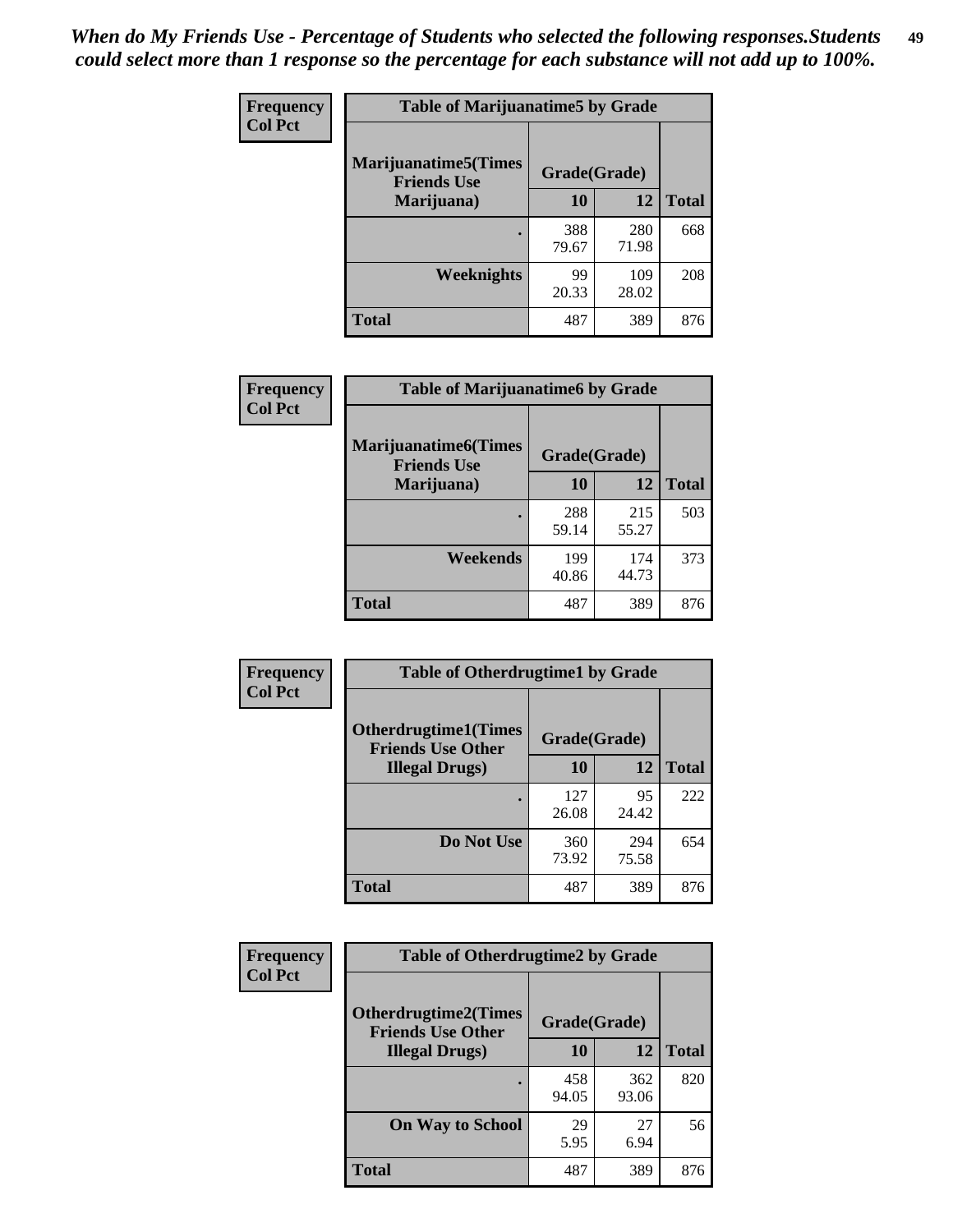| <b>Frequency</b> | <b>Table of Otherdrugtime3 by Grade</b>                 |              |              |              |  |  |
|------------------|---------------------------------------------------------|--------------|--------------|--------------|--|--|
| <b>Col Pct</b>   | <b>Otherdrugtime3(Times</b><br><b>Friends Use Other</b> | Grade(Grade) |              |              |  |  |
|                  | <b>Illegal Drugs</b> )                                  | 10           | 12           | <b>Total</b> |  |  |
|                  |                                                         | 458<br>94.05 | 361<br>92.80 | 819          |  |  |
|                  | <b>During School</b>                                    | 29<br>5.95   | 28<br>7.20   | 57           |  |  |
|                  | Total                                                   | 487          | 389          | 876          |  |  |

| <b>Frequency</b> | <b>Table of Otherdrugtime4 by Grade</b>                         |              |              |              |  |  |  |
|------------------|-----------------------------------------------------------------|--------------|--------------|--------------|--|--|--|
| <b>Col Pct</b>   | <b>Otherdrugtime4(Times</b><br><b>Friends Use Other Illegal</b> | Grade(Grade) |              |              |  |  |  |
|                  | Drugs)                                                          | 10           | 12           | <b>Total</b> |  |  |  |
|                  | $\bullet$                                                       | 456<br>93.63 | 361<br>92.80 | 817          |  |  |  |
|                  | <b>On Way Home From School</b>                                  | 31<br>6.37   | 28<br>7.20   | 59           |  |  |  |
|                  | <b>Total</b>                                                    | 487          | 389          | 876          |  |  |  |

| <b>Frequency</b><br><b>Col Pct</b> | <b>Table of Otherdrugtime5 by Grade</b>                  |              |              |              |  |  |  |
|------------------------------------|----------------------------------------------------------|--------------|--------------|--------------|--|--|--|
|                                    | <b>Otherdrugtime5</b> (Times<br><b>Friends Use Other</b> | Grade(Grade) |              |              |  |  |  |
|                                    | <b>Illegal Drugs</b> )                                   | 10           | 12           | <b>Total</b> |  |  |  |
|                                    |                                                          | 420<br>86.24 | 339<br>87.15 | 759          |  |  |  |
|                                    | Weeknights                                               | 67<br>13.76  | 50<br>12.85  | 117          |  |  |  |
|                                    | Total                                                    | 487          | 389          | 876          |  |  |  |

| Frequency      | <b>Table of Otherdrugtime6 by Grade</b>                 |              |              |              |  |  |  |
|----------------|---------------------------------------------------------|--------------|--------------|--------------|--|--|--|
| <b>Col Pct</b> | <b>Otherdrugtime6(Times</b><br><b>Friends Use Other</b> | Grade(Grade) |              |              |  |  |  |
|                | <b>Illegal Drugs</b> )                                  | 10           | 12           | <b>Total</b> |  |  |  |
|                |                                                         | 358<br>73.51 | 301<br>77.38 | 659          |  |  |  |
|                | Weekends                                                | 129<br>26.49 | 88<br>22.62  | 217          |  |  |  |
|                | <b>Total</b>                                            | 487          | 389          | 876          |  |  |  |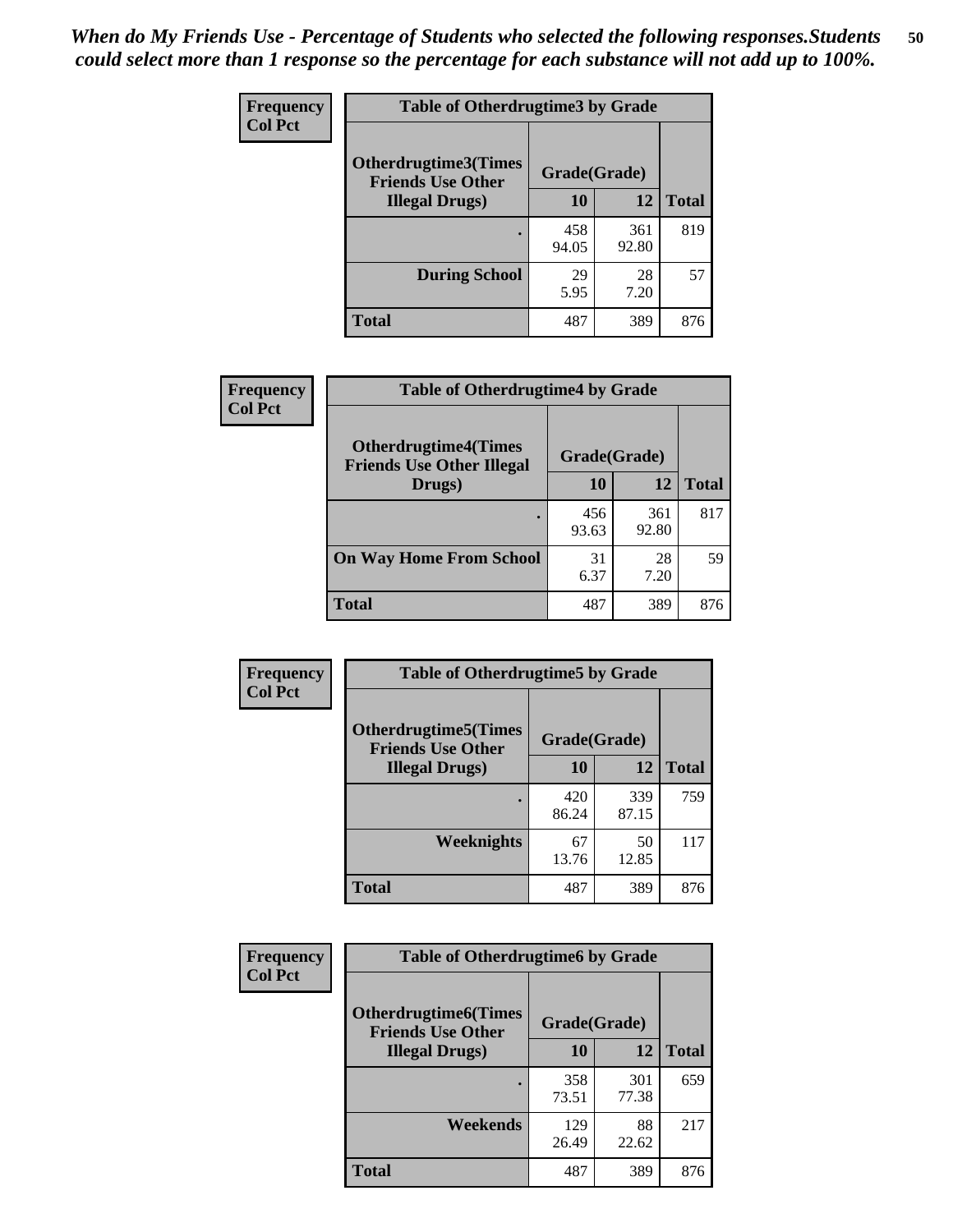| Frequency      | <b>Table of Educationalcohol by Grade</b>                                                                  |              |              |              |  |  |
|----------------|------------------------------------------------------------------------------------------------------------|--------------|--------------|--------------|--|--|
| <b>Col Pct</b> | Educationalcohol(I<br>have been taught<br>about alcohol,<br>tobacco,<br>and other drugs<br>within the last | Grade(Grade) |              |              |  |  |
|                | year at school)                                                                                            | 10           | 12           | <b>Total</b> |  |  |
|                | Yes                                                                                                        | 403<br>82.75 | 218<br>56.04 | 621          |  |  |
|                | N <sub>0</sub>                                                                                             | 84<br>17.25  | 171<br>43.96 | 255          |  |  |
|                | <b>Total</b>                                                                                               | 487          | 389          | 876          |  |  |

| Frequency      | <b>Table of Eversmoked by Grade</b> |              |              |              |  |  |  |
|----------------|-------------------------------------|--------------|--------------|--------------|--|--|--|
| <b>Col Pct</b> | Eversmoked(I<br>have smoked         | Grade(Grade) |              |              |  |  |  |
|                | a cigarette)                        | 10           | 12           | <b>Total</b> |  |  |  |
|                | Yes                                 | 187<br>38.40 | 177<br>45.50 | 364          |  |  |  |
|                | N <sub>0</sub>                      | 300<br>61.60 | 212<br>54.50 | 512          |  |  |  |
|                | <b>Total</b>                        | 487          | 389          | 876          |  |  |  |

| Frequency<br><b>Col Pct</b> | <b>Table of Drovedrinking by Grade</b>                                                                              |                    |              |              |  |  |  |
|-----------------------------|---------------------------------------------------------------------------------------------------------------------|--------------------|--------------|--------------|--|--|--|
|                             | Drovedrinking(In<br>the past 30 days I<br>have driven a car<br>or other vehicle<br>while I was<br>drinking alcohol) | Grade(Grade)<br>10 | 12           | <b>Total</b> |  |  |  |
|                             | <b>Yes</b>                                                                                                          | 29<br>5.95         | 39<br>10.03  | 68           |  |  |  |
|                             | N <sub>0</sub>                                                                                                      | 458<br>94.05       | 350<br>89.97 | 808          |  |  |  |
|                             | <b>Total</b>                                                                                                        | 487                | 389          | 876          |  |  |  |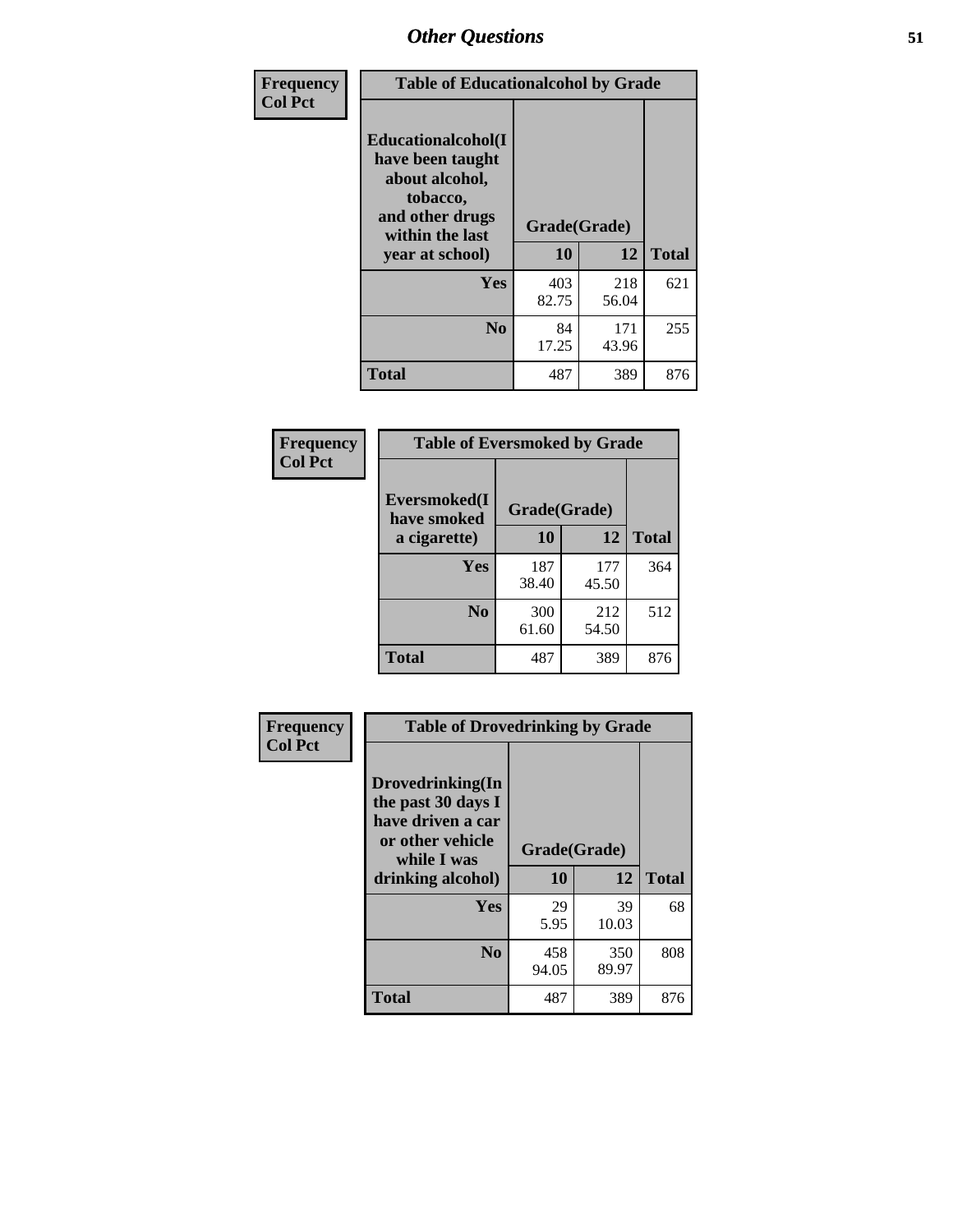| Frequency<br><b>Col Pct</b> | <b>Table of Rodedrinking by Grade</b>                                                                      |              |              |              |  |  |  |
|-----------------------------|------------------------------------------------------------------------------------------------------------|--------------|--------------|--------------|--|--|--|
|                             | Rodedrinking(In<br>the past 30 days<br>I have ridden in<br>a car with a<br>driver who had<br>been drinking | Grade(Grade) |              |              |  |  |  |
|                             | alcohol)                                                                                                   | 10           | 12           | <b>Total</b> |  |  |  |
|                             | <b>Yes</b>                                                                                                 | 88<br>18.07  | 60<br>15.42  | 148          |  |  |  |
|                             | N <sub>0</sub>                                                                                             | 399<br>81.93 | 329<br>84.58 | 728          |  |  |  |
|                             | <b>Total</b>                                                                                               | 487          | 389          | 876          |  |  |  |

#### **Frequency Col Pct**

| <b>Table of Drugsschool by Grade</b>                                                                                                   |                    |              |              |  |  |  |  |
|----------------------------------------------------------------------------------------------------------------------------------------|--------------------|--------------|--------------|--|--|--|--|
| <b>Drugsschool</b> (During<br>the past 12 months,<br>I have been offered,<br>sold,<br>or given illegal<br>drugs on school<br>property) | Grade(Grade)<br>10 | 12           | <b>Total</b> |  |  |  |  |
|                                                                                                                                        |                    |              |              |  |  |  |  |
|                                                                                                                                        |                    |              |              |  |  |  |  |
| Yes                                                                                                                                    | 119<br>24.44       | 68<br>17.48  | 187          |  |  |  |  |
| N <sub>0</sub>                                                                                                                         | 368<br>75.56       | 321<br>82.52 | 689          |  |  |  |  |

| Frequency      | <b>Table of Helpbullied by Grade</b>                 |              |              |              |  |  |  |
|----------------|------------------------------------------------------|--------------|--------------|--------------|--|--|--|
| <b>Col Pct</b> | $Helpb$ ullied $(I$<br>would help<br>someone who was | Grade(Grade) |              |              |  |  |  |
|                | being bullied)                                       | <b>10</b>    | 12           | <b>Total</b> |  |  |  |
|                | <b>Strongly Agree</b>                                | 180<br>36.96 | 174<br>44.73 | 354          |  |  |  |
|                | <b>Somewhat Agree</b>                                | 246<br>50.51 | 159<br>40.87 | 405          |  |  |  |
|                | <b>Somewhat Disagree</b>                             | 35<br>7.19   | 33<br>8.48   | 68           |  |  |  |
|                | <b>Strongly Disagree</b>                             | 26<br>5.34   | 23<br>5.91   | 49           |  |  |  |
|                | <b>Total</b>                                         | 487          | 389          | 876          |  |  |  |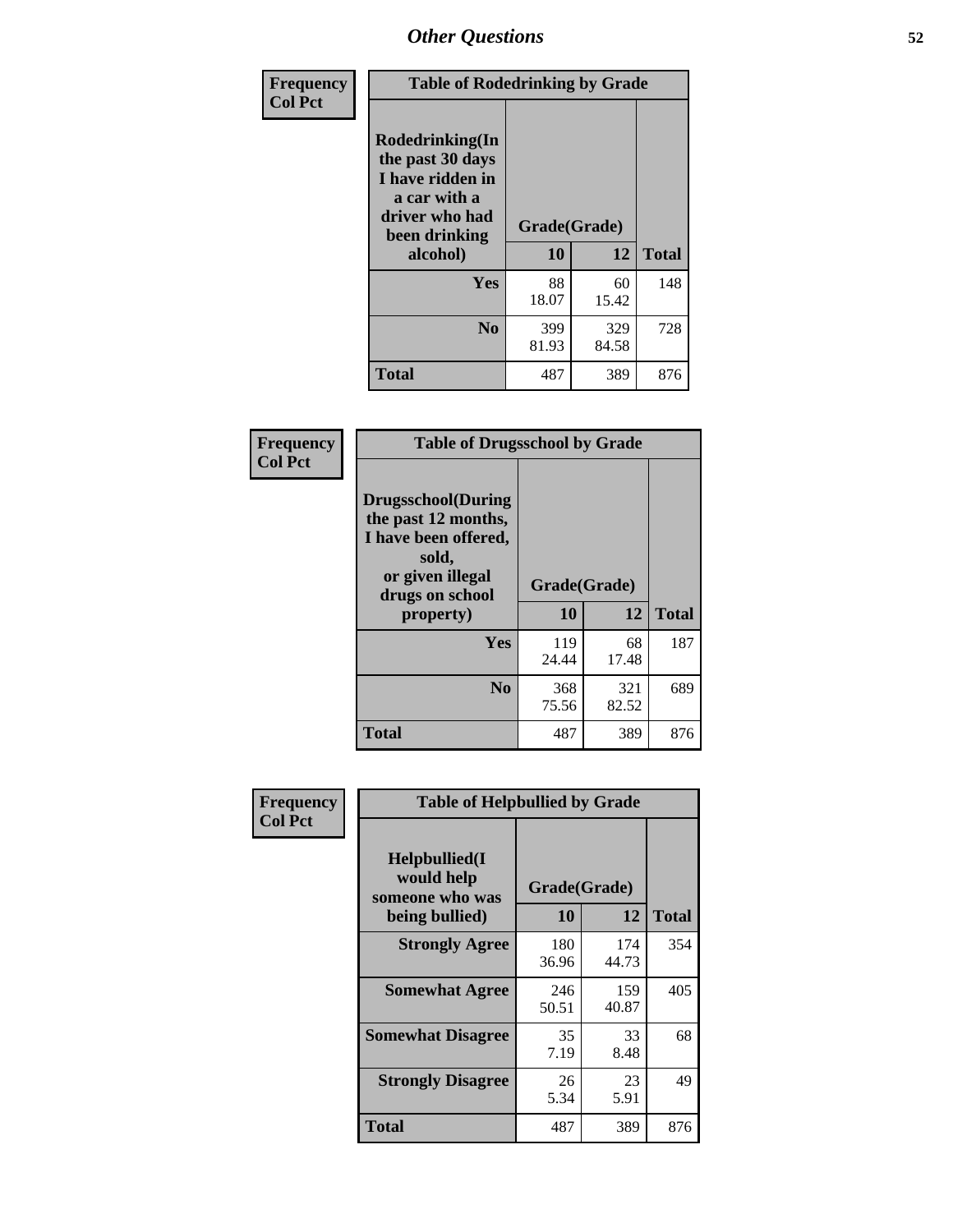| <b>Frequency</b> | <b>Table of Grade by Bingedrinking</b> |                                                                                                         |                        |                      |            |                |                       |                  |              |
|------------------|----------------------------------------|---------------------------------------------------------------------------------------------------------|------------------------|----------------------|------------|----------------|-----------------------|------------------|--------------|
| <b>Row Pct</b>   |                                        | Bingedrinking(I have drunk five or more<br>drinks of alcohol at one sitting during the<br>last 30 days) |                        |                      |            |                |                       |                  |              |
|                  |                                        | $\bf{0}$                                                                                                | 1 or<br>$\overline{2}$ | 3 <sub>to</sub><br>5 | 6 to<br>9  | 10<br>to<br>19 | <b>20</b><br>to<br>29 | All<br><b>30</b> |              |
|                  | Grade(Grade)                           | <b>Days</b>                                                                                             | days                   | days                 | days       | days           | days                  | days             | <b>Total</b> |
|                  | 10                                     | 425<br>87.27                                                                                            | 19<br>3.90             | 17<br>3.49           | 4<br>0.82  | 9<br>1.85      | 8<br>1.64             | 1.03             | 487          |
|                  | 12                                     | 313<br>80.46                                                                                            | 18<br>4.63             | 17<br>4.37           | 10<br>2.57 | 16<br>4.11     | 8<br>2.06             | 1.80             | 389          |

**Total** 738 37 34 14 25 16 12 876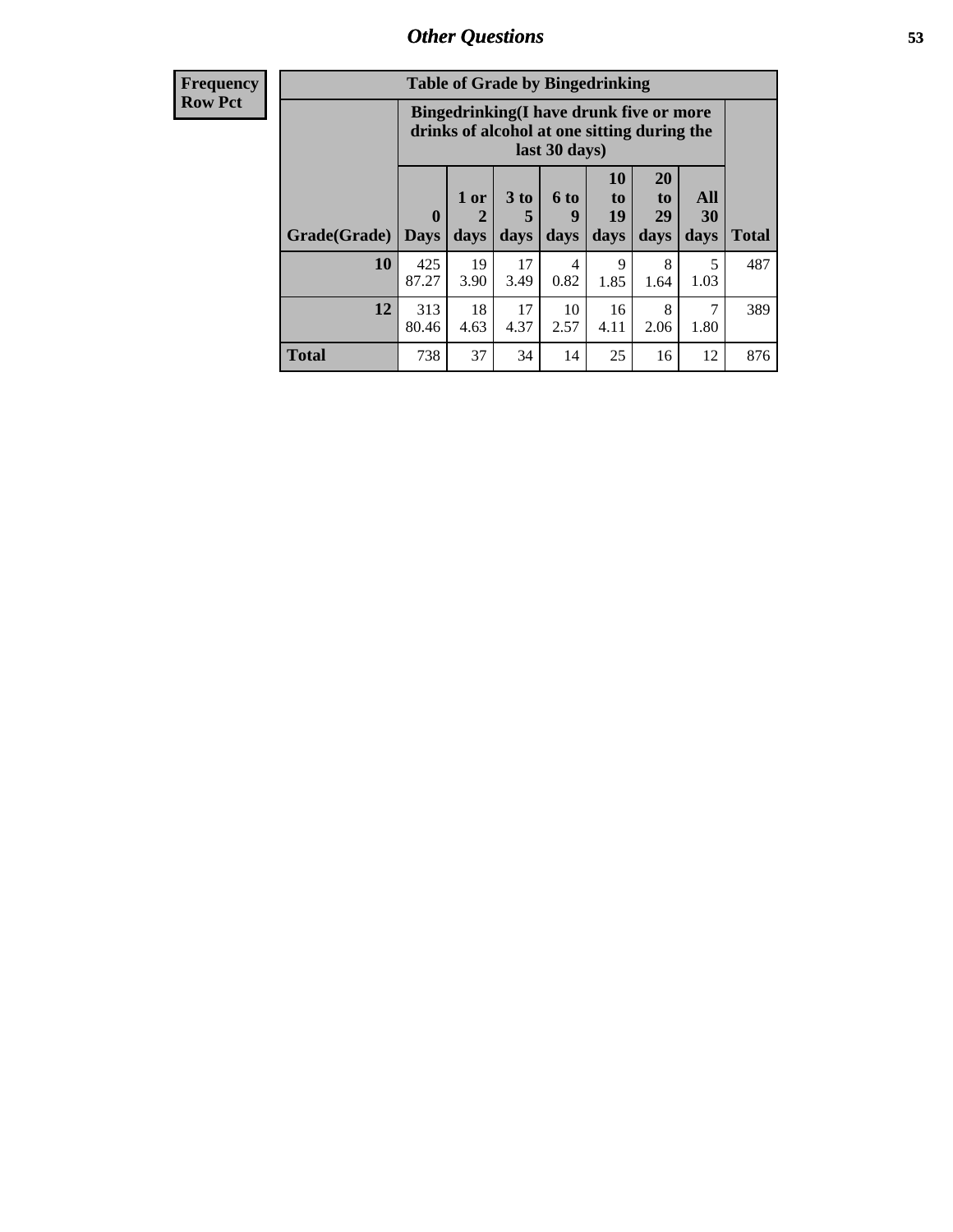## *Nutrition* **54**

| <b>Frequency</b><br>Row Pct |
|-----------------------------|
|                             |

| <b>Table of Grade by Dairy</b> |                          |                                                                 |                             |                                    |              |  |  |
|--------------------------------|--------------------------|-----------------------------------------------------------------|-----------------------------|------------------------------------|--------------|--|--|
|                                |                          | Dairy (I eat at least 3 servings of dairy<br>products each day) |                             |                                    |              |  |  |
| Grade(Grade)                   | <b>Strongly</b><br>Agree | <b>Somewhat</b><br>Agree                                        | <b>Somewhat</b><br>Disagree | <b>Strongly</b><br><b>Disagree</b> | <b>Total</b> |  |  |
| 10                             | 117<br>24.02             | 216<br>44.35                                                    | 83<br>17.04                 | 71<br>14.58                        | 487          |  |  |
| 12                             | 101<br>25.96             | 157<br>40.36                                                    | 74<br>19.02                 | 57<br>14.65                        | 389          |  |  |
| <b>Total</b>                   | 218                      | 373                                                             | 157                         | 128                                | 876          |  |  |

| <b>Frequency</b> |  |
|------------------|--|
| <b>Row Pct</b>   |  |

| <b>Table of Grade by Fruitveg</b> |                                                                          |              |                                   |                                    |              |  |
|-----------------------------------|--------------------------------------------------------------------------|--------------|-----------------------------------|------------------------------------|--------------|--|
|                                   | Fruitveg(I eat at least 5 servings of fruits<br>and vegetables each day) |              |                                   |                                    |              |  |
| Grade(Grade)                      | <b>Strongly</b><br>Agree                                                 | Agree        | Somewhat   Somewhat  <br>Disagree | <b>Strongly</b><br><b>Disagree</b> | <b>Total</b> |  |
| 10                                | 48<br>9.86                                                               | 167<br>34.29 | 155<br>31.83                      | 117<br>24.02                       | 487          |  |
| 12                                | 58<br>14.91                                                              | 125<br>32.13 | 139<br>35.73                      | 67<br>17.22                        | 389          |  |
| Total                             | 106                                                                      | 292          | 294                               | 184                                | 876          |  |

| Frequency      | <b>Table of Grade by Cafeteriahealthy</b> |                                                                       |              |                                        |                                    |              |  |  |
|----------------|-------------------------------------------|-----------------------------------------------------------------------|--------------|----------------------------------------|------------------------------------|--------------|--|--|
| <b>Row Pct</b> |                                           | Cafeteriahealthy (School meals in my<br>school cafeteria are healthy) |              |                                        |                                    |              |  |  |
|                | Grade(Grade)                              | <b>Strongly</b><br>Agree                                              | Agree        | Somewhat   Somewhat<br><b>Disagree</b> | <b>Strongly</b><br><b>Disagree</b> | <b>Total</b> |  |  |
|                | 10                                        | 58<br>11.91                                                           | 183<br>37.58 | 140<br>28.75                           | 106<br>21.77                       | 487          |  |  |
|                | 12                                        | 37<br>9.51                                                            | 158<br>40.62 | 102<br>26.22                           | 92<br>23.65                        | 389          |  |  |
|                | <b>Total</b>                              | 95                                                                    | 341          | 242                                    | 198                                | 876          |  |  |

| <b>Frequency</b> |
|------------------|
| <b>Row Pct</b>   |

| <b>Table of Grade by Cafeterianutrition</b> |                                                                                           |                          |                                    |                                    |              |  |
|---------------------------------------------|-------------------------------------------------------------------------------------------|--------------------------|------------------------------------|------------------------------------|--------------|--|
|                                             | <b>Cafeterianutrition</b> (Facts about nutrition<br>are available in my school cafeteria) |                          |                                    |                                    |              |  |
| Grade(Grade)                                | <b>Strongly</b><br>Agree                                                                  | <b>Somewhat</b><br>Agree | <b>Somewhat</b><br><b>Disagree</b> | <b>Strongly</b><br><b>Disagree</b> | <b>Total</b> |  |
| 10                                          | 90<br>18.48                                                                               | 171<br>35.11             | 125<br>25.67                       | 101<br>20.74                       | 487          |  |
| 12                                          | 72<br>18.51                                                                               | 146<br>37.53             | 91<br>23.39                        | 80<br>20.57                        | 389          |  |
| <b>Total</b>                                | 162                                                                                       | 317                      | 216                                | 181                                | 876          |  |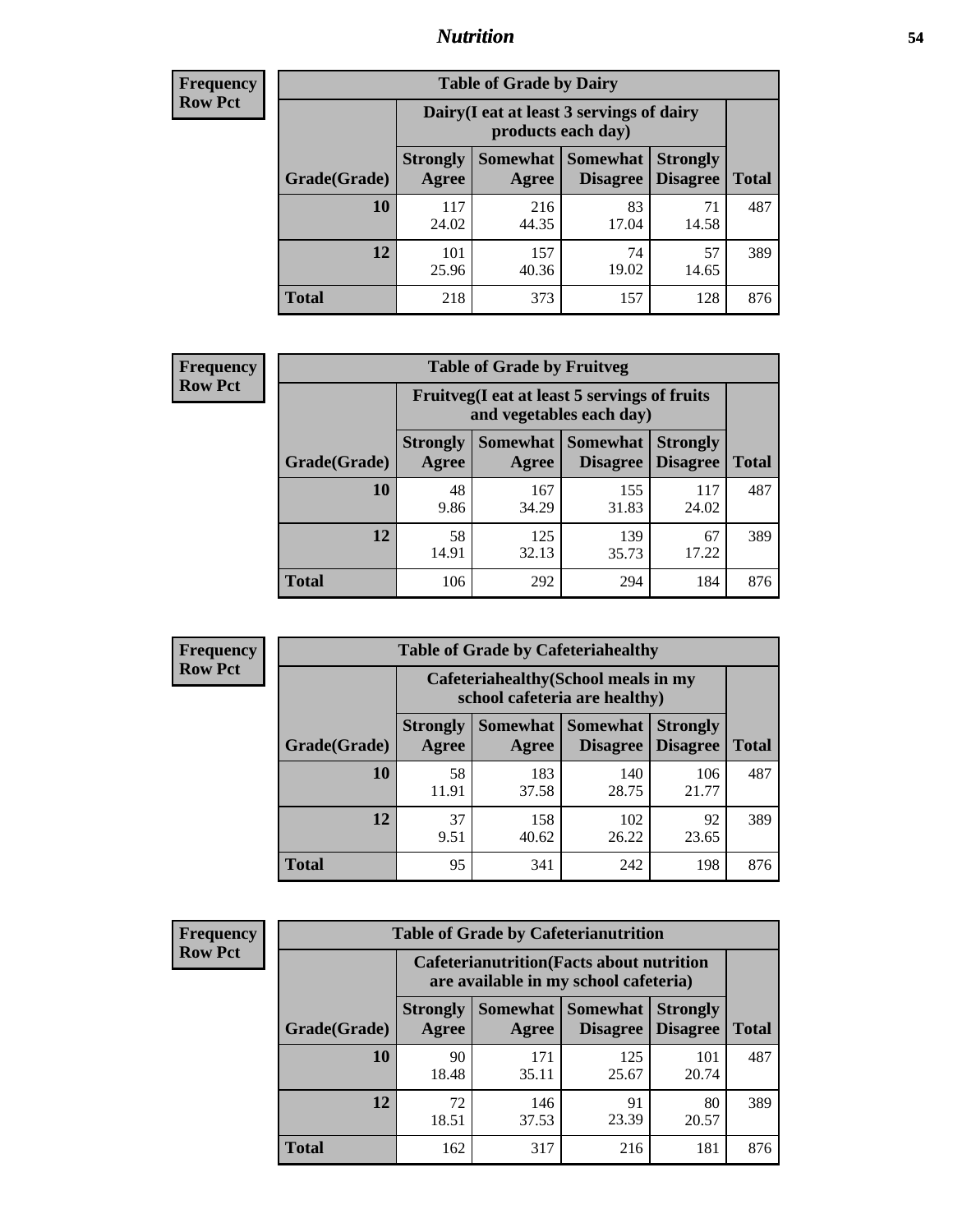## *Nutrition* **55**

| <b>Frequency</b> |
|------------------|
| <b>Row Pct</b>   |

| <b>Table of Grade by Schoollunch</b> |                                                                 |                     |                             |                                    |              |  |  |  |
|--------------------------------------|-----------------------------------------------------------------|---------------------|-----------------------------|------------------------------------|--------------|--|--|--|
|                                      | Schoollunch(I eat school lunch three or<br>more times per week) |                     |                             |                                    |              |  |  |  |
| Grade(Grade)                         | <b>Strongly</b><br>Agree                                        | Somewhat  <br>Agree | <b>Somewhat</b><br>Disagree | <b>Strongly</b><br><b>Disagree</b> | <b>Total</b> |  |  |  |
| 10                                   | 214<br>43.94                                                    | 112<br>23.00        | 47<br>9.65                  | 114<br>23.41                       | 487          |  |  |  |
| 12                                   | 146<br>37.53                                                    | 84<br>21.59         | 44<br>11.31                 | 115<br>29.56                       | 389          |  |  |  |
| <b>Total</b>                         | 360                                                             | 196                 | 91                          | 229                                | 876          |  |  |  |

| <b>Frequency</b> |  |
|------------------|--|
| <b>Row Pct</b>   |  |

| <b>Table of Grade by Foodchoices</b> |                                                                     |                     |                                    |                                    |              |  |  |
|--------------------------------------|---------------------------------------------------------------------|---------------------|------------------------------------|------------------------------------|--------------|--|--|
|                                      | Foodchoices (I make healthy food choices in<br>my school cafeteria) |                     |                                    |                                    |              |  |  |
| Grade(Grade)                         | <b>Strongly</b><br>Agree                                            | Somewhat  <br>Agree | <b>Somewhat</b><br><b>Disagree</b> | <b>Strongly</b><br><b>Disagree</b> | <b>Total</b> |  |  |
| 10                                   | 74<br>15.20                                                         | 218<br>44.76        | 103<br>21.15                       | 92<br>18.89                        | 487          |  |  |
| 12                                   | 77<br>19.79                                                         | 149<br>38.30        | 79<br>20.31                        | 84<br>21.59                        | 389          |  |  |
| <b>Total</b>                         | 151                                                                 | 367                 | 182                                | 176                                | 876          |  |  |

| Frequency<br><b>Row Pct</b> |  |
|-----------------------------|--|
|                             |  |

| <b>Table of Grade by Wholewheat</b> |                          |                                                                                                             |                                   |                                    |              |  |
|-------------------------------------|--------------------------|-------------------------------------------------------------------------------------------------------------|-----------------------------------|------------------------------------|--------------|--|
|                                     |                          | Wholewheat (There are whole wheat and<br>multigrain breads and cereals available in<br>my school cafeteria) |                                   |                                    |              |  |
| Grade(Grade)                        | <b>Strongly</b><br>Agree | Agree                                                                                                       | Somewhat   Somewhat  <br>Disagree | <b>Strongly</b><br><b>Disagree</b> | <b>Total</b> |  |
| 10                                  | 98<br>20.12              | 201<br>41.27                                                                                                | 101<br>20.74                      | 87<br>17.86                        | 487          |  |
| 12                                  | 81<br>20.82              | 169<br>43.44                                                                                                | 69<br>17.74                       | 70<br>17.99                        | 389          |  |
| <b>Total</b>                        | 179                      | 370                                                                                                         | 170                               | 157                                | 876          |  |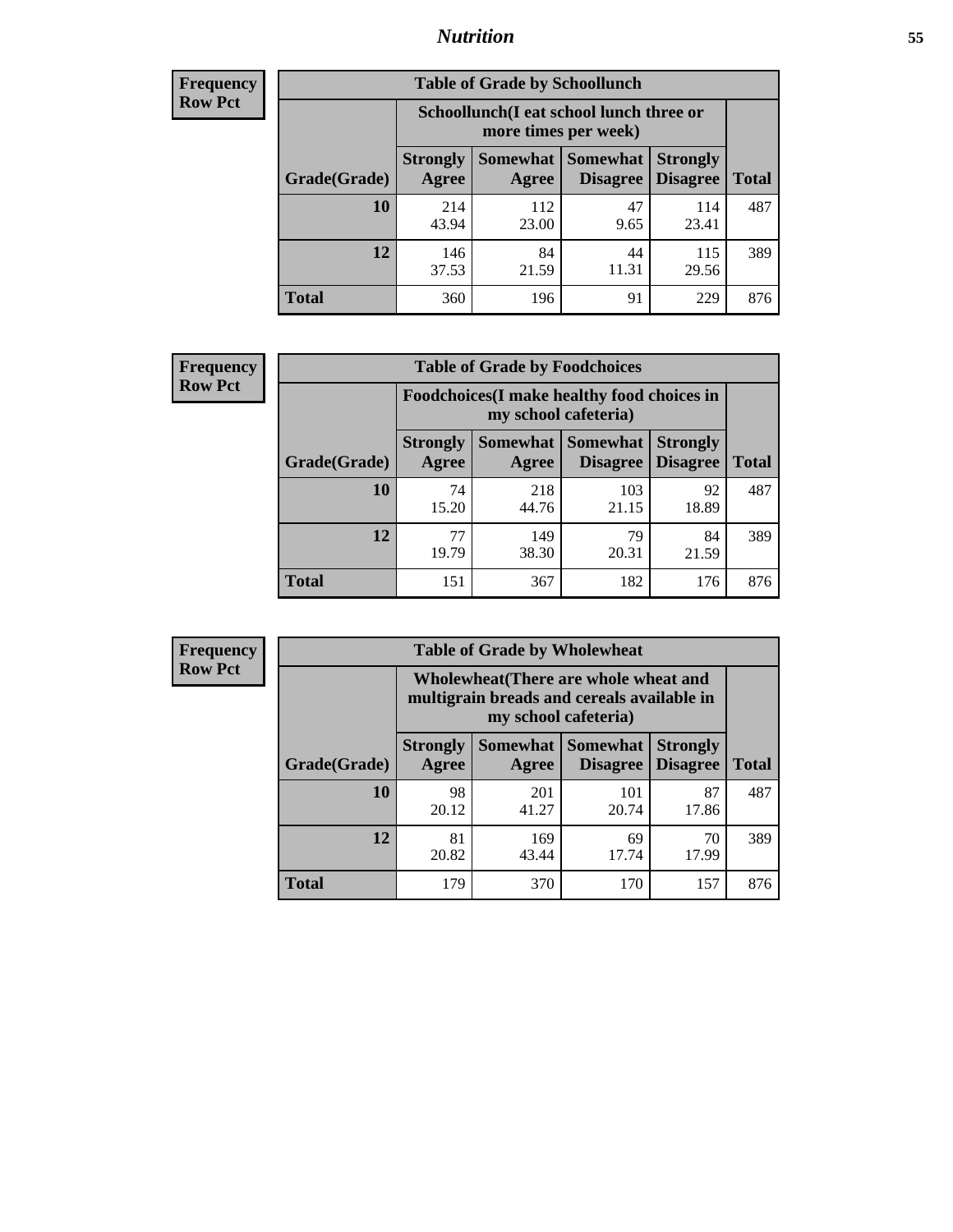## *Nutrition* **56**

**Frequency Row Pct**

| <b>Table of Grade by Healthyvending</b> |                                                                                                                                               |                          |                                    |                                    |              |  |  |
|-----------------------------------------|-----------------------------------------------------------------------------------------------------------------------------------------------|--------------------------|------------------------------------|------------------------------------|--------------|--|--|
|                                         | Healthyvending (If only healthy snacks and<br>beverages were available in the vending<br>machines during the school day,<br>I would buy them) |                          |                                    |                                    |              |  |  |
| Grade(Grade)                            | <b>Strongly</b><br>Agree                                                                                                                      | <b>Somewhat</b><br>Agree | <b>Somewhat</b><br><b>Disagree</b> | <b>Strongly</b><br><b>Disagree</b> | <b>Total</b> |  |  |
| 10                                      | 80<br>16.43                                                                                                                                   | 154<br>31.62             | 104<br>21.36                       | 149<br>30.60                       | 487          |  |  |
| 12                                      | 88<br>22.62                                                                                                                                   | 125<br>32.13             | 78<br>20.05                        | 98<br>25.19                        | 389          |  |  |
| <b>Total</b>                            | 168                                                                                                                                           | 279                      | 182                                | 247                                | 876          |  |  |

**Frequency Row Pct**

| <b>Table of Grade by Schoolbreakfast</b> |                                                                                                                                         |              |                                      |                                    |              |  |  |
|------------------------------------------|-----------------------------------------------------------------------------------------------------------------------------------------|--------------|--------------------------------------|------------------------------------|--------------|--|--|
|                                          | Schoolbreakfast (If breakfast were<br>available at school,<br>but outside the cafeteria,<br>I would eat breakfast at school more often) |              |                                      |                                    |              |  |  |
| Grade(Grade)                             | <b>Strongly</b><br>Agree                                                                                                                | Agree        | Somewhat Somewhat<br><b>Disagree</b> | <b>Strongly</b><br><b>Disagree</b> | <b>Total</b> |  |  |
| 10                                       | 147<br>30.18                                                                                                                            | 169<br>34.70 | 89<br>18.28                          | 82<br>16.84                        | 487          |  |  |
| 12                                       | 104<br>26.74                                                                                                                            | 142<br>36.50 | 62<br>15.94                          | 81<br>20.82                        | 389          |  |  |
| <b>Total</b>                             | 251                                                                                                                                     | 311          | 151                                  | 163                                | 876          |  |  |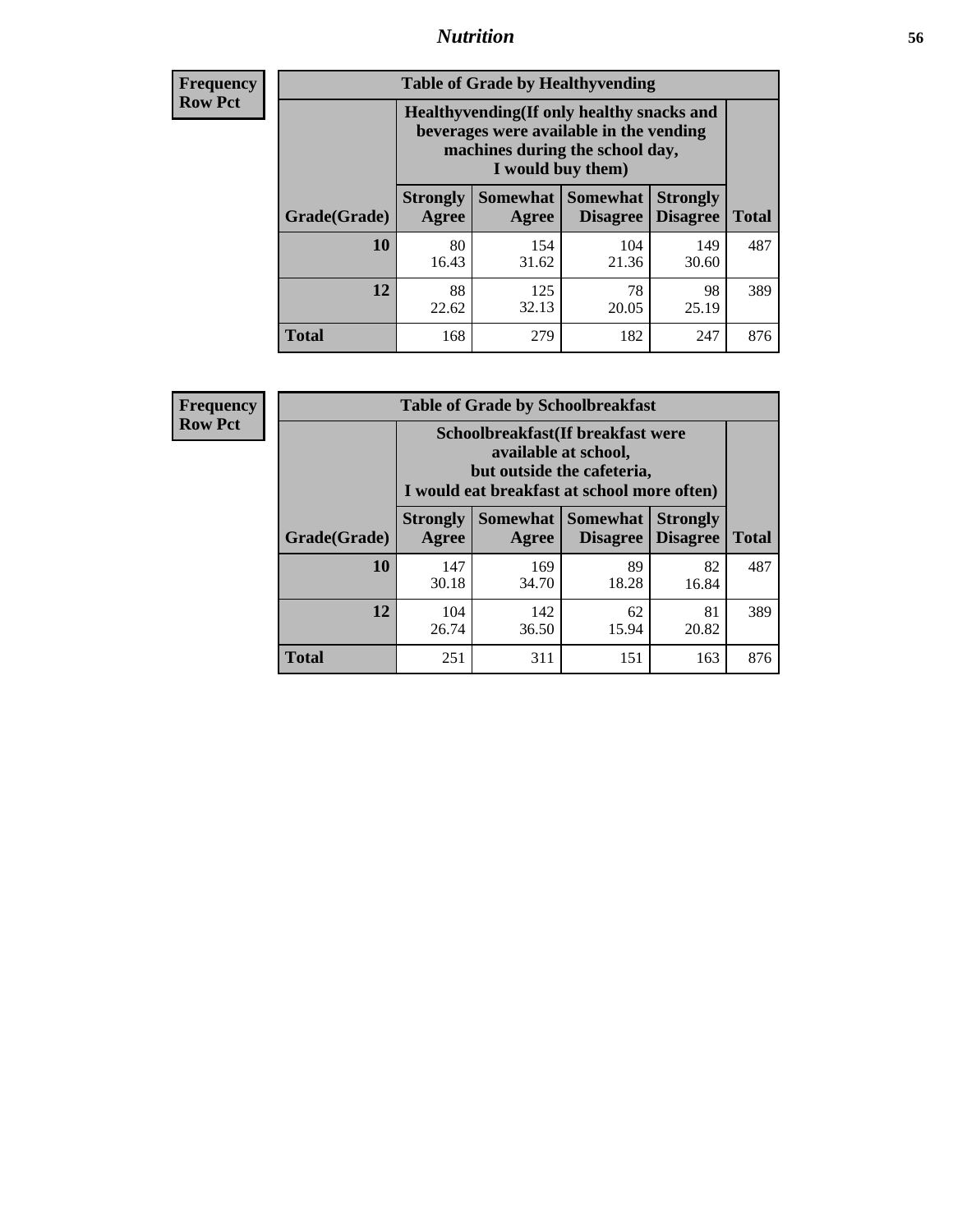| Frequency<br><b>Col Pct</b> | <b>Table of Educationaids by Grade</b>                                                                    |                    |              |              |
|-----------------------------|-----------------------------------------------------------------------------------------------------------|--------------------|--------------|--------------|
|                             | <b>Educationaids</b> (I<br>have been<br>taught about<br><b>HIV/AIDS</b> at<br>school in the<br>past year) | Grade(Grade)<br>10 | 12           | <b>Total</b> |
|                             | Yes                                                                                                       | 435<br>89.32       | 230<br>59.13 | 665          |
|                             | N <sub>0</sub>                                                                                            | 52<br>10.68        | 159<br>40.87 | 211          |
|                             | <b>Total</b>                                                                                              | 487                | 389          | 876          |

| <b>Frequency</b> | <b>Table of Educationcharacter by Grade</b>                                                             |              |              |              |  |
|------------------|---------------------------------------------------------------------------------------------------------|--------------|--------------|--------------|--|
| <b>Col Pct</b>   | Educationcharacter(I<br>have been taught<br>about character<br>education in the past<br>year at school) | Grade(Grade) |              |              |  |
|                  |                                                                                                         | 10           | 12           | <b>Total</b> |  |
|                  | <b>Yes</b>                                                                                              | 355<br>72.90 | 251<br>64.52 | 606          |  |
|                  | N <sub>0</sub>                                                                                          | 132<br>27.10 | 138<br>35.48 | 270          |  |
|                  | <b>Total</b>                                                                                            | 487          | 389          | 876          |  |

| Frequency      | <b>Table of Gradcoach1 by Grade</b>              |              |              |              |  |
|----------------|--------------------------------------------------|--------------|--------------|--------------|--|
| <b>Col Pct</b> | Gradcoach1(I<br>know who my<br><b>Graduation</b> | Grade(Grade) |              |              |  |
|                | Coach is)                                        | 10           | 12           | <b>Total</b> |  |
|                | Yes                                              | 69<br>14.17  | 124<br>31.88 | 193          |  |
|                | N <sub>0</sub>                                   | 418<br>85.83 | 265<br>68.12 | 683          |  |
|                | <b>Total</b>                                     | 487          | 389          | 876          |  |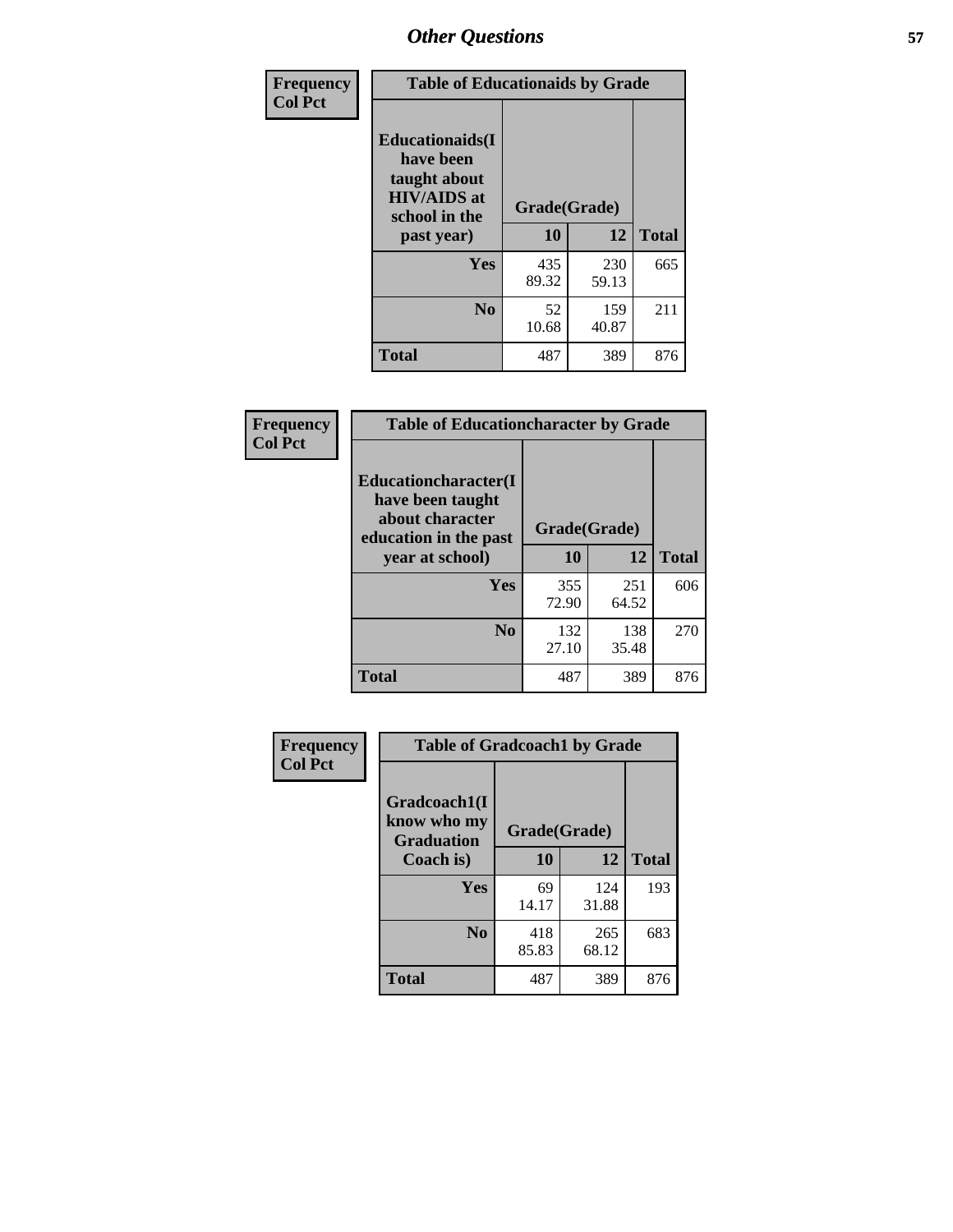| Frequency      | <b>Table of Gradcoach2 by Grade</b> |              |              |              |  |
|----------------|-------------------------------------|--------------|--------------|--------------|--|
| <b>Col Pct</b> |                                     |              |              |              |  |
|                | Gradcoach2(I<br>have                |              |              |              |  |
|                | contacted my<br><b>Graduation</b>   |              | Grade(Grade) |              |  |
|                | Coach)                              | 10           | 12           | <b>Total</b> |  |
|                | Yes                                 | 30<br>6.16   | 90<br>23.14  | 120          |  |
|                | N <sub>0</sub>                      | 457<br>93.84 | 299<br>76.86 | 756          |  |
|                | <b>Total</b>                        | 487          | 389          | 876          |  |

| Frequency<br><b>Col Pct</b> | <b>Table of Gradcoach3 by Grade</b>                                         |              |              |              |  |
|-----------------------------|-----------------------------------------------------------------------------|--------------|--------------|--------------|--|
|                             | Gradcoach3(I<br>have received<br>assistance<br>from my<br><b>Graduation</b> | Grade(Grade) |              |              |  |
|                             | Coach)                                                                      | 10           | 12           | <b>Total</b> |  |
|                             | Yes                                                                         | 26           | 85           | 111          |  |
|                             |                                                                             | 5.34         | 21.85        |              |  |
|                             | N <sub>0</sub>                                                              | 120          | 98           | 218          |  |
|                             |                                                                             | 24.64        | 25.19        |              |  |
|                             | Don't know                                                                  | 341<br>70.02 | 206<br>52.96 | 547          |  |
|                             | <b>Total</b>                                                                | 487          | 389          | 876          |  |

| Frequency      | <b>Table of Selfharm by Grade</b>                                                                                                                                                      |                    |              |              |
|----------------|----------------------------------------------------------------------------------------------------------------------------------------------------------------------------------------|--------------------|--------------|--------------|
| <b>Col Pct</b> | <b>Selfharm</b> (During<br>the past 12<br>months,<br>I harmed myself<br>on purpose<br><b>Suicideconsider</b><br>During the past<br>12 months,<br>I seriously<br>considered<br>suicide) | Grade(Grade)<br>10 | 12           | <b>Total</b> |
|                | Yes                                                                                                                                                                                    | 67<br>13.76        | 33<br>8.48   | 100          |
|                | N <sub>0</sub>                                                                                                                                                                         | 420<br>86.24       | 356<br>91.52 | 776          |
|                | <b>Total</b>                                                                                                                                                                           | 487                | 389          | 876          |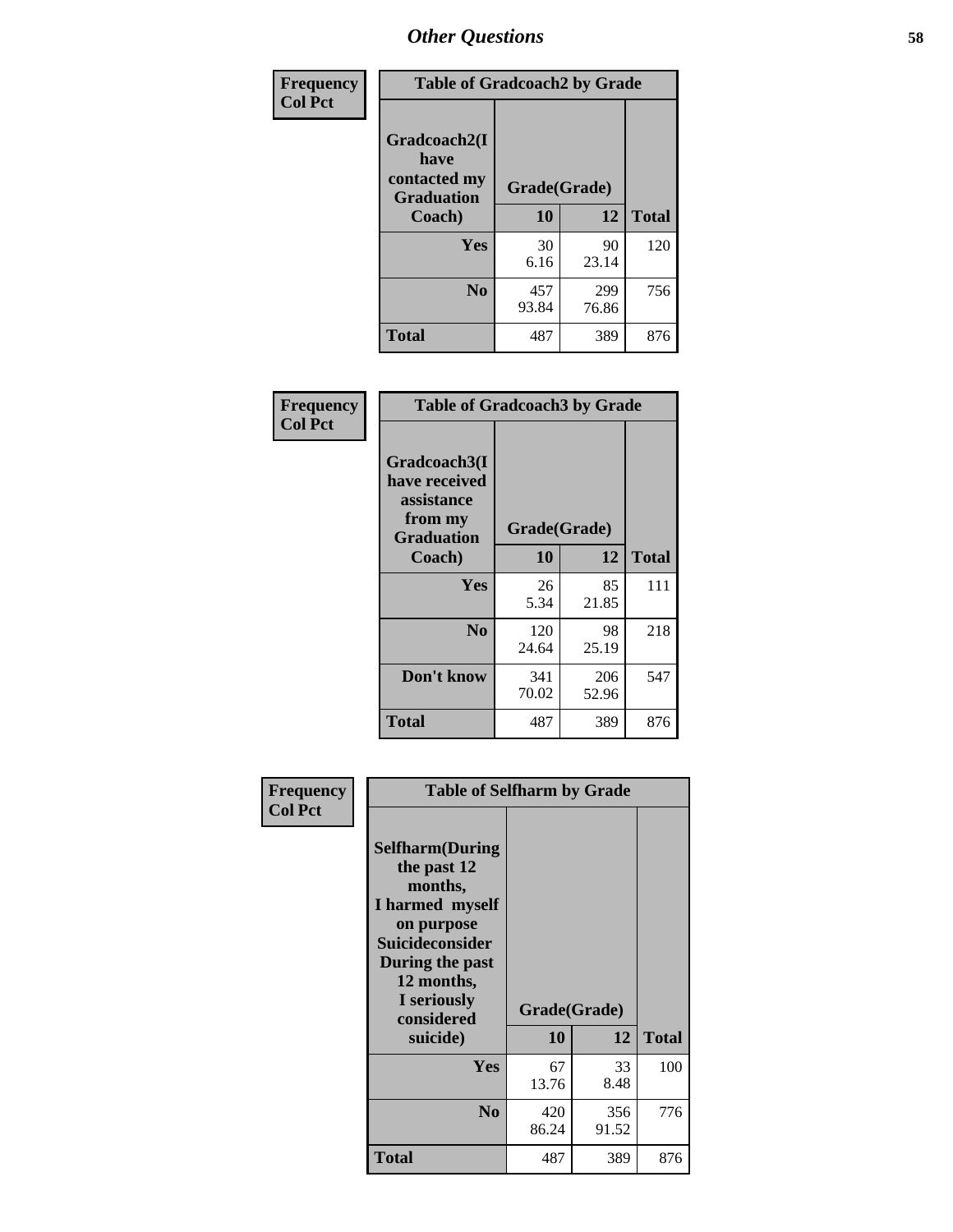| <b>Frequency</b> | <b>Table of Suicideconsider by Grade</b> |              |              |              |
|------------------|------------------------------------------|--------------|--------------|--------------|
| <b>Col Pct</b>   |                                          | Grade(Grade) |              |              |
|                  | Suicideconsider                          | <b>10</b>    | 12           | <b>Total</b> |
|                  | Yes                                      | 55<br>11.29  | 29<br>7.46   | 84           |
|                  | N <sub>0</sub>                           | 432<br>88.71 | 360<br>92.54 | 792          |
|                  | Total                                    | 487          | 389          | 876          |

| Frequency      | <b>Table of Suicideattempt by Grade</b>              |              |              |              |
|----------------|------------------------------------------------------|--------------|--------------|--------------|
| <b>Col Pct</b> | Suicideattempt(I<br>have attempted<br>suicide in the | Grade(Grade) |              |              |
|                | last year)                                           | 10           | 12           | <b>Total</b> |
|                | Yes                                                  | 22<br>4.52   | 21<br>5.40   | 43           |
|                | $\bf No$                                             | 465<br>95.48 | 368<br>94.60 | 833          |
|                | <b>Total</b>                                         | 487          | 389          | 876          |

| Frequency      | <b>Table of Instantmessaged by Grade</b>               |              |              |              |
|----------------|--------------------------------------------------------|--------------|--------------|--------------|
| <b>Col Pct</b> | Instantmessaged(I<br>have instant<br>messaged people I | Grade(Grade) |              |              |
|                | do not even know)                                      | 10           | 12           | <b>Total</b> |
|                | Yes                                                    | 188<br>38.60 | 118<br>30.33 | 306          |
|                | N <sub>0</sub>                                         | 299<br>61.40 | 271<br>69.67 | 570          |
|                | <b>Total</b>                                           | 487          | 389          | 876          |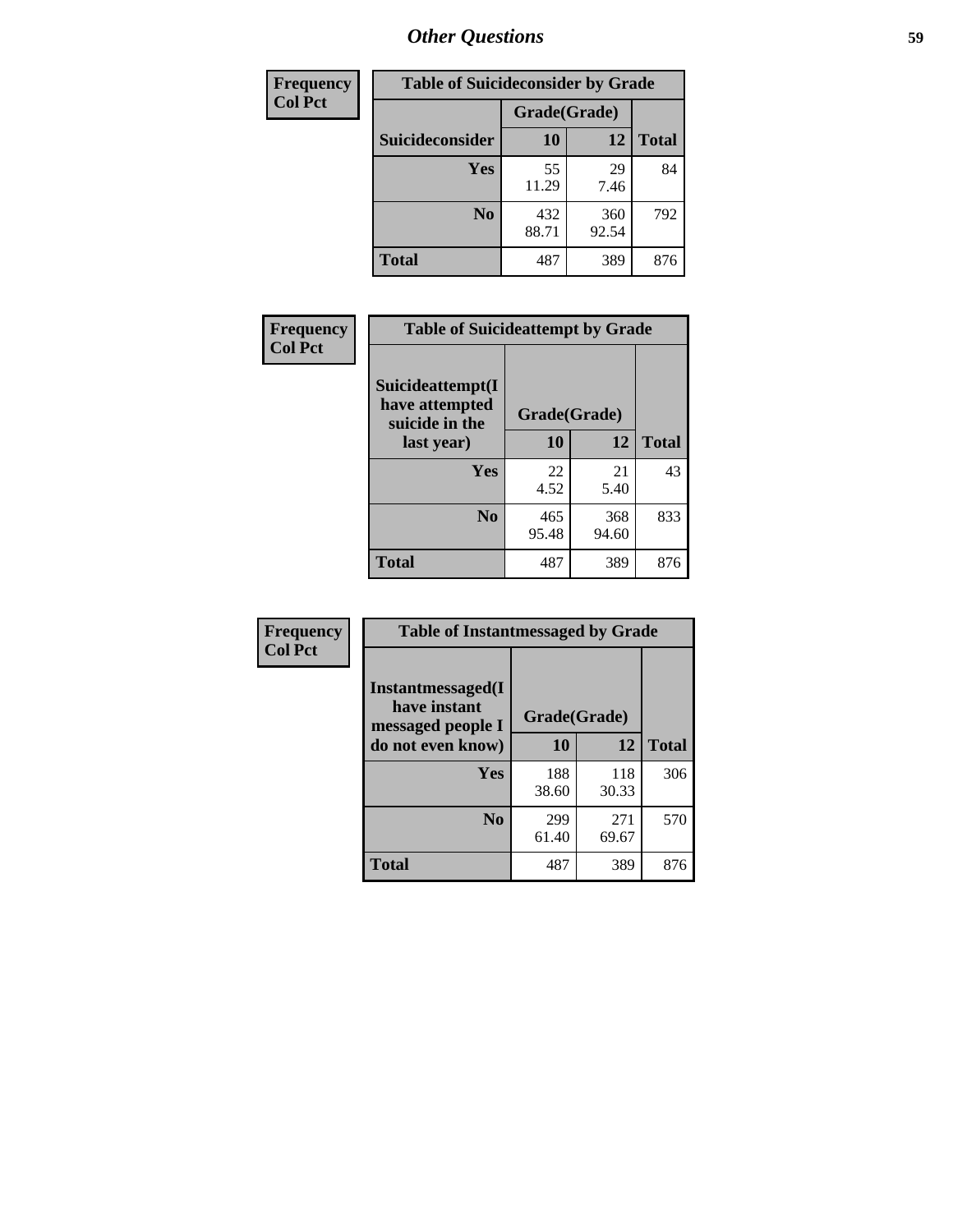| Frequency      | <b>Table of Getsalong by Grade</b>                          |              |              |              |  |  |  |
|----------------|-------------------------------------------------------------|--------------|--------------|--------------|--|--|--|
| <b>Col Pct</b> | <b>Getsalong</b> (I get<br>along with other<br>students and | Grade(Grade) |              |              |  |  |  |
|                | adults)                                                     | 10           | 12           | <b>Total</b> |  |  |  |
|                | <b>Strongly Agree</b>                                       | 258<br>52.98 | 224<br>57.58 | 482          |  |  |  |
|                | <b>Somewhat Agree</b>                                       | 192<br>39.43 | 136<br>34.96 | 328          |  |  |  |
|                | <b>Somewhat Disagree</b>                                    | 20<br>4.11   | 14<br>3.60   | 34           |  |  |  |
|                | <b>Strongly Disagree</b>                                    | 17<br>3.49   | 15<br>3.86   | 32           |  |  |  |
|                | <b>Total</b>                                                | 487          | 389          | 876          |  |  |  |

| Frequency<br><b>Col Pct</b> | <b>Table of Safehome by Grade</b> |                    |              |              |
|-----------------------------|-----------------------------------|--------------------|--------------|--------------|
|                             | Safehome(I feel                   | Grade(Grade)<br>10 | 12           | <b>Total</b> |
|                             | safe at home)                     |                    |              |              |
|                             | <b>Strongly Agree</b>             | 332<br>68.17       | 270<br>69.41 | 602          |
|                             | <b>Somewhat Agree</b>             | 119<br>24.44       | 92<br>23.65  | 211          |
|                             | <b>Somewhat Disagree</b>          | 18<br>3.70         | 12<br>3.08   | 30           |
|                             | <b>Strongly Disagree</b>          | 18<br>3.70         | 15<br>3.86   | 33           |
|                             | <b>Total</b>                      | 487                | 389          | 876          |

| Frequency      |                                                                                     | <b>Table of Adulttalk by Grade</b> |              |              |
|----------------|-------------------------------------------------------------------------------------|------------------------------------|--------------|--------------|
| <b>Col Pct</b> | <b>Adulttalk(I</b><br>know an<br>adult at<br>school that<br>I can talk<br>with if I | Grade(Grade)                       |              |              |
|                | need help)                                                                          | 10                                 | 12           | <b>Total</b> |
|                | <b>Yes</b>                                                                          | 351<br>72.07                       | 293<br>75.32 | 644          |
|                | N <sub>0</sub>                                                                      | 136<br>27.93                       | 96<br>24.68  | 232          |
|                | <b>Total</b>                                                                        | 487                                | 389          | 876          |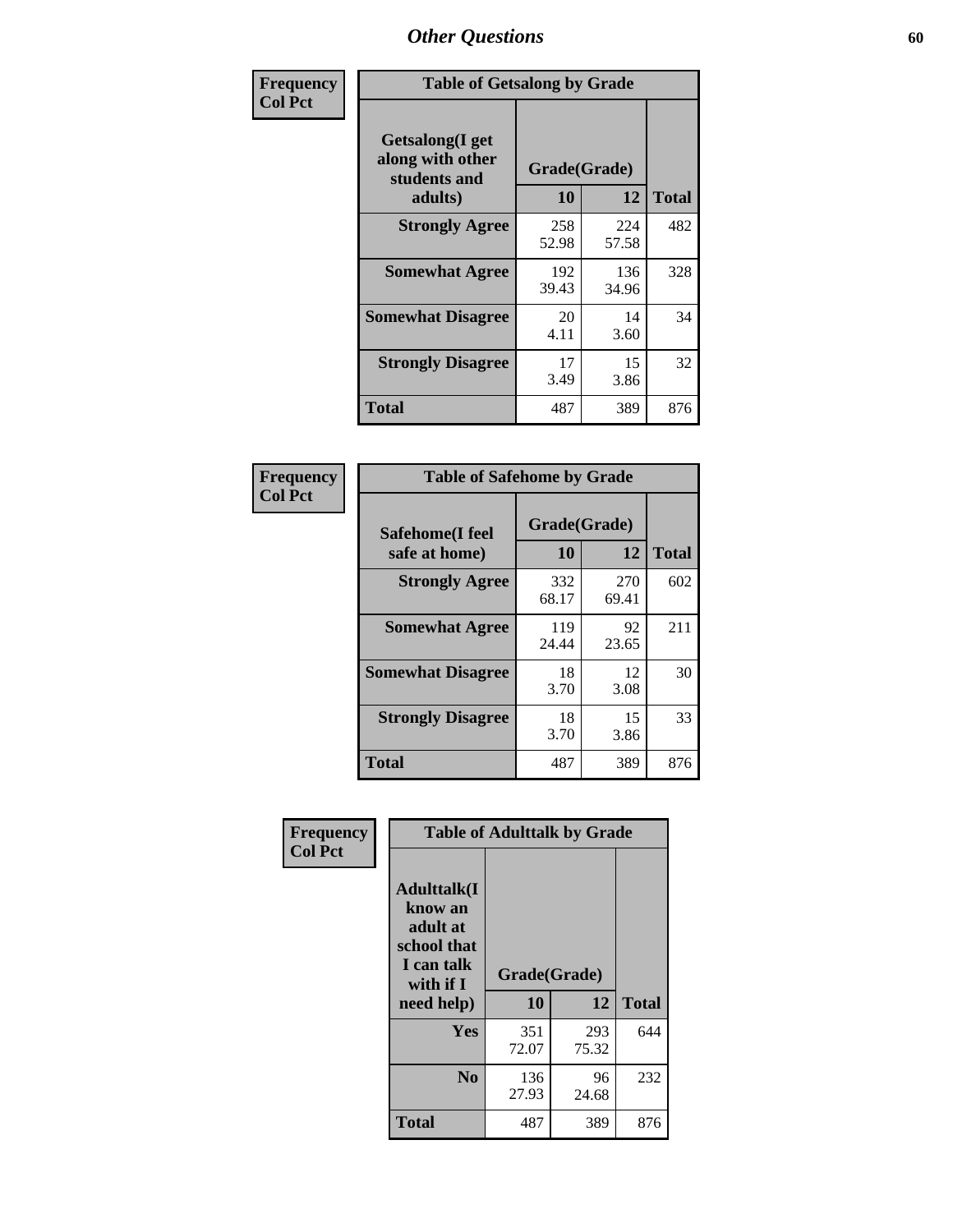**Frequency Row Pct**

| <b>Table of Grade by Tytime</b> |             |                                                                                         |             |              |             |            |              |  |  |  |
|---------------------------------|-------------|-----------------------------------------------------------------------------------------|-------------|--------------|-------------|------------|--------------|--|--|--|
|                                 |             | Tytime (On an average school day,<br>how much unsupervised time do I spend watching TV) |             |              |             |            |              |  |  |  |
|                                 |             | <b>Less that</b>                                                                        |             | $2 - 3$      | $4 - 5$     | $6+$       |              |  |  |  |
| Grade(Grade)                    | None        | hour/day                                                                                | hour/day    | hours/day    | hours/day   | hours/day  | <b>Total</b> |  |  |  |
| 10                              | 59<br>12.11 | 121<br>24.85                                                                            | 78<br>16.02 | 139<br>28.54 | 48<br>9.86  | 42<br>8.62 | 487          |  |  |  |
| 12                              | 66<br>16.97 | 79<br>20.31                                                                             | 65<br>16.71 | 104<br>26.74 | 46<br>11.83 | 29<br>7.46 | 389          |  |  |  |
| <b>Total</b>                    | 125         | 200                                                                                     | 143         | 243          | 94          | 71         | 876          |  |  |  |

**Frequency Row Pct**

| <b>Table of Grade by Computertime</b> |             |                                                                                                   |             |                      |                      |                   |              |  |  |  |
|---------------------------------------|-------------|---------------------------------------------------------------------------------------------------|-------------|----------------------|----------------------|-------------------|--------------|--|--|--|
|                                       |             | Computertime (On an average school day,<br>how much unsupervised time do I spend on the computer) |             |                      |                      |                   |              |  |  |  |
| Grade(Grade)                          | None $ $    | <b>Less that</b><br>hour/day                                                                      | hour/day    | $2 - 3$<br>hours/day | $4 - 5$<br>hours/day | $6+$<br>hours/day | <b>Total</b> |  |  |  |
| 10                                    | 90<br>18.48 | 131<br>26.90                                                                                      | 89<br>18.28 | 100<br>20.53         | 43<br>8.83           | 34<br>6.98        | 487          |  |  |  |
| 12                                    | 68<br>17.48 | 74<br>86<br>106<br>26<br>29<br>22.11<br>27.25<br>19.02<br>7.46<br>6.68                            |             |                      |                      |                   |              |  |  |  |
| <b>Total</b>                          | 158         | 237                                                                                               | 163         | 186                  | 69                   | 63                | 876          |  |  |  |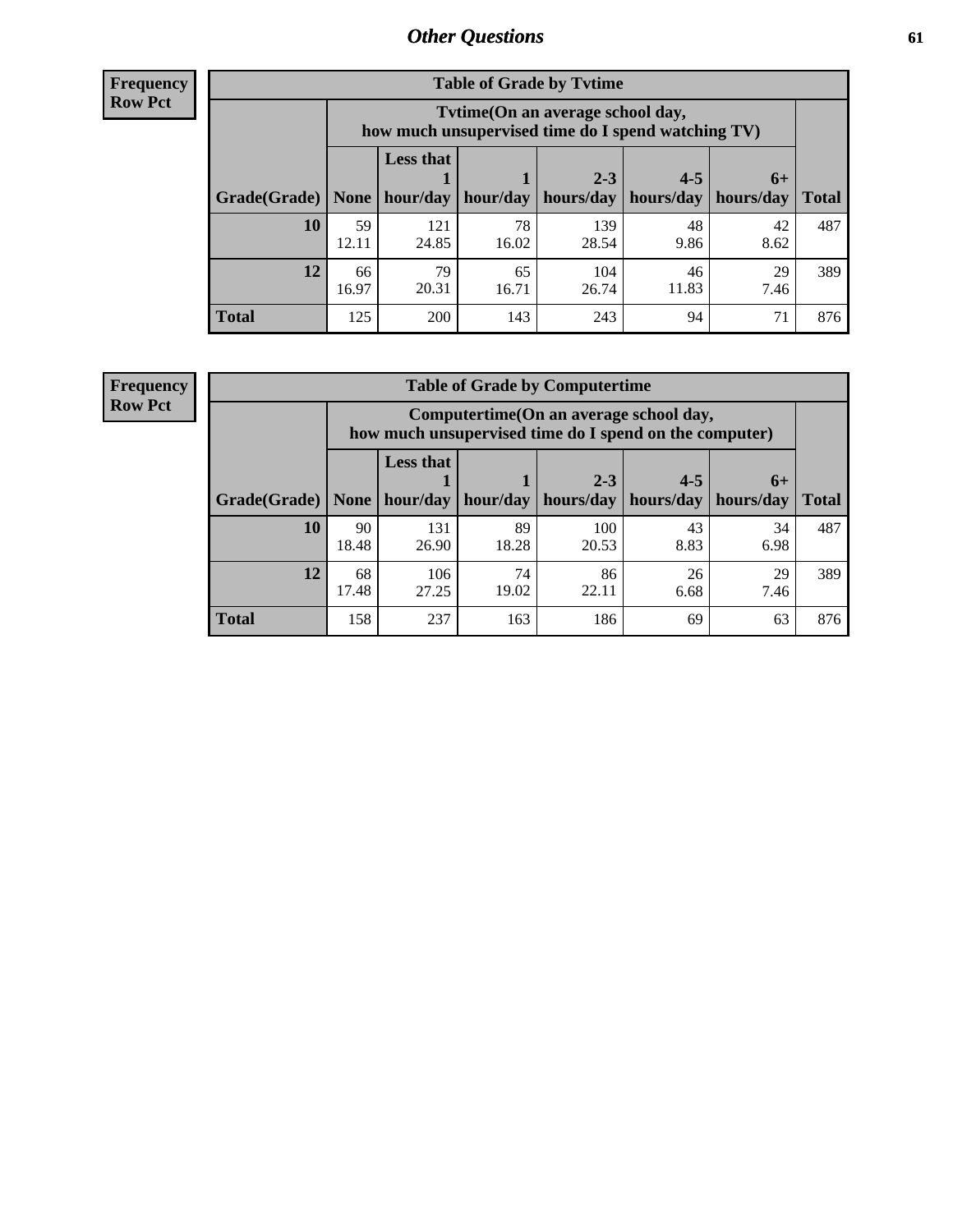#### *Questions about Driving Laws* **62** *Driving Questions were asked only of high school students.*

| <b>Frequency</b> |
|------------------|
| <b>Row Pct</b>   |

| <b>Table of Grade by License1</b> |                                     |                                                                                                                                           |                |            |               |              |  |  |  |  |  |
|-----------------------------------|-------------------------------------|-------------------------------------------------------------------------------------------------------------------------------------------|----------------|------------|---------------|--------------|--|--|--|--|--|
|                                   |                                     | License1(During the first 6 months of driving<br>with a provisional license,<br>the only passengers who can ride with the<br>driver are:) |                |            |               |              |  |  |  |  |  |
| Grade(Grade)                      | <b>Parent or</b><br><b>Guardian</b> | <b>Family</b><br><b>Members</b>                                                                                                           | <b>Friends</b> | Anyone     | Don't<br>Know | <b>Total</b> |  |  |  |  |  |
| 10                                | 129<br>26.49                        | 264<br>54.21                                                                                                                              | 16<br>3.29     | 28<br>5.75 | 50<br>10.27   | 487          |  |  |  |  |  |
| 12                                | 102<br>26.22                        | 38<br>19<br>221<br>9<br>4.88<br>2.31<br>9.77<br>56.81                                                                                     |                |            |               |              |  |  |  |  |  |
| Total                             | 231                                 | 485                                                                                                                                       | 25             | 47         | 88            | 876          |  |  |  |  |  |

| Frequency      |                                                                                                          | <b>Table of Grade by License2</b> |                  |                         |                                                      |               |              |  |
|----------------|----------------------------------------------------------------------------------------------------------|-----------------------------------|------------------|-------------------------|------------------------------------------------------|---------------|--------------|--|
| <b>Row Pct</b> | License2(17 yr old drivers with a<br>provisional driver's license cannot<br>drive between the hours of:) |                                   |                  |                         |                                                      |               |              |  |
|                | Grade(Grade)                                                                                             | <b>Midnight</b><br>to 6am         | 1am<br>to<br>5am | 1am<br>to<br><b>6am</b> | N <sub>0</sub><br>curfew<br>for $17$<br>year<br>olds | Don't<br>Know | <b>Total</b> |  |
|                | 10                                                                                                       | 229<br>47.02                      | 58<br>11.91      | 28<br>5.75              | 38<br>7.80                                           | 134<br>27.52  | 487          |  |
|                | 12                                                                                                       | 250<br>64.27                      | 29<br>7.46       | 29<br>7.46              | 18<br>4.63                                           | 63<br>16.20   | 389          |  |
|                | <b>Total</b>                                                                                             | 479                               | 87               | 57                      | 56                                                   | 197           | 876          |  |

| Frequency      |              | <b>Table of Grade by License3</b>     |              |                 |            |                                     |               |              |  |  |
|----------------|--------------|---------------------------------------|--------------|-----------------|------------|-------------------------------------|---------------|--------------|--|--|
| <b>Row Pct</b> |              | License3(For drivers under the age of |              | 21,<br>$DUI$ ?) |            | what level of alcohol is considered |               |              |  |  |
|                | Grade(Grade) | Any<br>Amount                         | 0.02         | 0.04            | 0.06       | 0.08                                | Don't<br>know | <b>Total</b> |  |  |
|                | 10           | 119<br>24.44                          | 117<br>24.02 | 42<br>8.62      | 26<br>5.34 | 52<br>10.68                         | 131<br>26.90  | 487          |  |  |
|                | 12           | 107<br>27.51                          | 95<br>24.42  | 37<br>9.51      | 18<br>4.63 | 33<br>8.48                          | 99<br>25.45   | 389          |  |  |
|                | <b>Total</b> | 226                                   | 212          | 79              | 44         | 85                                  | 230           | 876          |  |  |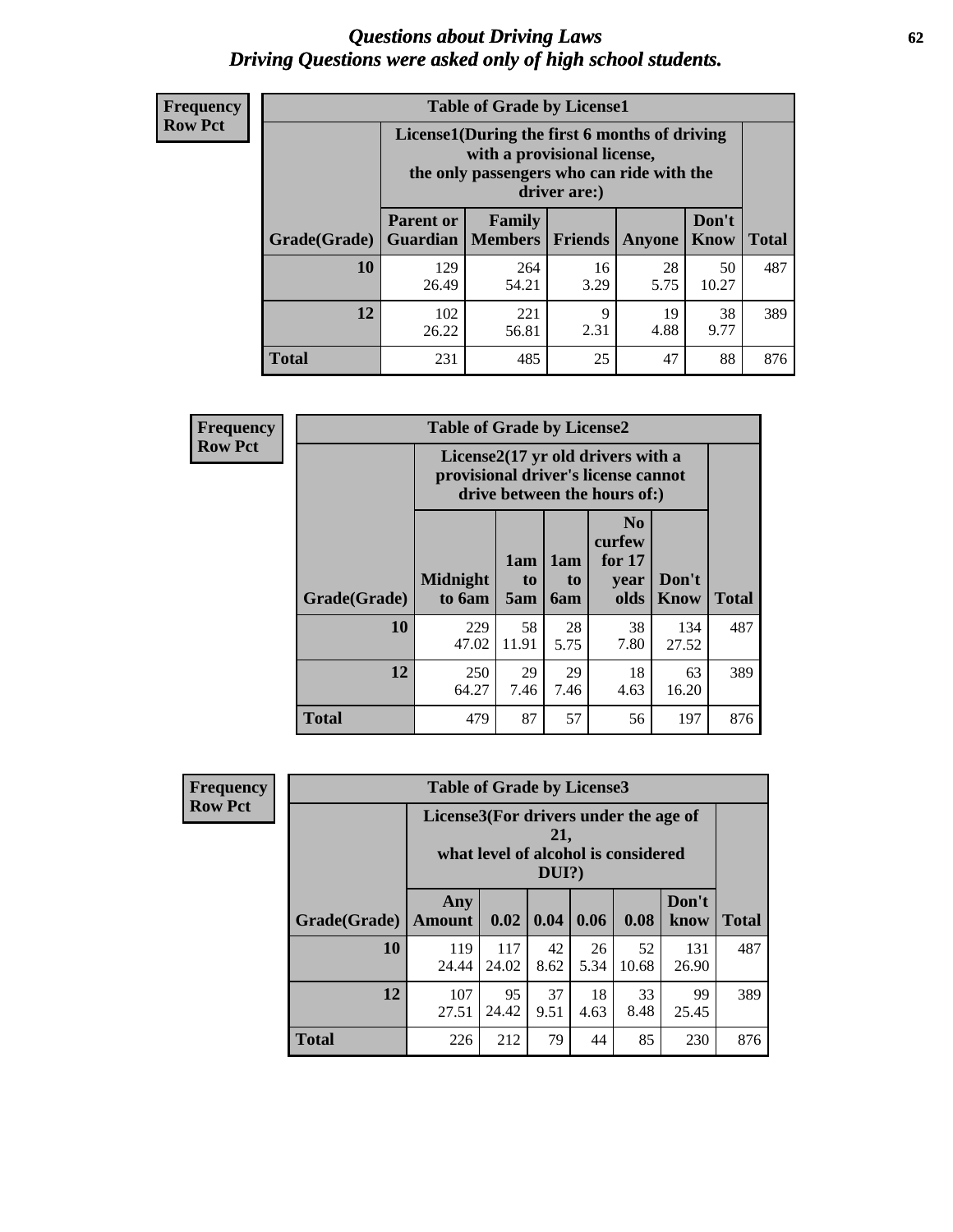#### *Questions about Driving Laws* **63** *Driving Questions were asked only of high school students.*

**Frequency Row Pct**

|                     |              |                                                                                                                                                                                                                                                                                |             | <b>Table of Grade by License4</b> |            |              |     |  |  |  |
|---------------------|--------------|--------------------------------------------------------------------------------------------------------------------------------------------------------------------------------------------------------------------------------------------------------------------------------|-------------|-----------------------------------|------------|--------------|-----|--|--|--|
|                     |              | License4(A driver under 21 automatically<br>loses his/her license if caught exceeding the<br>posted speet limit by:)<br>Can't<br>lose<br><b>Depends</b><br>license<br>$15+$<br>$25+$<br>$35+$<br>Don't<br>for<br>on<br>mph<br><b>Total</b><br>speeding<br>mph<br>judge<br>know |             |                                   |            |              |     |  |  |  |
| <b>Grade(Grade)</b> | mph          |                                                                                                                                                                                                                                                                                |             |                                   |            |              |     |  |  |  |
| 10                  | 101<br>20.74 | 86<br>17.66                                                                                                                                                                                                                                                                    | 52<br>10.68 | 46<br>9.45                        | 27<br>5.54 | 175<br>35.93 | 487 |  |  |  |
| 12                  | 68<br>17.48  | 41<br>106<br>42<br>15<br>117<br>27.25<br>10.80<br>3.86<br>30.08<br>10.54                                                                                                                                                                                                       |             |                                   |            |              |     |  |  |  |
| <b>Total</b>        | 169          | 192                                                                                                                                                                                                                                                                            | 94          | 87                                | 42         | 292          | 876 |  |  |  |

| Frequency      | <b>Table of Grade by License5</b> |              |                                                                                                                                     |                     |              |
|----------------|-----------------------------------|--------------|-------------------------------------------------------------------------------------------------------------------------------------|---------------------|--------------|
| <b>Row Pct</b> |                                   |              | License5(A<br>Georgia teenager<br>with family<br>connections or a<br>good lawyer can<br>break a teen<br>driving law and<br>license) | keep their driver's |              |
|                | Grade(Grade)                      | <b>Yes</b>   | N <sub>0</sub>                                                                                                                      | Don't<br>know       | <b>Total</b> |
|                | 10                                | 78<br>16.02  | 223<br>45.79                                                                                                                        | 186<br>38.19        | 487          |
|                | 12                                | 108<br>27.76 | 149<br>38.30                                                                                                                        | 132<br>33.93        | 389          |
|                | Total                             | 186          | 372                                                                                                                                 | 318                 | 876          |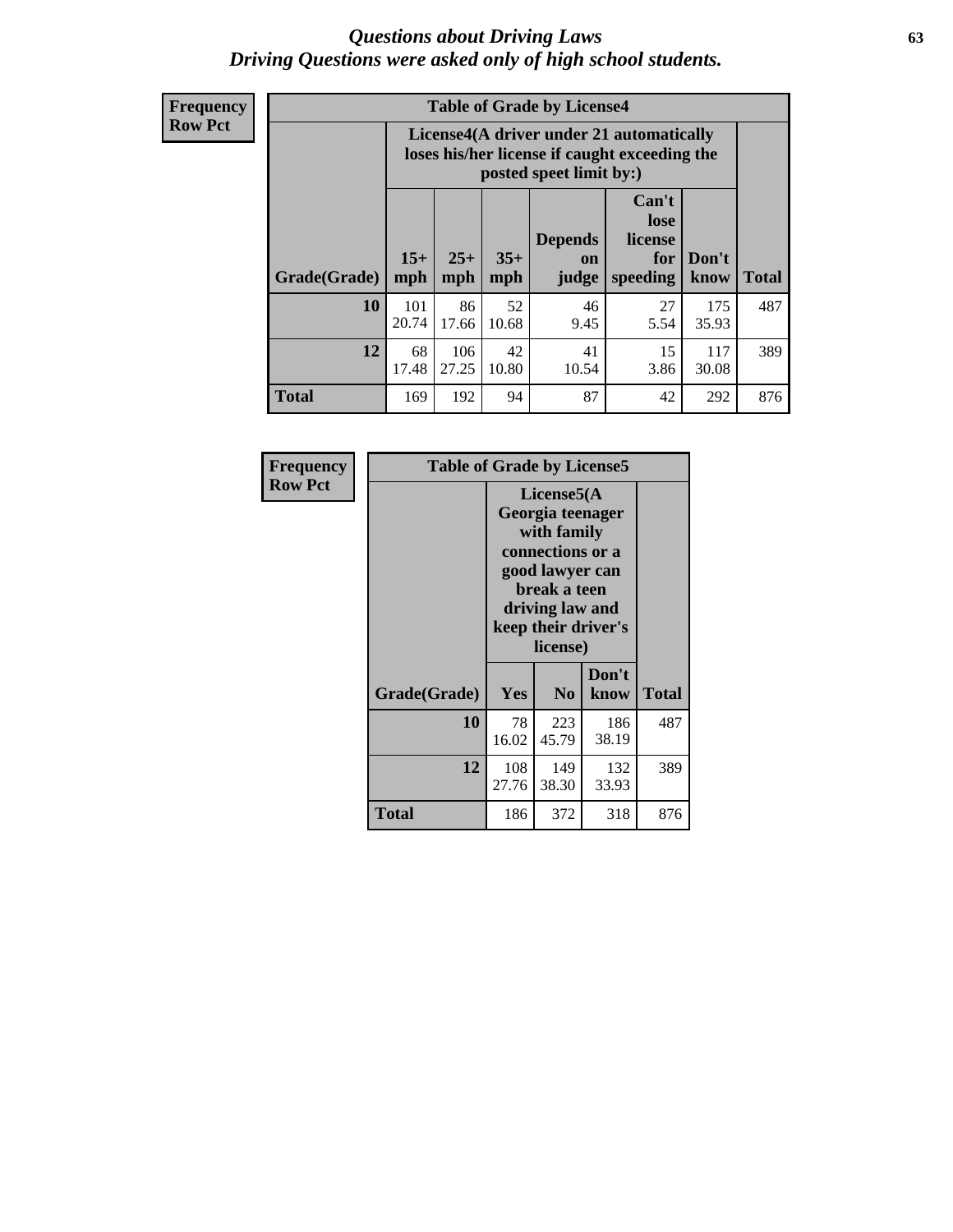### *Questions about Driving Laws* **64** *Driving Questions were asked only of high school students.*

| <b>Frequency</b> | <b>Table of Grade by License6</b> |                                                                                                                                                 |                |               |              |
|------------------|-----------------------------------|-------------------------------------------------------------------------------------------------------------------------------------------------|----------------|---------------|--------------|
| <b>Row Pct</b>   |                                   | License <sub>6</sub> (I know a<br>friend or<br>classmate that<br>broke a teen<br>driving law,<br>but was allowed to<br>keep his/her<br>license) |                |               |              |
|                  | Grade(Grade)                      | <b>Yes</b>                                                                                                                                      | N <sub>0</sub> | Don't<br>know | <b>Total</b> |
|                  | 10                                | 114<br>23.41                                                                                                                                    | 216<br>44.35   | 157<br>32.24  | 487          |
|                  | 12                                | 142<br>36.50                                                                                                                                    | 389            |               |              |
|                  | <b>Total</b>                      | 256                                                                                                                                             | 349            | 271           | 876          |

| Frequency      | <b>Table of Grade by License7</b> |                                                                             |                                     |                                                                                               |                        |              |
|----------------|-----------------------------------|-----------------------------------------------------------------------------|-------------------------------------|-----------------------------------------------------------------------------------------------|------------------------|--------------|
| <b>Row Pct</b> |                                   |                                                                             |                                     | License7(A student under the age of 18 cam loser<br>his/her driving privileges if he or she:) |                        |              |
|                | Grade(Grade)                      | <b>Have</b><br>more than<br>10<br>unexcused<br>absences<br>per school<br>yr | Drop out<br>without  <br>graduating | <b>Bring</b><br>alcohol/drugs/weapon<br>to school                                             | All of<br>the<br>above | <b>Total</b> |
|                | 10                                | 40<br>8.21                                                                  | 55<br>11.29                         | 41<br>8.42                                                                                    | 351<br>72.07           | 487          |
|                | 12                                | 26<br>6.68                                                                  | 37<br>9.51                          | 31<br>7.97                                                                                    | 295<br>75.84           | 389          |
|                | <b>Total</b>                      | 66                                                                          | 92                                  | 72                                                                                            | 646                    | 876          |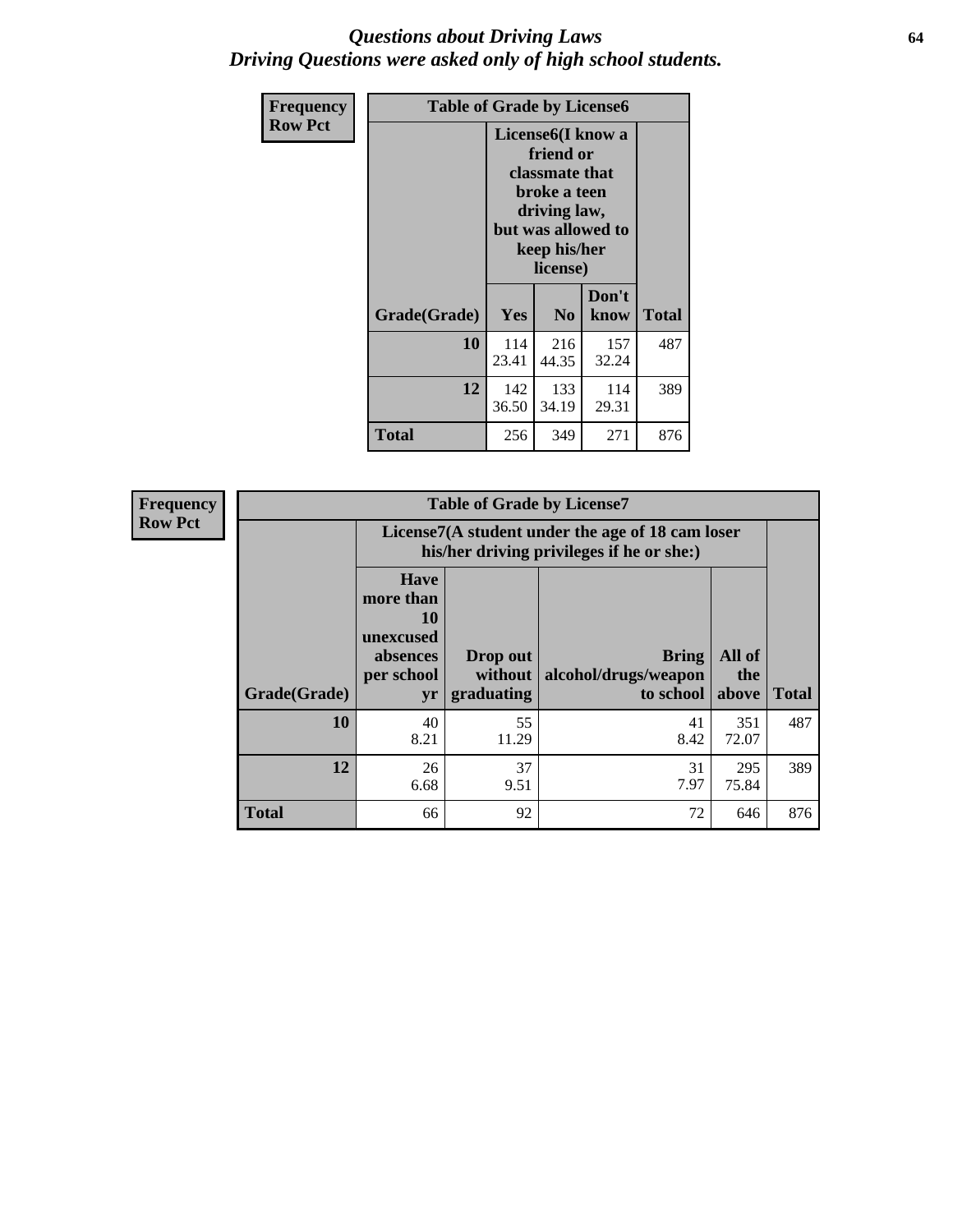# *Select Results by Gender* **65**

| Frequency      | <b>Table of SchoolClimate2 by Gender</b>          |                                 |              |              |  |
|----------------|---------------------------------------------------|---------------------------------|--------------|--------------|--|
| <b>Col Pct</b> | SchoolClimate2(I<br>feel successful at<br>school) | Gender(Gender)<br><b>Female</b> | <b>Male</b>  | <b>Total</b> |  |
|                | <b>Strongly Agree</b>                             | 116<br>25.16                    | 107<br>25.78 | 223          |  |
|                | <b>Somewhat Agree</b>                             | 296<br>64.21                    | 248<br>59.76 | 544          |  |
|                | <b>Somewhat Disagree</b>                          | 36<br>7.81                      | 47<br>11.33  | 83           |  |
|                | <b>Strongly Disagree</b>                          | 13<br>2.82                      | 13<br>3.13   | 26           |  |
|                | <b>Total</b>                                      | 461                             | 415          | 876          |  |

| Frequency      | <b>Table of SchoolClimate6 by Gender</b>                 |                                 |              |              |  |
|----------------|----------------------------------------------------------|---------------------------------|--------------|--------------|--|
| <b>Col Pct</b> | <b>SchoolClimate6(Teachers</b><br>treat me with respect) | Gender(Gender)<br><b>Female</b> | <b>Male</b>  | <b>Total</b> |  |
|                | <b>Strongly Agree</b>                                    | 145<br>31.45                    | 139<br>33.49 | 284          |  |
|                | <b>Somewhat Agree</b>                                    | 225<br>48.81                    | 198<br>47.71 | 423          |  |
|                | <b>Somewhat Disagree</b>                                 | 73<br>15.84                     | 52<br>12.53  | 125          |  |
|                | <b>Strongly Disagree</b>                                 | 18<br>3.90                      | 26<br>6.27   | 44           |  |
|                | Total                                                    | 461                             | 415          | 876          |  |

| Frequency      | <b>Table of SchoolClimate8 by Gender</b>                                             |                                 |              |              |
|----------------|--------------------------------------------------------------------------------------|---------------------------------|--------------|--------------|
| <b>Col Pct</b> | <b>SchoolClimate8(Students</b><br>are frequently<br>recognized for good<br>behavior) | Gender(Gender)<br><b>Female</b> | <b>Male</b>  | <b>Total</b> |
|                | <b>Strongly Agree</b>                                                                | 72<br>15.62                     | 63<br>15.18  | 135          |
|                | <b>Somewhat Agree</b>                                                                | 201<br>43.60                    | 201<br>48.43 | 402          |
|                | <b>Somewhat Disagree</b>                                                             | 145<br>31.45                    | 98<br>23.61  | 243          |
|                | <b>Strongly Disagree</b>                                                             | 43<br>9.33                      | 53<br>12.77  | 96           |
|                | Total                                                                                | 461                             | 415          | 876          |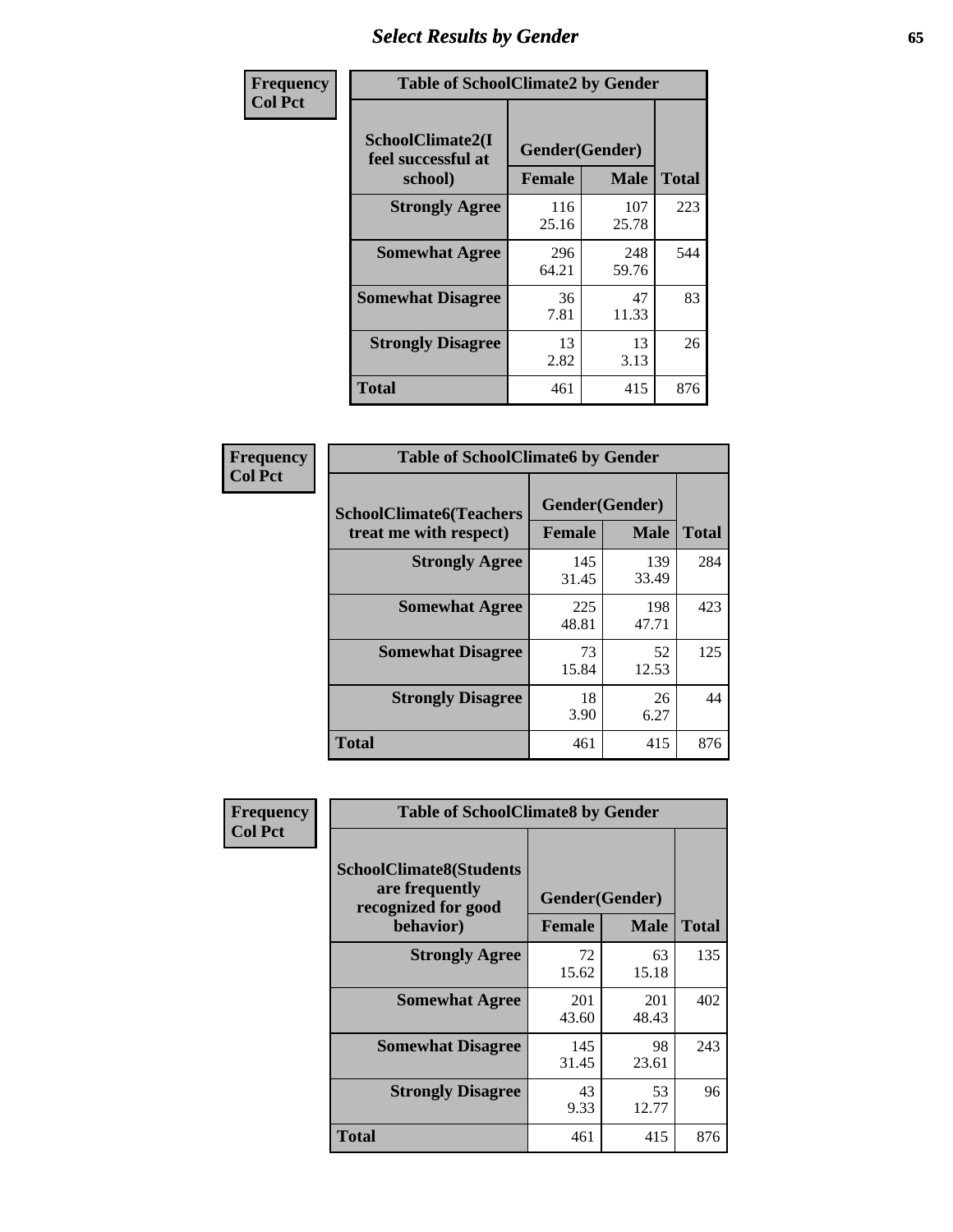# *Select Results by Gender* **66**

| <b>Frequency</b> | <b>Table of Gender by Dropout</b> |                                                                               |              |              |
|------------------|-----------------------------------|-------------------------------------------------------------------------------|--------------|--------------|
| <b>Row Pct</b>   |                                   | Dropout(I<br>have<br>thought<br><b>about</b><br>dropping<br>out of<br>school) |              |              |
|                  | Gender(Gender)                    | <b>Yes</b>                                                                    | No           | <b>Total</b> |
|                  | <b>Female</b>                     | 112<br>24.30                                                                  | 349<br>75.70 | 461          |
|                  | <b>Male</b>                       | 121<br>29.16                                                                  | 294<br>70.84 | 415          |
|                  | <b>Total</b>                      | 233                                                                           | 643          | 876          |

| <b>Frequency</b> |  |
|------------------|--|
| <b>Row Pct</b>   |  |

| <b>Table of Gender by Dropoutreason</b> |                             |                                                                    |                          |                                |              |              |  |
|-----------------------------------------|-----------------------------|--------------------------------------------------------------------|--------------------------|--------------------------------|--------------|--------------|--|
|                                         |                             | Dropoutreason(If I dropped out the<br>reason would most likely be) |                          |                                |              |              |  |
| <b>Gender</b> (Gender)                  | Won't<br><b>Drop</b><br>out | <b>Bored</b>                                                       | Family<br><b>Reasons</b> | <b>Being</b><br><b>Bullied</b> | <b>Other</b> | <b>Total</b> |  |
| <b>Female</b>                           | 298<br>64.64                | 52<br>11.28                                                        | 30<br>6.51               | 6<br>1.30                      | 75<br>16.27  | 461          |  |
| <b>Male</b>                             | 234<br>56.39                | 67<br>16.14                                                        | 34<br>8.19               | 4<br>0.96                      | 76<br>18.31  | 415          |  |
| <b>Total</b>                            | 532                         | 119                                                                | 64                       | 10                             | 151          | 876          |  |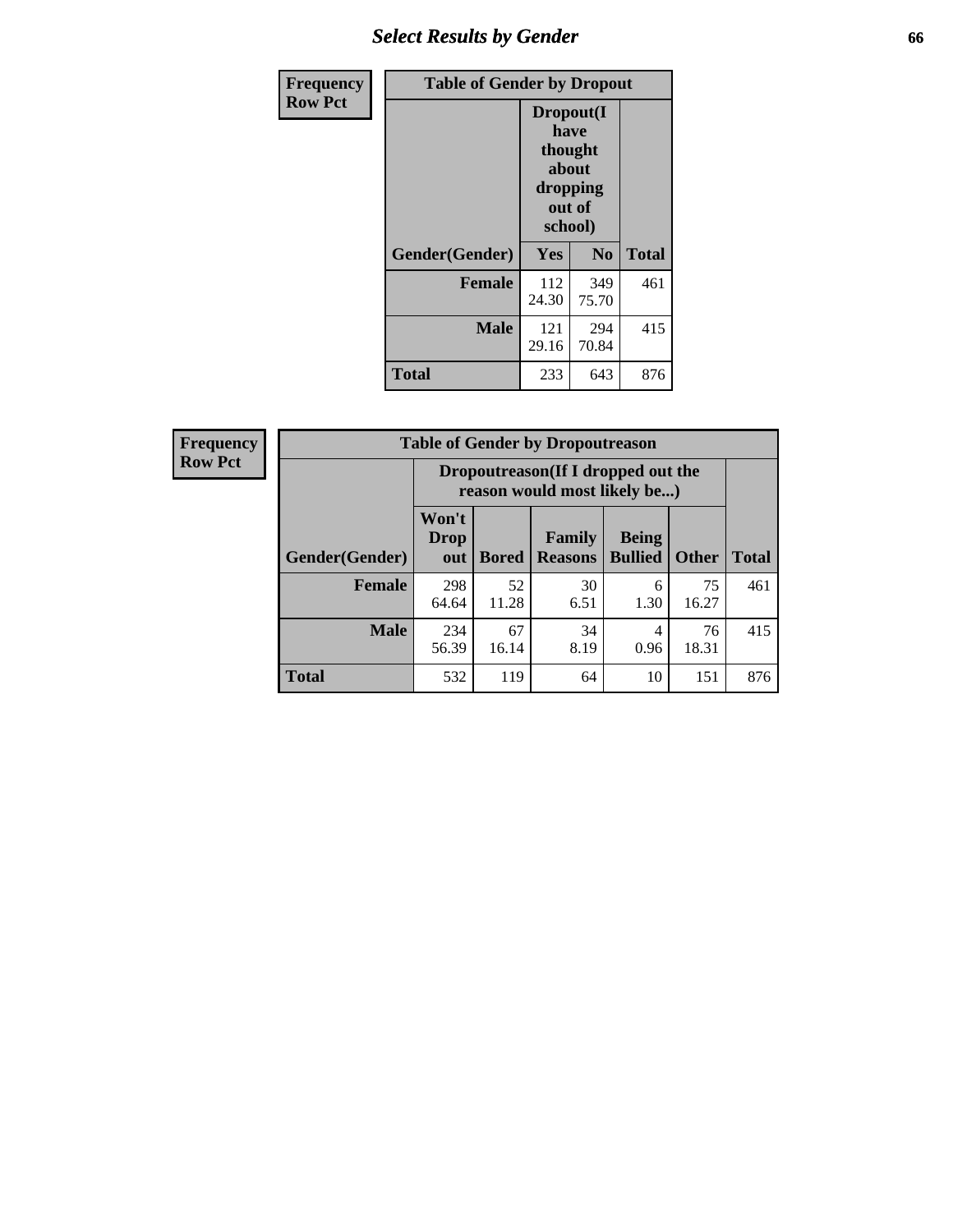*School Safety* **67**

| Frequency      | <b>Table of Gender by Bullied2</b> |                 |                |              |  |
|----------------|------------------------------------|-----------------|----------------|--------------|--|
| <b>Row Pct</b> |                                    | <b>Bullied2</b> |                |              |  |
|                | Gender(Gender)                     | Yes             | N <sub>0</sub> | <b>Total</b> |  |
|                | <b>Female</b>                      | 38<br>8.24      | 423<br>91.76   | 461          |  |
|                | <b>Male</b>                        | 44<br>10.60     | 371<br>89.40   | 415          |  |
|                | <b>Total</b>                       | 82              | 794            | 876          |  |

| Frequency      | <b>Table of Gender by Bulliedothers2</b> |                       |                |              |  |
|----------------|------------------------------------------|-----------------------|----------------|--------------|--|
| <b>Row Pct</b> |                                          | <b>Bulliedothers2</b> |                |              |  |
|                | Gender(Gender)                           | <b>Yes</b>            | N <sub>0</sub> | <b>Total</b> |  |
|                | <b>Female</b>                            | 25<br>5.42            | 436<br>94.58   | 461          |  |
|                | <b>Male</b>                              | 41<br>9.88            | 374<br>90.12   | 415          |  |
|                | <b>Total</b>                             | 66                    | 810            | 876          |  |

| Frequency      | <b>Table of Gender by Weaponschool2</b> |                      |                |              |  |
|----------------|-----------------------------------------|----------------------|----------------|--------------|--|
| <b>Row Pct</b> |                                         | <b>Weaponschool2</b> |                |              |  |
|                | Gender(Gender)                          | Yes                  | N <sub>0</sub> | <b>Total</b> |  |
|                | <b>Female</b>                           | 4<br>0.87            | 457<br>99.13   | 461          |  |
|                | <b>Male</b>                             | 16<br>3.86           | 399<br>96.14   | 415          |  |
|                | <b>Total</b>                            | 20                   | 856            | 876          |  |

| Frequency      | <b>Table of Gender by Absentunsafe2</b> |               |                |              |  |
|----------------|-----------------------------------------|---------------|----------------|--------------|--|
| <b>Row Pct</b> |                                         | Absentunsafe2 |                |              |  |
|                | Gender(Gender)                          | Yes           | N <sub>0</sub> | <b>Total</b> |  |
|                | <b>Female</b>                           | 1.52          | 454<br>98.48   | 461          |  |
|                | <b>Male</b>                             | 18<br>4.34    | 397<br>95.66   | 415          |  |
|                | <b>Total</b>                            | 25            | 851            | 876          |  |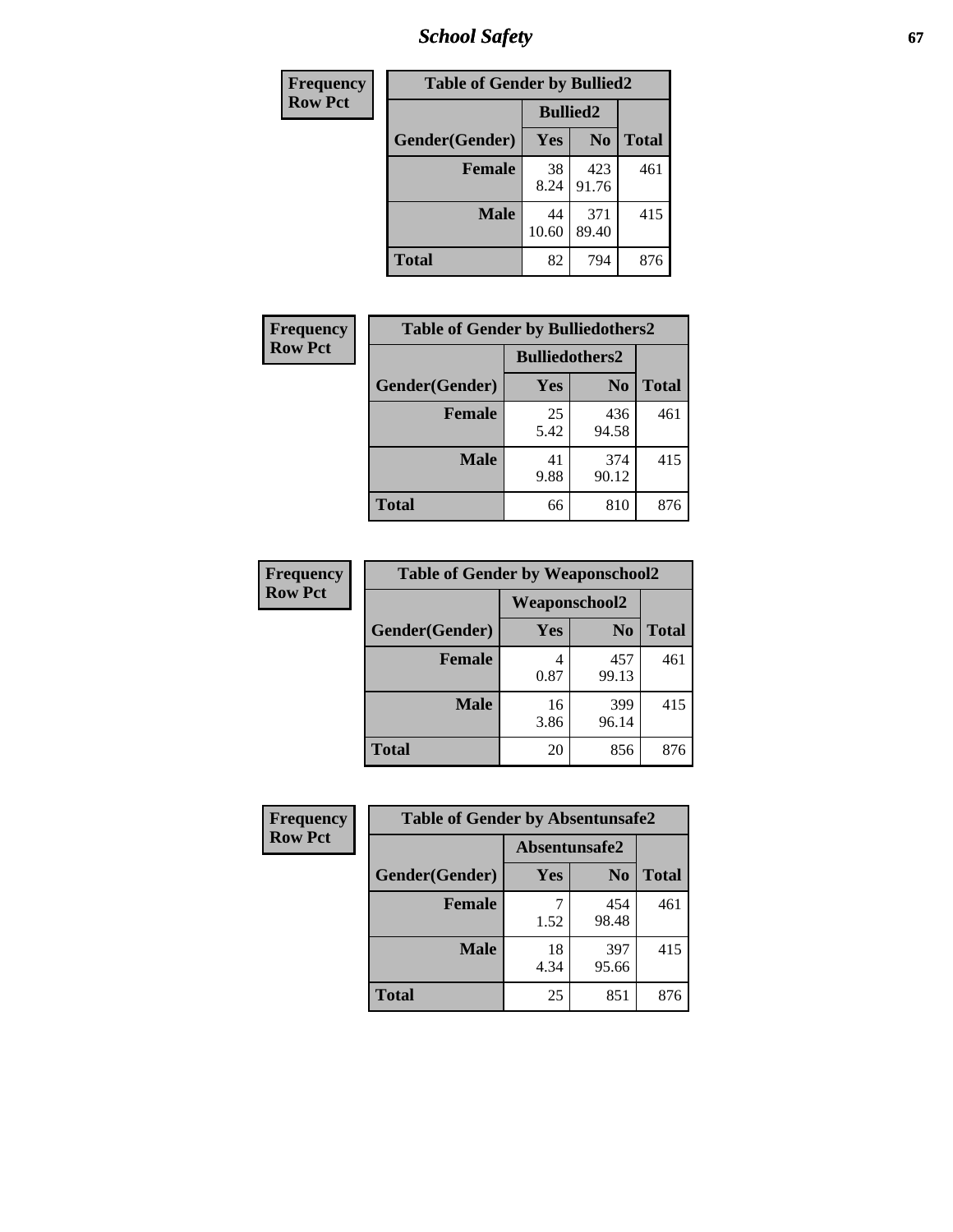*School Safety* **68**

| Frequency      | <b>Table of Gender by Gangself</b> |                                                                                                        |                |              |
|----------------|------------------------------------|--------------------------------------------------------------------------------------------------------|----------------|--------------|
| <b>Row Pct</b> |                                    | <b>Gangself</b> (I<br>have<br>participated<br>in illegal gang<br>activities in<br>the past 30<br>days) |                |              |
|                | Gender(Gender)                     | Yes                                                                                                    | N <sub>0</sub> | <b>Total</b> |
|                | <b>Female</b>                      | 8<br>1.74                                                                                              | 453<br>98.26   | 461          |
|                | <b>Male</b>                        | 22<br>5.30                                                                                             | 393<br>94.70   | 415          |
|                | <b>Total</b>                       | 30                                                                                                     | 846            | 876          |

| Frequency      | <b>Table of Gender by Gangpeers</b> |                                                                                                                             |                |              |
|----------------|-------------------------------------|-----------------------------------------------------------------------------------------------------------------------------|----------------|--------------|
| <b>Row Pct</b> |                                     | <b>Gangpeers</b> (I<br>have friends<br>who have<br>participated<br>in illegal gang<br>activities in<br>the past 30<br>days) |                |              |
|                | Gender(Gender)                      | <b>Yes</b>                                                                                                                  | N <sub>0</sub> | <b>Total</b> |
|                | <b>Female</b>                       | 85<br>18.44                                                                                                                 | 376<br>81.56   | 461          |
|                | <b>Male</b>                         | 99<br>23.86                                                                                                                 | 316<br>76.14   | 415          |
|                | Total                               | 184                                                                                                                         | 692            | 876          |

| Frequency      | <b>Table of Gender by Pickedon2</b> |              |                |              |
|----------------|-------------------------------------|--------------|----------------|--------------|
| <b>Row Pct</b> |                                     | Pickedon2    |                |              |
|                | Gender(Gender)                      | Yes          | N <sub>0</sub> | <b>Total</b> |
|                | <b>Female</b>                       | 109<br>23.64 | 352<br>76.36   | 461          |
|                | <b>Male</b>                         | 91<br>21.93  | 324<br>78.07   | 415          |
|                | <b>Total</b>                        | 200          | 676            | 876          |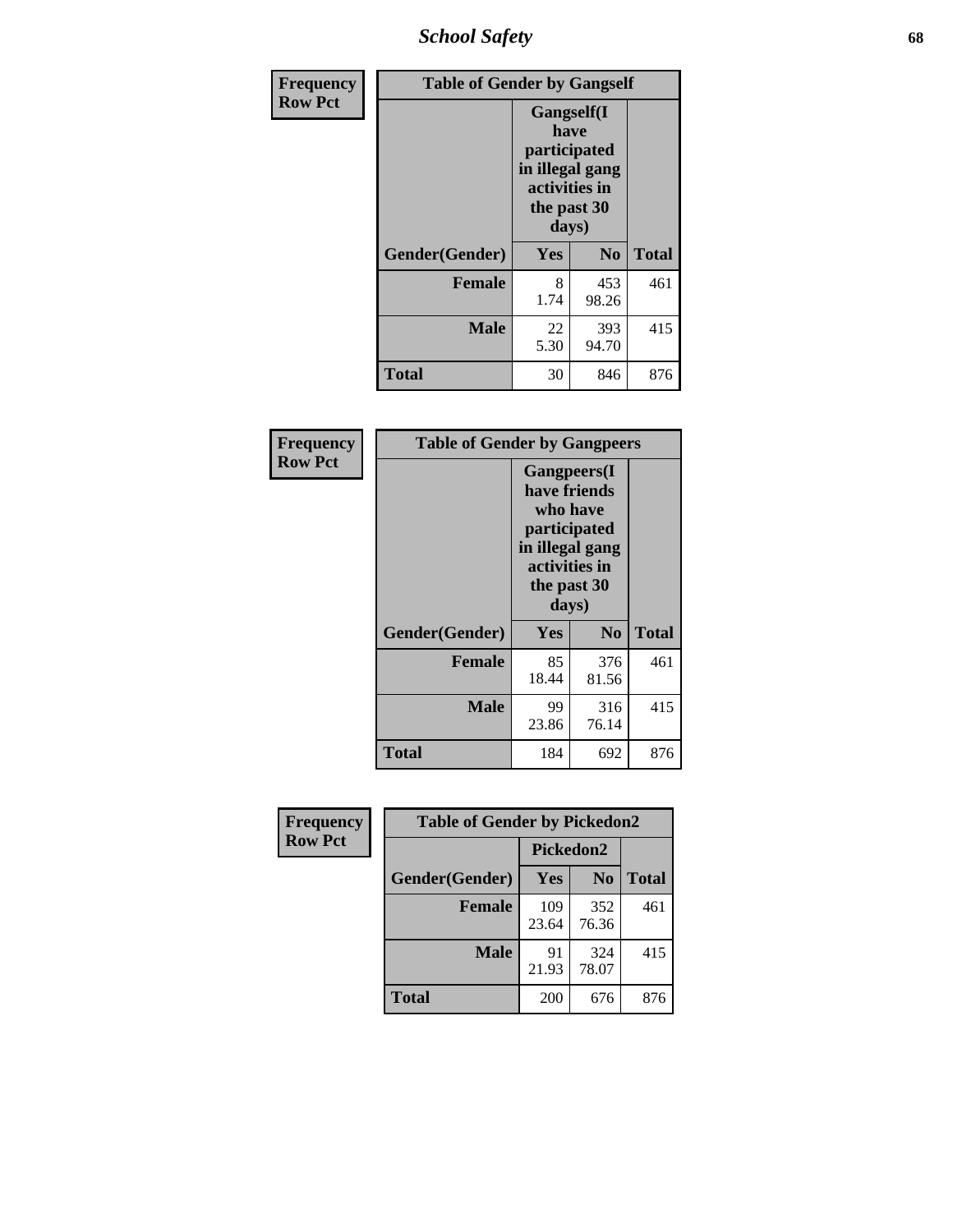*School Safety* **69**

| Frequency      | <b>Table of Gender by Safeschool2</b> |              |                |              |
|----------------|---------------------------------------|--------------|----------------|--------------|
| <b>Row Pct</b> |                                       | Safeschool2  |                |              |
|                | Gender(Gender)                        | Yes          | N <sub>0</sub> | <b>Total</b> |
|                | <b>Female</b>                         | 358<br>77.66 | 103<br>22.34   | 461          |
|                | Male                                  | 320<br>77.11 | 95<br>22.89    | 415          |
|                | <b>Total</b>                          | 678          | 198            | 876          |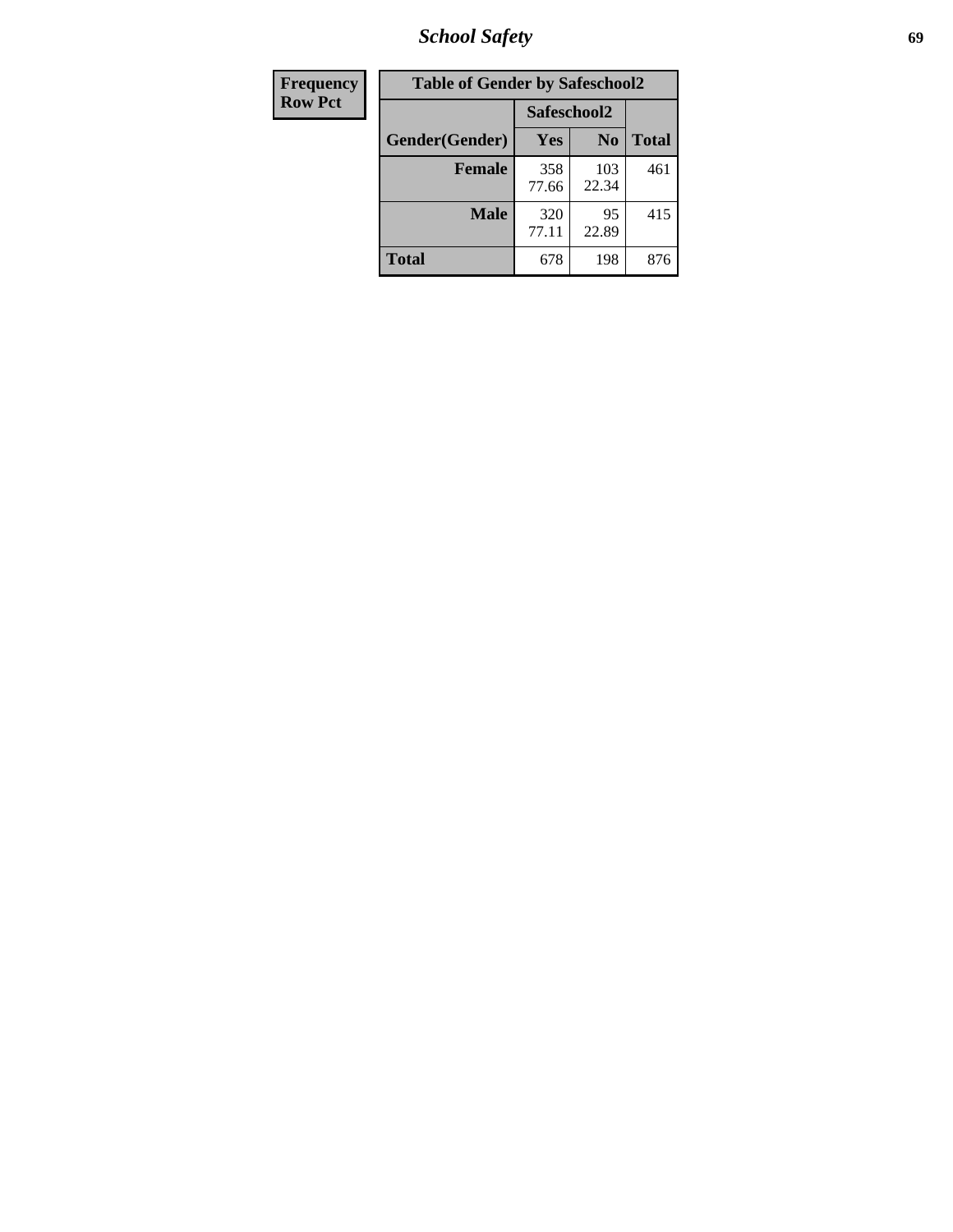# *Incidence of Drug Use* **70**

| <b>Frequency</b> |                                          | <b>Table of Gender by AlcoholAlt</b> |                |              |
|------------------|------------------------------------------|--------------------------------------|----------------|--------------|
| <b>Row Pct</b>   | AlcoholAlt(Alcohol<br>use, past 30 days) |                                      |                |              |
|                  | Gender(Gender)                           | <b>Yes</b>                           | N <sub>0</sub> | <b>Total</b> |
|                  | <b>Female</b>                            | 92<br>19.96                          | 369<br>80.04   | 461          |
|                  | <b>Male</b>                              | 128<br>30.84                         | 287<br>69.16   | 415          |
|                  | <b>Total</b>                             | 220                                  | 656            | 876          |

| Frequency      | <b>Table of Gender by TobaccoAny</b> |                                          |                |              |
|----------------|--------------------------------------|------------------------------------------|----------------|--------------|
| <b>Row Pct</b> |                                      | TobaccoAny(Tobacco<br>use, past 30 days) |                |              |
|                | Gender(Gender)                       | Yes                                      | N <sub>0</sub> | <b>Total</b> |
|                | <b>Female</b>                        | 73<br>15.84                              | 388<br>84.16   | 461          |
|                | <b>Male</b>                          | 126<br>30.36                             | 289<br>69.64   | 415          |
|                | Total                                | 199                                      | 677            | 876          |

| <b>Frequency</b> | <b>Table of Gender by MarijuanaAlt</b> |                                              |                |              |
|------------------|----------------------------------------|----------------------------------------------|----------------|--------------|
| <b>Row Pct</b>   |                                        | MarijuanaAlt(Marijuana<br>use, past 30 days) |                |              |
|                  | Gender(Gender)                         | Yes                                          | N <sub>0</sub> | <b>Total</b> |
|                  | <b>Female</b>                          | 32<br>6.94                                   | 429<br>93.06   | 461          |
|                  | <b>Male</b>                            | 78<br>18.80                                  | 337<br>81.20   | 415          |
|                  | <b>Total</b>                           | 110                                          | 766            | 876          |

| <b>Frequency</b> | <b>Table of Gender by OtherDrugAny</b> |                         |                            |              |
|------------------|----------------------------------------|-------------------------|----------------------------|--------------|
| <b>Row Pct</b>   |                                        | drug use, past 30 days) | <b>OtherDrugAny</b> (Other |              |
|                  | Gender(Gender)                         | <b>Yes</b>              | N <sub>0</sub>             | <b>Total</b> |
|                  | <b>Female</b>                          | 33<br>7.16              | 428<br>92.84               | 461          |
|                  | <b>Male</b>                            | 51<br>12.29             | 364<br>87.71               | 415          |
|                  | <b>Total</b>                           | 84                      | 792                        | 876          |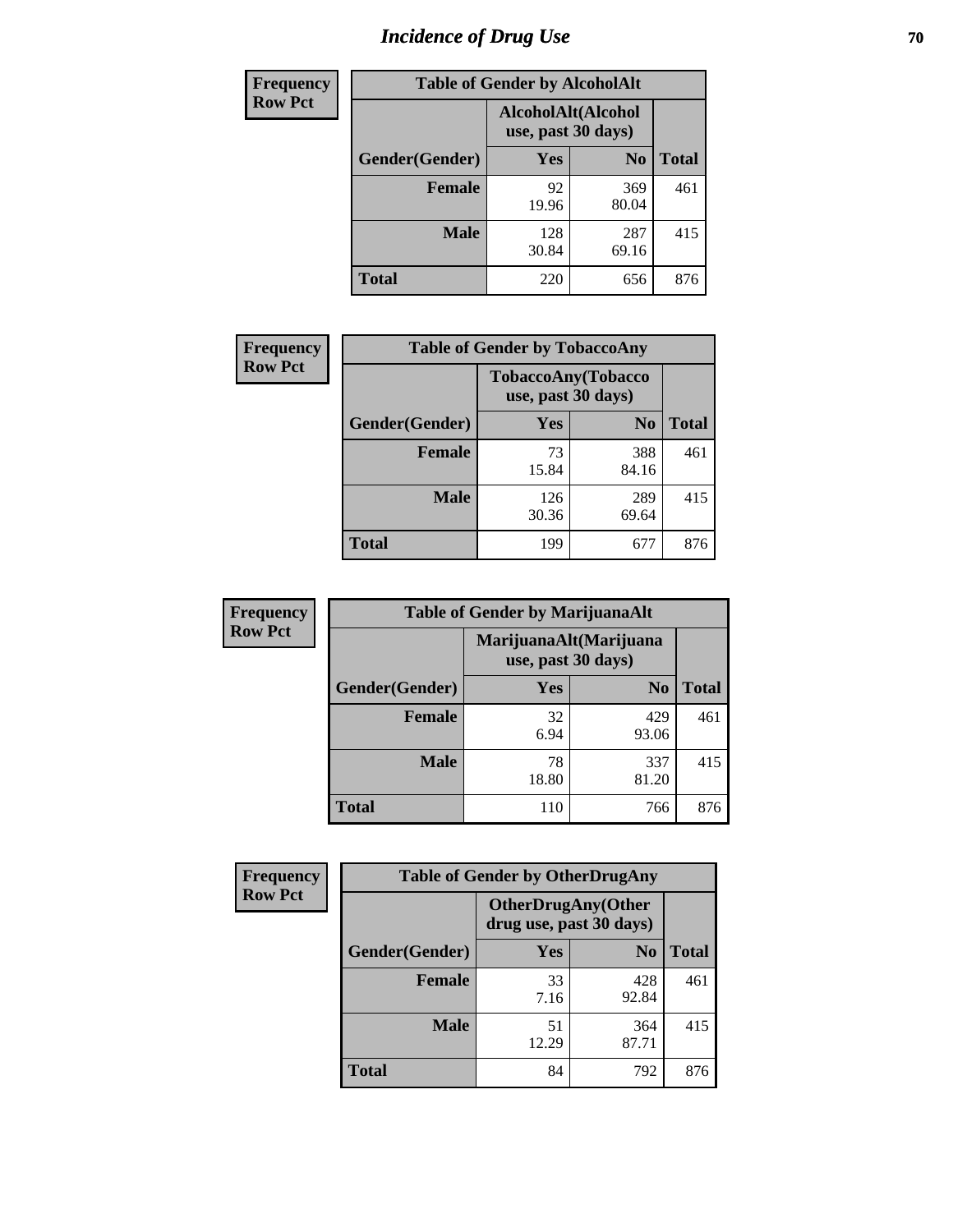### *Average Age at Onset of Use* **71** *Results for "Average Age at Onset of Use" questions exclude students who said they did not use that substance*

#### **Gender=Female**

| <b>Variable</b>    | Label                                                              | <b>Mean</b> |
|--------------------|--------------------------------------------------------------------|-------------|
| Alcoholinit2       | I started using alcohol when I was                                 | 13.87       |
| Cigarettesinit2    | I started smoking tobacco when I was                               | 13.90       |
| Smokelessinit2     | I started chewing tobacco when I was                               | 12.43       |
| Marijuanainit2     | I started using marijuana when I was                               | 14.44       |
| Cocaineinit2       | I started using cocaine when I was                                 | 13.70       |
| Inhalantsinit2     | I started using inhalants when I was                               | 11.70       |
| Steroidsinit2      | I started using steroids when I was                                | 12.60       |
| Ecstasyinit2       | I started using ecstasy when I was                                 | 14.65       |
| Methinit2          | I started using methamphetamines when I was                        | 12.80       |
| Hallucinogensinit2 | I started using hallucinogens when I was                           | 13.33       |
| Prescriptioninit2  | I started using prescription drugs not prescribed to me when I was | 13.72       |

#### **Gender=Male**

| <b>Variable</b>    | Label                                                              | <b>Mean</b> |
|--------------------|--------------------------------------------------------------------|-------------|
| Alcoholinit2       | I started using alcohol when I was                                 | 14.13       |
| Cigarettesinit2    | I started smoking tobacco when I was                               | 13.82       |
| Smokelessinit2     | I started chewing tobacco when I was                               | 13.60       |
| Marijuanainit2     | I started using marijuana when I was                               | 14.38       |
| Cocaineinit2       | I started using cocaine when I was                                 | 14.16       |
| Inhalantsinit2     | I started using inhalants when I was                               | 12.39       |
| Steroidsinit2      | I started using steroids when I was                                | 13.56       |
| Ecstasyinit2       | I started using ecstasy when I was                                 | 14.80       |
| Methinit2          | I started using methamphetamines when I was                        | 13.50       |
| Hallucinogensinit2 | I started using hallucinogens when I was                           | 14.44       |
| Prescriptioninit2  | I started using prescription drugs not prescribed to me when I was | 14.06       |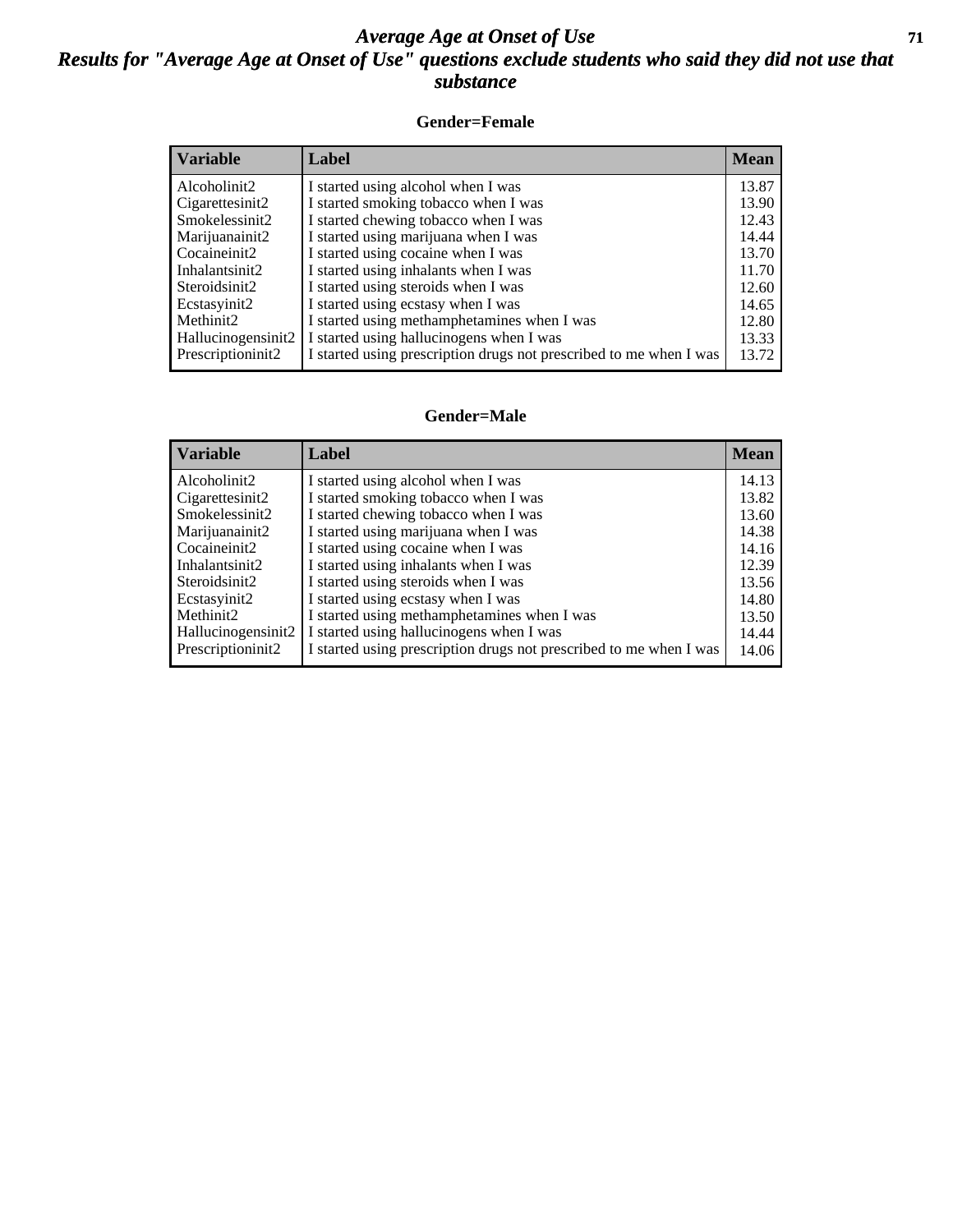# *I Think These Drugs are Harmful* **72**

| <b>Frequency</b> | <b>Table of Gender by Alcoholharmdich</b> |                                                   |                |              |
|------------------|-------------------------------------------|---------------------------------------------------|----------------|--------------|
| <b>Row Pct</b>   |                                           | Alcoholharmdich(I<br>think alcohol is<br>harmful) |                |              |
|                  | Gender(Gender)                            | Yes                                               | N <sub>0</sub> | <b>Total</b> |
|                  | Female                                    | 367<br>79.61                                      | 94<br>20.39    | 461          |
|                  | <b>Male</b>                               | 317<br>76.39                                      | 98<br>23.61    | 415          |
|                  | <b>Total</b>                              | 684                                               | 192            | 876          |

| Frequency      | <b>Table of Gender by Tobaccoharmdich</b> |                              |                   |              |
|----------------|-------------------------------------------|------------------------------|-------------------|--------------|
| <b>Row Pct</b> |                                           | think tobacco is<br>harmful) | Tobaccoharmdich(I |              |
|                | Gender(Gender)                            | <b>Yes</b>                   | N <sub>0</sub>    | <b>Total</b> |
|                | <b>Female</b>                             | 435<br>94.36                 | 26<br>5.64        | 461          |
|                | <b>Male</b>                               | 386<br>93.01                 | 29<br>6.99        | 415          |
|                | <b>Total</b>                              | 821                          | 55                | 876          |

| Frequency      | <b>Table of Gender by Marijuanaharmdich</b> |                                                       |                |              |  |
|----------------|---------------------------------------------|-------------------------------------------------------|----------------|--------------|--|
| <b>Row Pct</b> |                                             | Marijuanaharmdich(I<br>think marijuana is<br>harmful) |                |              |  |
|                | Gender(Gender)                              | <b>Yes</b>                                            | N <sub>0</sub> | <b>Total</b> |  |
|                | <b>Female</b>                               | 379<br>82.21                                          | 82<br>17.79    | 461          |  |
|                | <b>Male</b>                                 | 298<br>71.81                                          | 117<br>28.19   | 415          |  |
|                | <b>Total</b>                                | 677                                                   | 199            | 876          |  |

| Frequency      | <b>Table of Gender by Otherdrugharmdich</b> |                                                          |                |              |
|----------------|---------------------------------------------|----------------------------------------------------------|----------------|--------------|
| <b>Row Pct</b> |                                             | Otherdrugharmdich(I<br>think other drugs are<br>harmful) |                |              |
|                | Gender(Gender)                              | <b>Yes</b>                                               | N <sub>0</sub> | <b>Total</b> |
|                | <b>Female</b>                               | 441<br>95.66                                             | 20<br>4.34     | 461          |
|                | <b>Male</b>                                 | 393<br>94.70                                             | 22<br>5.30     | 415          |
|                | <b>Total</b>                                | 834                                                      | 42             | 876          |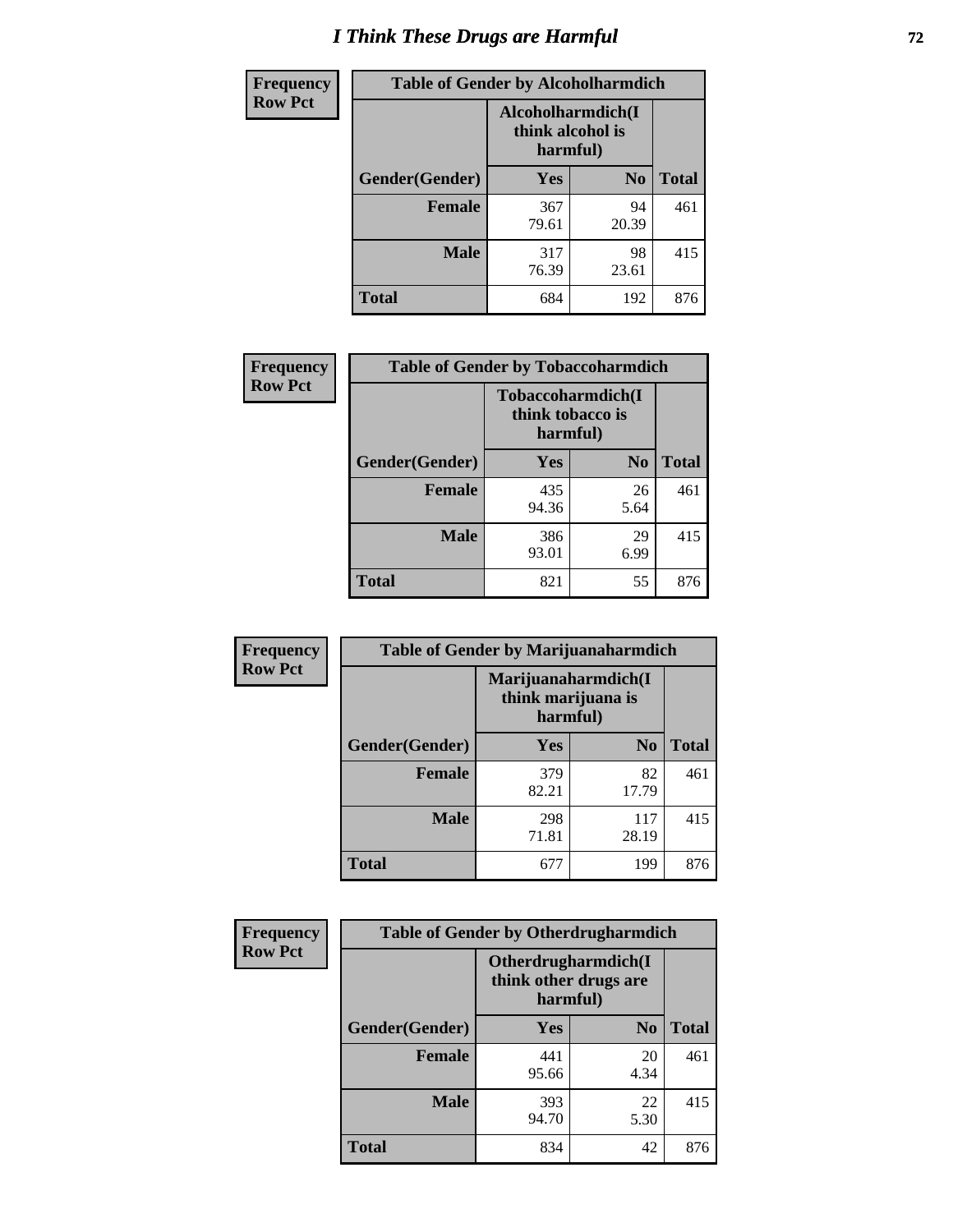| <b>Frequency</b> | <b>Table of Gender by Alcohollocation1</b> |                                                               |              |              |
|------------------|--------------------------------------------|---------------------------------------------------------------|--------------|--------------|
| <b>Row Pct</b>   |                                            | <b>Alcohollocation1(Places</b><br><b>Friends Use Alcohol)</b> |              |              |
|                  | Gender(Gender)                             |                                                               | Do Not Use   | <b>Total</b> |
|                  | <b>Female</b>                              | 291<br>63.12                                                  | 170<br>36.88 | 461          |
|                  | <b>Male</b>                                | 270<br>65.06                                                  | 145<br>34.94 | 415          |
|                  | <b>Total</b>                               | 561                                                           | 315          | 876          |

| <b>Frequency</b> | <b>Table of Gender by Alcohollocation2</b> |              |                                                               |              |
|------------------|--------------------------------------------|--------------|---------------------------------------------------------------|--------------|
| <b>Row Pct</b>   |                                            |              | <b>Alcohollocation2(Places</b><br><b>Friends Use Alcohol)</b> |              |
|                  | Gender(Gender)                             |              | Home                                                          | <b>Total</b> |
|                  | <b>Female</b>                              | 277<br>60.09 | 184<br>39.91                                                  | 461          |
|                  | <b>Male</b>                                | 254<br>61.20 | 161<br>38.80                                                  | 415          |
|                  | <b>Total</b>                               | 531          | 345                                                           | 876          |

| Frequency      | <b>Table of Gender by Alcohollocation3</b> |                                                               |               |              |
|----------------|--------------------------------------------|---------------------------------------------------------------|---------------|--------------|
| <b>Row Pct</b> |                                            | <b>Alcohollocation3(Places</b><br><b>Friends Use Alcohol)</b> |               |              |
|                | Gender(Gender)                             |                                                               | <b>School</b> | <b>Total</b> |
|                | <b>Female</b>                              | 434<br>94.14                                                  | 27<br>5.86    | 461          |
|                | <b>Male</b>                                | 387<br>93.25                                                  | 28<br>6.75    | 415          |
|                | <b>Total</b>                               | 821                                                           | 55            | 876          |

| <b>Frequency</b> | <b>Table of Gender by Alcohollocation4</b> |                             |                                |              |
|------------------|--------------------------------------------|-----------------------------|--------------------------------|--------------|
| <b>Row Pct</b>   |                                            | <b>Friends Use Alcohol)</b> | <b>Alcohollocation4(Places</b> |              |
|                  | Gender(Gender)                             |                             | Car                            | <b>Total</b> |
|                  | Female                                     | 398<br>86.33                | 63<br>13.67                    | 461          |
|                  | <b>Male</b>                                | 366<br>88.19                | 49<br>11.81                    | 415          |
|                  | <b>Total</b>                               | 764                         | 112                            | 876          |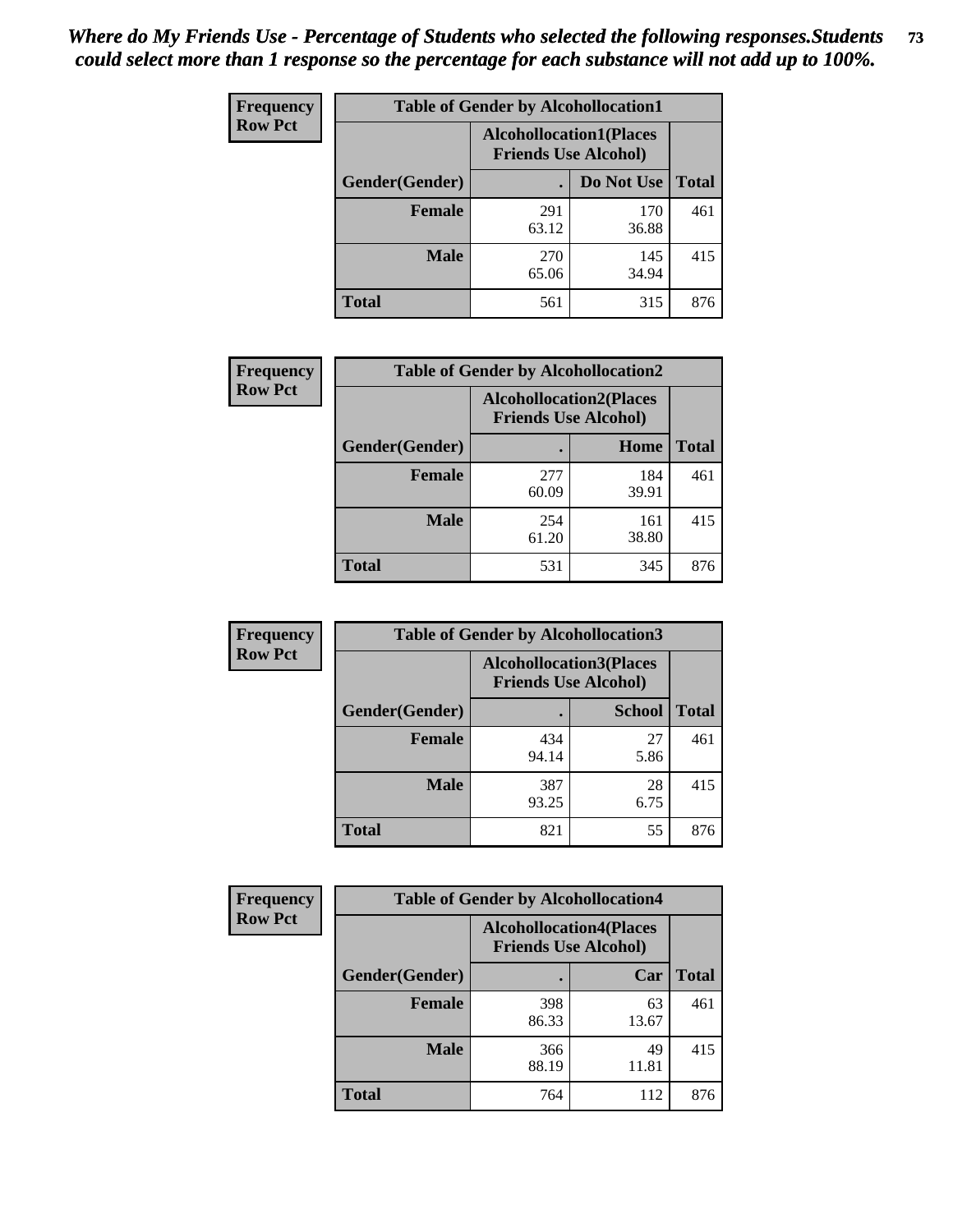| <b>Frequency</b> |                | <b>Table of Gender by Alcohollocation5</b> |                                                               |              |
|------------------|----------------|--------------------------------------------|---------------------------------------------------------------|--------------|
| <b>Row Pct</b>   |                |                                            | <b>Alcohollocation5(Places</b><br><b>Friends Use Alcohol)</b> |              |
|                  | Gender(Gender) | $\bullet$                                  | <b>Friend's</b><br><b>House</b>                               | <b>Total</b> |
|                  | <b>Female</b>  | 225<br>48.81                               | 236<br>51.19                                                  | 461          |
|                  | <b>Male</b>    | 203<br>48.92                               | 212<br>51.08                                                  | 415          |
|                  | <b>Total</b>   | 428                                        | 448                                                           | 876          |

| Frequency      |                        | <b>Table of Gender by Alcohollocation6</b>                    |              |              |
|----------------|------------------------|---------------------------------------------------------------|--------------|--------------|
| <b>Row Pct</b> |                        | <b>Alcohollocation6(Places</b><br><b>Friends Use Alcohol)</b> |              |              |
|                | <b>Gender</b> (Gender) |                                                               | <b>Other</b> | <b>Total</b> |
|                | <b>Female</b>          | 327<br>70.93                                                  | 134<br>29.07 | 461          |
|                | <b>Male</b>            | 292<br>70.36                                                  | 123<br>29.64 | 415          |
|                | <b>Total</b>           | 619                                                           | 257          | 876          |

| Frequency      | <b>Table of Gender by Tobaccolocation1</b> |                                                               |              |              |  |
|----------------|--------------------------------------------|---------------------------------------------------------------|--------------|--------------|--|
| <b>Row Pct</b> |                                            | <b>Tobaccolocation1(Places</b><br><b>Friends Use Tobacco)</b> |              |              |  |
|                | Gender(Gender)                             |                                                               | Do Not Use   | <b>Total</b> |  |
|                | Female                                     | 217<br>47.07                                                  | 244<br>52.93 | 461          |  |
|                | <b>Male</b>                                | 242<br>58.31                                                  | 173<br>41.69 | 415          |  |
|                | <b>Total</b>                               | 459                                                           | 417          | 876          |  |

| <b>Frequency</b> | <b>Table of Gender by Tobaccolocation2</b> |                                                               |              |              |
|------------------|--------------------------------------------|---------------------------------------------------------------|--------------|--------------|
| <b>Row Pct</b>   |                                            | <b>Tobaccolocation2(Places</b><br><b>Friends Use Tobacco)</b> |              |              |
|                  | Gender(Gender)                             |                                                               | Home         | <b>Total</b> |
|                  | <b>Female</b>                              | 310<br>67.25                                                  | 151<br>32.75 | 461          |
|                  | <b>Male</b>                                | 243<br>58.55                                                  | 172<br>41.45 | 415          |
|                  | <b>Total</b>                               | 553                                                           | 323          | 876          |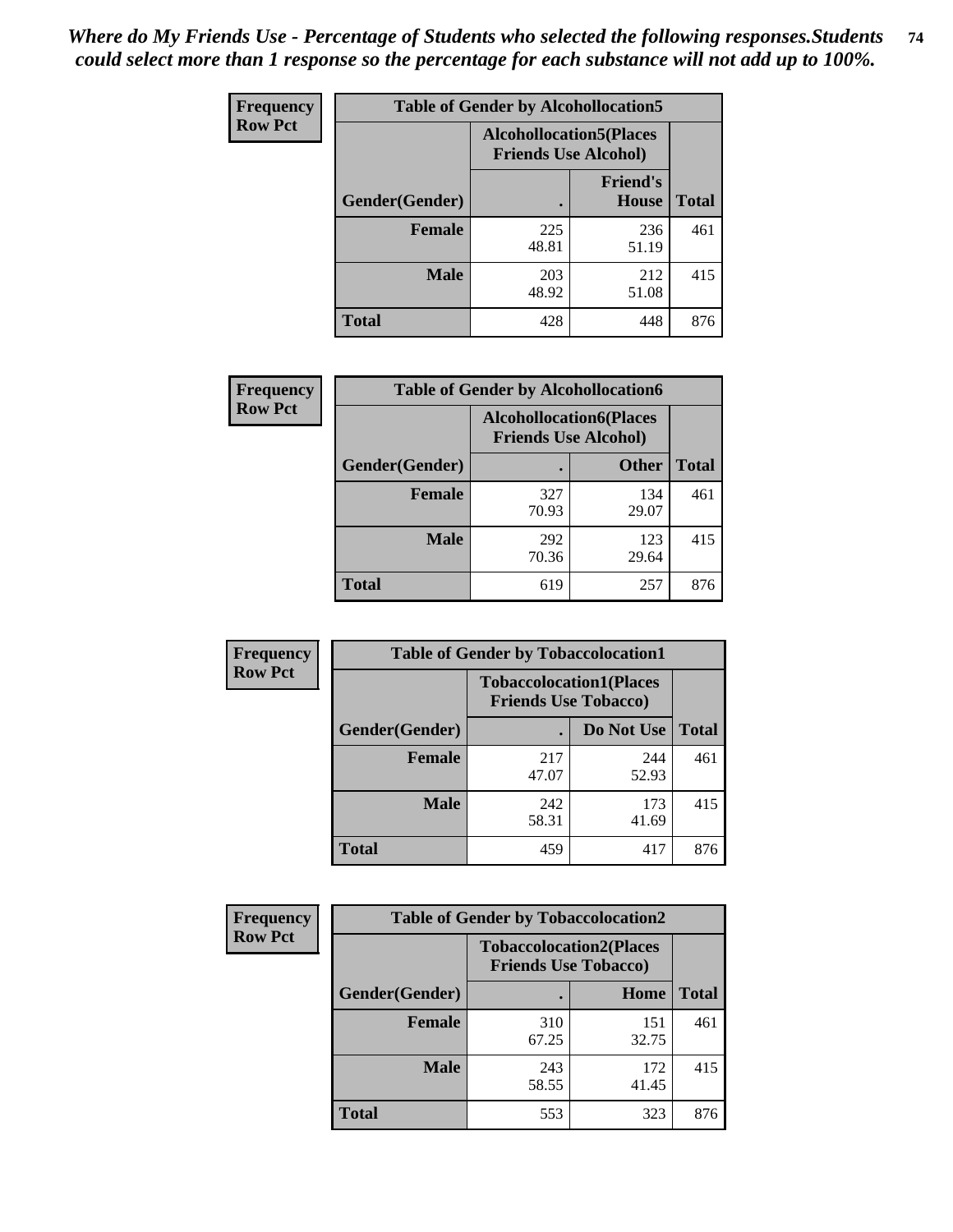| <b>Frequency</b> | <b>Table of Gender by Tobaccolocation3</b> |                                                               |               |              |
|------------------|--------------------------------------------|---------------------------------------------------------------|---------------|--------------|
| <b>Row Pct</b>   |                                            | <b>Tobaccolocation3(Places</b><br><b>Friends Use Tobacco)</b> |               |              |
|                  | Gender(Gender)                             |                                                               | <b>School</b> | <b>Total</b> |
|                  | <b>Female</b>                              | 380<br>82.43                                                  | 81<br>17.57   | 461          |
|                  | <b>Male</b>                                | 311<br>74.94                                                  | 104<br>25.06  | 415          |
|                  | Total                                      | 691                                                           | 185           | 876          |

| <b>Frequency</b> | <b>Table of Gender by Tobaccolocation4</b> |                             |                                |              |
|------------------|--------------------------------------------|-----------------------------|--------------------------------|--------------|
| <b>Row Pct</b>   |                                            | <b>Friends Use Tobacco)</b> | <b>Tobaccolocation4(Places</b> |              |
|                  | Gender(Gender)                             |                             | Car                            | <b>Total</b> |
|                  | <b>Female</b>                              | 315<br>68.33                | 146<br>31.67                   | 461          |
|                  | <b>Male</b>                                | 267<br>64.34                | 148<br>35.66                   | 415          |
|                  | <b>Total</b>                               | 582                         | 294                            | 876          |

| <b>Frequency</b> | <b>Table of Gender by Tobaccolocation5</b> |                             |                                 |              |
|------------------|--------------------------------------------|-----------------------------|---------------------------------|--------------|
| <b>Row Pct</b>   |                                            | <b>Friends Use Tobacco)</b> | <b>Tobaccolocation5(Places</b>  |              |
|                  | Gender(Gender)                             |                             | <b>Friend's</b><br><b>House</b> | <b>Total</b> |
|                  | <b>Female</b>                              | 302<br>65.51                | 159<br>34.49                    | 461          |
|                  | <b>Male</b>                                | 244<br>58.80                | 171<br>41.20                    | 415          |
|                  | <b>Total</b>                               | 546                         | 330                             | 876          |

| <b>Frequency</b> | <b>Table of Gender by Tobaccolocation6</b> |                                                               |              |              |
|------------------|--------------------------------------------|---------------------------------------------------------------|--------------|--------------|
| <b>Row Pct</b>   |                                            | <b>Tobaccolocation6(Places</b><br><b>Friends Use Tobacco)</b> |              |              |
|                  | Gender(Gender)                             |                                                               | <b>Other</b> | <b>Total</b> |
|                  | Female                                     | 338<br>73.32                                                  | 123<br>26.68 | 461          |
|                  | <b>Male</b>                                | 274<br>66.02                                                  | 141<br>33.98 | 415          |
|                  | <b>Total</b>                               | 612                                                           | 264          | 876          |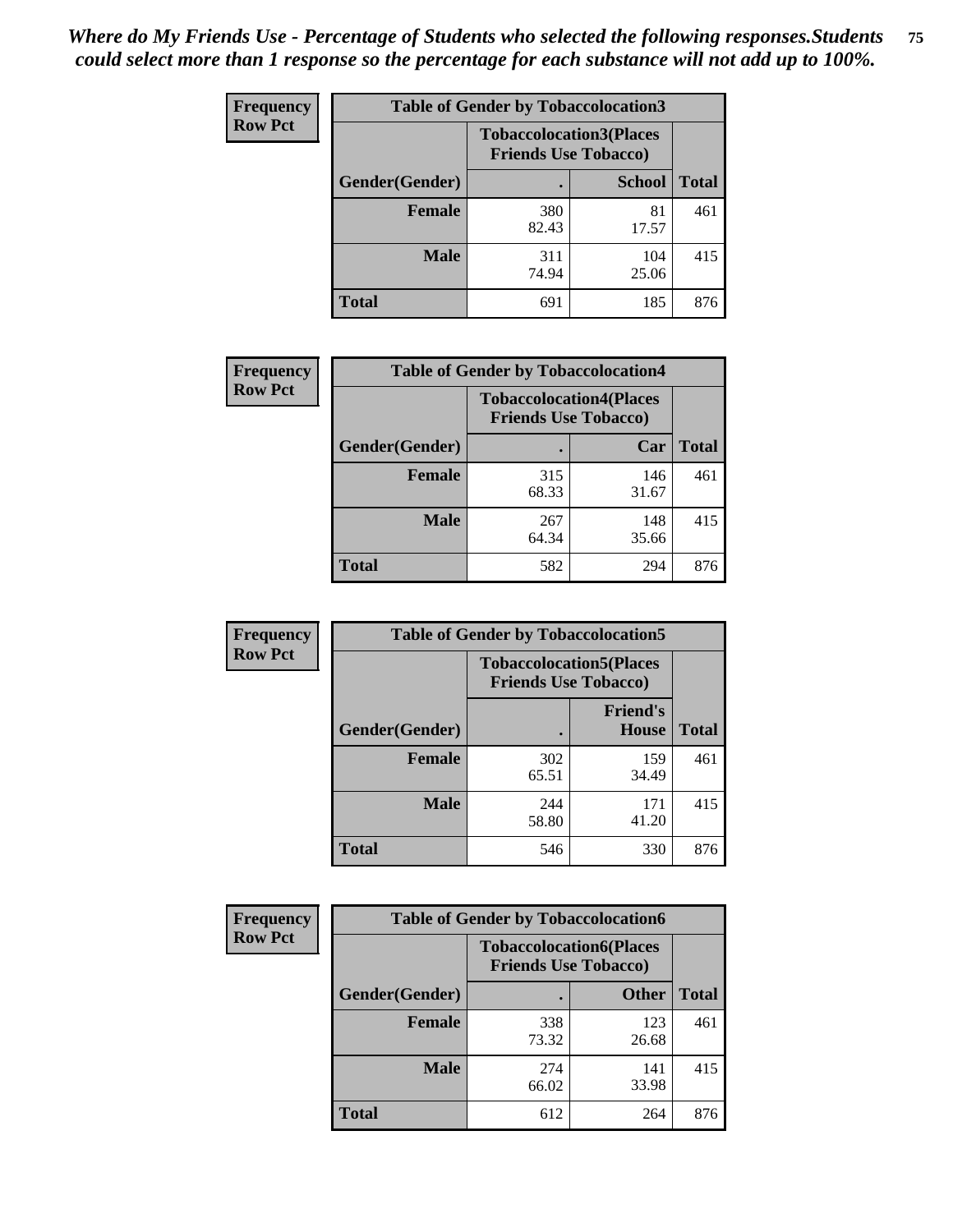| <b>Frequency</b> | <b>Table of Gender by Marijuanalocation1</b> |                                                                    |              |              |
|------------------|----------------------------------------------|--------------------------------------------------------------------|--------------|--------------|
| <b>Row Pct</b>   |                                              | <b>Marijuanalocation1(Places</b><br><b>Friends Use Marijuana</b> ) |              |              |
|                  | Gender(Gender)                               |                                                                    | Do Not Use   | <b>Total</b> |
|                  | <b>Female</b>                                | 188<br>40.78                                                       | 273<br>59.22 | 461          |
|                  | <b>Male</b>                                  | 199<br>47.95                                                       | 216<br>52.05 | 415          |
|                  | <b>Total</b>                                 | 387                                                                | 489          | 876          |

| <b>Frequency</b> | <b>Table of Gender by Marijuanalocation2</b> |                                                                    |              |              |
|------------------|----------------------------------------------|--------------------------------------------------------------------|--------------|--------------|
| <b>Row Pct</b>   |                                              | <b>Marijuanalocation2(Places</b><br><b>Friends Use Marijuana</b> ) |              |              |
|                  | Gender(Gender)                               |                                                                    | Home         | <b>Total</b> |
|                  | <b>Female</b>                                | 346<br>75.05                                                       | 115<br>24.95 | 461          |
|                  | <b>Male</b>                                  | 291<br>70.12                                                       | 124<br>29.88 | 415          |
|                  | <b>Total</b>                                 | 637                                                                | 239          | 876          |

| Frequency      | <b>Table of Gender by Marijuanalocation3</b> |                                |                                   |              |
|----------------|----------------------------------------------|--------------------------------|-----------------------------------|--------------|
| <b>Row Pct</b> |                                              | <b>Friends Use Marijuana</b> ) | <b>Marijuanalocation3</b> (Places |              |
|                | Gender(Gender)                               |                                | <b>School</b>                     | <b>Total</b> |
|                | Female                                       | 418<br>90.67                   | 43<br>9.33                        | 461          |
|                | <b>Male</b>                                  | 379<br>91.33                   | 36<br>8.67                        | 415          |
|                | <b>Total</b>                                 | 797                            | 79                                | 876          |

| Frequency      | <b>Table of Gender by Marijuanalocation4</b> |                                |                                  |              |
|----------------|----------------------------------------------|--------------------------------|----------------------------------|--------------|
| <b>Row Pct</b> |                                              | <b>Friends Use Marijuana</b> ) | <b>Marijuanalocation4(Places</b> |              |
|                | <b>Gender</b> (Gender)                       |                                | Car                              | <b>Total</b> |
|                | Female                                       | 363<br>78.74                   | 98<br>21.26                      | 461          |
|                | <b>Male</b>                                  | 322<br>77.59                   | 93<br>22.41                      | 415          |
|                | <b>Total</b>                                 | 685                            | 191                              | 876          |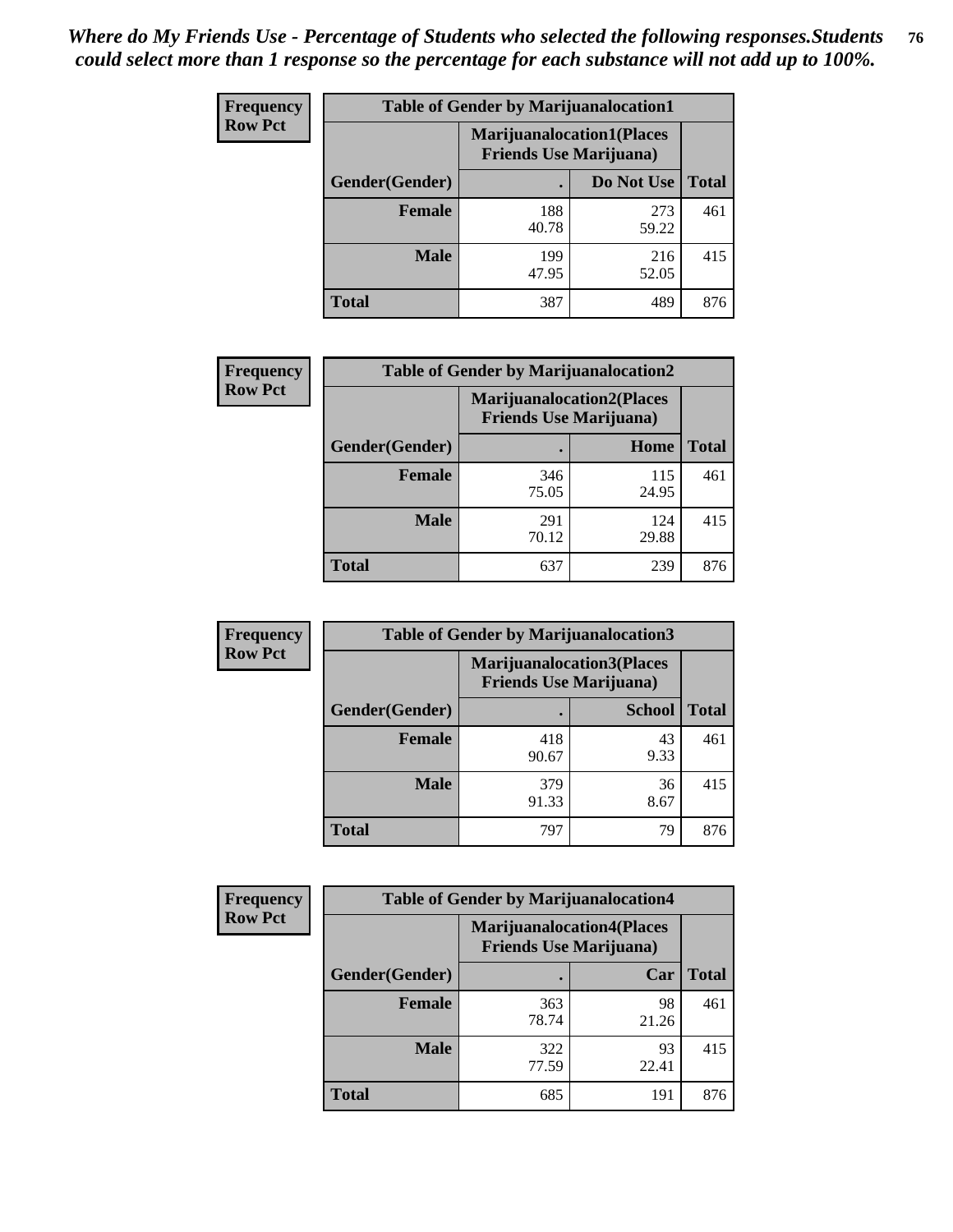| <b>Frequency</b> | <b>Table of Gender by Marijuanalocation5</b> |                                                                     |                                 |              |
|------------------|----------------------------------------------|---------------------------------------------------------------------|---------------------------------|--------------|
| <b>Row Pct</b>   |                                              | <b>Marijuanalocation5</b> (Places<br><b>Friends Use Marijuana</b> ) |                                 |              |
|                  | Gender(Gender)                               |                                                                     | <b>Friend's</b><br><b>House</b> | <b>Total</b> |
|                  | <b>Female</b>                                | 321<br>69.63                                                        | 140<br>30.37                    | 461          |
|                  | <b>Male</b>                                  | 281<br>67.71                                                        | 134<br>32.29                    | 415          |
|                  | <b>Total</b>                                 | 602                                                                 | 274                             | 876          |

| <b>Frequency</b> | <b>Table of Gender by Marijuanalocation6</b> |              |                                                                     |              |
|------------------|----------------------------------------------|--------------|---------------------------------------------------------------------|--------------|
| <b>Row Pct</b>   |                                              |              | <b>Marijuanalocation6(Places)</b><br><b>Friends Use Marijuana</b> ) |              |
|                  | <b>Gender</b> (Gender)                       |              | <b>Other</b>                                                        | <b>Total</b> |
|                  | <b>Female</b>                                | 353<br>76.57 | 108<br>23.43                                                        | 461          |
|                  | <b>Male</b>                                  | 303<br>73.01 | 112<br>26.99                                                        | 415          |
|                  | <b>Total</b>                                 | 656          | 220                                                                 | 876          |

| <b>Frequency</b> | <b>Table of Gender by Otherdruglocation1</b> |                                                                                |              |              |
|------------------|----------------------------------------------|--------------------------------------------------------------------------------|--------------|--------------|
| <b>Row Pct</b>   |                                              | <b>Otherdruglocation1(Places</b><br><b>Friends Use Other Illegal</b><br>Drugs) |              |              |
|                  | Gender(Gender)                               |                                                                                | Do Not Use   | <b>Total</b> |
|                  | Female                                       | 127<br>27.55                                                                   | 334<br>72.45 | 461          |
|                  | <b>Male</b>                                  | 118<br>28.43                                                                   | 297<br>71.57 | 415          |
|                  | <b>Total</b>                                 | 245                                                                            | 631          | 876          |

| <b>Frequency</b> | <b>Table of Gender by Otherdruglocation2</b> |                                            |                                  |              |
|------------------|----------------------------------------------|--------------------------------------------|----------------------------------|--------------|
| <b>Row Pct</b>   |                                              | <b>Friends Use Other Illegal</b><br>Drugs) | <b>Otherdruglocation2(Places</b> |              |
|                  | Gender(Gender)                               |                                            | Home                             | <b>Total</b> |
|                  | Female                                       | 392<br>85.03                               | 69<br>14.97                      | 461          |
|                  | <b>Male</b>                                  | 344<br>82.89                               | 71<br>17.11                      | 415          |
|                  | <b>Total</b>                                 | 736                                        | 140                              | 876          |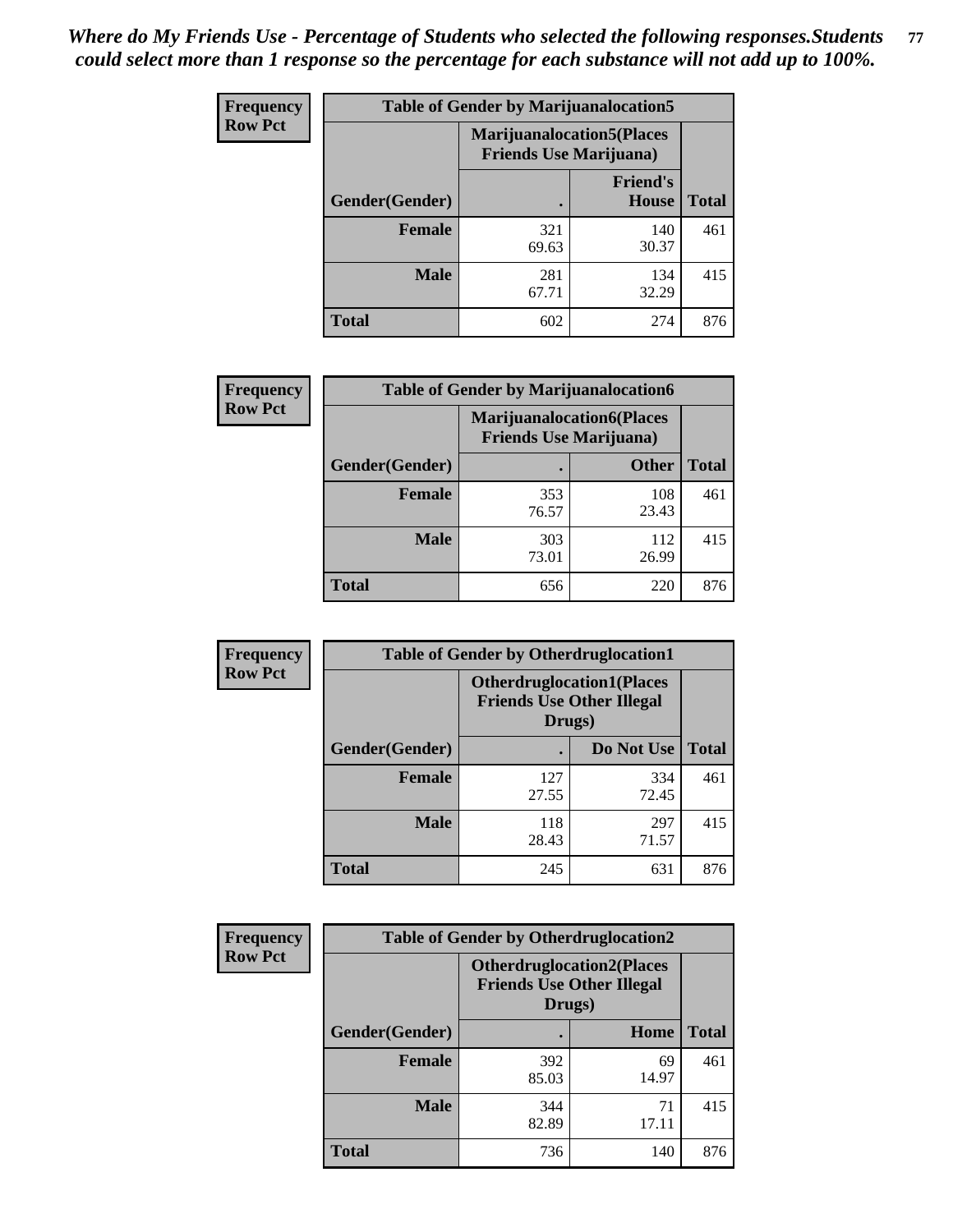| <b>Frequency</b> | <b>Table of Gender by Otherdruglocation3</b> |                                                                                |               |              |
|------------------|----------------------------------------------|--------------------------------------------------------------------------------|---------------|--------------|
| <b>Row Pct</b>   |                                              | <b>Otherdruglocation3(Places</b><br><b>Friends Use Other Illegal</b><br>Drugs) |               |              |
|                  | Gender(Gender)                               |                                                                                | <b>School</b> | <b>Total</b> |
|                  | <b>Female</b>                                | 425<br>92.19                                                                   | 36<br>7.81    | 461          |
|                  | <b>Male</b>                                  | 386<br>93.01                                                                   | 29<br>6.99    | 415          |
|                  | <b>Total</b>                                 | 811                                                                            | 65            | 876          |

| <b>Frequency</b> | <b>Table of Gender by Otherdruglocation4</b> |                                                                                |             |              |
|------------------|----------------------------------------------|--------------------------------------------------------------------------------|-------------|--------------|
| <b>Row Pct</b>   |                                              | <b>Otherdruglocation4(Places</b><br><b>Friends Use Other Illegal</b><br>Drugs) |             |              |
|                  | Gender(Gender)                               |                                                                                | Car         | <b>Total</b> |
|                  | <b>Female</b>                                | 407<br>88.29                                                                   | 54<br>11.71 | 461          |
|                  | <b>Male</b>                                  | 371<br>89.40                                                                   | 44<br>10.60 | 415          |
|                  | <b>Total</b>                                 | 778                                                                            | 98          | 876          |

| Frequency      | <b>Table of Gender by Otherdruglocation5</b> |                                                                                |                                 |              |
|----------------|----------------------------------------------|--------------------------------------------------------------------------------|---------------------------------|--------------|
| <b>Row Pct</b> |                                              | <b>Otherdruglocation5(Places</b><br><b>Friends Use Other Illegal</b><br>Drugs) |                                 |              |
|                | Gender(Gender)                               |                                                                                | <b>Friend's</b><br><b>House</b> | <b>Total</b> |
|                | <b>Female</b>                                | 369<br>80.04                                                                   | 92<br>19.96                     | 461          |
|                | <b>Male</b>                                  | 347<br>83.61                                                                   | 68<br>16.39                     | 415          |
|                | <b>Total</b>                                 | 716                                                                            | 160                             | 876          |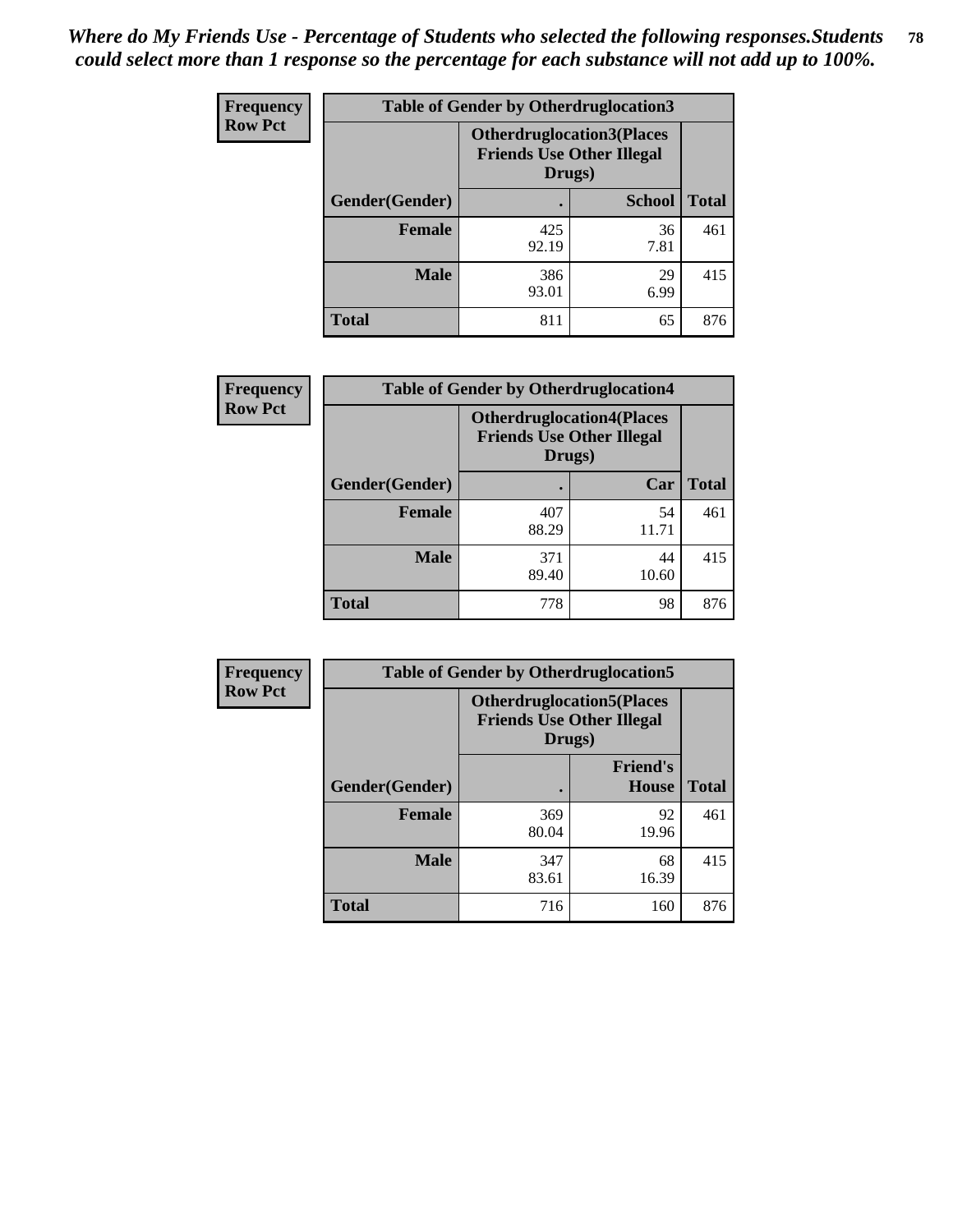| Frequency      | <b>Table of Gender by Otherdruglocation6</b> |                                            |                                  |              |
|----------------|----------------------------------------------|--------------------------------------------|----------------------------------|--------------|
| <b>Row Pct</b> |                                              | <b>Friends Use Other Illegal</b><br>Drugs) | <b>Otherdruglocation6(Places</b> |              |
|                | Gender(Gender)                               |                                            | <b>Other</b>                     | <b>Total</b> |
|                | <b>Female</b>                                | 377<br>81.78                               | 84<br>18.22                      | 461          |
|                | <b>Male</b>                                  | 342<br>82.41                               | 73<br>17.59                      | 415          |
|                | <b>Total</b>                                 | 719                                        | 157                              | 876          |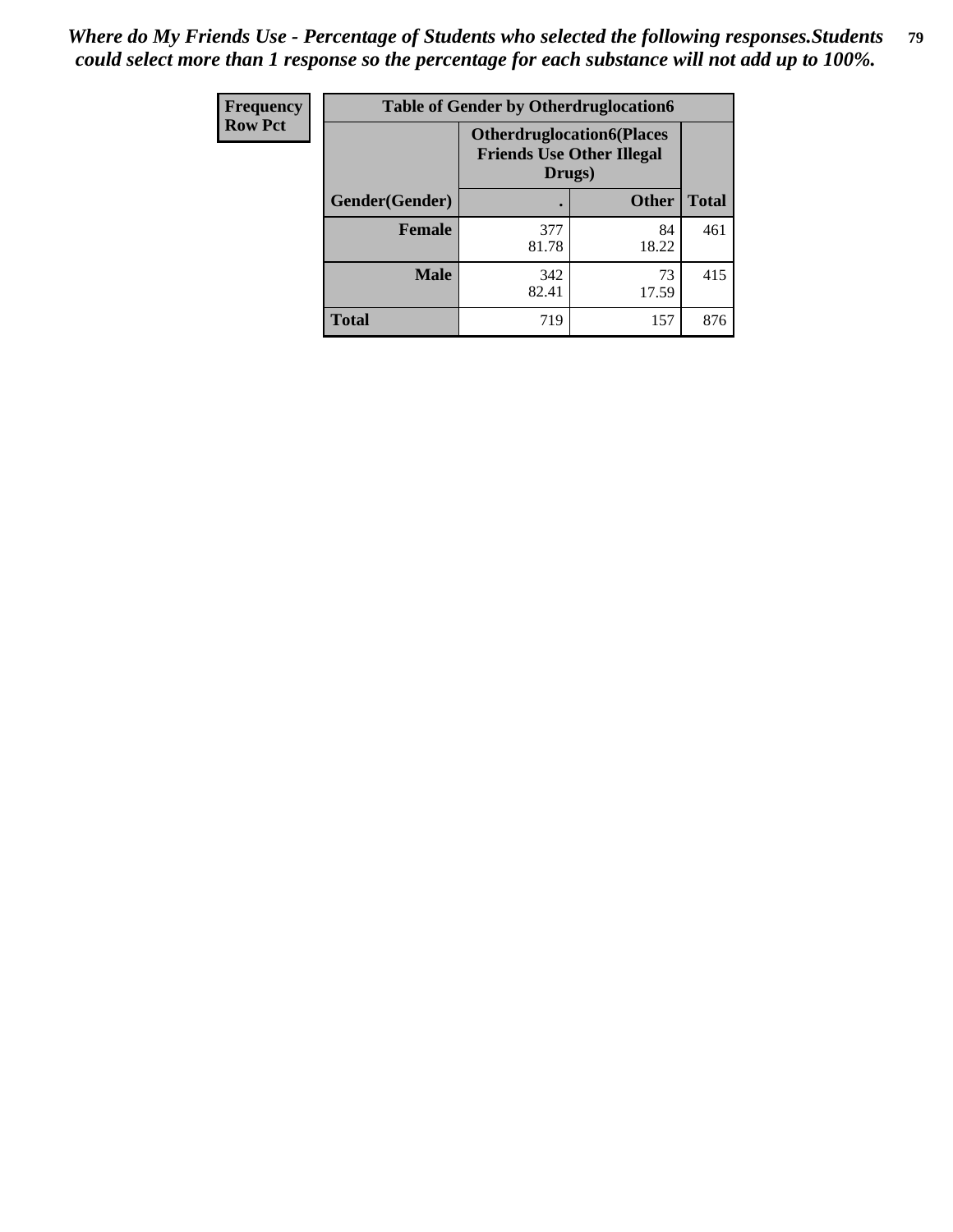| Frequency      | <b>Table of Gender by Alcoholtime1</b> |                                                   |                      |              |
|----------------|----------------------------------------|---------------------------------------------------|----------------------|--------------|
| <b>Row Pct</b> |                                        | Alcoholtime1(Times<br><b>Friends Use Alcohol)</b> |                      |              |
|                | Gender(Gender)                         | $\bullet$                                         | Do Not<br><b>Use</b> | <b>Total</b> |
|                | <b>Female</b>                          | 297<br>64.43                                      | 164<br>35.57         | 461          |
|                | <b>Male</b>                            | 261<br>62.89                                      | 154<br>37.11         | 415          |
|                | <b>Total</b>                           | 558                                               | 318                  | 876          |

| Frequency      | <b>Table of Gender by Alcoholtime2</b> |                                                          |                            |              |
|----------------|----------------------------------------|----------------------------------------------------------|----------------------------|--------------|
| <b>Row Pct</b> |                                        | <b>Alcoholtime2(Times</b><br><b>Friends Use Alcohol)</b> |                            |              |
|                | Gender(Gender)                         |                                                          | <b>On Way</b><br>to School | <b>Total</b> |
|                | <b>Female</b>                          | 430<br>93.28                                             | 31<br>6.72                 | 461          |
|                | <b>Male</b>                            | 394<br>94.94                                             | 21<br>5.06                 | 415          |
|                | <b>Total</b>                           | 824                                                      | 52                         | 876          |

| Frequency      | <b>Table of Gender by Alcoholtime3</b> |                                                          |                                |              |
|----------------|----------------------------------------|----------------------------------------------------------|--------------------------------|--------------|
| <b>Row Pct</b> |                                        | <b>Alcoholtime3(Times</b><br><b>Friends Use Alcohol)</b> |                                |              |
|                | Gender(Gender)                         |                                                          | <b>During</b><br><b>School</b> | <b>Total</b> |
|                | <b>Female</b>                          | 442<br>95.88                                             | 19<br>4.12                     | 461          |
|                | <b>Male</b>                            | 394<br>94.94                                             | 21<br>5.06                     | 415          |
|                | <b>Total</b>                           | 836                                                      | 40                             | 876          |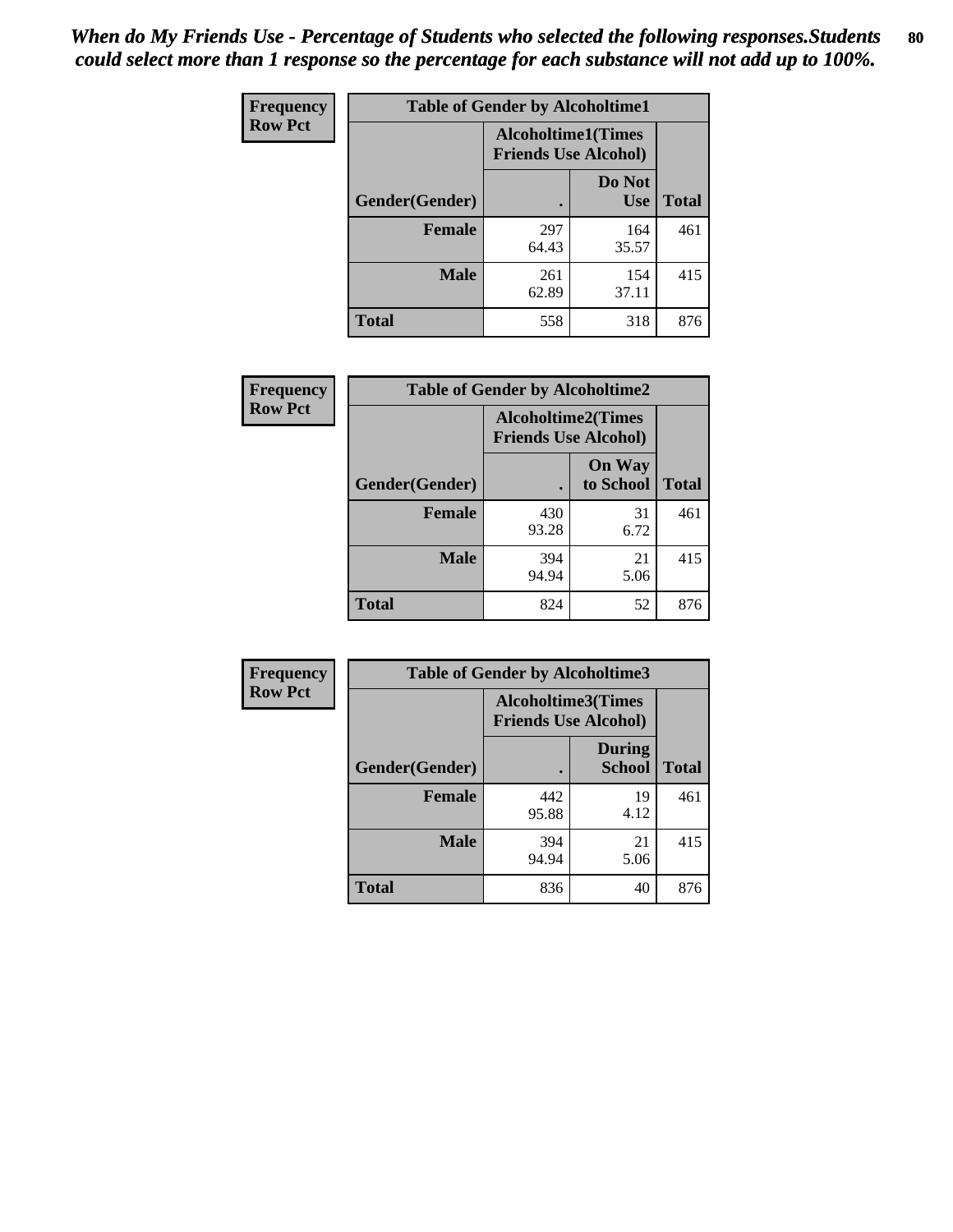*When do My Friends Use - Percentage of Students who selected the following responses.Students could select more than 1 response so the percentage for each substance will not add up to 100%.* **81**

| <b>Frequency</b> | <b>Table of Gender by Alcoholtime4</b> |                                                          |                                                |              |
|------------------|----------------------------------------|----------------------------------------------------------|------------------------------------------------|--------------|
| <b>Row Pct</b>   |                                        | <b>Alcoholtime4(Times</b><br><b>Friends Use Alcohol)</b> |                                                |              |
|                  | Gender(Gender)                         |                                                          | <b>On Way</b><br>Home<br>From<br><b>School</b> | <b>Total</b> |
|                  | <b>Female</b>                          | 423<br>91.76                                             | 38<br>8.24                                     | 461          |
|                  | <b>Male</b>                            | 381<br>91.81                                             | 34<br>8.19                                     | 415          |
|                  | <b>Total</b>                           | 804                                                      | 72                                             | 876          |

| <b>Frequency</b> | <b>Table of Gender by Alcoholtime5</b> |                                                           |                   |              |
|------------------|----------------------------------------|-----------------------------------------------------------|-------------------|--------------|
| <b>Row Pct</b>   |                                        | <b>Alcoholtime5</b> (Times<br><b>Friends Use Alcohol)</b> |                   |              |
|                  | Gender(Gender)                         |                                                           | <b>Weeknights</b> | <b>Total</b> |
|                  | <b>Female</b>                          | 354<br>76.79                                              | 107<br>23.21      | 461          |
|                  | <b>Male</b>                            | 324<br>78.07                                              | 91<br>21.93       | 415          |
|                  | <b>Total</b>                           | 678                                                       | 198               | 876          |

| Frequency      | <b>Table of Gender by Alcoholtime6</b> |              |                                                           |              |
|----------------|----------------------------------------|--------------|-----------------------------------------------------------|--------------|
| <b>Row Pct</b> |                                        |              | <b>Alcoholtime6</b> (Times<br><b>Friends Use Alcohol)</b> |              |
|                | Gender(Gender)                         |              | Weekends                                                  | <b>Total</b> |
|                | Female                                 | 156<br>33.84 | 305<br>66.16                                              | 461          |
|                | <b>Male</b>                            | 151<br>36.39 | 264<br>63.61                                              | 415          |
|                | <b>Total</b>                           | 307          | 569                                                       | 876          |

| Frequency      | <b>Table of Gender by Tobaccotime1</b> |                             |                           |              |
|----------------|----------------------------------------|-----------------------------|---------------------------|--------------|
| <b>Row Pct</b> |                                        | <b>Friends Use Tobacco)</b> | <b>Tobaccotime1(Times</b> |              |
|                | Gender(Gender)                         |                             | Do Not<br><b>Use</b>      | <b>Total</b> |
|                | <b>Female</b>                          | 221<br>47.94                | 240<br>52.06              | 461          |
|                | <b>Male</b>                            | 237<br>57.11                | 178<br>42.89              | 415          |
|                | <b>Total</b>                           | 458                         | 418                       | 876          |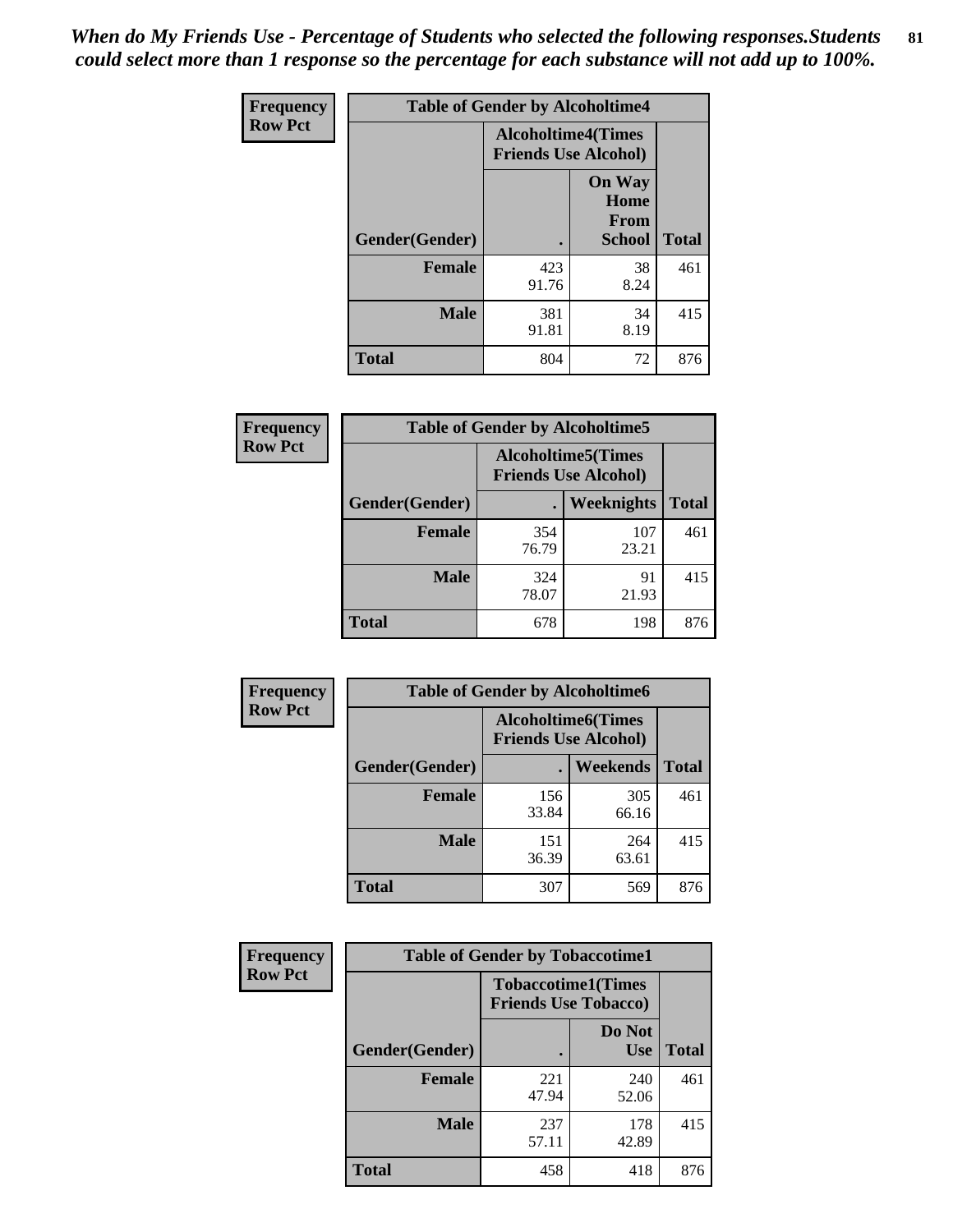*When do My Friends Use - Percentage of Students who selected the following responses.Students could select more than 1 response so the percentage for each substance will not add up to 100%.* **82**

| Frequency      | <b>Table of Gender by Tobaccotime2</b> |                                                          |                            |              |
|----------------|----------------------------------------|----------------------------------------------------------|----------------------------|--------------|
| <b>Row Pct</b> |                                        | <b>Tobaccotime2(Times</b><br><b>Friends Use Tobacco)</b> |                            |              |
|                | Gender(Gender)                         | $\bullet$                                                | <b>On Way</b><br>to School | <b>Total</b> |
|                | Female                                 | 335<br>72.67                                             | 126<br>27.33               | 461          |
|                | <b>Male</b>                            | 271<br>65.30                                             | 144<br>34.70               | 415          |
|                | Total                                  | 606                                                      | 270                        | 876          |

| Frequency      | <b>Table of Gender by Tobaccotime3</b> |                                                          |                                |              |
|----------------|----------------------------------------|----------------------------------------------------------|--------------------------------|--------------|
| <b>Row Pct</b> |                                        | <b>Tobaccotime3(Times</b><br><b>Friends Use Tobacco)</b> |                                |              |
|                | Gender(Gender)                         |                                                          | <b>During</b><br><b>School</b> | <b>Total</b> |
|                | Female                                 | 397<br>86.12                                             | 64<br>13.88                    | 461          |
|                | <b>Male</b>                            | 303<br>73.01                                             | 112<br>26.99                   | 415          |
|                | <b>Total</b>                           | 700                                                      | 176                            | 876          |

| <b>Frequency</b> | <b>Table of Gender by Tobaccotime4</b> |                                                          |                                                       |              |
|------------------|----------------------------------------|----------------------------------------------------------|-------------------------------------------------------|--------------|
| <b>Row Pct</b>   |                                        | <b>Tobaccotime4(Times</b><br><b>Friends Use Tobacco)</b> |                                                       |              |
|                  | Gender(Gender)                         |                                                          | <b>On Way</b><br>Home<br><b>From</b><br><b>School</b> | <b>Total</b> |
|                  | <b>Female</b>                          | 423<br>91.76                                             | 38<br>8.24                                            | 461          |
|                  | <b>Male</b>                            | 381<br>91.81                                             | 34<br>8.19                                            | 415          |
|                  | <b>Total</b>                           | 804                                                      | 72                                                    | 876          |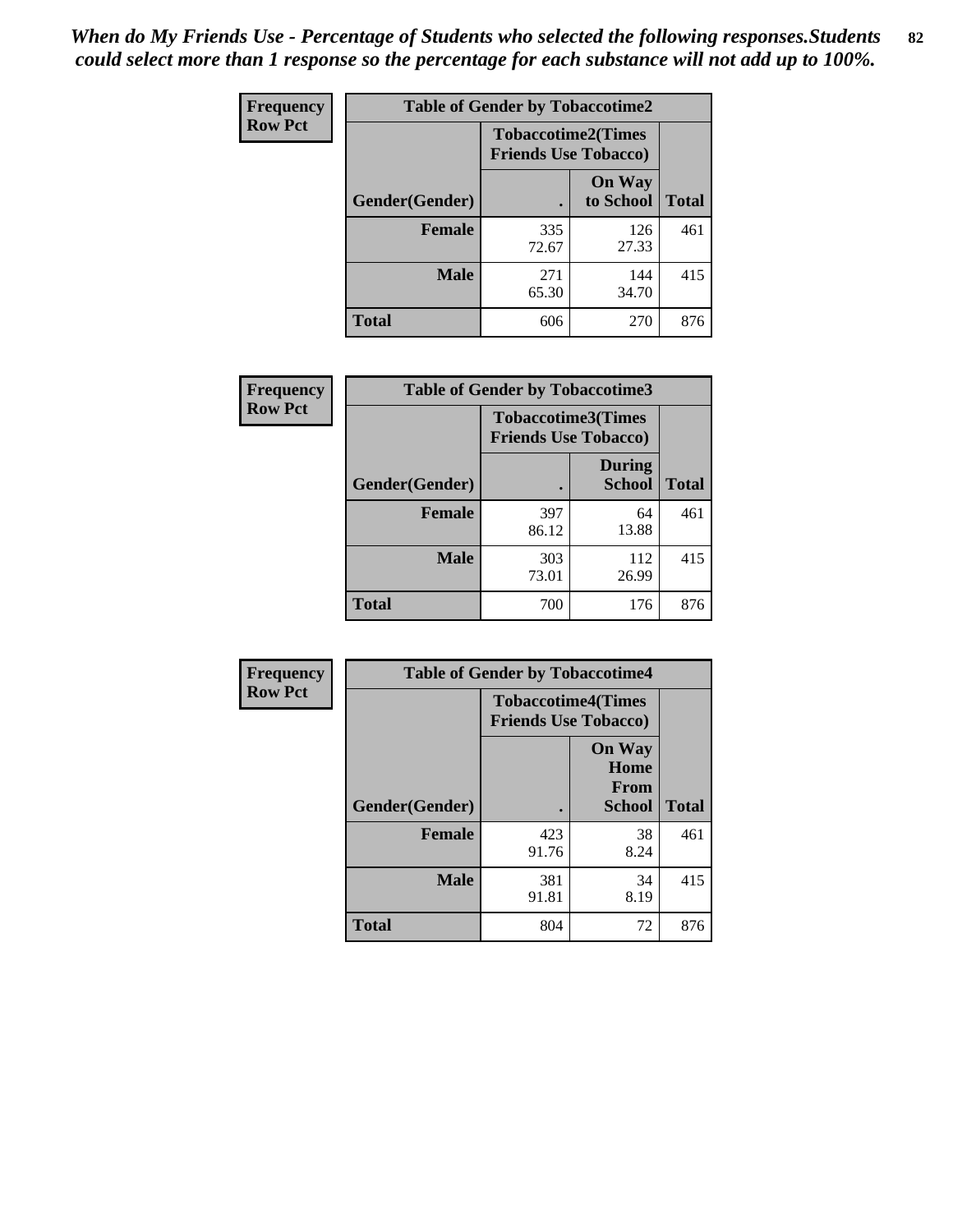| <b>Frequency</b> | <b>Table of Gender by Tobaccotime5</b> |                                                          |              |              |
|------------------|----------------------------------------|----------------------------------------------------------|--------------|--------------|
| <b>Row Pct</b>   |                                        | <b>Tobaccotime5(Times</b><br><b>Friends Use Tobacco)</b> |              |              |
|                  | Gender(Gender)                         |                                                          | Weeknights   | <b>Total</b> |
|                  | Female                                 | 304<br>65.94                                             | 157<br>34.06 | 461          |
|                  | <b>Male</b>                            | 234<br>56.39                                             | 181<br>43.61 | 415          |
|                  | <b>Total</b>                           | 538                                                      | 338          | 876          |

| Frequency      | <b>Table of Gender by Tobaccotime6</b> |                                                          |              |              |
|----------------|----------------------------------------|----------------------------------------------------------|--------------|--------------|
| <b>Row Pct</b> |                                        | <b>Tobaccotime6(Times</b><br><b>Friends Use Tobacco)</b> |              |              |
|                | Gender(Gender)                         |                                                          | Weekends     | <b>Total</b> |
|                | Female                                 | 265<br>57.48                                             | 196<br>42.52 | 461          |
|                | <b>Male</b>                            | 210<br>50.60                                             | 205<br>49.40 | 415          |
|                | <b>Total</b>                           | 475                                                      | 401          | 876          |

| <b>Frequency</b> |                | <b>Table of Gender by Marijuanatime1</b> |                             |              |  |
|------------------|----------------|------------------------------------------|-----------------------------|--------------|--|
| <b>Row Pct</b>   |                | <b>Friends Use Marijuana</b> )           | <b>Marijuanatime1(Times</b> |              |  |
|                  | Gender(Gender) |                                          | Do Not Use                  | <b>Total</b> |  |
|                  | <b>Female</b>  | 188<br>40.78                             | 273<br>59.22                | 461          |  |
|                  | <b>Male</b>    | 188<br>45.30                             | 227<br>54.70                | 415          |  |
|                  | <b>Total</b>   | 376                                      | 500                         | 876          |  |

| <b>Frequency</b> | <b>Table of Gender by Marijuanatime2</b> |                                                               |                            |              |
|------------------|------------------------------------------|---------------------------------------------------------------|----------------------------|--------------|
| <b>Row Pct</b>   |                                          | <b>Marijuanatime2(Times</b><br><b>Friends Use Marijuana</b> ) |                            |              |
|                  | Gender(Gender)                           |                                                               | On Way to<br><b>School</b> | <b>Total</b> |
|                  | Female                                   | 408<br>88.50                                                  | 53<br>11.50                | 461          |
|                  | <b>Male</b>                              | 357<br>86.02                                                  | 58<br>13.98                | 415          |
|                  | <b>Total</b>                             | 765                                                           | 111                        | 876          |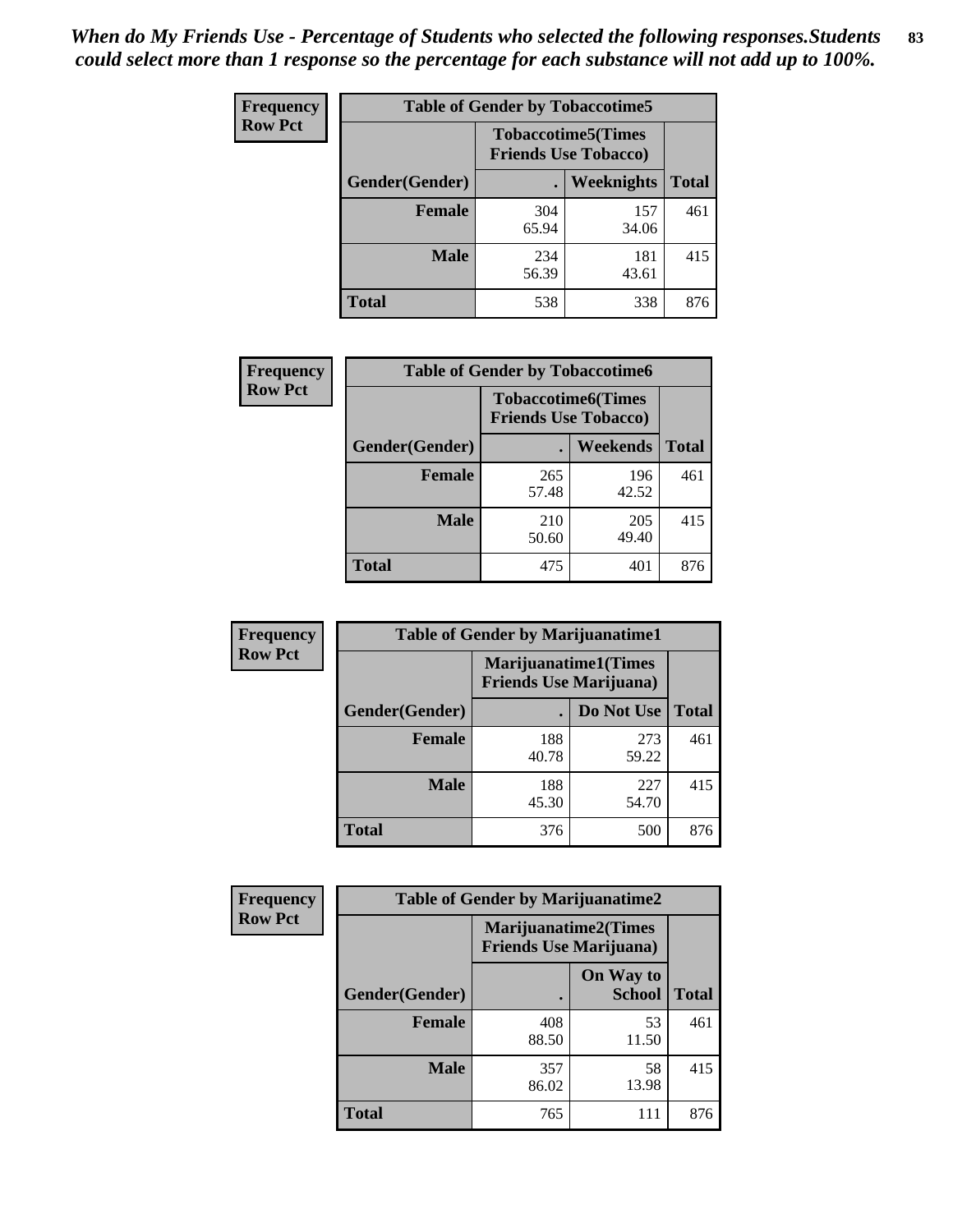| Frequency      | <b>Table of Gender by Marijuanatime3</b> |                                                        |                                |              |
|----------------|------------------------------------------|--------------------------------------------------------|--------------------------------|--------------|
| <b>Row Pct</b> |                                          | Marijuanatime3(Times<br><b>Friends Use Marijuana</b> ) |                                |              |
|                | Gender(Gender)                           |                                                        | <b>During</b><br><b>School</b> | <b>Total</b> |
|                | <b>Female</b>                            | 427<br>92.62                                           | 34<br>7.38                     | 461          |
|                | <b>Male</b>                              | 382<br>92.05                                           | 33<br>7.95                     | 415          |
|                | <b>Total</b>                             | 809                                                    | 67                             | 876          |

| <b>Frequency</b> | <b>Table of Gender by Marijuanatime4</b> |              |                                                               |              |
|------------------|------------------------------------------|--------------|---------------------------------------------------------------|--------------|
| <b>Row Pct</b>   |                                          |              | <b>Marijuanatime4(Times</b><br><b>Friends Use Marijuana</b> ) |              |
|                  |                                          |              | <b>On Way</b><br>Home<br>From                                 |              |
|                  | Gender(Gender)                           |              | School                                                        | <b>Total</b> |
|                  | <b>Female</b>                            | 404<br>87.64 | 57<br>12.36                                                   | 461          |
|                  | <b>Male</b>                              | 355<br>85.54 | 60<br>14.46                                                   | 415          |
|                  | <b>Total</b>                             | 759          | 117                                                           | 876          |

| Frequency      | <b>Table of Gender by Marijuanatime5</b> |                                                                |              |              |  |
|----------------|------------------------------------------|----------------------------------------------------------------|--------------|--------------|--|
| <b>Row Pct</b> |                                          | <b>Marijuanatime5</b> (Times<br><b>Friends Use Marijuana</b> ) |              |              |  |
|                | Gender(Gender)                           | ٠                                                              | Weeknights   | <b>Total</b> |  |
|                | <b>Female</b>                            | 359<br>77.87                                                   | 102<br>22.13 | 461          |  |
|                | <b>Male</b>                              | 309<br>74.46                                                   | 106<br>25.54 | 415          |  |
|                | <b>Total</b>                             | 668                                                            | 208          | 876          |  |

| Frequency      | <b>Table of Gender by Marijuanatime6</b> |                                                               |              |              |
|----------------|------------------------------------------|---------------------------------------------------------------|--------------|--------------|
| <b>Row Pct</b> |                                          | <b>Marijuanatime6(Times</b><br><b>Friends Use Marijuana</b> ) |              |              |
|                | Gender(Gender)                           |                                                               | Weekends     | <b>Total</b> |
|                | <b>Female</b>                            | 275<br>59.65                                                  | 186<br>40.35 | 461          |
|                | <b>Male</b>                              | 228<br>54.94                                                  | 187<br>45.06 | 415          |
|                | <b>Total</b>                             | 503                                                           | 373          | 876          |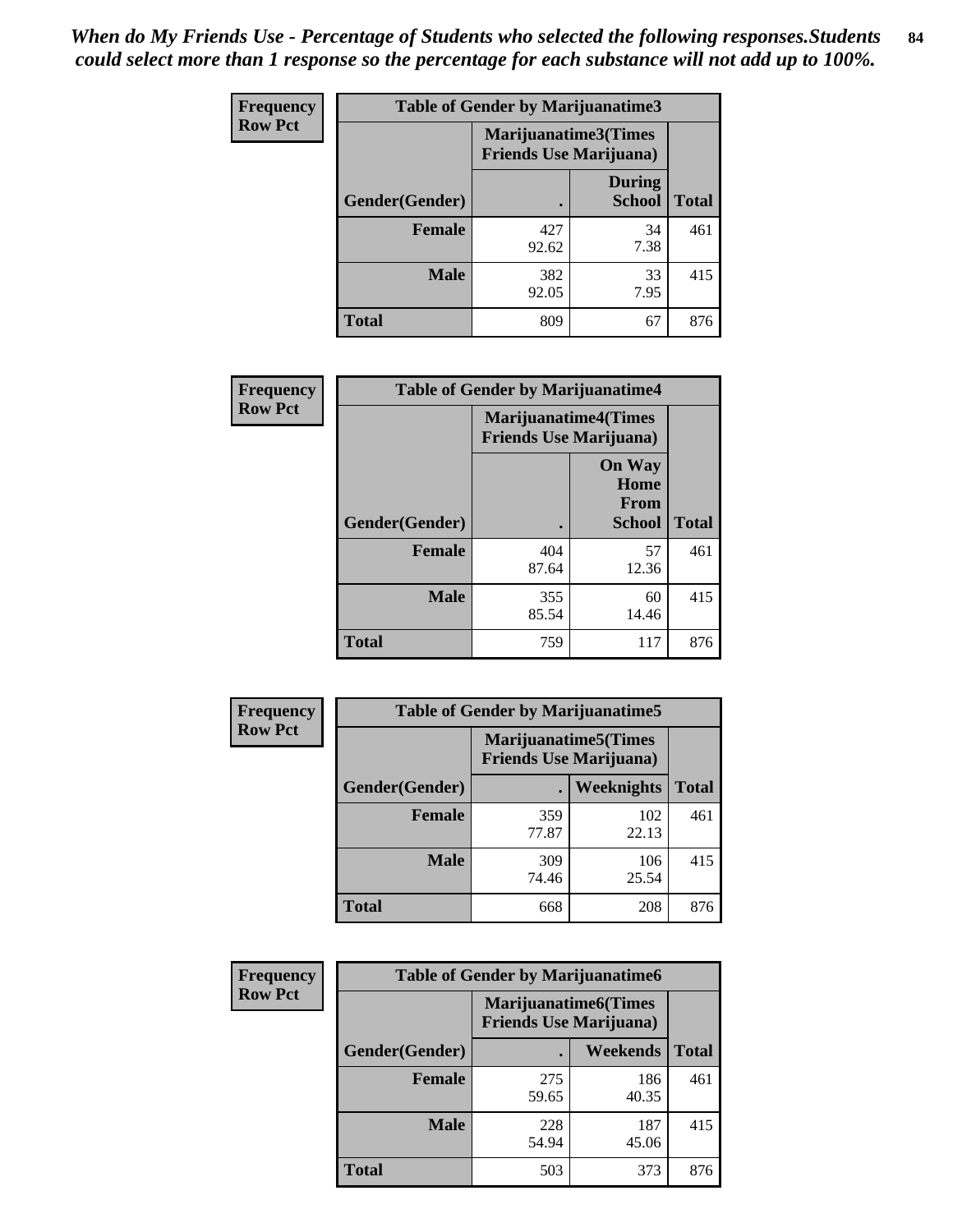*When do My Friends Use - Percentage of Students who selected the following responses.Students could select more than 1 response so the percentage for each substance will not add up to 100%.* **85**

| <b>Frequency</b> | <b>Table of Gender by Otherdrugtime1</b> |                                                    |                             |     |  |
|------------------|------------------------------------------|----------------------------------------------------|-----------------------------|-----|--|
| <b>Row Pct</b>   |                                          | <b>Friends Use Other</b><br><b>Illegal Drugs</b> ) | <b>Otherdrugtime1(Times</b> |     |  |
|                  | Gender(Gender)                           |                                                    | Do Not Use   Total          |     |  |
|                  | <b>Female</b>                            | 116<br>25.16                                       | 345<br>74.84                | 461 |  |
|                  | <b>Male</b>                              | 106<br>25.54                                       | 309<br>74.46                | 415 |  |
|                  | <b>Total</b>                             | 222                                                | 654                         | 876 |  |

| Frequency      | <b>Table of Gender by Otherdrugtime2</b> |                                                                                   |                            |              |
|----------------|------------------------------------------|-----------------------------------------------------------------------------------|----------------------------|--------------|
| <b>Row Pct</b> |                                          | <b>Otherdrugtime2(Times</b><br><b>Friends Use Other</b><br><b>Illegal Drugs</b> ) |                            |              |
|                | Gender(Gender)                           |                                                                                   | On Way to<br><b>School</b> | <b>Total</b> |
|                | <b>Female</b>                            | 434<br>94.14                                                                      | 27<br>5.86                 | 461          |
|                | <b>Male</b>                              | 386<br>93.01                                                                      | 29<br>6.99                 | 415          |
|                | <b>Total</b>                             | 820                                                                               | 56                         | 876          |

| Frequency      |                | <b>Table of Gender by Otherdrugtime3</b>                                          |                                |              |
|----------------|----------------|-----------------------------------------------------------------------------------|--------------------------------|--------------|
| <b>Row Pct</b> |                | <b>Otherdrugtime3(Times</b><br><b>Friends Use Other</b><br><b>Illegal Drugs</b> ) |                                |              |
|                | Gender(Gender) |                                                                                   | <b>During</b><br><b>School</b> | <b>Total</b> |
|                | <b>Female</b>  | 435<br>94.36                                                                      | 26<br>5.64                     | 461          |
|                | <b>Male</b>    | 384<br>92.53                                                                      | 31<br>7.47                     | 415          |
|                | <b>Total</b>   | 819                                                                               | 57                             | 876          |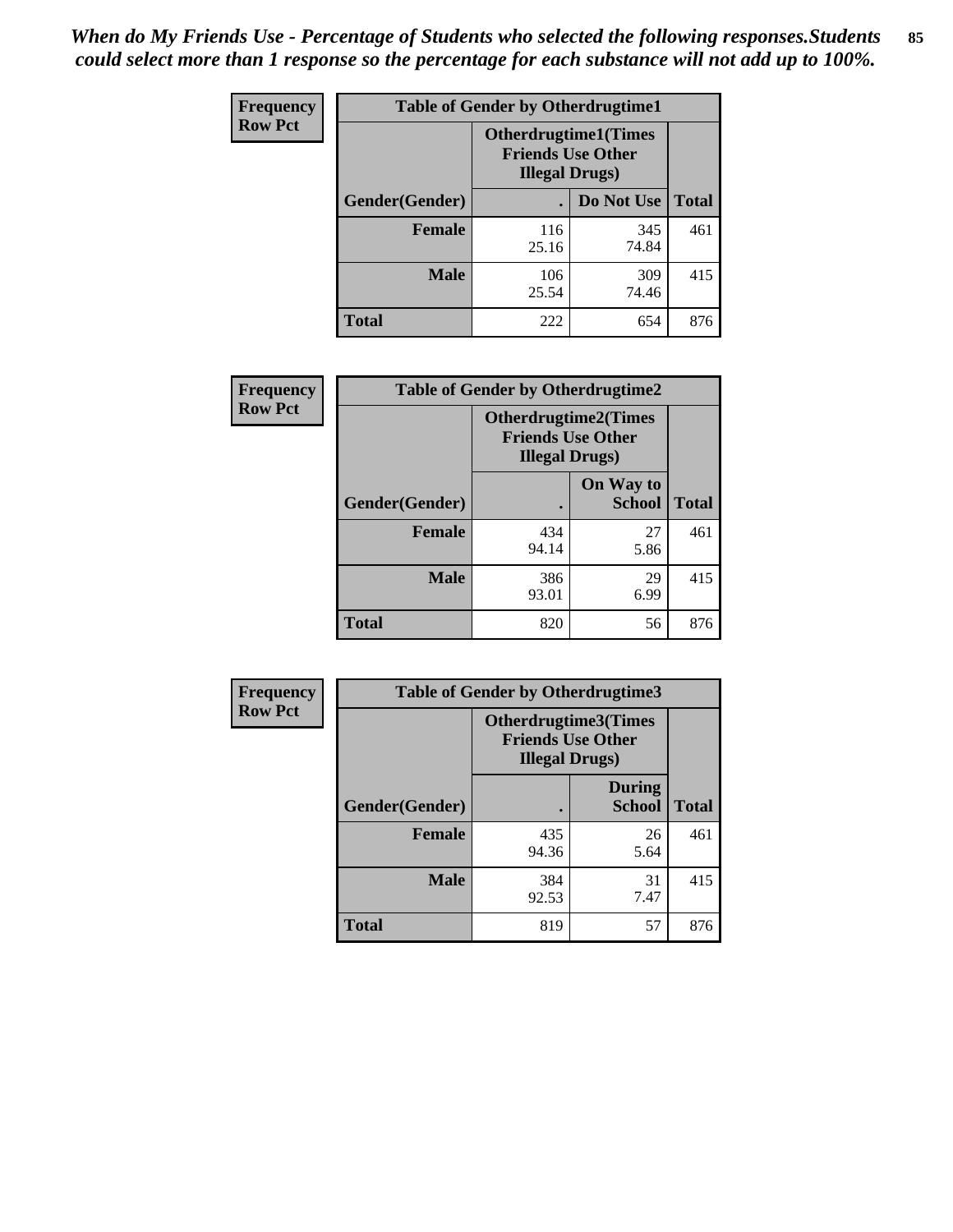*When do My Friends Use - Percentage of Students who selected the following responses.Students could select more than 1 response so the percentage for each substance will not add up to 100%.* **86**

| <b>Frequency</b> | <b>Table of Gender by Otherdrugtime4</b> |                                                    |                                                       |              |
|------------------|------------------------------------------|----------------------------------------------------|-------------------------------------------------------|--------------|
| <b>Row Pct</b>   |                                          | <b>Friends Use Other</b><br><b>Illegal Drugs</b> ) | <b>Otherdrugtime4(Times</b>                           |              |
|                  | Gender(Gender)                           |                                                    | <b>On Way</b><br>Home<br><b>From</b><br><b>School</b> | <b>Total</b> |
|                  | <b>Female</b>                            | 431<br>93.49                                       | 30<br>6.51                                            | 461          |
|                  | <b>Male</b>                              | 386<br>93.01                                       | 29<br>6.99                                            | 415          |
|                  | <b>Total</b>                             | 817                                                | 59                                                    | 876          |

| <b>Frequency</b> | <b>Table of Gender by Otherdrugtime5</b> |                                                                                    |             |              |
|------------------|------------------------------------------|------------------------------------------------------------------------------------|-------------|--------------|
| <b>Row Pct</b>   |                                          | <b>Otherdrugtime5</b> (Times<br><b>Friends Use Other</b><br><b>Illegal Drugs</b> ) |             |              |
|                  | Gender(Gender)                           |                                                                                    | Weeknights  | <b>Total</b> |
|                  | <b>Female</b>                            | 397<br>86.12                                                                       | 64<br>13.88 | 461          |
|                  | <b>Male</b>                              | 362<br>87.23                                                                       | 53<br>12.77 | 415          |
|                  | <b>Total</b>                             | 759                                                                                | 117         | 876          |

| <b>Frequency</b> | <b>Table of Gender by Otherdrugtime6</b> |                                                                                   |              |              |
|------------------|------------------------------------------|-----------------------------------------------------------------------------------|--------------|--------------|
| <b>Row Pct</b>   |                                          | <b>Otherdrugtime6(Times</b><br><b>Friends Use Other</b><br><b>Illegal Drugs</b> ) |              |              |
|                  | Gender(Gender)                           |                                                                                   | Weekends     | <b>Total</b> |
|                  | <b>Female</b>                            | 346<br>75.05                                                                      | 115<br>24.95 | 461          |
|                  | <b>Male</b>                              | 313<br>75.42                                                                      | 102<br>24.58 | 415          |
|                  | <b>Total</b>                             | 659                                                                               | 217          | 876          |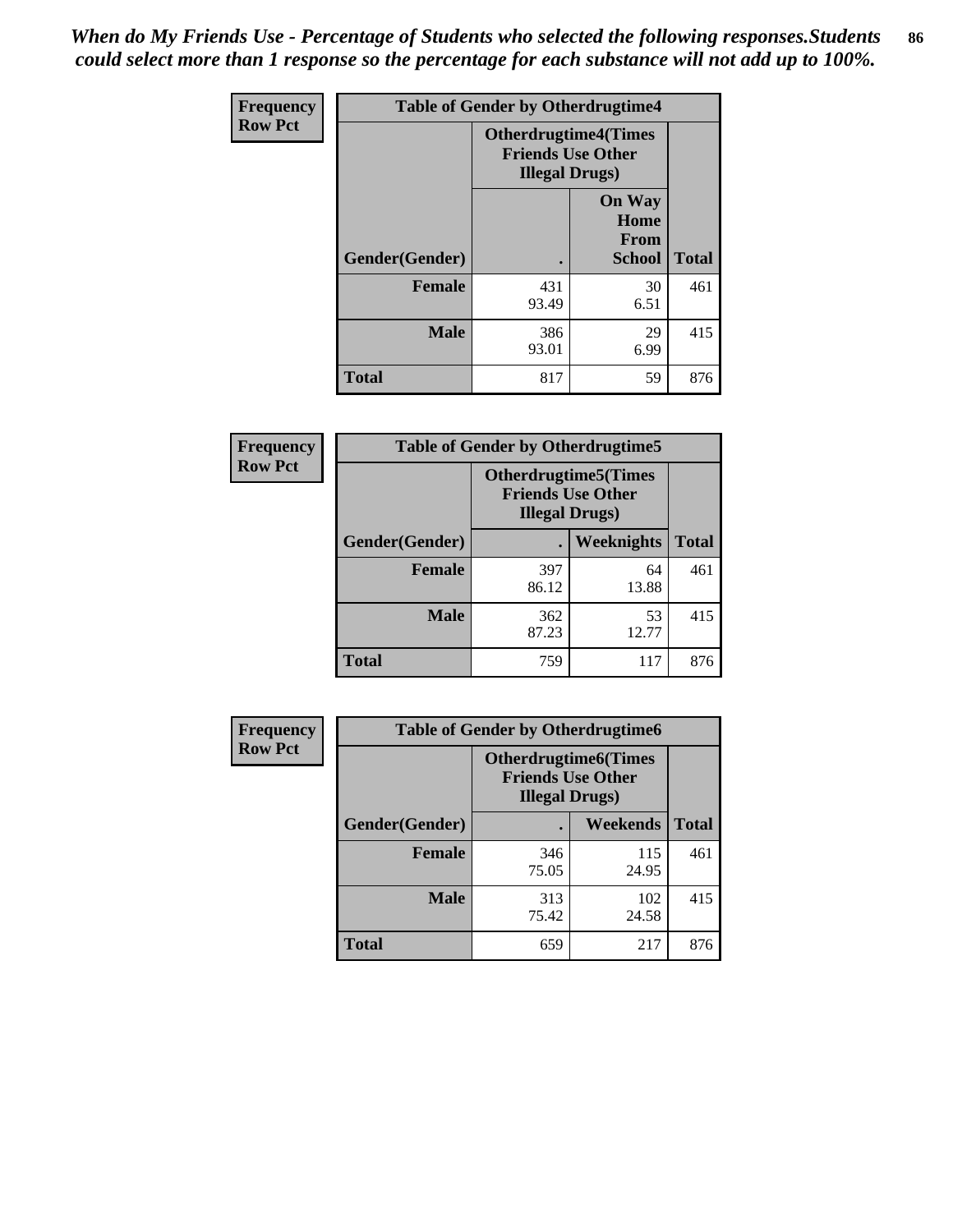# *Other Questions* **87**

| <b>Frequency</b> | <b>Table of Gender by Educationalcohol</b> |                                                                                                                                       |                |              |
|------------------|--------------------------------------------|---------------------------------------------------------------------------------------------------------------------------------------|----------------|--------------|
| <b>Row Pct</b>   |                                            | <b>Educationalcohol</b> (I<br>have been taught<br>about alcohol,<br>tobacco,<br>and other drugs<br>within the last year<br>at school) |                |              |
|                  | Gender(Gender)                             | Yes                                                                                                                                   | N <sub>0</sub> | <b>Total</b> |
|                  | <b>Female</b>                              | 331<br>71.80                                                                                                                          | 130<br>28.20   | 461          |
|                  | <b>Male</b>                                | 290<br>69.88                                                                                                                          | 125<br>30.12   | 415          |
|                  | <b>Total</b>                               | 621                                                                                                                                   | 255            | 876          |

| Frequency      | <b>Table of Gender by Rodedrinking</b> |                                                                                                                     |                |              |  |
|----------------|----------------------------------------|---------------------------------------------------------------------------------------------------------------------|----------------|--------------|--|
| <b>Row Pct</b> |                                        | Rodedrinking(In<br>the past 30 days I<br>have ridden in a<br>car with a driver<br>who had been<br>drinking alcohol) |                |              |  |
|                | Gender(Gender)                         | Yes                                                                                                                 | N <sub>0</sub> | <b>Total</b> |  |
|                | Female                                 | 75<br>16.27                                                                                                         | 386<br>83.73   | 461          |  |
|                | <b>Male</b>                            | 73<br>17.59                                                                                                         | 342<br>82.41   | 415          |  |
|                | <b>Total</b>                           | 148                                                                                                                 | 728            | 876          |  |

| Frequency      | <b>Table of Gender by Drugsschool</b> |                                                                                                                                     |                |              |  |
|----------------|---------------------------------------|-------------------------------------------------------------------------------------------------------------------------------------|----------------|--------------|--|
| <b>Row Pct</b> |                                       | <b>Drugsschool</b> (During<br>the past 12 months,<br>I have been offered,<br>sold,<br>or given illegal drugs<br>on school property) |                |              |  |
|                | Gender(Gender)                        | Yes                                                                                                                                 | N <sub>0</sub> | <b>Total</b> |  |
|                | <b>Female</b>                         | 73<br>15.84                                                                                                                         | 388<br>84.16   | 461          |  |
|                | <b>Male</b>                           | 114<br>27.47                                                                                                                        | 301<br>72.53   | 415          |  |
|                | <b>Total</b>                          | 187                                                                                                                                 | 689            | 876          |  |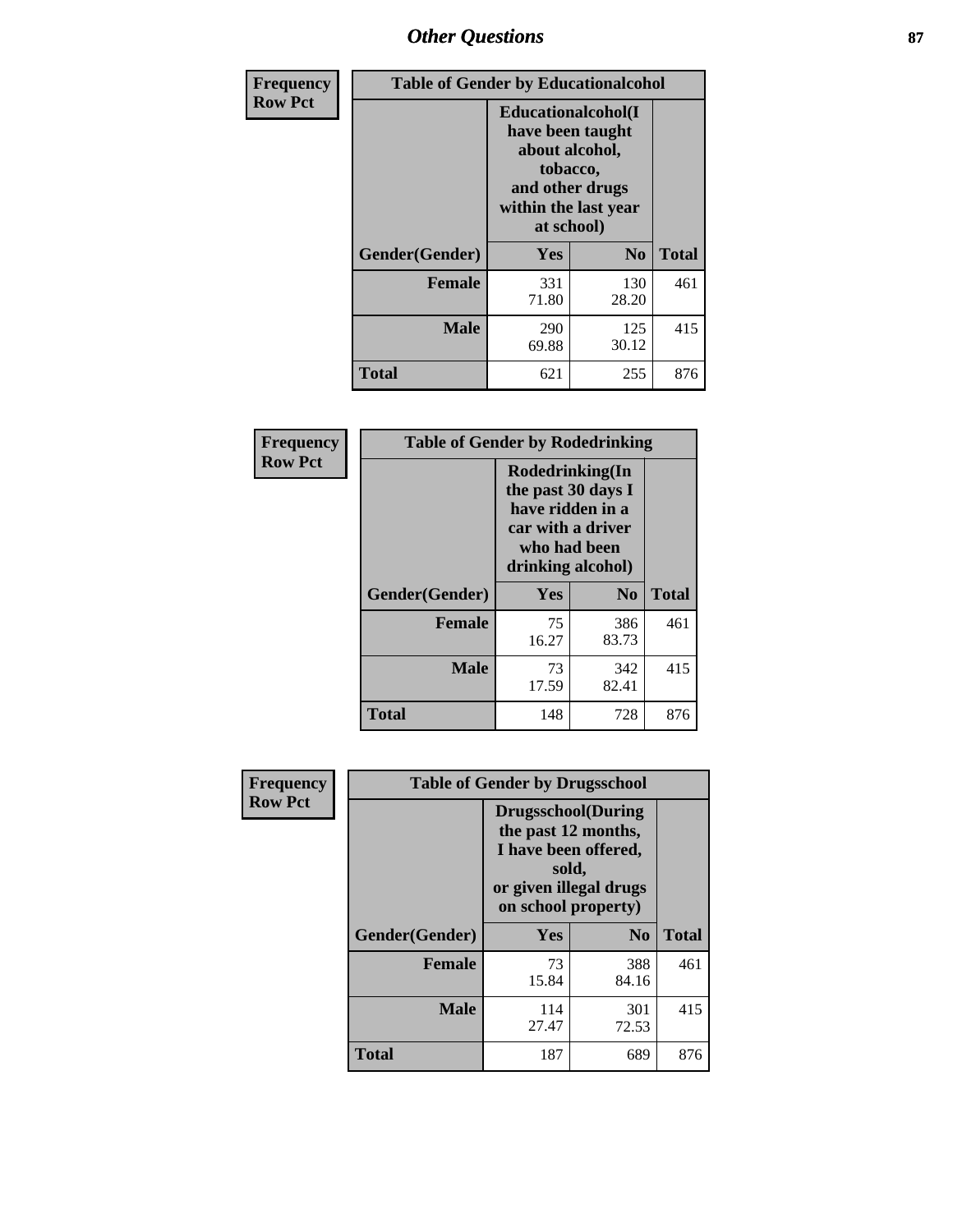### *Other Questions* **88**

**Frequency Row Pct**

| <b>Table of Gender by Bingedrinking</b> |                            |                                                                                                         |                   |                          |                               |                               |                   |              |
|-----------------------------------------|----------------------------|---------------------------------------------------------------------------------------------------------|-------------------|--------------------------|-------------------------------|-------------------------------|-------------------|--------------|
|                                         |                            | Bingedrinking(I have drunk five or more<br>drinks of alcohol at one sitting during the<br>last 30 days) |                   |                          |                               |                               |                   |              |
| <b>Gender</b> (Gender)                  | $\mathbf 0$<br><b>Days</b> | 1 or<br>days                                                                                            | 3 to<br>5<br>days | <b>6 to</b><br>9<br>days | <b>10</b><br>to<br>19<br>days | <b>20</b><br>to<br>29<br>days | All<br>30<br>days | <b>Total</b> |
|                                         |                            |                                                                                                         |                   |                          |                               |                               |                   |              |
| <b>Female</b>                           | 410<br>88.94               | 14<br>3.04                                                                                              | 17<br>3.69        | $\overline{c}$<br>0.43   | 9<br>1.95                     | 3<br>0.65                     | 6<br>1.30         | 461          |
| <b>Male</b>                             | 328<br>79.04               | 23<br>5.54                                                                                              | 17<br>4.10        | 12<br>2.89               | 16<br>3.86                    | 13<br>3.13                    | 6<br>1.45         | 415          |

| Frequency      | <b>Table of Gender by Educationaids</b> |                                                                                                 |                |              |  |
|----------------|-----------------------------------------|-------------------------------------------------------------------------------------------------|----------------|--------------|--|
| <b>Row Pct</b> |                                         | <b>Educationaids</b> (I<br>have been taught<br>about HIV/AIDS<br>at school in the<br>past year) |                |              |  |
|                | Gender(Gender)                          | Yes                                                                                             | N <sub>0</sub> | <b>Total</b> |  |
|                | <b>Female</b>                           | 356<br>77.22                                                                                    | 105<br>22.78   | 461          |  |
|                | <b>Male</b>                             | 309<br>74.46                                                                                    | 106<br>25.54   | 415          |  |
|                | <b>Total</b>                            | 665                                                                                             | 211            | 876          |  |

| Frequency      | <b>Table of Gender by Suicideconsider</b> |                        |                |       |  |
|----------------|-------------------------------------------|------------------------|----------------|-------|--|
| <b>Row Pct</b> |                                           | <b>Suicideconsider</b> |                |       |  |
|                | Gender(Gender)                            | Yes                    | N <sub>0</sub> | Total |  |
|                | <b>Female</b>                             | 45<br>9.76             | 416<br>90.24   | 461   |  |
|                | <b>Male</b>                               | 39<br>9.40             | 376<br>90.60   | 415   |  |
|                | <b>Total</b>                              | 84                     | 792            | 876   |  |